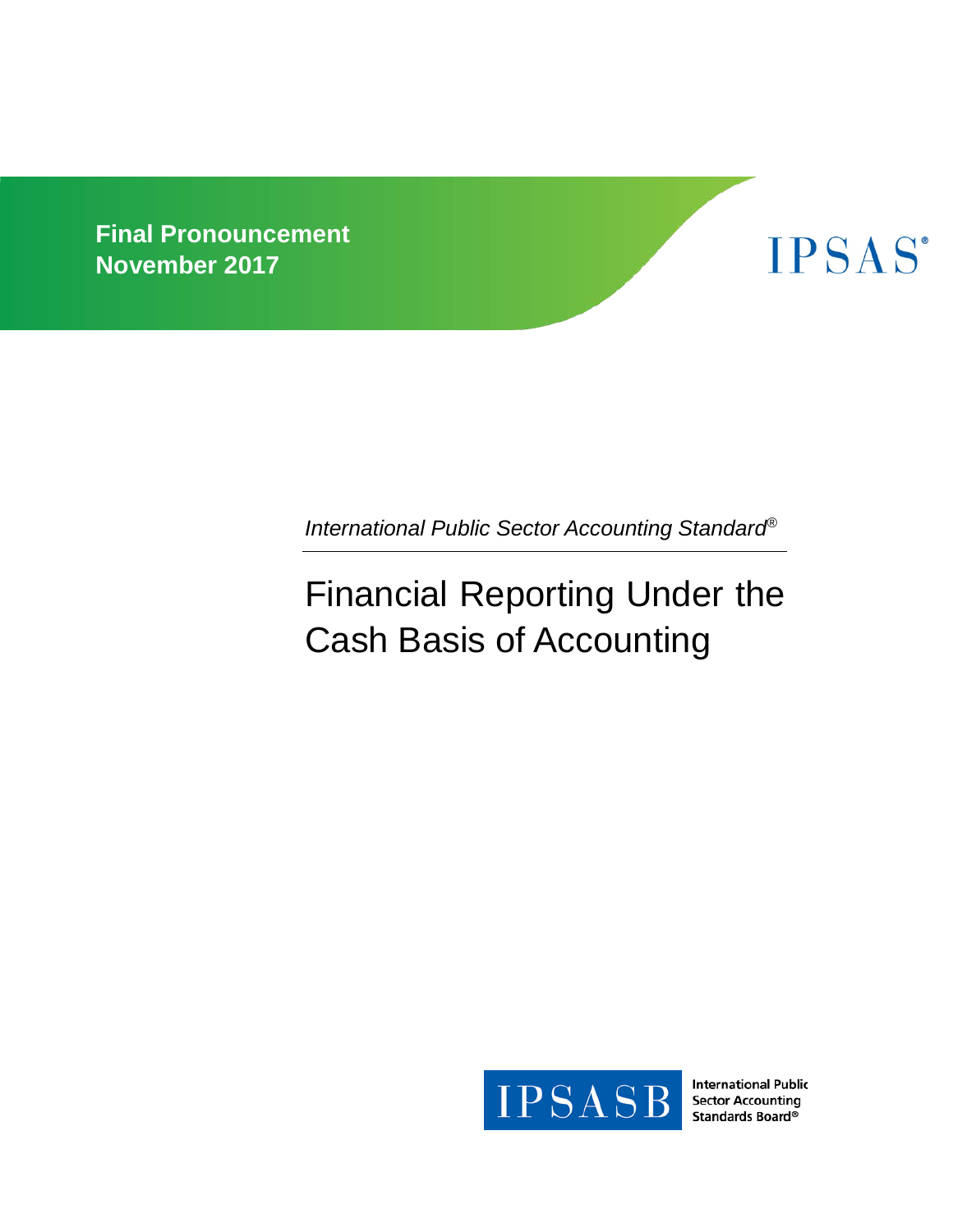

**International Public Sector Accounting** Standards Board®

This document was developed and approved by the International Public Sector Accounting Standards Board® (IPSASB®).

The objective of the IPSASB is to serve the public interest by setting high-quality public sector accounting standards and by facilitating the adoption and implementation of these, thereby enhancing the quality and consistency of practice throughout the world and strengthening the transparency and accountability of public sector finances.

In meeting this objective the IPSASB sets International Public Sector Accounting Standards™ (IPSAS™) and Recommended Practice Guidelines (RPGs) for use by public sector entities, including national, regional, and local governments, and related governmental agencies.

IPSAS relate to the general purpose financial statements (financial statements) and are authoritative. RPGs are pronouncements that provide guidance on good practice in preparing general purpose financial reports (GPFRs) that are not financial statements. Unlike IPSAS RPGs do not establish requirements. Currently all pronouncements relating to GPFRs that are not financial statements are RPGs. RPGs do not provide guidance on the level of assurance (if any) to which information should be subjected.

The structures and processes that support the operations of the IPSASB® are facilitated by the International Federation of Accountants® (IFAC®).

Copyright © October 2017 by the International Federation of Accountants® (IFAC®). For copyright, trademark, and permissions information, please see [page 105.](#page-104-0)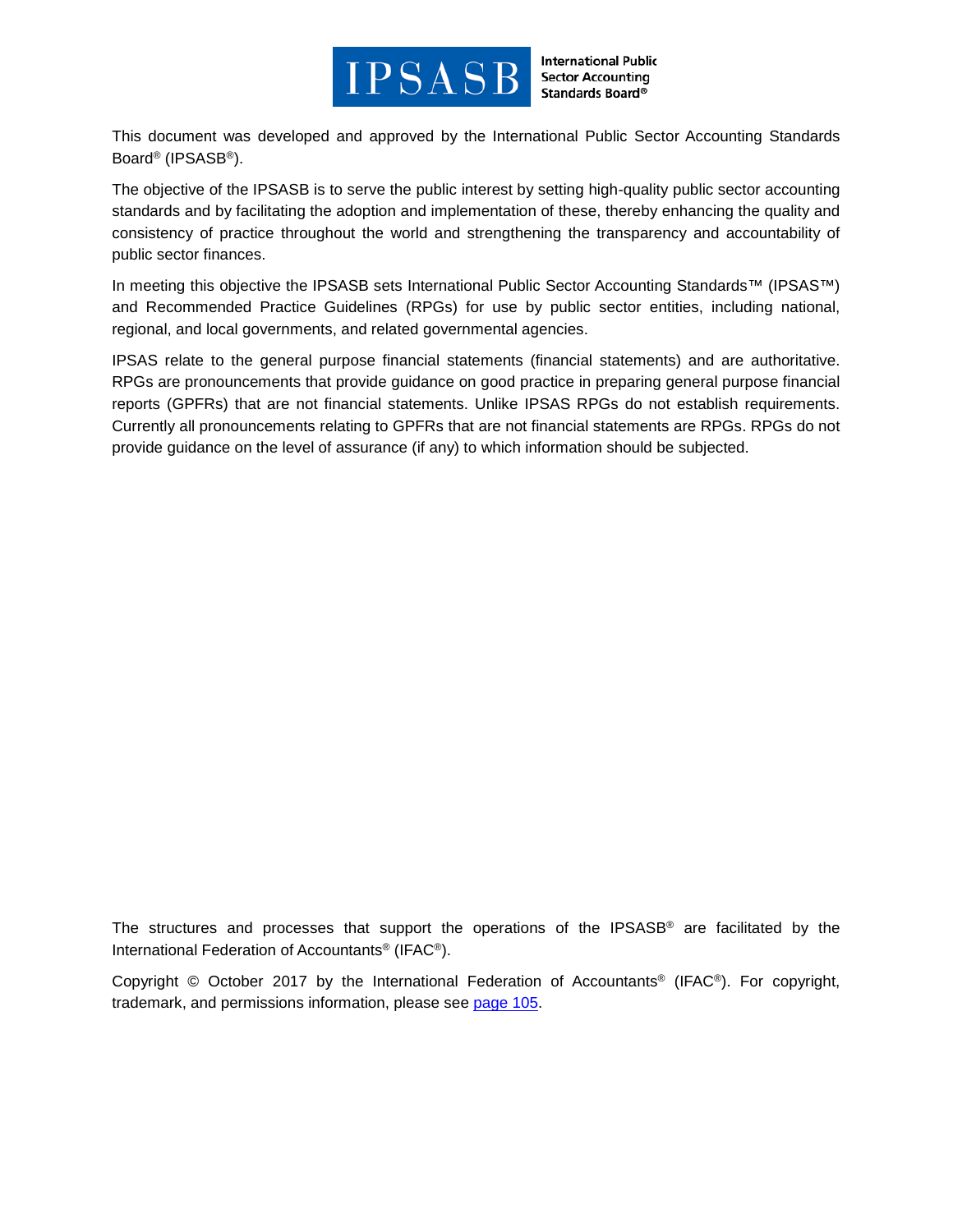# **INTRODUCTION TO THE INTERNATIONAL PUBLIC SECTOR ACCOUNTING STANDARD UNDER THE CASH BASIS OF ACCOUNTING**

The International Public Sector Accounting Standards Board (the IPSASB) develops accounting standards for public sector entities referred to as International Public Sector Accounting Standards (IPSAS). The IPSASB recognizes the significant benefits of achieving consistent and comparable financial information across jurisdictions and it believes that the IPSAS will play a key role in enabling these benefits to be realized. The IPSASB strongly encourages governments and national standardsetters to engage in the development of its Standards by commenting on the proposals set out in its Exposure Drafts and Consultation Papers.

The IPSASB issues IPSAS dealing with financial reporting under the cash basis of accounting and the accrual basis of accounting.

The adoption of IPSAS by governments will improve both the quality and comparability of financial information reported by public sector entities around the world. The IPSASB recognizes the right of governments and national standard-setters to establish accounting standards and guidelines for financial reporting in their jurisdictions. The IPSASB considers that this Standard is an important step forward in improving the consistency and comparability of financial reporting under the cash basis of accounting and encourages the adoption of this Standard. Financial statements should be described as complying with this IPSAS only if they comply with all the requirements of Part 1 of this IPSAS.

The IPSASB encourages governments to progress to the accrual basis of accounting and to harmonize national requirements with the IPSAS prepared for application by entities adopting the accrual basis of accounting. Entities intending to adopt the accrual basis of accounting at some time in the future may find other publications of the IPSASB helpful, particularly Study 14, *Transition to the Accrual Basis of Accounting: Guidance for Governments and Government Entities*.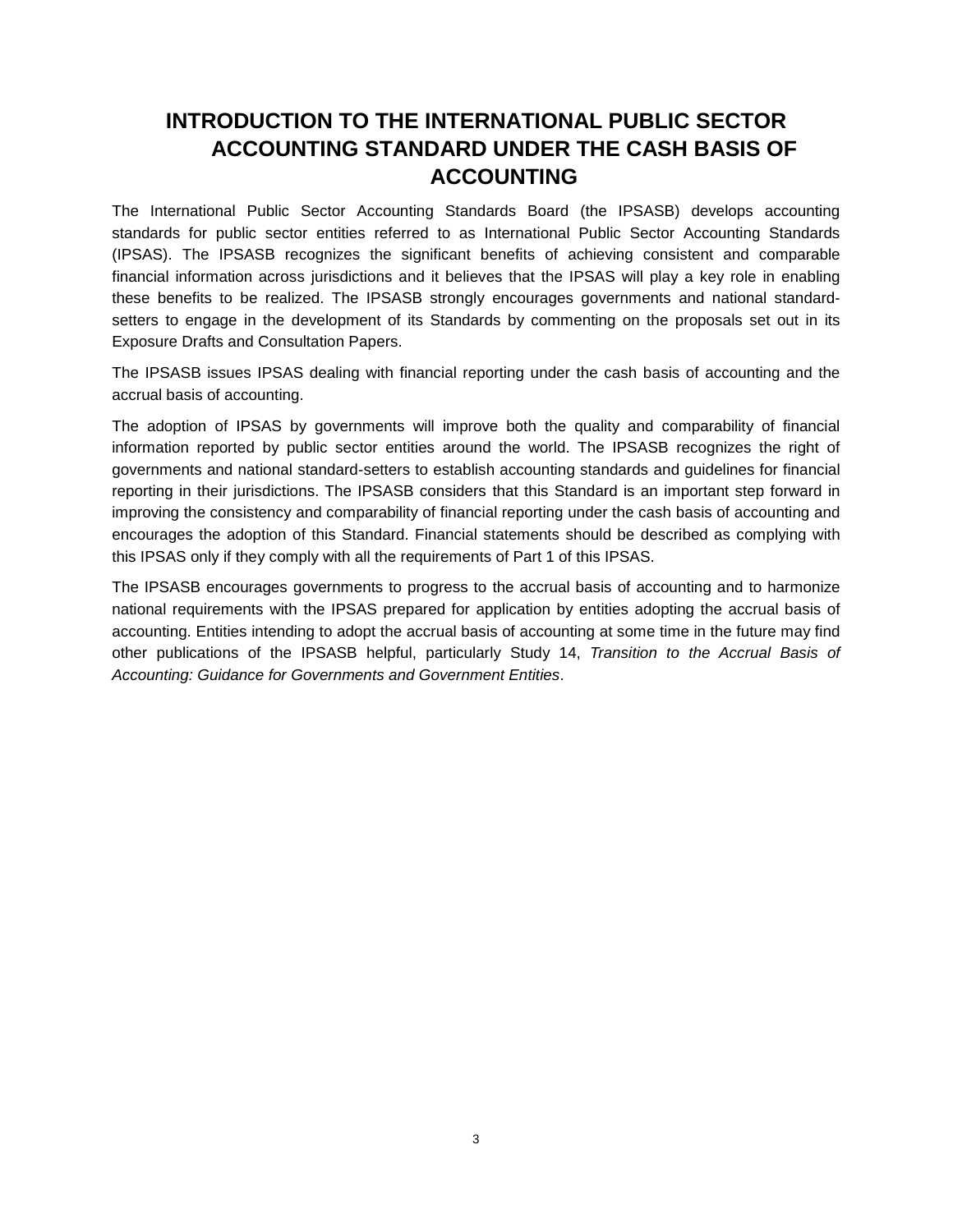# **INTERNATIONAL PUBLIC SECTOR ACCOUNTING STANDARD: FINANCIAL REPORTING UNDER THE CASH BASIS OF ACCOUNTING**

# **Structure of the Standard**

This Standard comprises two parts:

- Part 1 is mandatory. It sets out the requirements which are applicable to all public sector entities preparing general purpose financial statements under the cash basis of accounting. It defines the cash basis of accounting, establishes requirements for the disclosure of information in the financial statements and supporting notes, and deals with a number of specific reporting issues. The requirements in this part of the Standard must be complied with by public sector entities which claim to be reporting in accordance with the International Public Sector Accounting Standard *Financial Reporting under the Cash Basis of Accounting*.
- Part 2 is not mandatory. It identifies additional accounting policies and disclosures that a public sector entity is encouraged to adopt to enhance the usefulness of its financial statements for accountability and decision-making purposes and to support its transition to the accrual basis of financial reporting and adoption of accrual IPSAS.
- The Cash Basis IPSAS was issued in January 2003. The IPSAS was updated with additional requirements and encouragements dealing with the presentation of budget information in 2006 and external assistance in 2007.
- In 2017 a revised Cash Basis IPSAS was issued. The objectives of the revisions were to:
	- (a) Remove obstacles to the adoption of the Cash Basis IPSAS represented by the existing requirements dealing with consolidation, external assistance and third party payments: in particular, to recast the requirements in Part 1 of the IPSAS to prepare consolidated financial statements and disclose information about external assistance and third party payments as encouragements in Part 2 of the IPSAS;
	- (b) Ensure that requirements and encouragements in the Standard are not contrary to those of the equivalent accrual IPSAS, except where such differences are appropriate to reflect adoption of the cash basis; and
	- (c) Clarify that the role the Cash Basis IPSAS is intended to play in the IPSASB's overall standards setting strategy is primarily as a step on the path to adoption of the accrual basis IPSAS, rather than as an end in itself.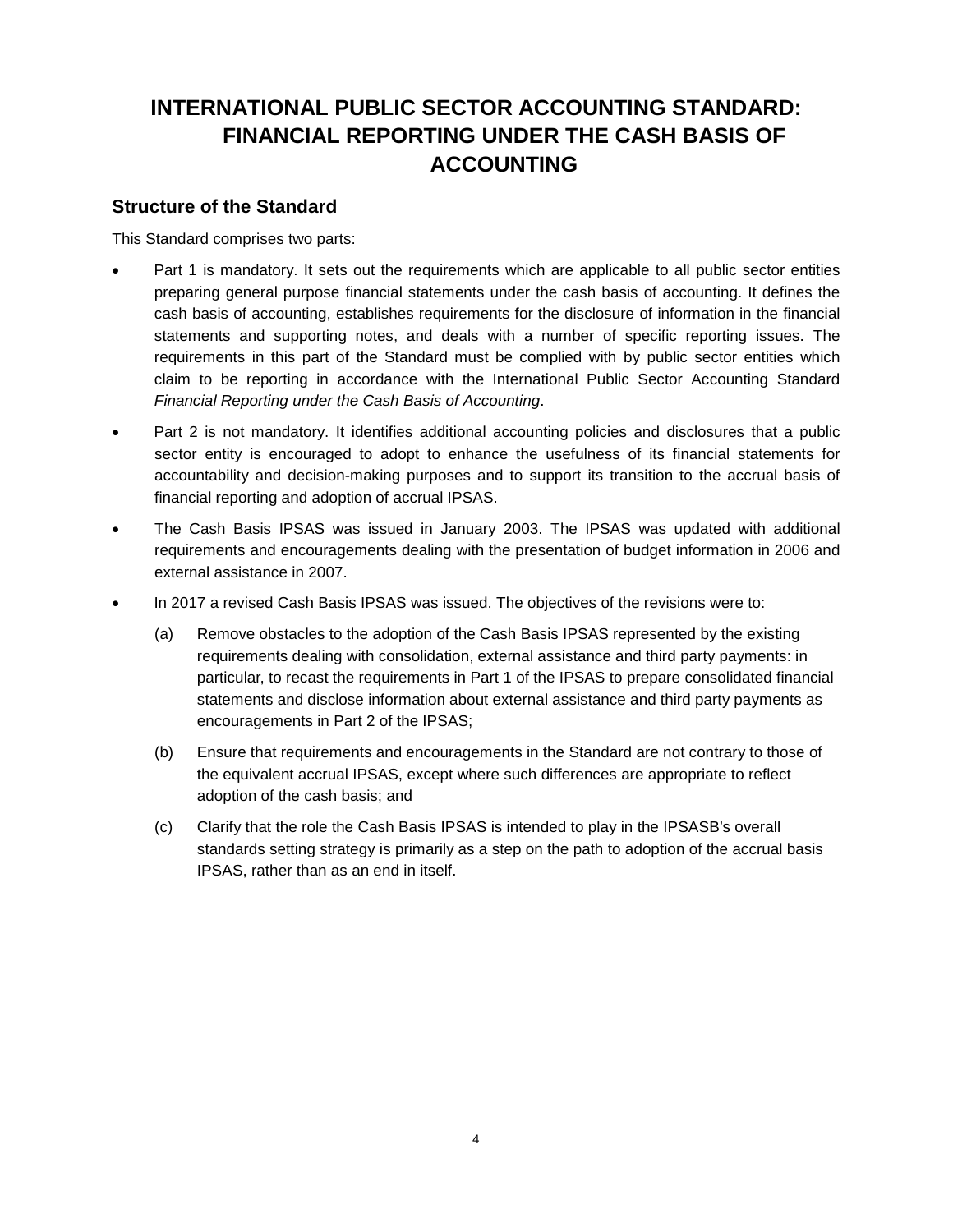# **CONTENTS**

|     |                                                      | ı alayıapıl      |
|-----|------------------------------------------------------|------------------|
|     | Introduction                                         |                  |
|     | Structure of the Standard                            |                  |
|     | Part 1: Requirements                                 |                  |
|     | Objective                                            |                  |
| 1.1 |                                                      | $1.1.1 - 1.1.6$  |
| 1.2 |                                                      | $1.2.1 - 1.2.10$ |
|     |                                                      | $1.2.1 - 1.2.10$ |
|     |                                                      | 1.2.2            |
|     |                                                      | $1.2.3 - 1.2.5$  |
|     |                                                      | $1.2.6 - 1.2.9$  |
|     |                                                      | 1.2.10           |
| 1.3 |                                                      | $1.3.1 - 1.3.33$ |
|     |                                                      | $1.3.1 - 1.3.3$  |
|     |                                                      | $1.3.4 - 1.3.11$ |
|     | Information to be Presented in the Statement of Cash |                  |
|     |                                                      |                  |
|     |                                                      | 1.3.19           |
|     |                                                      |                  |
|     |                                                      |                  |
|     |                                                      |                  |
|     |                                                      |                  |
| 1.4 |                                                      | $1.4.1 - 1.4.25$ |
|     |                                                      | $1.4.1 - 1.4.3$  |
|     |                                                      | 1.4.4            |
|     |                                                      | $1.4.5 - 1.4.6$  |
|     |                                                      | $1.4.7 - 1.4.8$  |
|     |                                                      | $1.4.9 - 1.4.12$ |
|     |                                                      |                  |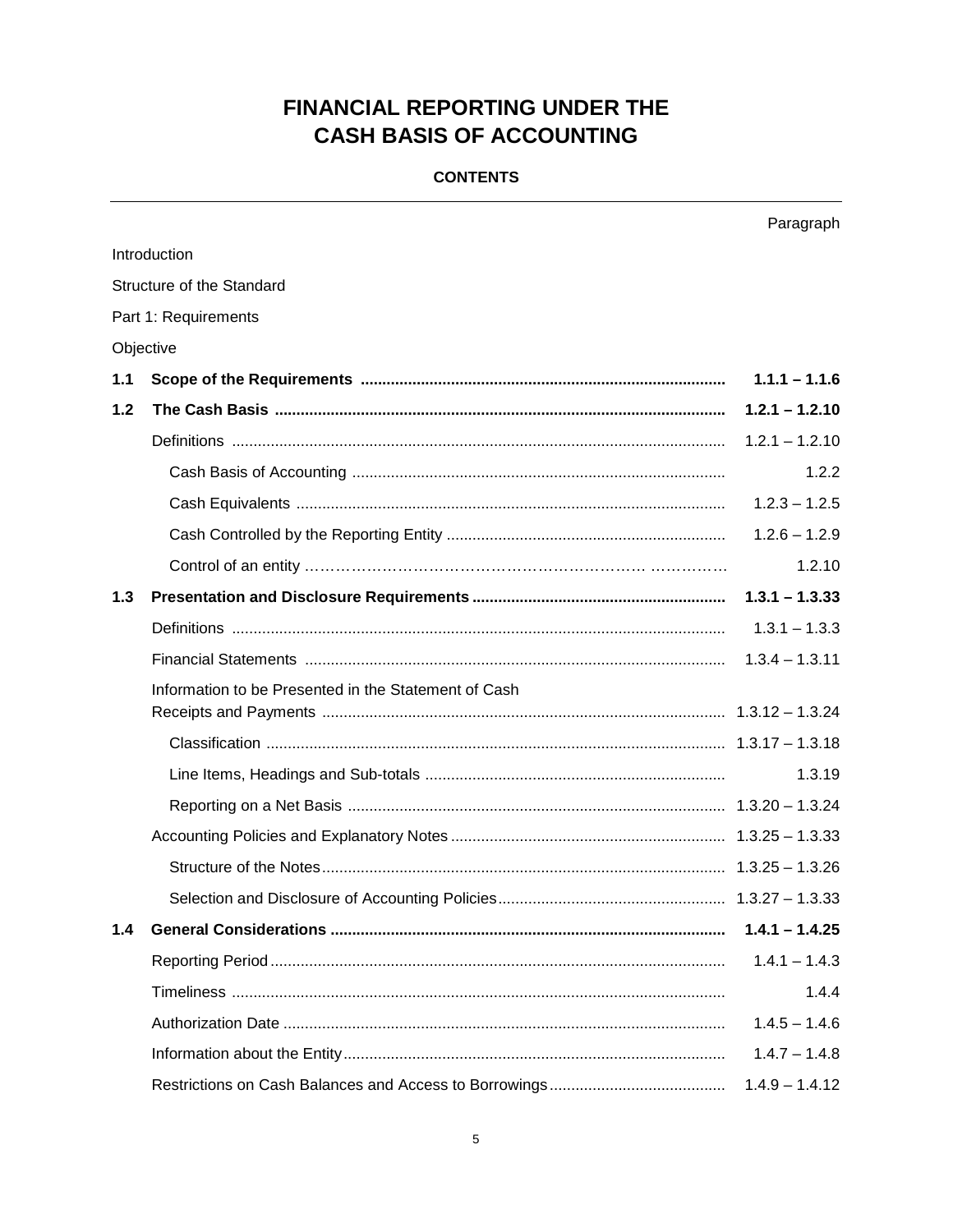| 1.5                                              |                                                                        | $1.5.1 - 1.5.5$  |  |  |
|--------------------------------------------------|------------------------------------------------------------------------|------------------|--|--|
| 1.6                                              |                                                                        | $1.6.1 - 1.6.8$  |  |  |
|                                                  |                                                                        | 1.6.1            |  |  |
|                                                  | Treatment of Foreign Currency Cash Receipts, Payments and Balances     | $1.6.2 - 1.6.8$  |  |  |
| $1.7$                                            |                                                                        | $1.7.1 - 1.7.46$ |  |  |
|                                                  |                                                                        | $1.7.1 - 1.7.7$  |  |  |
|                                                  |                                                                        | $1.7.2 - 1.7.4$  |  |  |
|                                                  |                                                                        | $1.7.5 - 1.7.6$  |  |  |
|                                                  |                                                                        | 1.7.7            |  |  |
|                                                  |                                                                        |                  |  |  |
|                                                  |                                                                        | $1.7.9 - 1.7.10$ |  |  |
|                                                  |                                                                        |                  |  |  |
|                                                  |                                                                        |                  |  |  |
|                                                  |                                                                        |                  |  |  |
|                                                  |                                                                        |                  |  |  |
|                                                  |                                                                        |                  |  |  |
|                                                  |                                                                        |                  |  |  |
|                                                  |                                                                        |                  |  |  |
|                                                  | Reconciliation of Actual Amounts on a Comparable Basis                 |                  |  |  |
|                                                  |                                                                        |                  |  |  |
| 1.8                                              |                                                                        | $1.8.1 - 1.8.13$ |  |  |
|                                                  |                                                                        | $1.8.1 - 1.8.4$  |  |  |
|                                                  |                                                                        | $1.8.5 - 1.8.6$  |  |  |
|                                                  |                                                                        | $1.8.7 - 1.8.10$ |  |  |
|                                                  | Changes in Accounting Policies of Entities that Adopt the Superseded   |                  |  |  |
|                                                  | <b>Basis For Conclusions</b>                                           |                  |  |  |
|                                                  | Appendix 1: Illustration of the Requirements of Part 1 of the Standard |                  |  |  |
| <b>Part 2: Encouraged Additional Disclosures</b> |                                                                        |                  |  |  |
| 2.1                                              |                                                                        |                  |  |  |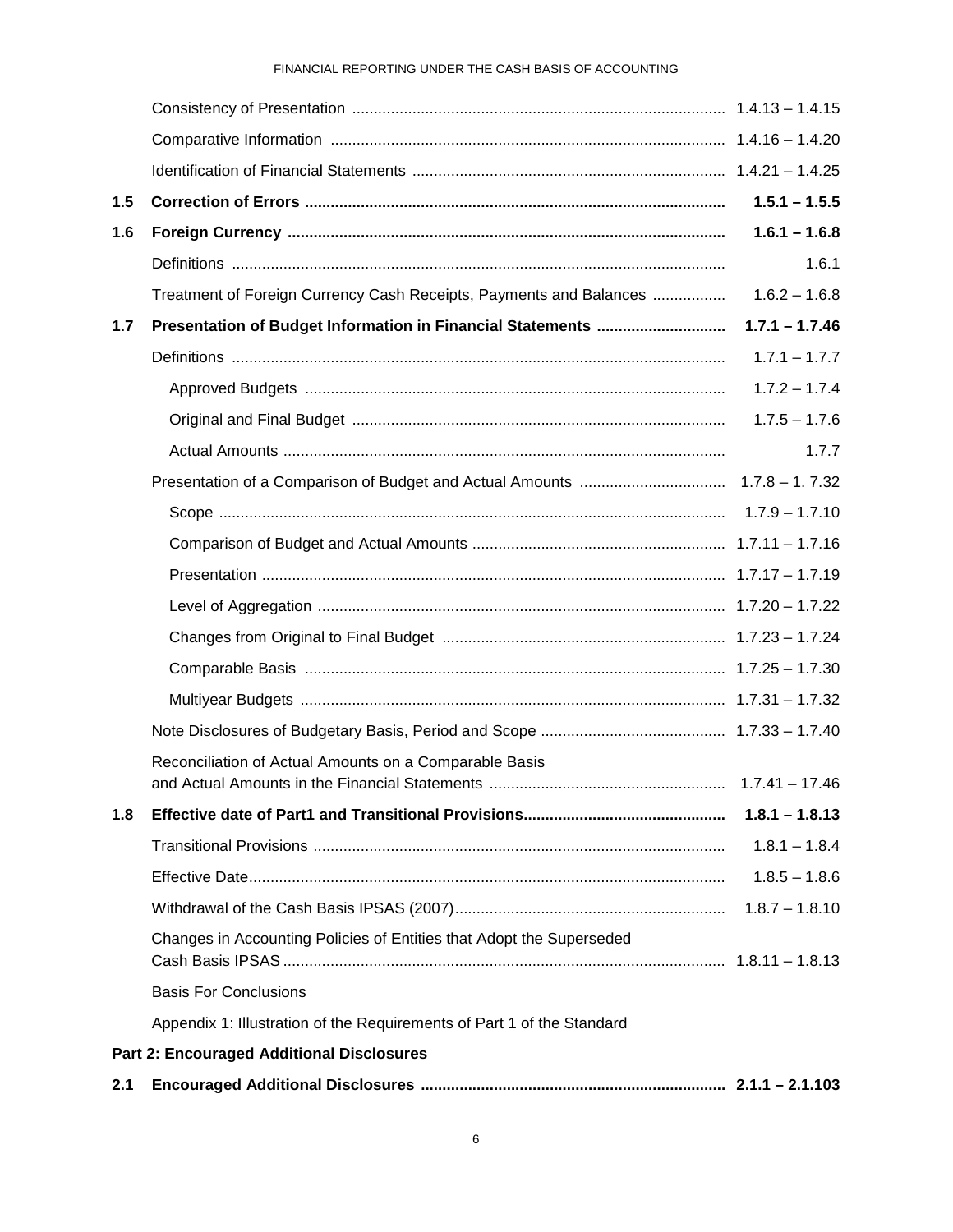|                                                                                              | $2.1.1 - 2.1.2$  |
|----------------------------------------------------------------------------------------------|------------------|
|                                                                                              | 2.1.2            |
|                                                                                              | $2.1.3 - 2.1.5$  |
|                                                                                              | $2.1.6 - 2.1.13$ |
|                                                                                              |                  |
|                                                                                              | 2.1.12           |
|                                                                                              | 2.1.13           |
|                                                                                              |                  |
|                                                                                              |                  |
| Disclosures of Assets, Liabilities, Revenues, Expenses and Comparison                        |                  |
|                                                                                              |                  |
|                                                                                              |                  |
|                                                                                              | 2.1.33           |
|                                                                                              |                  |
|                                                                                              |                  |
|                                                                                              |                  |
|                                                                                              |                  |
|                                                                                              |                  |
| Acquisitions and Disposals of Controlled Entities and Other Operating Units  2.1.57 - 2.1.61 |                  |
|                                                                                              |                  |
|                                                                                              |                  |
|                                                                                              |                  |
|                                                                                              | 2.1.72           |
|                                                                                              |                  |
|                                                                                              |                  |
|                                                                                              |                  |
|                                                                                              |                  |
|                                                                                              | 2.1.82           |
|                                                                                              |                  |
|                                                                                              | 2.1.90           |
|                                                                                              | 2.1.91           |
|                                                                                              |                  |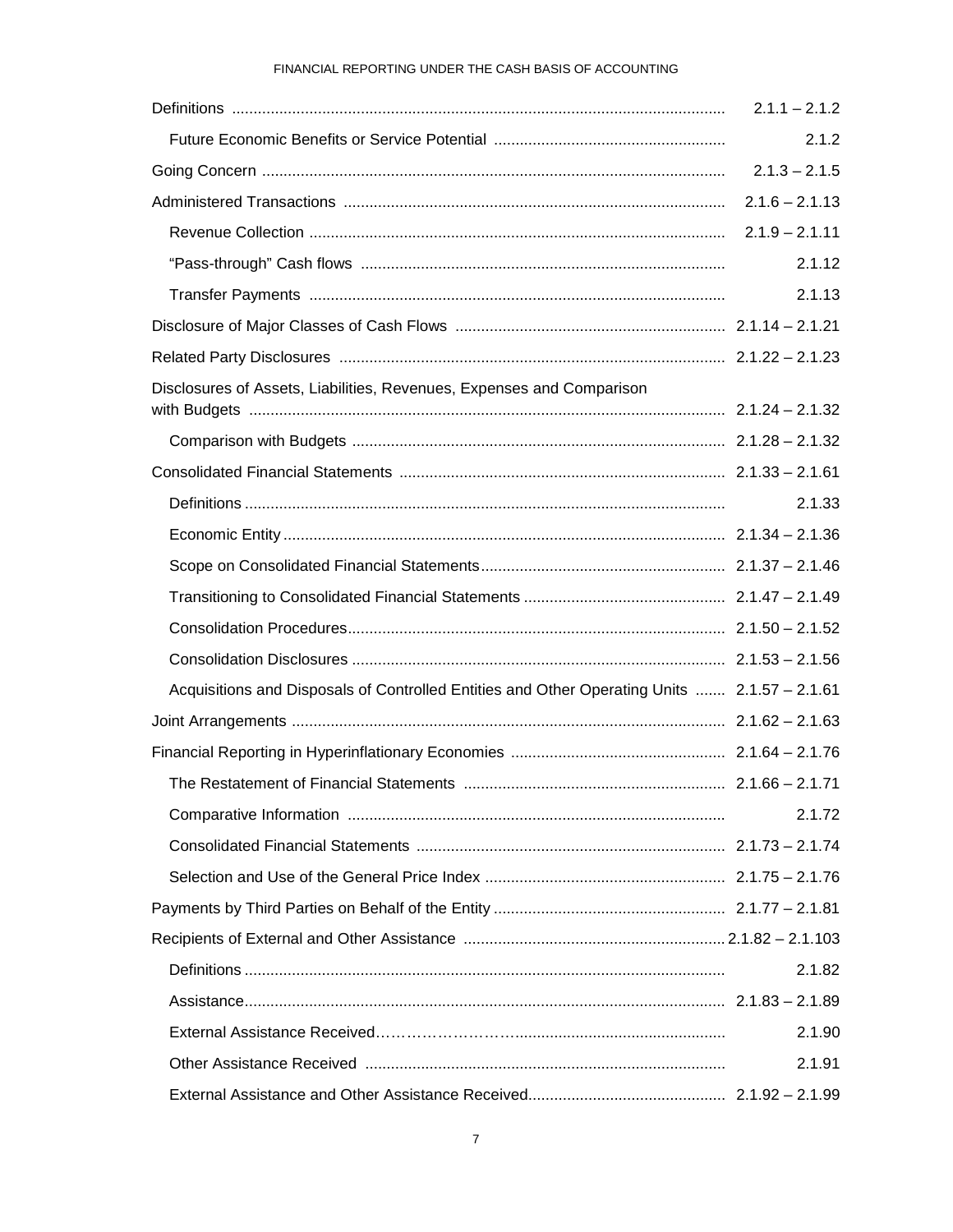| Governments and Other Public Sector Entities Completing the Transition to            | $2.2.1 - 2.2.9$                                                                                                                          |
|--------------------------------------------------------------------------------------|------------------------------------------------------------------------------------------------------------------------------------------|
|                                                                                      | $2.2.1 - 2.2.3$                                                                                                                          |
|                                                                                      | $2.2.4 - 2.2.6$                                                                                                                          |
|                                                                                      | 2.2.7                                                                                                                                    |
|                                                                                      | $2.2.8 - 2.2.9$                                                                                                                          |
|                                                                                      |                                                                                                                                          |
| Appendix 2: Illustration of Certain Disclosures Encouraged in Part 2 of the Standard |                                                                                                                                          |
| Appendix 3: Presentation of the Statement of Cash Receipts and Payments in the       |                                                                                                                                          |
| Appendix 4: Qualitative Characteristics of Information Included in General           |                                                                                                                                          |
|                                                                                      | the Accrual Basis of Financial Reporting and Adoption of Accrual IPSAS<br>Required and Encouraged Disclosures under the Cash Basis IPSAS |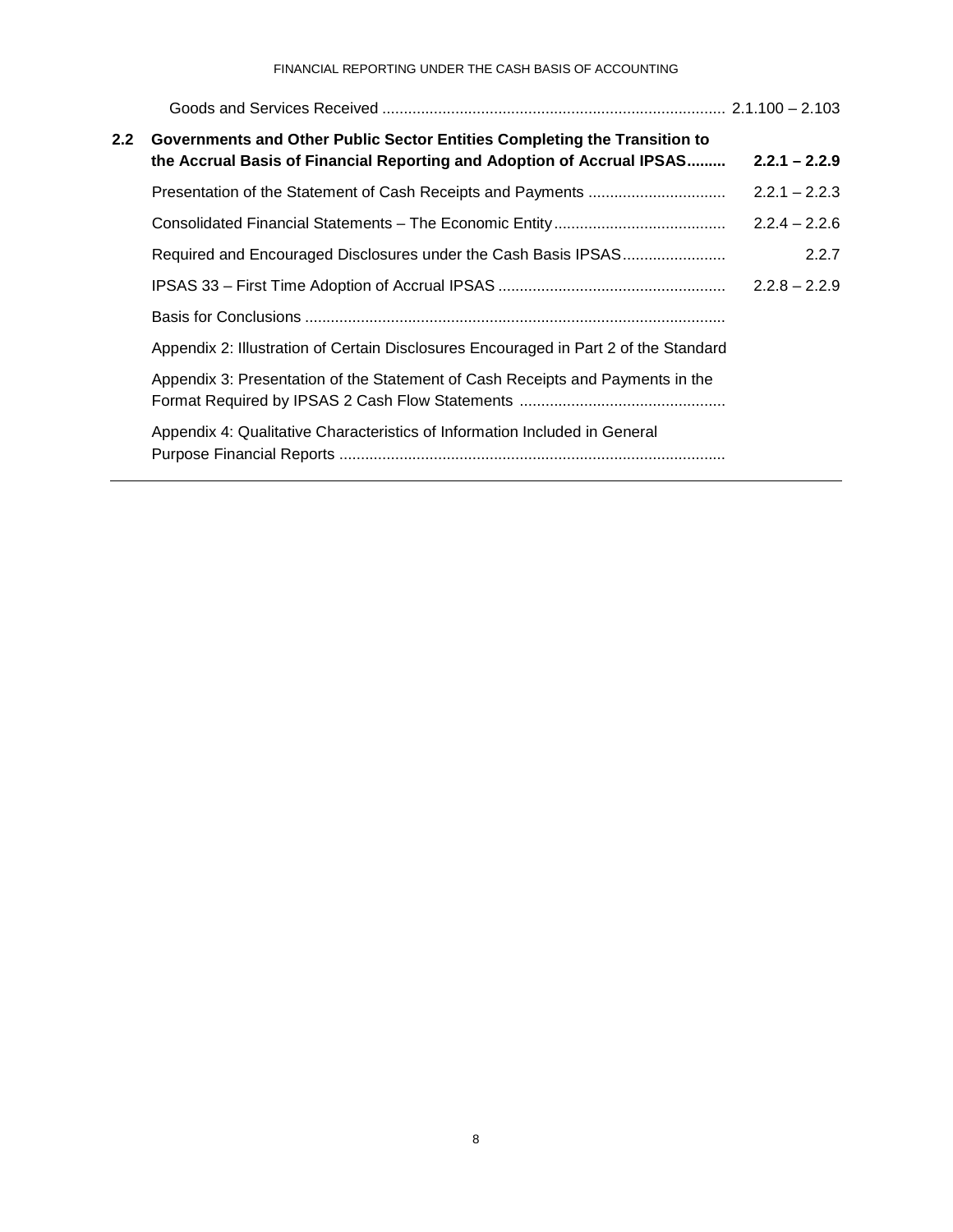**Appendix 1**

# **PART 1: REQUIREMENTS**

*Part 1 of this Standard sets out the requirements for reporting under the cash basis of accounting.* 

*Authoritative requirements are set out in bold italic type. They use the term "shall" to signal that they are authoritative requirements. They are to be read in the context of the commentary paragraphs in this Standard, which are in plain type, and in the context of the "Preface to International Public Sector Accounting Standards". International Public Sector Accounting Standards are not intended to apply to immaterial items.*

# **Objective**

The purpose of this Standard is to prescribe the manner in which general purpose financial statements are to be presented under the cash basis of accounting.

The objectives of financial reporting by public sector entities are to provide information about the entity that is useful to users of general purpose financial statements and other general purpose financial reports (GPFRs) for accountability and decision-making purposes. Information about the cash receipts, cash payments and cash balances of an entity is necessary for accountability purposes and provides input useful for assessments of the ability of the entity to generate adequate cash in the future and the likely sources and uses of cash. In making and evaluating decisions about the allocation of cash resources and the sustainability of the entity's activities, users require an understanding of the timing and certainty of cash receipts and cash payments.

Compliance with the requirements and encouragements of this Standard will enhance comprehensive and transparent financial reporting of the cash receipts, cash payments and cash balances of the entity. It will also enhance comparability with the entity's own general purpose financial statements of previous periods and with the financial statements of other entities which adopt the cash basis of accounting.

#### **Role of the Cash Basis IPSAS**

The IPSASB is of the view that the objectives of financial reporting can best be achieved by adoption of the accrual IPSAS. Consequently the IPSASB encourages governments and other public sector entities to present financial statements that comply with the requirements of the accrual IPSAS. However, the IPSASB appreciates that in some jurisdictions a transitionary process may be necessary to achieve that end. The Cash Basis IPSAS has been developed as an intermediate step to assist in the transition to the accrual basis of financial reporting and adoption of accrual IPSAS. It is not intended as an end in itself. The role of the encouraged disclosures in Part 2 of the Standard is to support an entity's transition to the accrual basis of financial reporting and adoption of the accrual IPSAS.

The path chosen to transition to the accrual basis of financial reporting and adoption of the accrual IPSAS will reflect jurisdiction circumstances and, consequently, may differ from jurisdiction to jurisdiction. The IPSASB does not specify that a particular transitional path should be adopted nor that entities must necessarily adopt the Cash Basis IPSAS as the first step in the transition process.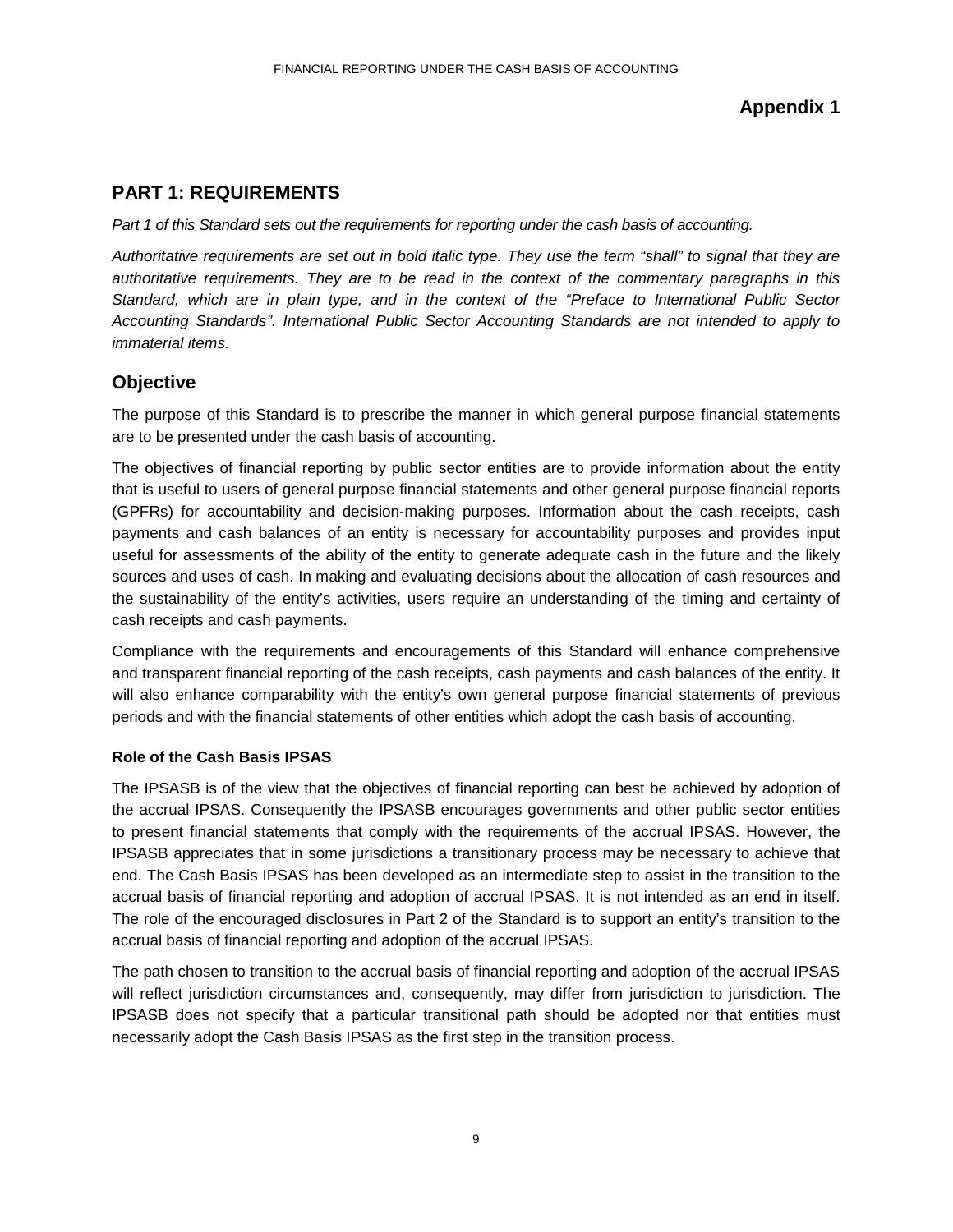## **1.1 Scope of the Requirements**

- [1](#page-9-0).1.1 The IPSAS are designed to apply to public sector entities<sup>1</sup> that meet all the following criteria:
	- (a) Are responsible for the delivery of services<sup>[2](#page-9-1)</sup> to benefit the public and/or to redistribute income and wealth;
	- (b) Mainly finance their activities, directly or indirectly, by means of taxes and/or transfers from other levels of government, social contributions, debt or fees; and
	- (c) Do not have a primary objective to make profits.
- 1.1.2 *A public sector entity which prepares and presents general purpose financial statements (financial statements) under the cash basis of accounting, as defined in this Standard, shall apply the requirements of Part 1 of this Standard in the presentation of its annual financial statements.*
- 1.1.3 General purpose financial statements are developed primarily to respond to the information needs of service recipients and resource providers who are not in a position to demand reports tailored to meet their specific information needs, and representatives of these users. Service recipients and their representatives and resource providers and their representatives include citizens, residents, taxpayers and ratepayers, members of the legislature (or similar body) and members of parliament (or a similar representative body), donor agencies, lenders and others that provide resources to, or benefit from, services of governments. General purpose financial statements prepared to respond to the information needs of service recipients and resource providers for accountability and decision-making purposes may also provide information useful to other parties. General purpose financial statements include those financial statements that are presented separately or within another public document such as an annual report. For purposes of this Standard, the terms "general purpose financial statements" and "financial statements" are used interchangeably, unless specified otherwise.
- 1.1.4 A reporting entity is an individual entity that presents financial statements or, where a controlling entity elects to present group financial statements, a reporting entity may comprise a controlling entity and one or more controlled entities that present financial statements as if they are a single entity. A public sector reporting entity (hereafter referred to as a reporting entity or entity, unless specified otherwise) is a government or other public sector organization, program or identifiable area of activity for which financial statements are prepared. Paragraph 1.4.7 of this Standard requires the disclosure of certain information about the entities and activities in respect of which financial statements have been prepared.
- 1.1.5 This Standard applies equally to the financial statements of an individual entity and to the financial statements of a reporting entity that comprises a controlling entity and one or more controlled entities. It requires the preparation of a statement of cash receipts and payments which recognizes the cash controlled by the reporting entity, and the disclosure of accounting policies and explanatory notes.

<span id="page-9-0"></span>Paragraph 1.8 of *The Conceptual Framework for General Purpose Financial Reporting by Public Sector Entities identifies a* wide range of public sector entities for which IPSASs are designed.

<span id="page-9-1"></span><sup>&</sup>lt;sup>2</sup> Services encompasses goods, services and policy advice, including to other public sector entities.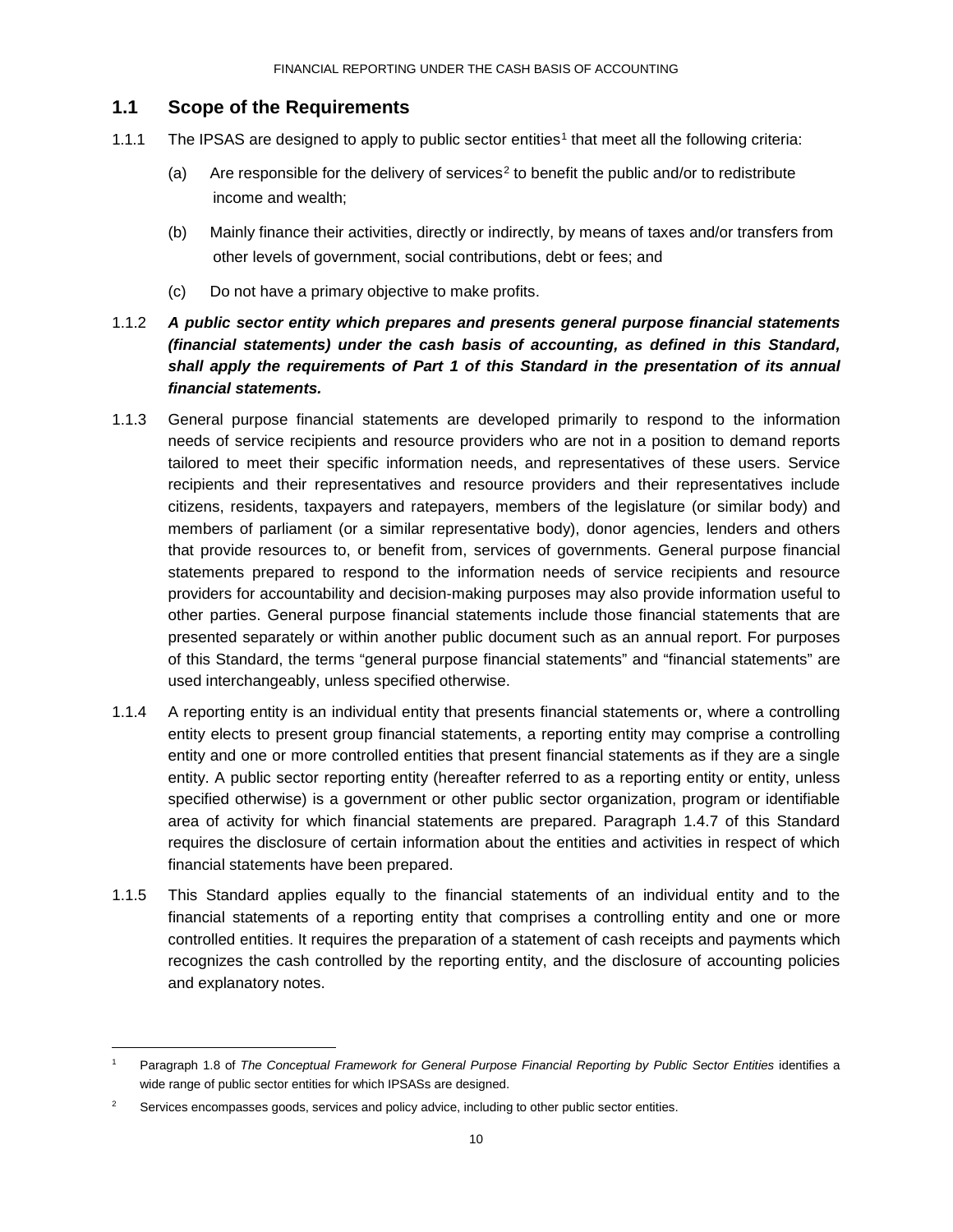1.1.6 *An entity whose financial statements comply with the requirements of Part 1 of this Standard shall disclose that fact. Financial statements shall not be described as complying with this Standard unless they comply with all the requirements in Part 1 of this Standard.*

#### **1.2 The Cash Basis**

# **Definitions**

1.2.1 *The following terms are used in this Standard with the meaning specified:*

*Cash comprises cash on hand, demand deposits and cash equivalents.* 

*Cash basis means a basis of accounting that recognizes transactions and other events only when cash is received or paid.* 

*Cash equivalents are short-term, highly liquid investments that are readily convertible to known amounts of cash and which are subject to an insignificant risk of changes in value.*

*Cash flows are inflows and outflows of cash.*

*Cash payments are cash outflows.*

*Cash receipts are cash inflows.*

*Control of cash arises when the entity can use or otherwise benefit from the cash in pursuit of its objectives and can exclude or regulate the access of others to that benefit.*

*Control of an entity: An entity controls another entity when the entity is exposed, or has rights, to variable benefits from its involvement with the other entity and has the ability to affect the nature or amount of those benefits through its power over the other entity.* 

*Controlled entity is an entity that is under the control of another entity (known as the controlling entity).*

#### **Cash Basis of Accounting**

1.2.2 The cash basis of accounting recognizes transactions and events only when cash (including cash equivalents) is received or paid by the entity. Financial statements prepared under the cash basis provide readers with information about the sources of cash raised during the period, the purposes for which cash was used and the cash balances at the reporting date. The measurement focus in the financial statements is balances of cash and changes therein. Notes to the financial statements may provide additional information about liabilities, such as payables and borrowings, and some non-cash assets, such as receivables, investments and property, plant and equipment.

#### **Cash Equivalents**

1.2.3 Cash equivalents are held for the purpose of meeting short-term cash commitments rather than for investment or other purposes. For an investment to qualify as a cash equivalent it must be readily convertible to a known amount of cash and be subject to an insignificant risk of changes in value. Therefore, an investment normally qualifies as a cash equivalent only when it has a short maturity of, say, three months or less from the date of acquisition. Equity investments are excluded from cash equivalents unless they are, in substance, cash equivalents.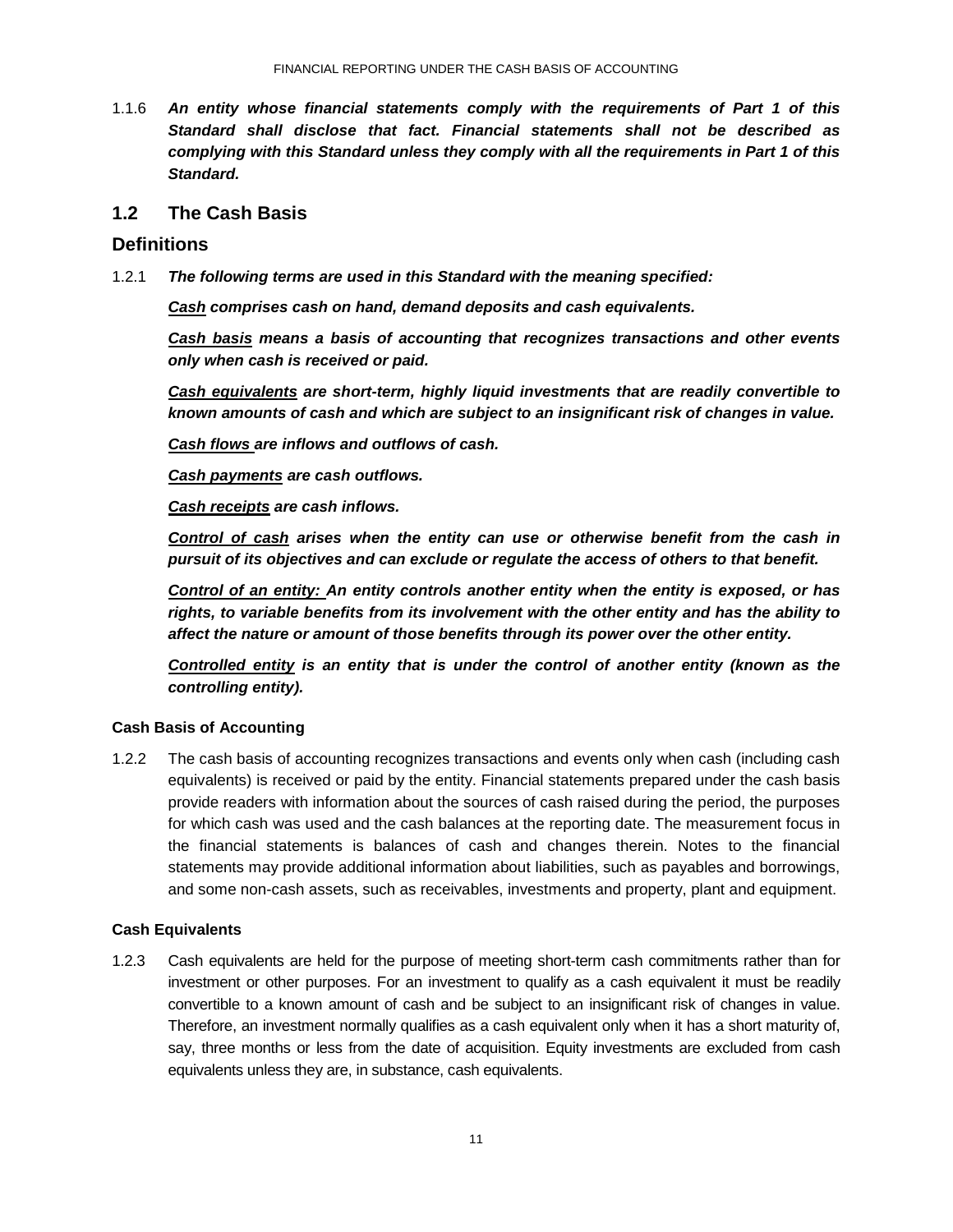- 1.2.4 Bank borrowings are generally considered to give rise to cash inflows. However, in some jurisdictions, bank overdrafts which are repayable on demand form an integral part of an entity's cash management. In these circumstances, bank overdrafts are included as a component of cash. A characteristic of such banking arrangements is that the bank balance often fluctuates from being positive to overdrawn.
- 1.2.5 Cash flows exclude movements between items that constitute cash because these components are part of the cash management of an entity rather than increases or decreases in the cash it controls. Cash management includes the investment of excess cash on hand in cash equivalents.

#### **Cash Controlled by the Reporting Entity**

- 1.2.6 Cash is controlled by an entity when the entity can use the cash for the achievement of its own objectives or otherwise benefit from the cash and exclude or regulate the access of others to that benefit. Cash collected by, or appropriated or granted to, an entity which the entity can use to fund its operating objectives, acquire capital assets or repay its debt is controlled by the entity.
- 1.2.7 Amounts deposited in the bank account of an entity are controlled by that entity. In some cases, cash which a government entity:
	- (a) Collects on behalf of its government (or another entity) is deposited in its own bank account before transfer to consolidated revenue or another general government account; and
	- (b) Is to transfer to third parties on behalf of its government is initially deposited in its own bank account prior to transfer to the authorized recipient.

In these cases, the entity will control the cash for only the period during which the cash resides in its bank account prior to transfer to consolidated revenue or another government controlled bank account, or to third parties. Paragraph 1.4.9 requires the disclosure of cash balances held by an entity at reporting date that are not available for use by the entity or are subject to external restrictions. Additional guidance on the treatment of cash flows that an entity administers on behalf of other entities is included in paragraphs 2.1.6 to 2.1.13 of Part 2 of this Standard.

- 1.2.8 In some jurisdictions, a government will manage the expenditure of its individual departments and other entities through a centralized treasury function, often referred to as a "treasury single account". Under these arrangements, individual departments and entities do not establish their own separate bank accounts. Rather, the centralized treasury function acts as a bank on behalf of the individual departments and other entities. The cash inflows, cash outflows and cash balances of the entity which flow through, or are held in, the treasury single account will be reported in the statement of cash receipts and payments in accordance with the requirements of paragraph 1.3.4. From the perspective of the centralized treasury function, payments on behalf of individual departments and other entities are treated as changes within their accounts reflecting the approach adopted by a bank in accounting for payments made on behalf of its customers.
- 1.2.9 In some cases, the centralized treasury function will be undertaken by an entity which controls the bank account(s) from which payments on behalf of the individual operating departments and other entities are made. In these cases, transfers to and payments from those bank accounts reflect cash receipts and payments which the central entity administers on behalf of the individual operating departments and other entities. Paragraph 1.3.13 specifies that cash receipts and payments which arise from transactions the entity administers on behalf of other entities and which are recognized in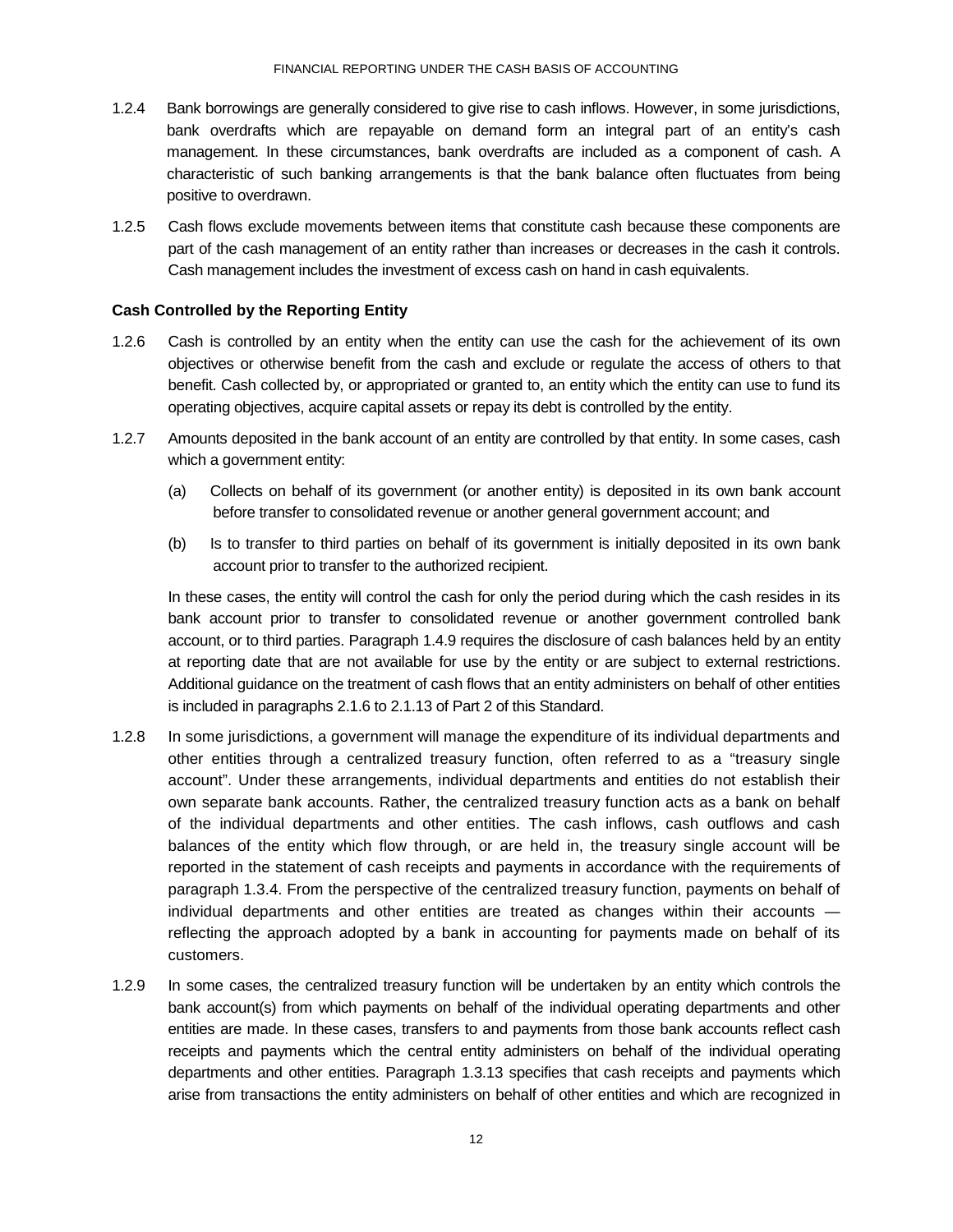the primary financial statements may be reported on a net basis. Paragraph 1.4.9 requires the disclosure of cash balances held by an entity at reporting date that are not available for use by the entity or are subject to external restrictions.

#### **Control of an entity**

1.2.10 Governments and other public sector entities may control a large number of entities including government departments, agencies and commercial public sector entities. Financial statements may be prepared in respect of a reporting entity that comprises an individual entity or a controlling entity and all or some of its controlled entities. This Standard encourages (at paragraph 2.1.37) but does not require, controlling entities to prepare and present consolidated financial statements that encompass the controlling entity and all its controlled entities, with exceptions in certain defined circumstances. The factors to be considered in assessing whether one entity controls another entity for financial reporting purposes are set out in IPSAS 35, *Consolidated Financial Statements*.

## **1.3 Presentation and Disclosure Requirements**

## **Definitions**

1.3.1 *The following terms are used in this Standard with the meanings specified:*

*Accounting policies are the specific principles, bases, conventions, rules and practices adopted by an entity in preparing and presenting financial statements.*

*Materiality: information is material if its omission or misstatement could influence the discharge of accountability by the entity, or the decisions that users make on the basis of the entity's financial statements prepared for that reporting period. Materiality depends on both the nature and amount of the item judged in the particular circumstances of each entity.*

*Reporting date means the date of the last day of the reporting period to which financial statements relate.*

- 1.3.2 Financial statements result from processing large quantities of transactions that are structured by being aggregated into groups according to their nature or function. The final stage in the process of aggregation and classification is the presentation of condensed and classified data that form line items either on the face of the financial statements or in the notes. If a line item is not individually material, it is aggregated with other items either on the face of the financial statements or in the notes. An item that is not sufficiently material to warrant separate presentation on the face of the financial statements may nevertheless be sufficiently material that it should be presented separately in the notes.
- 1.3.3 The principle of materiality provides that the specific disclosure requirements of International Public Sector Accounting Standards need not be met if the resulting information is not material.

#### **Financial Statements**

- 1.3.4 *An entity shall prepare and present financial statements which include the following components:*
	- (a) *A statement of cash receipts and payments which recognizes all cash receipts, cash payments and cash balances controlled by the entity;*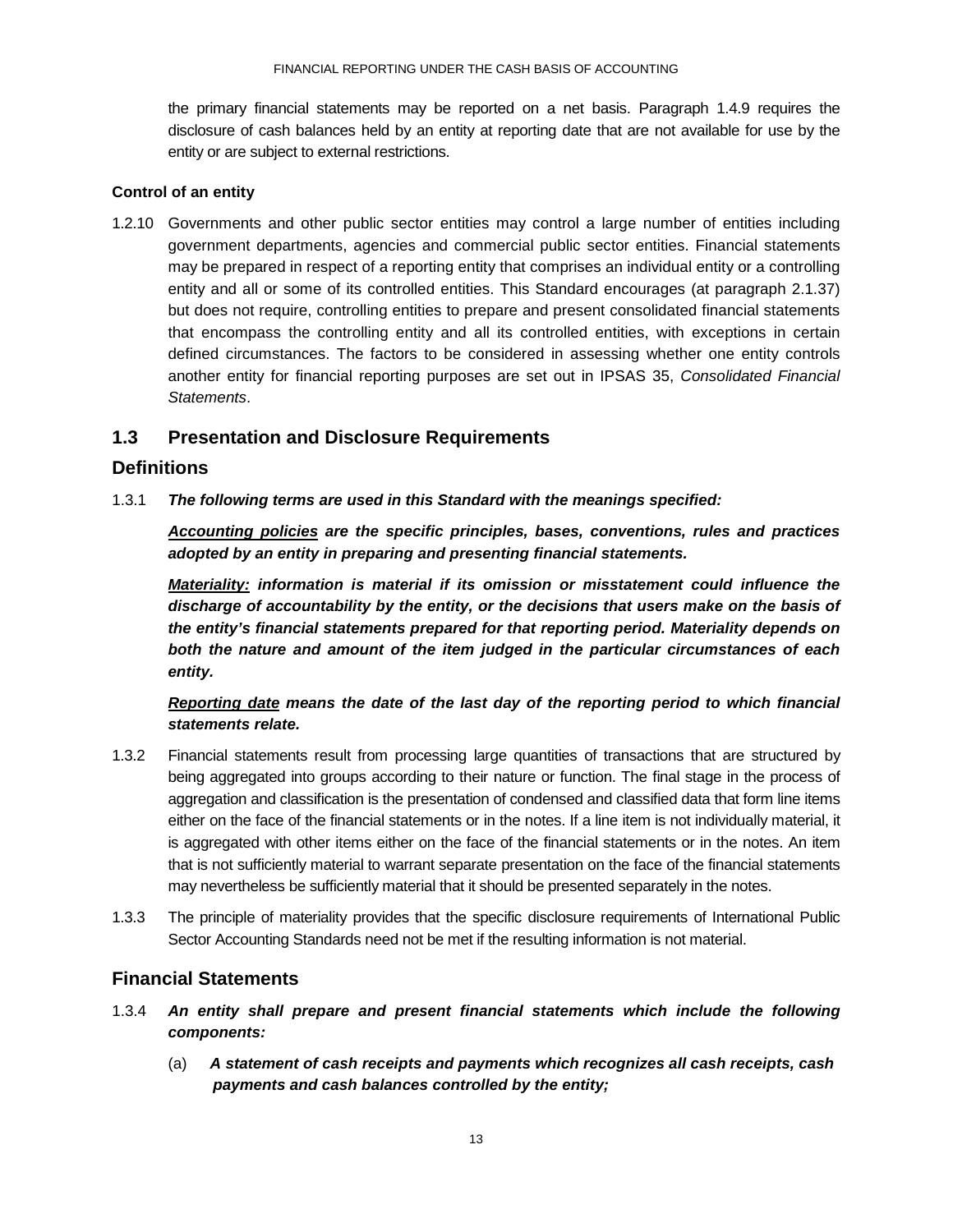- (b) *Accounting policies and explanatory notes; and*
- (c) *When the entity makes publicly available it's approved budget, a comparison of budget and actual amounts either as a separate additional financial statement or as a budget column in the statement of cash receipts and payments in accordance with paragraph 1.7.8 of this Standard.*
- 1.3.5 *When an entity elects to disclose information prepared on a different basis from the cash basis of accounting as defined in this Standard or otherwise required by paragraph 1.3.4(c), such information shall be disclosed in the notes to the financial statements*.
- 1.3.6 The financial statements comprises the statement of cash receipts and payments and other statements that disclose additional information about the cash receipts, payments and balances controlled by the entity and accounting policies and notes. In accordance with the requirements of paragraph 1.3.4(a) above, only cash receipts, cash payments and cash balances controlled by the reporting entity will be recognized as such in the statement of cash receipts and payments or other statements that might be prepared. In accordance with the requirements of paragraph 1.3.4(c) above, the financial statements may include a comparison of budget and actual amounts as an additional financial statement.
- 1.3.7 Paragraph 1.7.17 of this Standard provides that an entity can present a comparison of budget and actual amounts as additional budget columns in the statement of cash receipts and payments only where the financial statements and the budget are prepared on a comparable basis. When the budget and financial statements are not prepared on a comparable basis, a separate statement of comparison of budget and actual amounts is presented.
- 1.3.8 Notes to the financial statements include narrative descriptions or more detailed schedules or analyses of amounts shown on the face of the financial statements, as well as additional information. They include information required and encouraged to be disclosed by this Standard, and can include other disclosures considered necessary to achieve a fair presentation and enhance accountability.
- 1.3.9 This Standard does not preclude an entity from including in its general purpose financial statements, statements in addition to the statement of cash receipts and payments as specified in paragraph 1.3.4 above. Consequently, general purpose financial statements may also include additional statements which, for example:
	- (a) Report cash receipts, cash payments and cash balances for major fund categories such as the consolidated revenue fund;
	- (b) Provide additional information about the sources and deployment of borrowings and the nature and type of cash payments; or
	- (c) Provide a comparison of actual and budget amounts.

In accordance with the requirements of paragraph 1.3.5 above, any additional statements will only report cash receipts, payments and balances which are controlled by the entity.

- 1.3.10 Entities that report using the cash basis of accounting frequently collect information on items that are not recognized under cash accounting. Examples of the type of information that may be collected include details of:
	- (a) Receivables, payables, borrowings and other liabilities, non-cash assets and accruing revenues and expenses;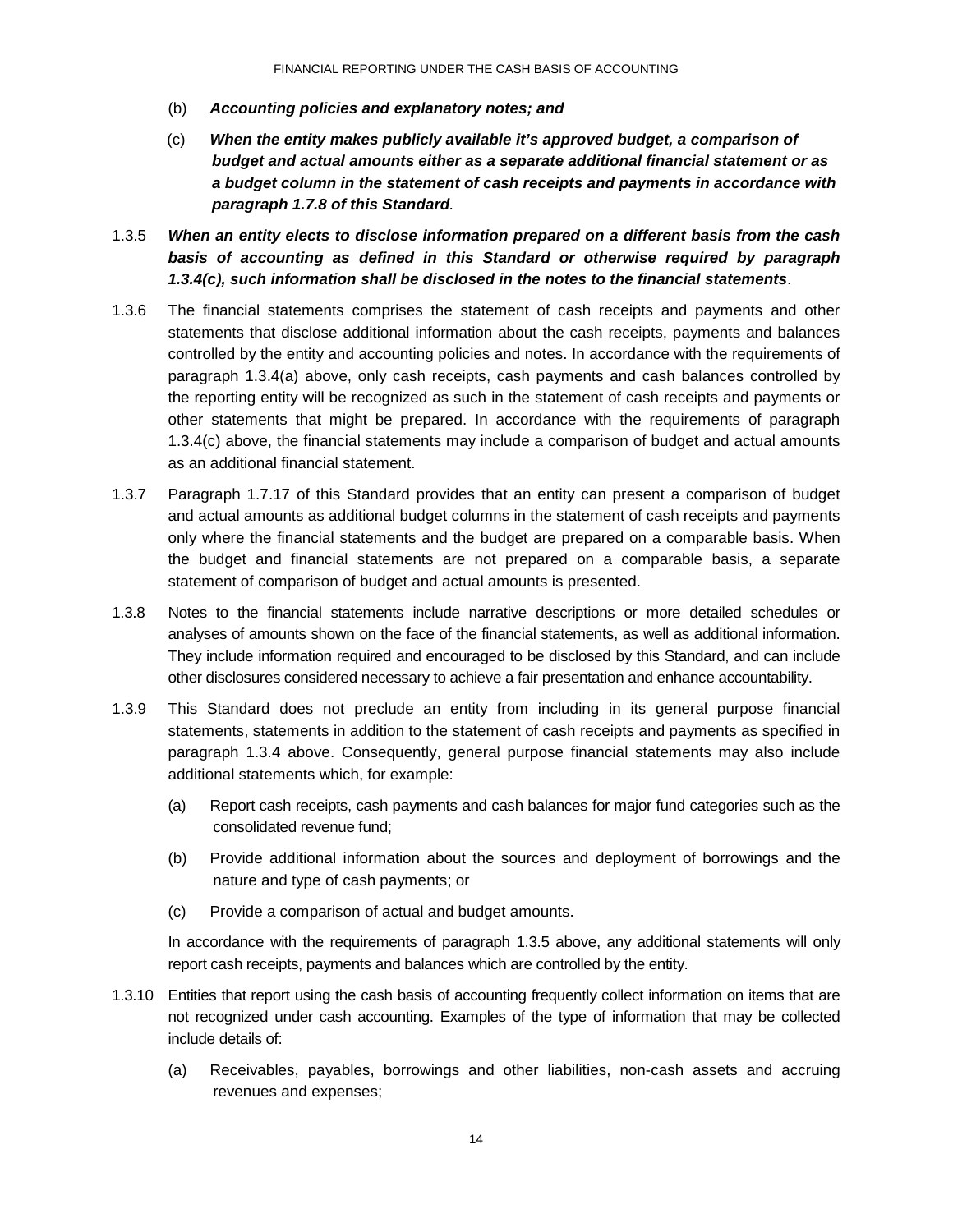- (b) Commitments and contingent liabilities; and
- (c) Performance indicators and the achievement of service delivery objectives.
- 1.3.11 Entities preparing general purpose financial statements in accordance with this Standard may disclose such information in the notes to the financial statements where that information is likely to be useful to users. Where such disclosures are made they should be clearly described and readily understandable. If not disclosed in the financial statements themselves, comparisons with budget may also be included in the notes. Part 2 of this Standard encourages inclusion of information about noncash assets and liabilities and a comparison with budget in general purpose financial statements.

# **Information to be Presented in the Statement of Cash Receipts and Payments**

- 1.3.12 *The statement of cash receipts and payments shall present the following amounts for the reporting period:*
	- (a) *Total cash receipts of the entity showing separately a sub-classification of total cash receipts using a classification basis appropriate to the entity's operations;*
	- (b) *Total cash payments of the entity showing separately a sub-classification of total cash payments using a classification basis appropriate to the entity's operations; and*
	- (c) *Beginning and closing cash balances of the entity.*
- 1.3.13 *Total cash receipts and total cash payments, and cash receipts and cash payments for each sub-classification of cash receipt and payment, shall be reported on a gross basis, except that cash receipts and payments may be reported on a net basis when:*
	- (a) *They arise from transactions which the entity administers on behalf of other parties and which are recognized in the statement of cash receipts and payments; or*
	- (b) *They are for items in which the turnover is quick, the amounts are large, and the maturities are short.*

# 1.3.14 *Line items, headings and sub-totals shall be presented in the statement of cash receipts and payments when such presentation is necessary to present fairly the entity's cash receipts, cash payments and cash balances.*

- 1.3.15 This Standard requires all entities to present a statement of cash receipts and payments which discloses beginning and closing cash balances of the entity, total cash receipts and total cash payments over the reporting period, and major sub-classifications thereof. This will ensure that the financial statements provide comprehensive information about the cash balances of the entity and changes therein over the period in a format that is accessible and understandable to users.
- 1.3.16 Disclosure of information about such matters as the cash balances of the entity, whether cash is generated from taxes, fines, fees, and/or borrowings and whether it was expended to meet operating costs, for the acquisition of capital assets or for the retirement of debt will enhance transparency and accountability of financial reporting. These disclosures will also facilitate more informed analysis and assessments of the entity's current cash resources and the likely sources and sustainability of future cash inflows.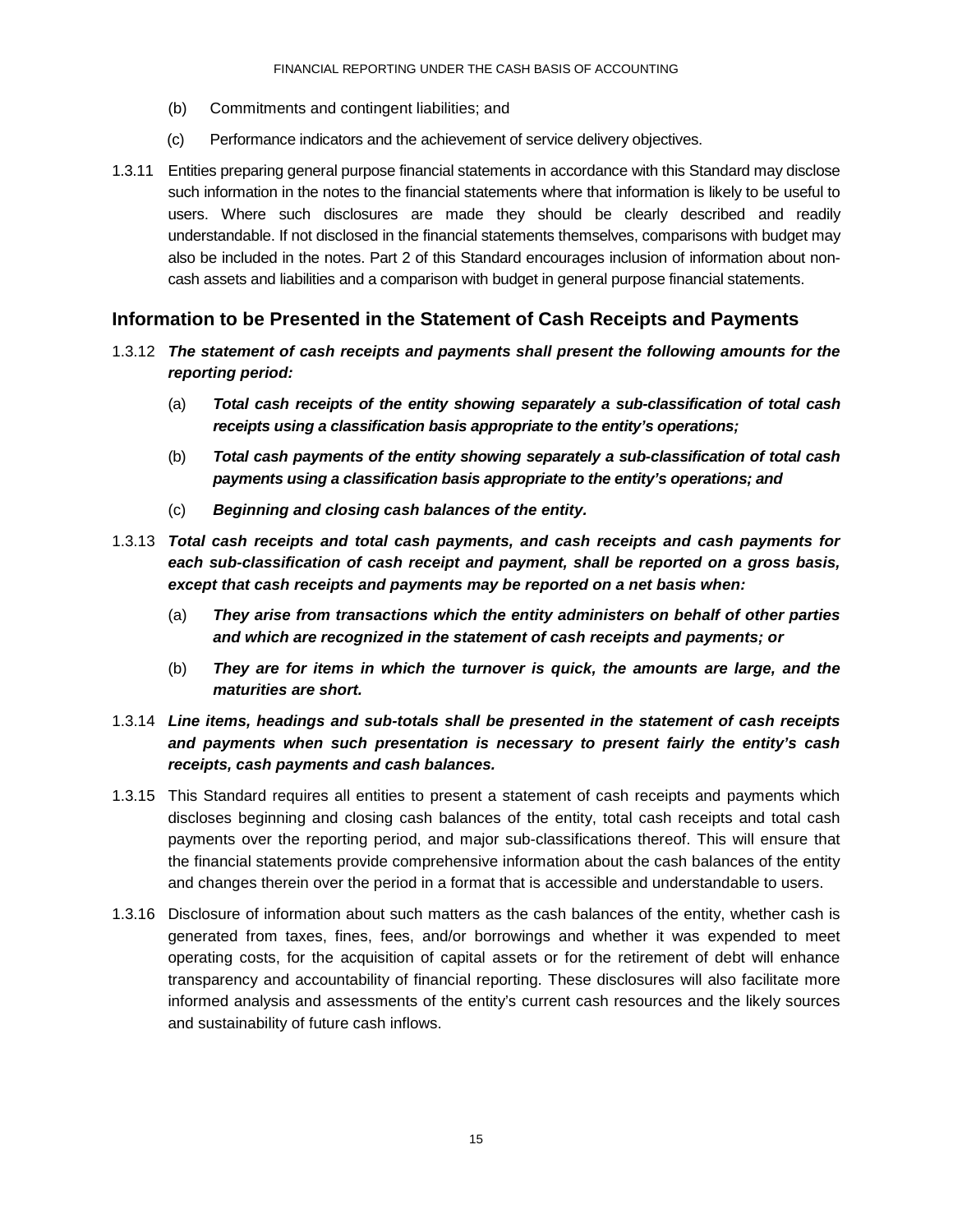#### **Classification**

- 1.3.17 The sub-classifications (or classes) of total cash receipts and payments which will be disclosed in accordance with paragraphs 1.3.12 and 1.3.14 are a matter of professional judgment. That judgment will be applied in the context of the objectives and qualitative characteristics of financial reporting under the cash basis of accounting. Appendix 4 of this Standard summarizes the qualitative characteristics of information included in general purpose financial reports. Total cash receipts may be classified to, for example, separately identify cash receipts from: taxation or appropriation; grants and donations; borrowings; proceeds from the disposal of property, plant and equipment; and other ongoing service delivery and trading activities. Total cash payments may be classified to, for example, separately identify cash payments in respect of: ongoing service delivery activities including transfers to constituents or other governments or entities; debt reduction programs; acquisitions of property, plant and equipment; and any trading activities. Alternative presentations are also possible, for example total cash receipts may be classified by reference to their source and cash payments may be sub-classified by reference to either the nature of the payments or their function or program within the entity, as appropriate.
- 1.3.18 Part 2 of this Standard encourages the disclosure of certain information about external assistance and other assistance received during the reporting period, and the balance of undrawn external assistance and other assistance available to the entity at reporting date. For many public sector reporting entities in developing economies, the classification of cash receipts and payments to identify the amount of external assistance and other assistance received as cash and the use of that assistance is likely to be relevant for accountability and decision-making purposes.

#### **Line Items, Headings and Sub-Totals**

1.3.19 Factors to be taken into consideration in determining which line items, headings and sub-totals should be presented within each sub-classification in accordance with the requirements of paragraph 1.3.14 above include: the requirements of other sections of this Standard; assessments of the likely materiality of the disclosures to users; and the extent to which necessary explanations and disclosures are made in the notes to the financial statements. Part 2 of this Standard sets out disclosures of additional major classes of cash flows that an entity is encouraged to make in the notes to the financial statements or in the financial statements themselves. It is likely that in many, but not necessarily all, cases these disclosures will satisfy the requirements of paragraph 1.3.12 above.

#### **Reporting on a Net Basis**

- 1.3.20 This Standard requires the reporting of cash receipts, payments and balances on a gross basis except in the circumstances identified by paragraph 1.3.13 above. Paragraphs 1.3.21 and 1.3.24 below further elaborate on those circumstances in which reporting on a net basis may be justified.
- 1.3.21 Governments and government departments and other government entities may administer transactions and otherwise act as agents on behalf of others. These administered and agency transactions may encompass the collection of revenues on behalf of another entity, the transfer of funds to eligible beneficiaries or the safekeeping of monies on behalf of constituents. Examples of such activities may include:
	- (a) The collection of taxes by one level of government for another level of government, not including taxes collected by a government for its own use as part of a tax sharing arrangement;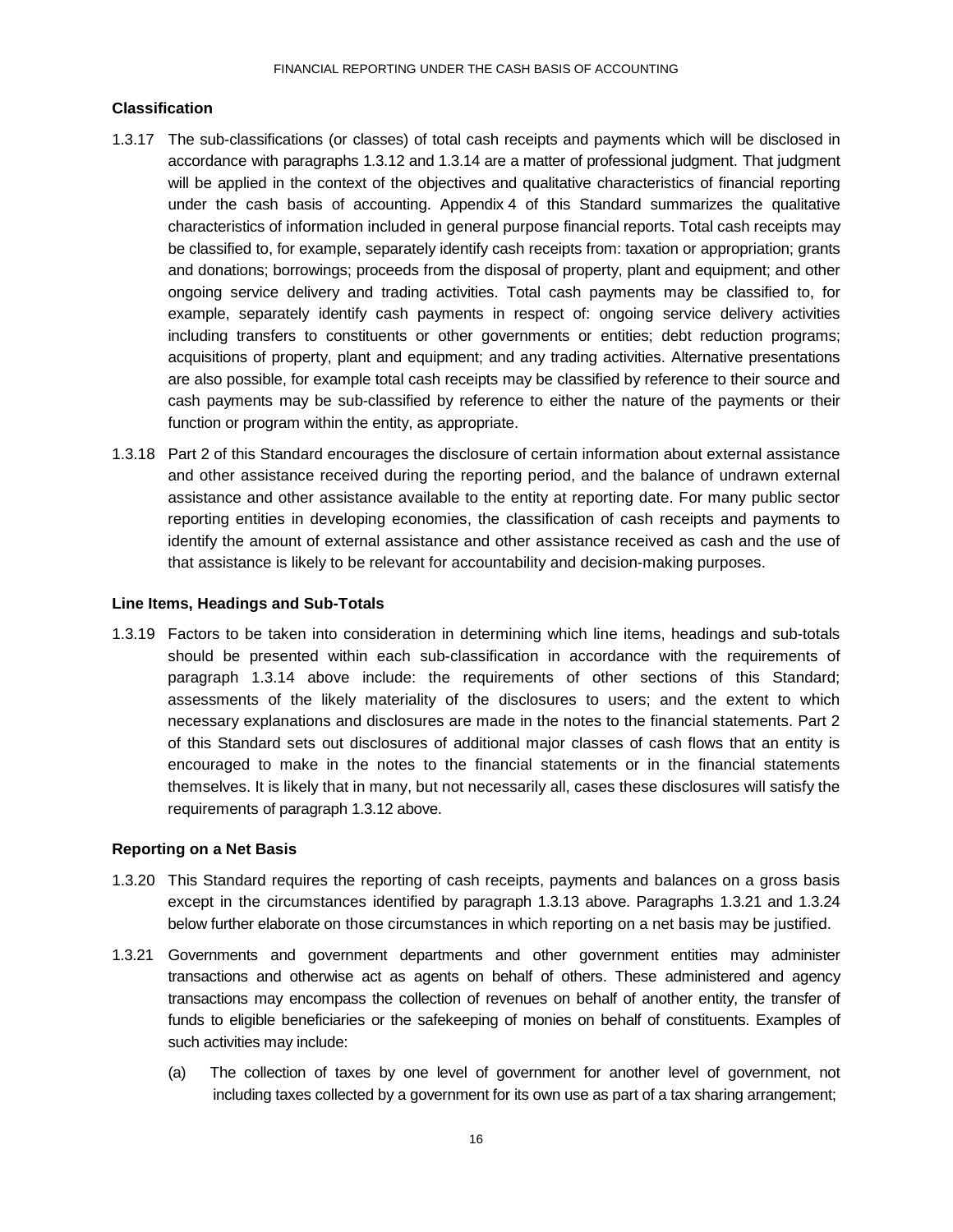- (b) The acceptance and repayment of demand deposits of a financial institution;
- (c) Funds held for customers by an investment or trust entity;
- (d) Rents collected on behalf of, and paid over to, the owners of properties;
- (e) Transfers by a government department to third parties consistent with legislation or other government authority; and
- (f) Funds administered by a central entity under the "single account" basis for management of government expenditure (as referred to in paragraph 1.2.8).
- 1.3.22 In many cases, the cash an entity receives in respect of transactions it administers as an agent for others will be deposited in trust accounts for, or directly in the bank account of, the ultimate recipients of the cash. In these cases, the entity will not control the cash it receives in respect of the transactions it administers and these cash flows will not form part of the cash receipts, cash payments or cash balances of the entity. However, in other cases the cash received will be deposited in bank accounts controlled by the entity acting as an agent and the receipt and transfer of that cash will be reported in the statement of cash receipts and payments of the entity.
- 1.3.23 In some cases, the amounts of the cash flows arising from administered transactions which "pass-through" the bank account of the reporting entity may be large relative to the entity's own transactions, and control may occur for only a short time before the amounts are transferred to the ultimate recipients. This may also be true for other cash flows including for example, advances made for, and the repayment of:
	- (a) The purchase and sale of investments; and
	- (b) Other short-term borrowings, for example, those which have a maturity period of three months or less.
- 1.3.24 The recognition of these transactions on a gross basis may undermine the ability of the financial statements of some governments and government entities to communicate information about cash receipts and cash payments resulting from the entity's own activities. Accordingly, this Standard permits cash receipts and cash payments to be offset and reported on a net basis in the statement of cash receipts and payments in the circumstances identified in paragraph 1.3.13 above.

#### **Accounting Policies and Explanatory Notes**

#### **Structure of the Notes**

- 1.3.25 *The notes to the financial statements of an entity shall:* 
	- (a) *Present information about the basis of preparation of the financial statements and the specific accounting policies selected and applied for significant transactions and other events; and*
	- (b) *Provide additional information which is not presented on the face of the financial statements but is necessary for a fair presentation of the entity's cash receipts, cash payments and cash balances.*
- 1.3.26 *Notes to the financial statements shall be presented in a systematic manner. Each item on the face of the statement of cash receipts and payments and other financial statements shall be cross referenced to any related information in the notes.*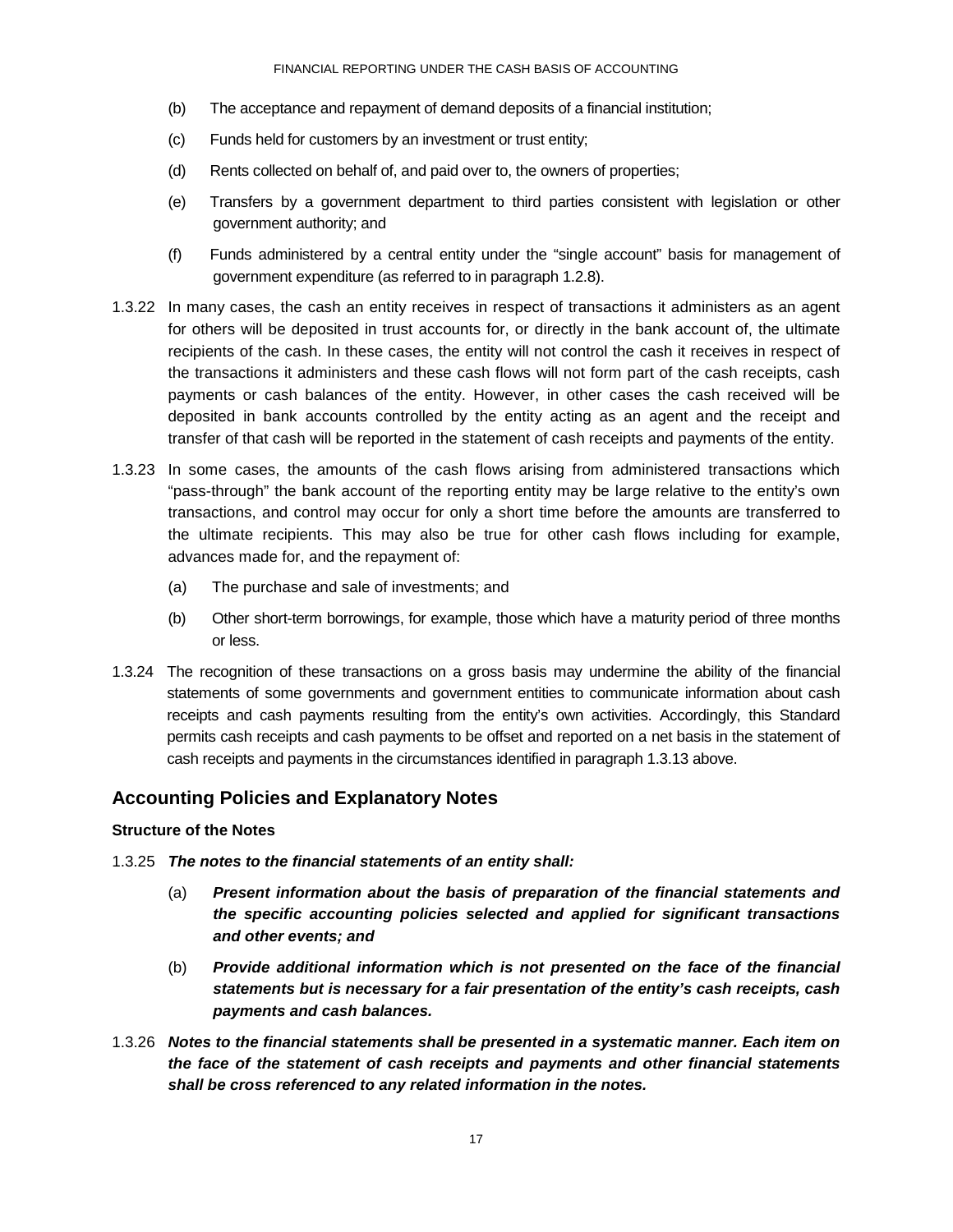#### **Selection and Disclosure of Accounting Policies**

- 1.3.27 *Financial statements shall present information that is:*
	- (a) *Understandable;*
	- (b) *Relevant to the decision-making and accountability needs of users;*
	- (c) *A faithful representation of the cash receipts, cash payments and cash balances of the entity and the other information disclosed in the financial statements in that it is:*
		- (i) *Complete;*
		- (ii) *Neutral; and*
		- (iii) *Free from material error;*
	- (d) *Comparable;*
	- (e) *Timely; and*
	- (f) *Verifiable.*

## *Constraints on information included in financial statements are that it is material, satisfies a cost-benefit assessment, and achieves an appropriate balance between the qualitative characteristics identified in (a) to (f) above.*

- 1.3.28 The quality of information provided in financial statements determines the usefulness of those statements to users. Paragraph 1.3.27 identifies the qualitative characteristics of, and pervasive constraints on, information included in financial statements. It requires the development of accounting policies to ensure that the financial statements provide information that meets the qualitative characteristics identified in paragraphs  $1.3.27(a)$  to  $1.3.27(f)$ , and satisfies the constraints on information included in financial statements. Appendix 4 of this Standard summarizes the qualitative characteristics of, and constraints on, information included in general purpose financial reports. The maintenance of complete and accurate accounting records during the reporting period is essential for timely production of the financial statement.
- 1.3.29 *The accounting policies section of the notes to the financial statements shall describe*  each specific accounting policy that is necessary for a proper understanding of the *financial statements, including the extent to which the entity has applied any transitional provisions in this Standard.*
- 1.3.30 *Inappropriate accounting treatments are not rectified either by disclosure of the accounting policies used, or by notes or explanatory material.*
- 1.3.31 In deciding whether a specific accounting policy should be disclosed, management considers whether disclosure would assist users in understanding the way in which transactions and events are reflected in the reported cash receipts, payments and balances. An accounting policy may be significant even if amounts shown for current and prior periods are not material. Paragraph 1.3.4 of this Standard specifies that general purpose financial statements include accounting policies and explanatory notes. Consequently, the requirements of paragraph 1.3.29 above also apply to notes to the financial statements.
- 1.3.32 *Where an entity elects to include in its financial statements any disclosures encouraged in Part 2 of this Standard, those disclosures shall comply with the requirements of paragraph 1.3.27 above.*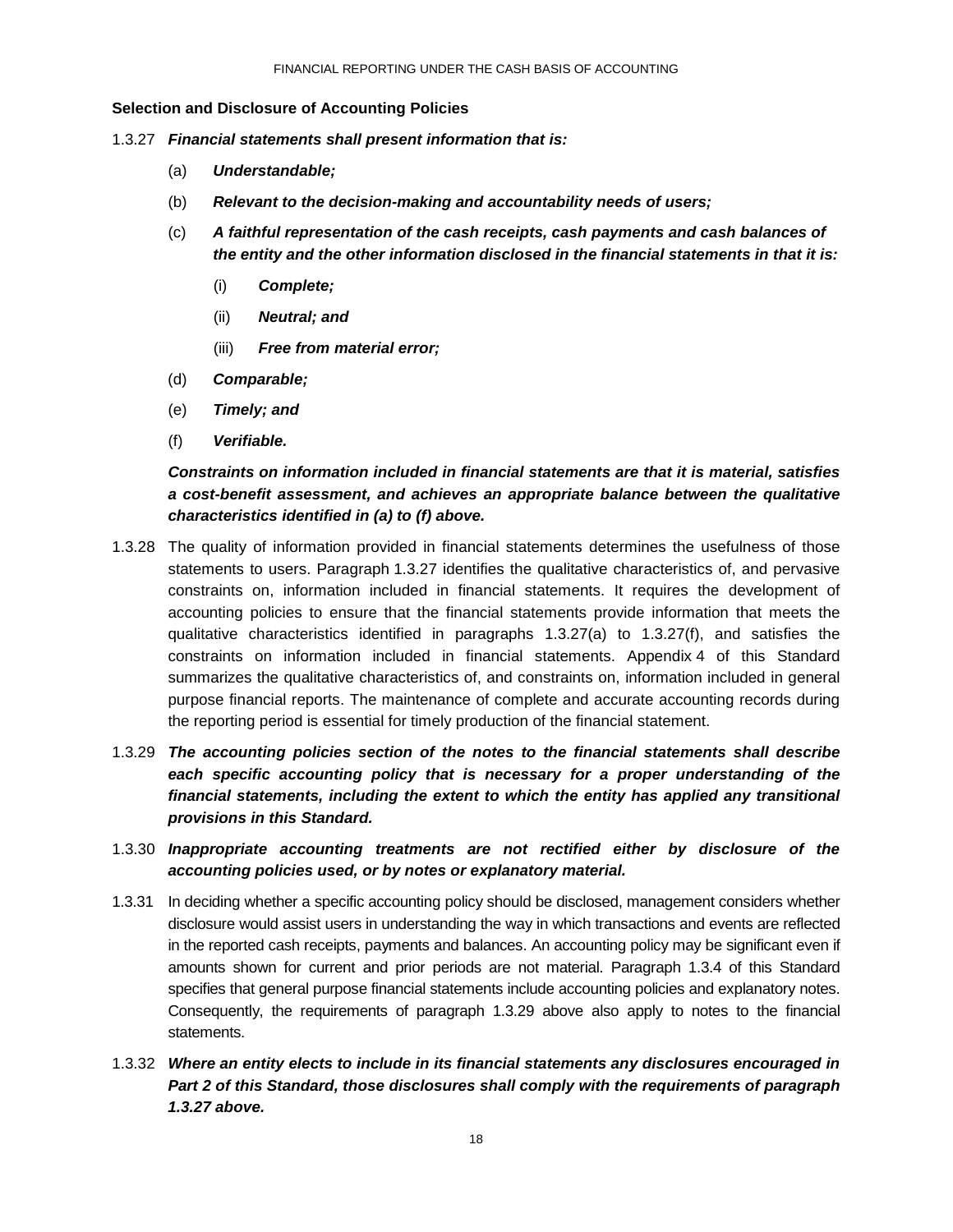1.3.33 Part 2 of this Standard encourages the disclosure of additional information in notes to the financial statements. Where such disclosures are made, they will need to be understandable and to satisfy the other qualitative characteristics of financial information.

# **1.4 General Considerations**

# **Reporting Period**

- 1.4.1 *The general purpose financial statements shall be presented at least annually. When, in exceptional circumstances, an entity's reporting date changes and the annual financial statements are presented for a period longer or shorter than one year, an entity shall disclose in addition to the period covered by the financial statements:*
	- (a) *The reason(s) for a period other than one year being used; and*
	- (b) *The fact that comparative amounts may not be comparable.*
- 1.4.2 The reporting date is the date of the last day of the reporting period to which the financial statements relate. In exceptional circumstances an entity may be required to, or decide to, change its reporting date to, for example, align the reporting cycle more closely with the budgeting cycle. When this is the case, it is important that the reason for the change in reporting date is disclosed and that users are aware that the amounts shown for the current period and the comparative amounts are not comparable.
- 1.4.3 Normally, the financial statements are consistently prepared covering a one-year period. However, some entities prefer to report, for example, for a 52 week period for practical reasons. This Standard does not preclude this practice, as the resulting financial statements are unlikely to be materially different from that which would be presented for one year.

# **Timeliness**

1.4.4 The usefulness of the financial statements are impaired if they are not made available to users within a reasonable period after the reporting date. An entity should be in a position to issue its financial statements within six months of the reporting date, although a timeframe of no more than three months is strongly encouraged. Ongoing factors such as the complexity of an entity's operations are not sufficient reason for failing to report on a timely basis. More specific deadlines are dealt with by legislation and regulations in many jurisdictions.

# **Authorization Date**

- 1.4.5 *An entity shall disclose the date when the financial statements were authorized for issue and who gave that authorization. If another body has the power to amend the financial statements after issuance, the entity shall disclose that fact.*
- 1.4.6 The authorization date is the date on which the financial statements have received approval from the individual or body with the authority to finalize those statements for issue. It is important for users to know when the financial statements were authorized for issue, because the financial statements do not reflect events after this date. It is also important for users to know of the rare circumstances in which any persons or organizations have the authority to amend the financial statements after issuance. Examples of individuals or bodies that may have the power to amend the financial statements after issuance are Ministers, the government of which the entity forms part, Parliament or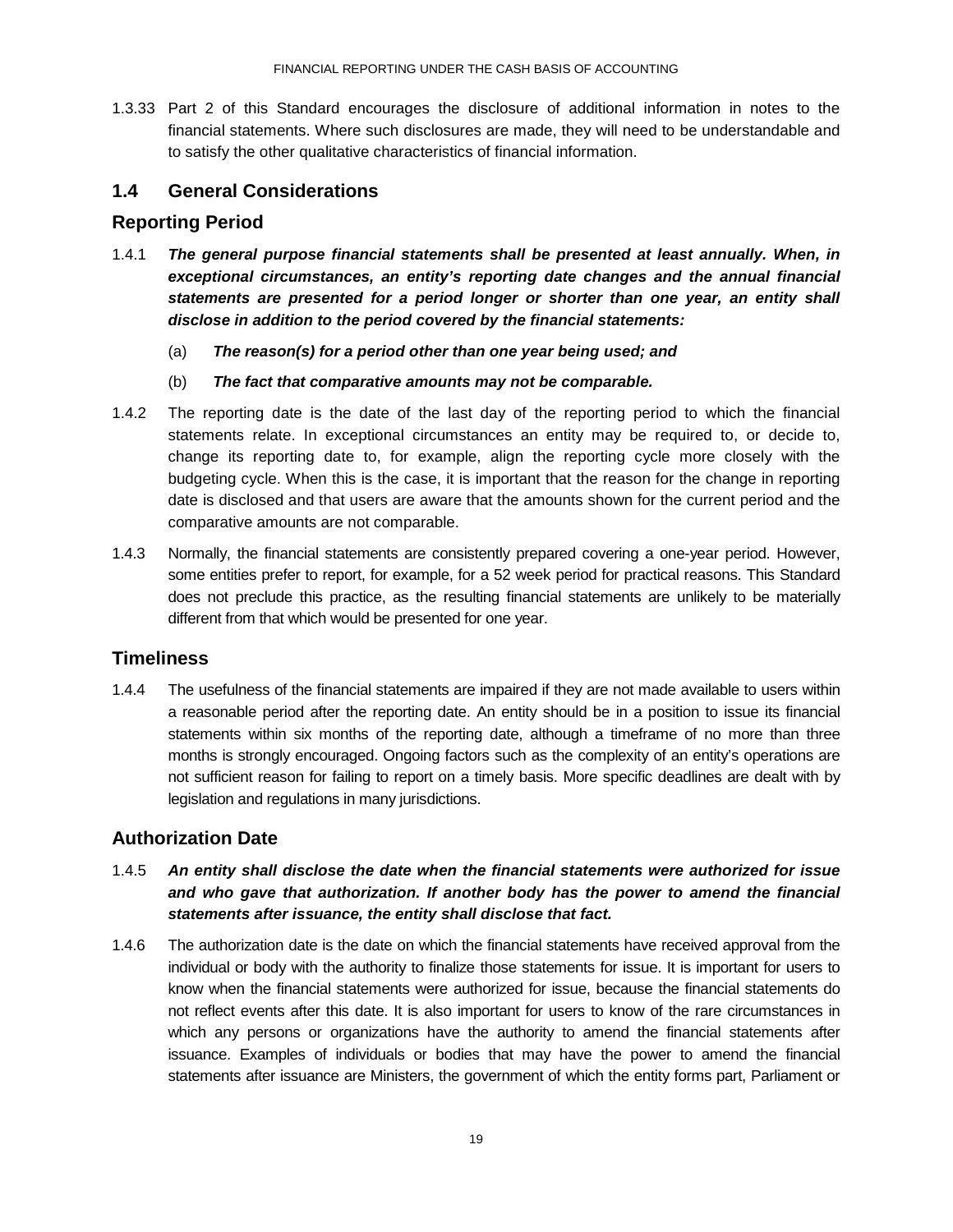an elected body of representatives. If changes are made, the amended financial statements are a new set of financial statements.

# **Information about the Entity**

- 1.4.7 *An entity shall disclose the following in the notes to the financial statements if not disclosed elsewhere in information published with the financial statements:*
	- (a) *The domicile and legal form of the entity, and the jurisdiction(s) within which it operates;*
	- (b) *A description of the nature of the entity's operations and principal activities;*
	- (c) *A reference to the relevant legislation governing the entity's operations, if any; and*
	- (d) *The significant entities or sectors of government that are presented in the financial statements, and changes in the significant entities or sectors that comprise the reporting entity and were presented in the previous periods financial statements.*
- 1.4.8 Financial statements may be prepared for a single organization or administrative unit such as a government department, agency or program; for the government as a whole; or for a group of entities or identifiable activities such as those that reflect the budget sector, general government sector or other sector of government. The disclosure of the information required by paragraph 1.4.7 will enable users to identify the nature of the entity's operations and gain an understanding of the legislative and institutional environment within which it operates. It will also enable users to identify the significant entities or sectors that make up the reporting entity and changes therein since the last reporting date. This is necessary for accountability purposes and will assist users in understanding and evaluating the financial statements of the entity.

# **Restrictions on Cash Balances and Access to Borrowings**

- 1.4.9 *An entity shall disclose in the notes to the financial statements together with a commentary, the nature and amount of:*
	- (a) *Significant cash balances that are not available for use by the entity;*
	- (b) *Significant cash balances that are subject to external restrictions; and*
	- (c) *Undrawn borrowing facilities that may be available for future operating activities and to settle capital commitments, indicating any restrictions on the use of these facilities.*
- 1.4.10 Cash balances held by an entity would not be available for use by the entity when, for example, a controlled entity operates in a country where exchange controls or other legal restrictions apply and the balances are not available for general use by the controlling entity or other controlled entities.
- 1.4.11 Cash balances controlled by an entity may be subject to restrictions which limit the purpose or timing of their use. This situation often exists when an entity receives a grant or donation which must be used for a specific purpose. It may also exist where, at reporting date, an entity holds in its own bank accounts cash it has collected for other parties in its capacity as an agent but not yet transferred to those parties. Although these balances are controlled by the entity and reported as a cash balance of the entity, separate disclosure of the amount of such items is helpful to readers.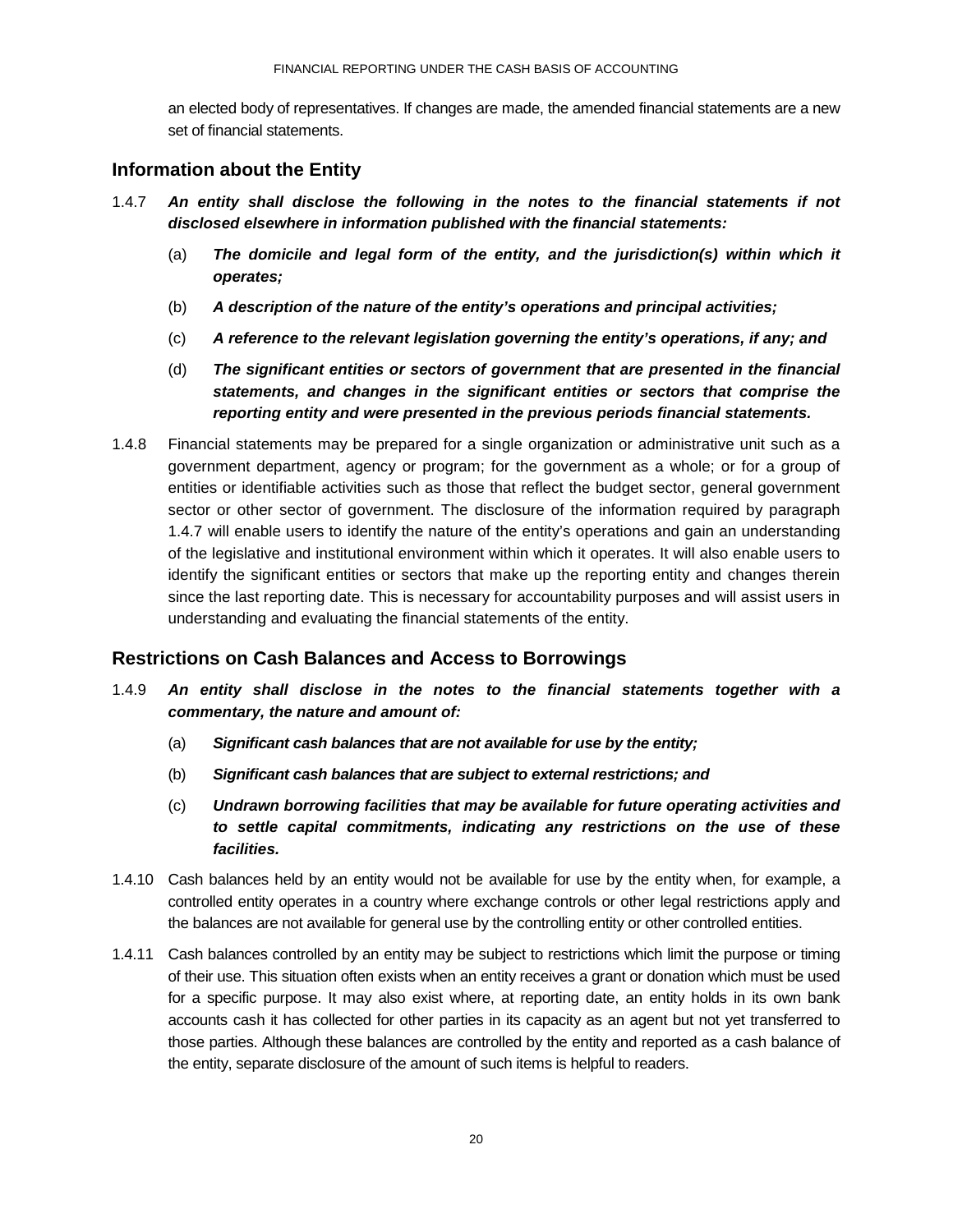1.4.12 Undrawn borrowing facilities represent a potential source of cash for an entity. Disclosure of the amount of these facilities by significant type allows readers to assess the availability of such cash, and the extent to which the entity has made use of them during the reporting period.

# **Consistency of Presentation**

- 1.4.13 *The presentation and classification of items in the financial statements shall be retained from one period to the next unless:*
	- (a) *It is apparent, following a significant change in the nature of the operations of the entity or a review of its financial statements that another presentation or classification would be more appropriate having regard to the criteria for the selection and application of accounting policies in paragraph 1.3.27; or*
	- (b) *A change in presentation is required by a future amendment to this Standard.*
- 1.4.14 A major restructuring of service delivery arrangements; the creation of a new, or termination of a major existing, government entity; a significant acquisition or disposal; or a review of the overall presentation of the entity's financial statements might suggest that the statement of cash receipts and payments or other individual financial statements should be presented differently. For example, a government may dispose of a government savings bank that represents one of its most significant entities with the remaining entities conducting mainly administrative and policy advice services. In this case, the presentation of the financial statements identifying a financial institution as a principal activity of the government is unlikely to be relevant.
- 1.4.15 Only if the revised structure is likely to continue, or if an alternative presentation provides information that is a faithful representation and is more relevant to users of the financial statement, should an entity change the presentation of its financial statements. When such changes in presentation are made, an entity reclassifies its comparative information in accordance with paragraph 1.4.19. Where an entity complies with this International Public Sector Accounting Standard, a change in presentation to comply with national requirements is permitted as long as the revised presentation is consistent with the requirements of this Standard.

# **Comparative Information**

- 1.4.16 *Unless a provision of this Standard permits or requires otherwise, comparative information shall be disclosed in respect of the previous period for all numerical information required by this Standard to be disclosed in the financial statements, except in respect of the financial statements for the reporting period to which this Standard is first applied. Comparative information shall be included in narrative and descriptive information when it is relevant to an understanding of the current period's financial statements.*
- 1.4.17 This Standard requires the presentation of a statement of cash receipts and payments and specifies certain disclosures that are required to be made in that statement and notes thereto. This Standard does not preclude the preparation of additional financial statements. Part 2 of this Standard encourages certain additional disclosures. Where financial statements in addition to the statement of cash receipts and payments are prepared or disclosures encouraged by Part 2 of this Standard are made, the disclosure of comparative information is also encouraged.
- 1.4.18 In some cases, narrative information provided in the financial statements for the previous period(s) continues to be relevant in the current period. For example, details of a legal dispute, the outcome of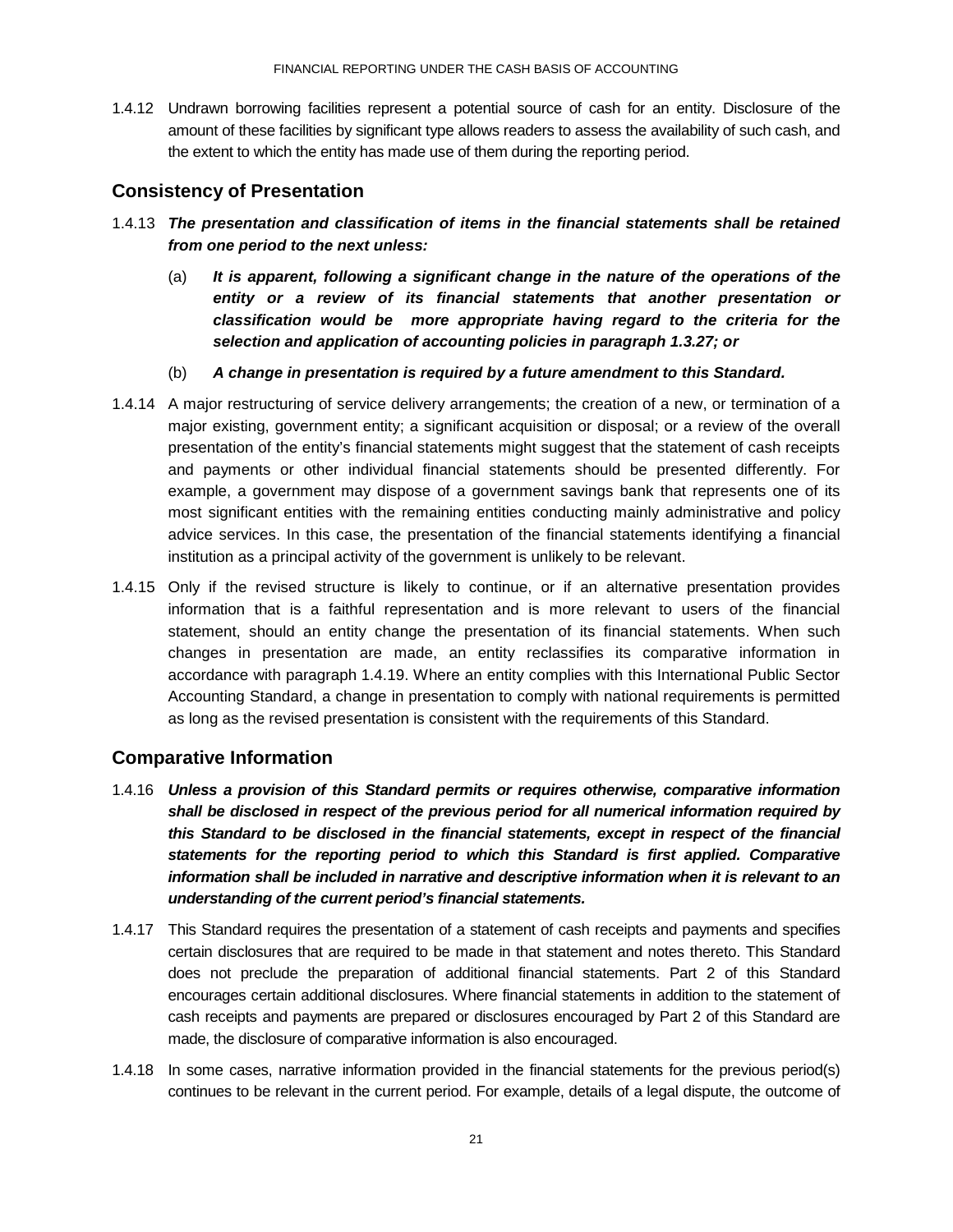which was uncertain at the last reporting date and is yet to be resolved, may be disclosed in the current period. Users benefit from knowing that the uncertainty existed at the last reporting date, and the steps that have been taken during the period to resolve the uncertainty.

- 1.4.19 *When the presentation or classification of items required to be disclosed in the financial statements is amended, comparative amounts shall be reclassified, unless it is impracticable to do so, to ensure comparability with the current period, and the nature, amount of, and reason for any reclassification shall be disclosed. When it is impracticable to reclassify comparative amounts, an entity shall disclose the reason for not reclassifying and the nature of the changes that would have been made if amounts were reclassified.*
- 1.4.20 Circumstances may exist when it is impracticable to reclassify comparative information to achieve comparability with the current period. For example, data may not have been collected in the previous period(s) in a way which allows reclassification, and it may not be practicable to recreate the information. In such circumstances, the nature of the adjustments to comparative amounts that would have been made is disclosed.

# **Identification of Financial Statements**

- 1.4.21 *The financial statements shall be clearly identified and distinguished from other information in the same published document.*
- 1.4.22 This Standard applies only to the financial statements, and not to other information presented in an annual report or other document. Therefore, it is important that users are able to distinguish information that is prepared using this Standard from other information that may be useful to users but that is not the subject of this Standard.
- 1.4.23 *Each component of the financial statements shall be clearly identified. In addition, the following information shall be prominently displayed and repeated when it is necessary for a proper understanding of the information presented:*
	- (a) *The name of the reporting entity or other means of identification;*
	- (b) *Whether the financial statements cover an individual entity or a group of entities;*
	- (c) *The reporting date or the period covered by the financial statements, whichever is appropriate to the related component of the financial statements;*
	- (d) *The presentation currency; and*
	- (e) *The level of precision used in the presentation of figures in the financial statements.*
- 1.4.24 The requirements in paragraph 1.4.23 are normally met by presenting page headings and abbreviated column headings on each page of the financial statements. Judgment is required in determining the best way of presenting such information. For example, when the financial statements are read electronically, separate pages may not be used. In such cases, the items identified in paragraph 1.4.23 are presented frequently enough to ensure a proper understanding of the information given.
- 1.4.25 Financial statements are often made more understandable by presenting information in thousands or millions of units of the presentation currency. This is acceptable as long as the level of precision in presentation is disclosed and relevant information is not lost.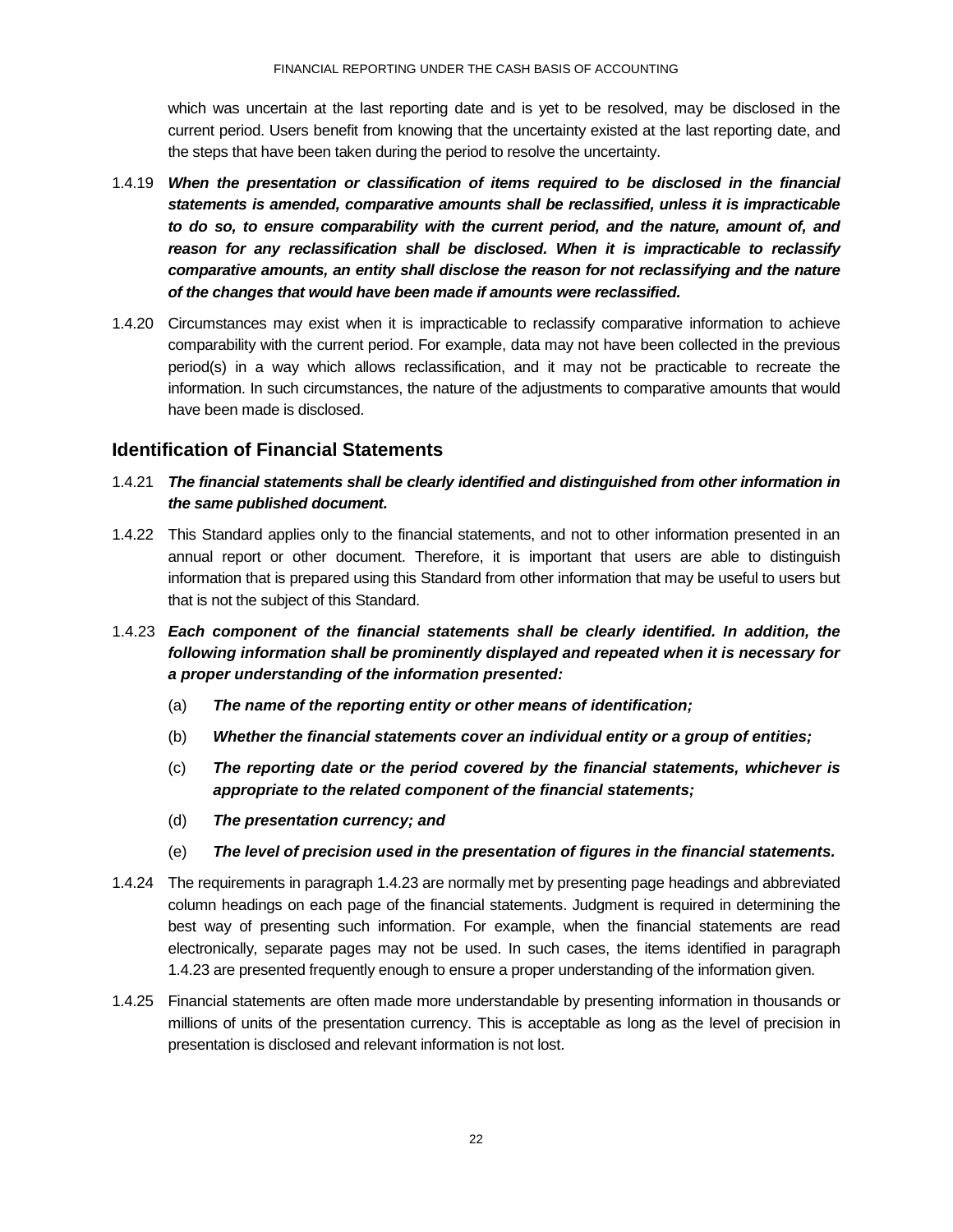## **1.5 Correction of Errors**

- 1.5.1 *When an error arises in relation to a cash balance reported in the financial statements, the amount of the error that relates to prior periods shall be reported by adjusting the cash at the beginning of the period. Comparative information shall be restated, unless it is impracticable to do so.*
- 1.5.2 *An entity shall disclose in the notes to the financial statements the following:*
	- (a) *The nature of the error that relates to a prior period;*
	- (b) *The amount of the correction; and*
	- (c) *The fact that comparative information has been restated or that it is impracticable to do so.*
- 1.5.3 Potential current period errors discovered in the current period are corrected before the financial statements are authorized for issue. Errors in the preparation of the financial statements of one or more prior periods may be discovered in the current period. Errors may occur as a result of mathematical mistakes, mistakes in applying accounting policies, misinterpretation of facts, fraud or oversights. When an error is identified in respect of a previous period, the opening balance of cash is adjusted to correct the prior period error and the financial statements, including the comparative information for prior periods, is presented as if the error had been corrected in the period in which it was made. An explanation of the error and its adjustment is included in the notes.
- 1.5.4 The restatement of comparative information does not necessarily give rise to the amendment of financial statements which have been approved by the governing body or registered or filed with regulatory authorities. However, national laws may require the amendment of such financial statements.
- 1.5.5 This Standard requires the presentation of a statement of cash receipts and payments, and does not preclude the presentation of other financial statements. Where financial statements in addition to the statement of cash receipts and payments are presented, the requirements in paragraphs 1.5.1 and 1.5.2 for correction of errors will also apply to those statements.

# **1.6 Foreign Currency**

#### **Definitions**

1.6.1 *The following terms are used in this Standard with the meanings specified:*

*Closing rate is the spot exchange rate at the reporting date.*

*Exchange difference is the difference resulting from translating a given number of units of one currency into another currency at different exchange rates.*

*Exchange rate is the ratio of exchange for two currencies.*

*Foreign currency is a currency other than the presentation currency of the entity.* 

*Presentation currency is the currency in which the financial statements are presented.*

*Spot exchange rate is the exchange rate for immediate delivery.*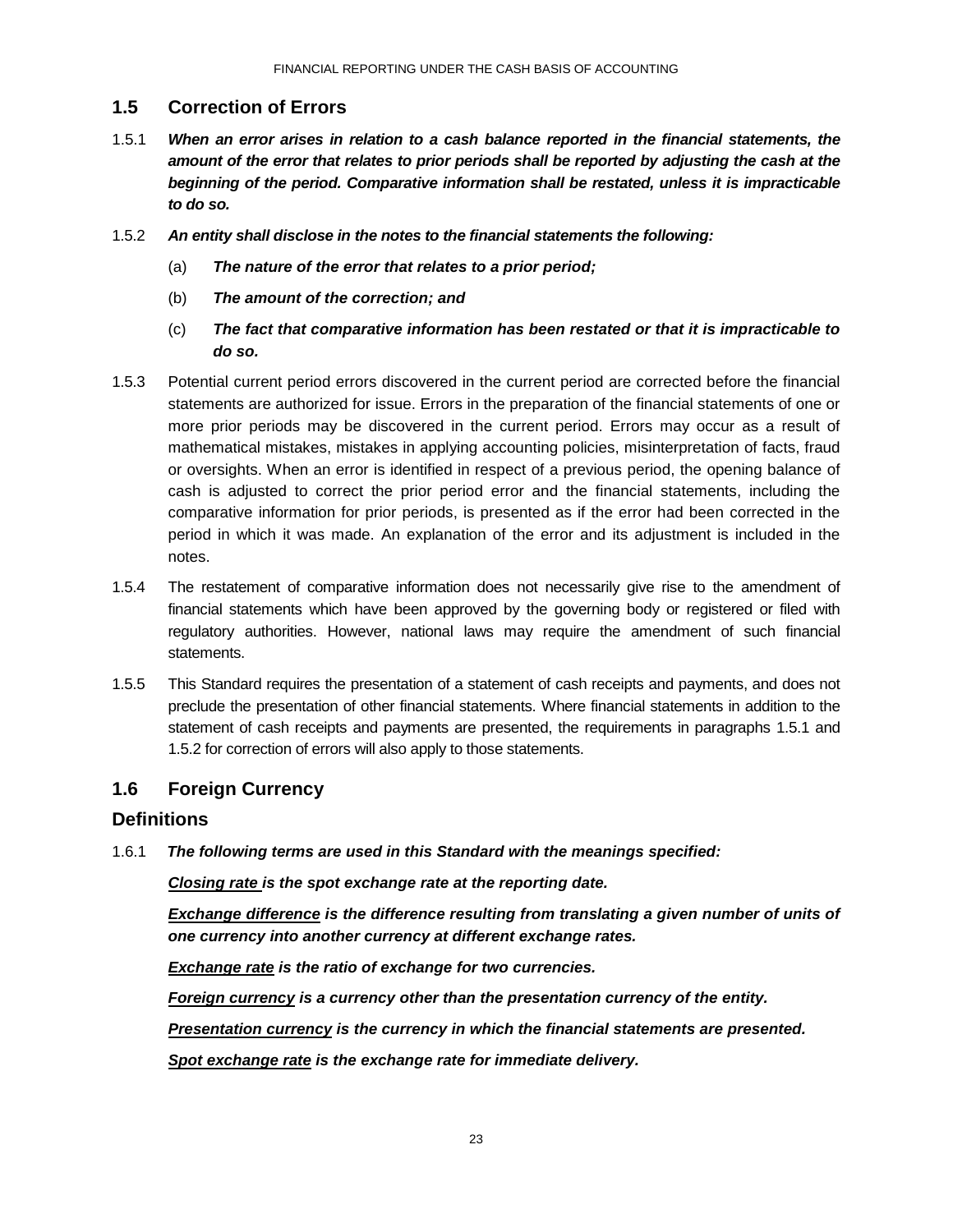# **Treatment of Foreign Currency Cash Receipts, Payments and Balances**

- 1.6.2 *Cash receipts and payments arising from transactions in a foreign currency shall be incorporated in the Statement of Receipts and Payments in an entity's presentation currency by applying to the foreign currency amount the spot exchange rate between the reporting currency and the foreign currency at the date of the receipts and payments.*
- 1.6.3 *Cash balances held in a foreign currency shall be translated using the closing rate.*
- 1.6.4 *The cash receipts and cash payments of a foreign controlled entity shall be translated at the exchange rates between the presentation currency and the foreign currency at the dates of the receipts and payments.*
- 1.6.5 *An entity shall disclose the amount of exchange differences included as reconciling items between opening and closing cash balances for the period.*
- 1.6.6 *When the presentation currency is different from the currency of the country in which the*  entity is domiciled, the reason for using a different currency shall be disclosed. The *reason for any change in the presentation currency shall also be disclosed.*
- 1.6.7 Governments and government entities may have transactions in foreign currencies such as borrowing an amount of foreign currency, receiving external and other assistance in the form of foreign currency, or purchasing goods and services where the purchase price is designated as a foreign currency amount. They may also have foreign operations and transfer cash to and receive cash from those foreign operations. In order to include foreign currency transactions and foreign operations in financial statements the entity must express cash receipts, payments and balances in the currency in which the reporting entity presents its financial statements.
- 1.6.8 Unrealized gains and losses arising from changes in foreign currency exchange rates are not cash receipts and payments. However, the effect of exchange rate changes on cash held in a foreign currency is reported in the statement of cash receipts and payments in order to reconcile cash at the beginning and the end of the period. This amount is presented separately from cash receipts and payments and includes the differences, if any, had those cash receipts payments and balances been reported at end-of-period exchange rates.

# **1.7 Presentation of Budget Information in Financial Statements**

# **Definitions**

1.7.1 *The following terms are used in this Standard with the meanings specified:*

*Accounting basis means the accrual or cash basis of accounting as defined in the accrual basis International Public Sector Accounting Standards and the Cash Basis International Public Sector Accounting Standard.*

*Annual budget means an approved budget for one year. It does not include published forward estimates or projections for periods beyond the budget period.*

*Appropriation is an authorization granted by a legislative body to allocate funds for purposes specified by the legislature or similar authority.*

*Approved budget means the expenditure authority derived from laws, appropriation bills, government ordinances and other decisions related to the anticipated revenue or receipts for the budgetary period.*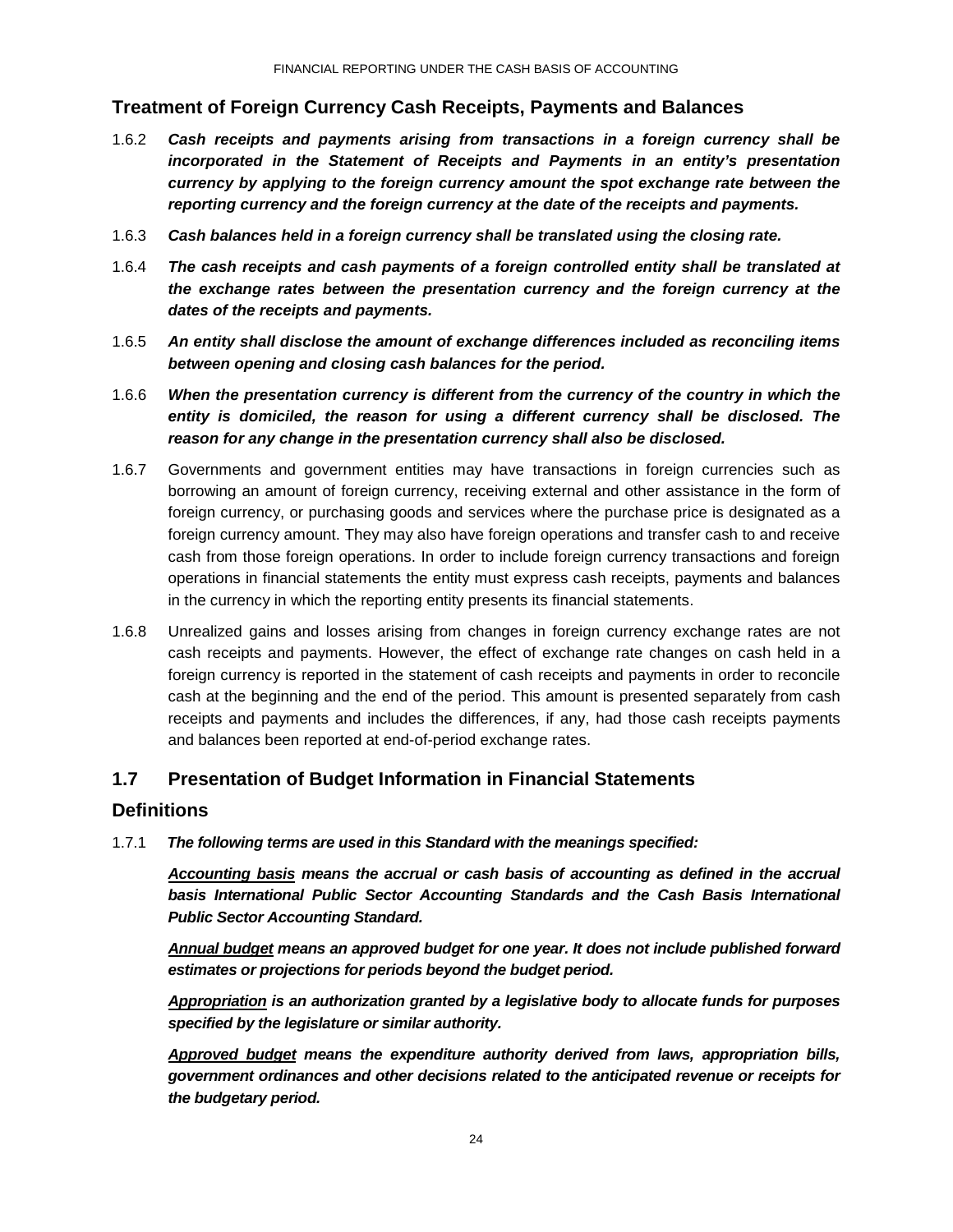*Budgetary basis means the accrual, cash or other basis of accounting adopted in the budget that has been approved by the legislative body.*

*Comparable basis means the actual amounts presented on the same accounting basis, same classification basis, for the same entities and for the same period as the approved budget.* 

*Final budget is the original budget adjusted for all reserves, carry over amounts, transfers, allocations, supplemental appropriations, and other authorized legislative or similar authority changes applicable to the budget period.*

*Multiyear budget is an approved budget for more than one year. It does not include published forward estimates or projections for periods beyond the budget period.*

*Original budget is the initial approved budget for the budget period.*

#### **Approved Budgets**

- 1.7.2 An approved budget as defined by this Standard reflects the anticipated revenues or receipts expected to arise in the annual or multiyear budget period based on current plans and the anticipated economic conditions during that budget period, and expenses or expenditures approved by a legislative body, being the legislature or other relevant authority. An approved budget is not a forward estimate or a projection based on assumptions about future events and possible management actions which are not necessarily expected to take place. Similarly, an approved budget differs from prospective financial information which may be in the form of a forecast, a projection or a combination of both – for example, a one year forecast plus a five year projection.
- 1.7.3 In some jurisdictions, budgets may be signed into law as part of the approval process. In other jurisdictions, approval may be provided without the budget becoming law. Whatever the approval process, the critical feature of approved budgets is that the authority to withdraw funds from the government treasury or similar body for agreed and identified purposes is provided by a higher legislative body or other appropriate authority. The approved budget establishes the expenditure authority for the specified items. The expenditure authority is generally considered the legal limit within which an entity must operate. In some jurisdictions, the approved budget for which the entity will be held accountable may be the original budget and in others it may be the final budget.
- 1.7.4 If a budget is not approved prior to the beginning of the budget period, the original budget is the budget that was first approved for application in the budget year.

#### **Original and Final Budget**

- 1.7.5 The original budget may include residual appropriated amounts automatically carried over from prior years by law. For example, governmental budgetary processes in some jurisdictions include a legal provision that requires the automatic rolling forward of appropriations to cover prior year commitments. Commitments encompass possible future liabilities based on a current contractual agreement. In some jurisdictions, they may be referred to as obligations or encumbrances and include outstanding purchase orders and contracts where goods or services have not yet been received.
- 1.7.6 Supplemental appropriations may be necessary where the original budget did not adequately envisage expenditure requirements arising from, for example, war or natural disasters. In addition, there may be a shortfall in budgeted receipts during the period, and internal transfers between budget heads or line items may be necessary to accommodate changes in funding priorities during the fiscal period. Consequently, the funds allotted to an entity or activity may need to be cut back from the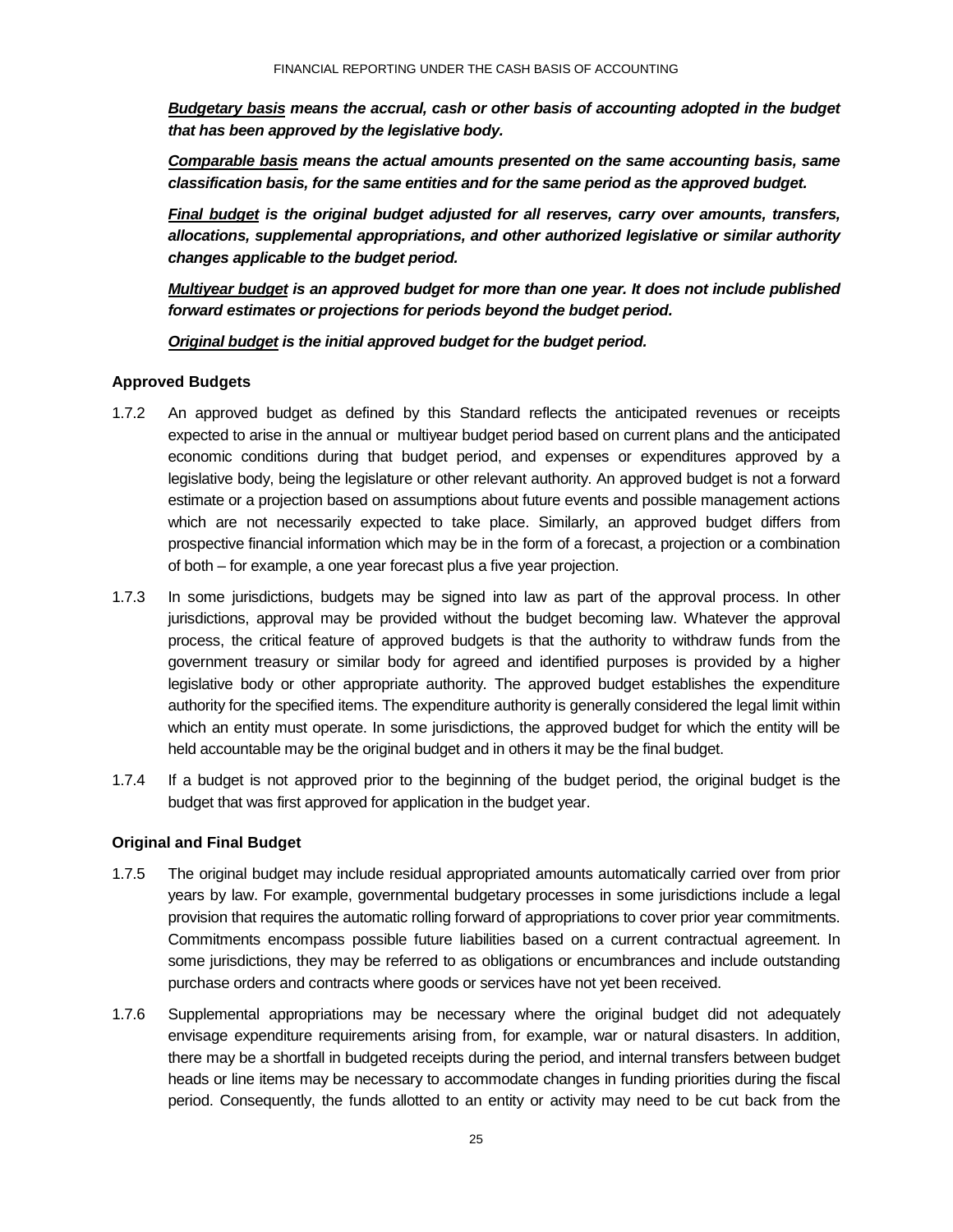amount originally appropriated for the period in order to maintain fiscal discipline. The final budget includes all such authorized changes or amendments.

#### **Actual Amounts**

1.7.7 This Standard uses the term actual or actual amounts to describe the amounts that result from execution of the budget. In some jurisdictions, budget out-turn, budget execution or similar terms may be used with the same meaning as actual or actual amounts.

#### **Presentation of a Comparison of Budget and Actual Amounts**

- 1.7.8 *Subject to the requirements of paragraph 1.7.17, an entity that makes publicly available its approved budget(s) shall present a comparison of the budget amounts for which it is held publicly accountable and actual amounts either as a separate additional financial statement or as additional budget columns in the statement of cash receipts and payments currently presented in accordance with this Standard. The comparison of budget and actual amounts shall present separately for each level of legislative oversight:*
	- (a) *The original and final budget amounts;*
	- (b) *The actual amounts on a comparable basis; and*
	- (c) *By way of note disclosure, an explanation of material differences between the budget for which the entity is held publicly accountable and actual amounts, unless such explanation is included in other public documents issued in conjunction with the financial statements, and a cross reference to those documents is made in the notes.*

#### **Scope**

- 1.7.9 This Standard applies to all entities that are required to, or elect to, make publicly available their approved budget(s). This Standard does not require approved budgets to be made publicly available, nor does it require that the financial statements disclose information about, or include comparisons with, approved budgets which are not made publicly available.
- 1.7.10 In some cases, approved budgets will be compiled to encompass all the activities controlled by a public sector entity. In other cases, separate approved budgets may be required to be made publicly available for certain activities, groups of activities or entities included in the financial statements of a government or other public sector entity. This may occur where, for example, a government's financial statements encompass government agencies or programs that have operational autonomy and prepare their own budgets, or where a budget is prepared only for the general government sector of the whole-of-government. This Standard applies to all entities which present financial statements when approved budgets for the entity, or components thereof, are made publicly available.

#### **Comparison of Budget and Actual Amounts**

1.7.11 Presentation in the financial statements of the original and final budget amounts and actual amounts on a comparable basis with the budget, which is made publicly available, will complete the accountability cycle by enabling users of the financial statements to identify whether resources were obtained and used in accordance with the approved budget. Differences between the actual amounts and the budget amounts, whether original or final budget (often referred to as the "variance" in accounting), may also be presented in the financial statements for completeness.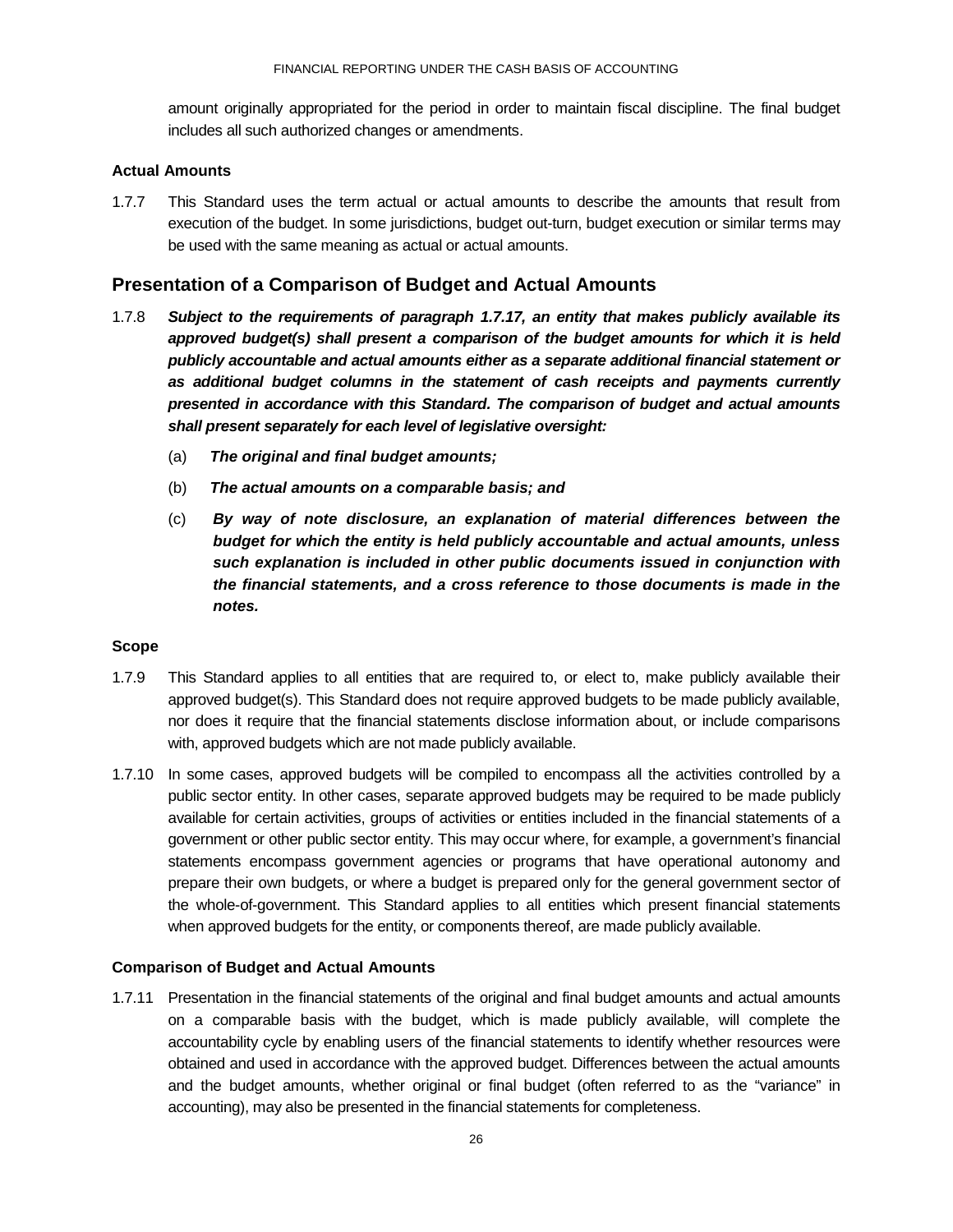- 1.7.12 An explanation of the material differences between actual amounts and the budget amounts will assist users in understanding the reasons for material departures from the approved budget for which the entity is held publicly accountable.
- 1.7.13 An entity may be required, or may elect, to make publicly available its original budget, its final budget or both its original and final budget. In circumstances where both original and final budget are required to be made publicly available, the legislation, regulation or other authority will often provide guidance on whether explanation of material differences between actual and the original budget amounts, or actual and the final budget amounts, is required in accordance with paragraph 1.7.8(c). In the absence of any such guidance, material differences may be determined by reference to, for example, differences between actual and original budget to focus on performance against original budget, or differences between actual and final budget to focus on compliance with the final budget.
- 1.7.14 In many cases, the final budget amount and the actual amount will be the same. This is because budget execution is monitored over the reporting period and the original budget progressively revised to reflect changing conditions, changing circumstances and experiences during the reporting period. Paragraph 1.7.23 of this Standard requires the disclosure of an explanation of the reasons for changes between the original and final budget. That disclosure, together with the disclosures required by paragraph 1.7.8 above, will ensure that entities which make publicly available their approved budget(s) are held publicly accountable for their performance against, and compliance with, the relevant approved budget.
- 1.7.15 Management discussion and analysis, operations review or other public reports which provide commentary on the performance and achievements of the entity during the reporting period, including explanations of any material differences from budget amounts, are often issued in conjunction with the financial statements. In accordance with paragraph 1.7.8(c) of this Standard, explanation of material differences between actual and budget amounts will be included in notes to the financial statements unless included in other public reports or documents issued in conjunction with the financial statements, and the notes to the financial statements identify the reports or documents in which the explanation can be found.
- 1.7.16 Where approved budgets are only made publicly available for some of the entities or activities included in the financial statements, the requirements of paragraph 1.7.8 will apply to only the entities or activities reflected in the approved budget. This means that where, for example, a budget is prepared only for the general government sector of a whole-of-government reporting entity, the disclosures required by paragraph 1.7.8 will be made only in respect of the general government sector of the government.

#### **Presentation**

- 1.7.17 *An entity shall present a comparison of budget and actual amounts as additional budget columns in the statement of cash receipts and payments only where the financial statements and the budget are prepared on a comparable basis.*
- 1.7.18 Comparisons of budget and actual amounts may be presented in a separate financial statement ("statement of comparison of budget and actual amounts" or a similarly titled statement). Alternatively, where the financial statements and the budget are prepared on a comparable basis – that is, on the same basis of accounting for the same entity and reporting period, and adopt the same classification structure – additional columns may be added to the statement of cash receipts and payments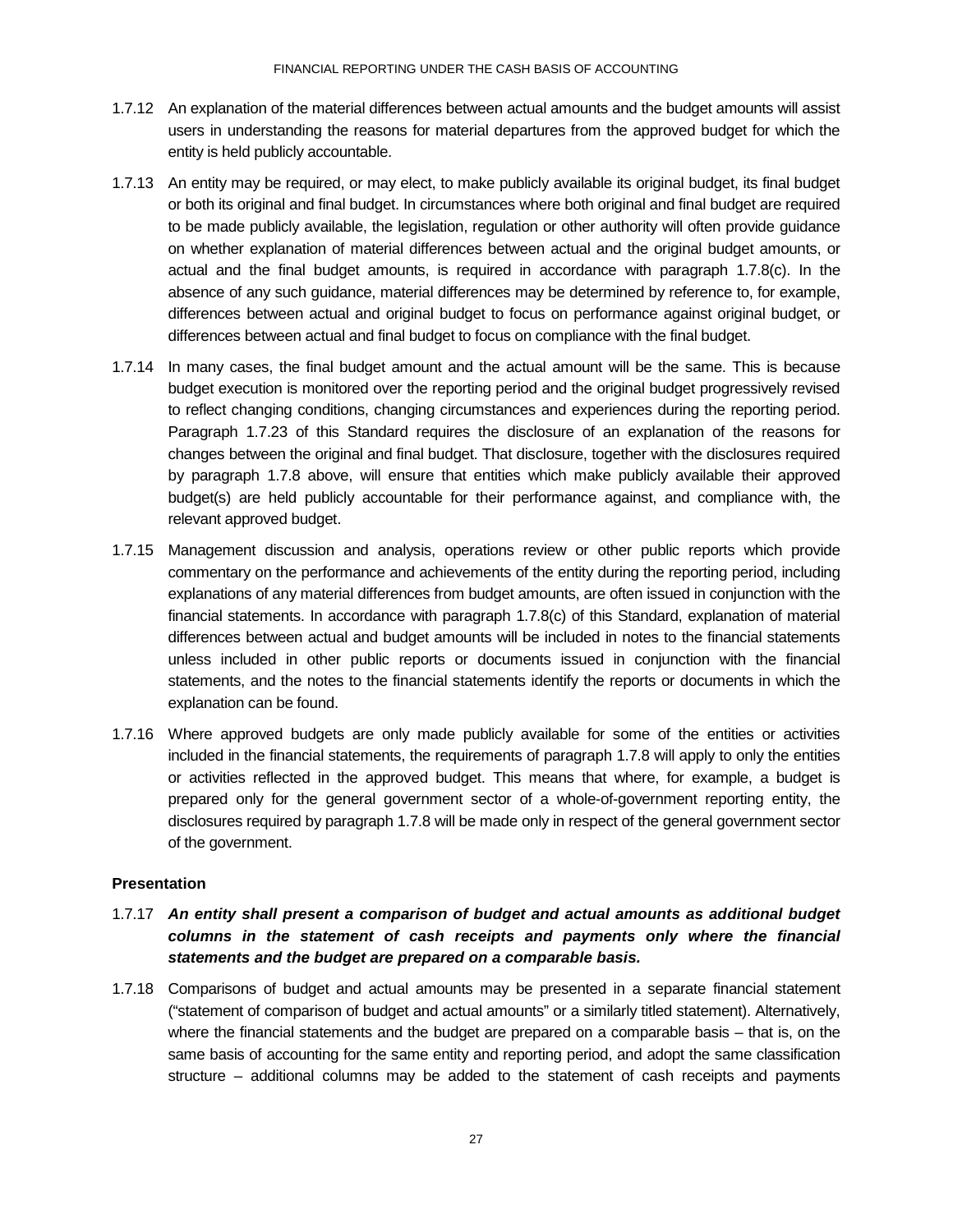presented in accordance with this Standard. These additional columns will identify original and final budget amounts and, if the entity so chooses, differences between the budget and actual amounts.

1.7.19 When the budget and financial statements are not prepared on a comparable basis, a separate statement of comparison of budget and actual amounts is presented. In these cases, to ensure that readers do not misinterpret financial information which is prepared on different bases, the financial statements could usefully clarify that the budget and the accounting bases differ and the statement of comparison of budget and actual amounts is prepared on the budget basis.

#### **Level of Aggregation**

- 1.7.20 Budget documents may provide great detail about particular activities, programs or entities. These details are often aggregated into broad classes under common budget heads, budget classifications or budget headings for presentation to, and approval by, the legislature or other authoritative body. The disclosure of budget and actual information consistent with those broad classes and budget heads or headings will ensure that comparisons are made at the level of legislative or other authoritative body oversight identified in the budget document(s).
- 1.7.21 In some cases, the detailed financial information included in approved budgets may need to be aggregated for presentation in financial statements in accordance with the requirements of this Standard. Such aggregation may be necessary to avoid information overload and to reflect relevant levels of legislative or other authoritative body oversight. Determining the level of aggregation will involve professional judgment. That judgment will be applied in the context of the objective of this Standard and the qualitative characteristics of financial statements as identified in paragraph 1.3.27 of this Standard.
- 1.7.22 Additional budget information, including information about service achievements, may be presented in documents other than financial statements. Part 2 of this Standard encourages the inclusion in the financial statements of a cross reference to such documents.

#### **Changes from Original to Final Budget**

- 1.7.23 *An entity shall present an explanation of whether changes between the original and final budget are a consequence of reallocations within the budget, or of other factors, either:*
	- (a) *By way of note disclosure in the financial statements; or*
	- (b) *In a report issued before, at the same time as, or in conjunction with the financial statements, and shall include a cross reference to the report in the notes to the financial statements.*
- 1.7.24 The final budget includes all changes approved by legislative actions or other designated authority to revise the original budget. Consistent with the requirements of this Standard, notes to the financial statements or a separate report issued before, in conjunction with or at the same time as the financial statements, will include an explanation of changes between the original and final budget. That explanation will include whether, for example, changes arise as a consequence of reallocations within the original budget parameters or as a consequence of other factors, such as changes in the overall budget parameters, including changes in government policy. Such disclosures are often made in a management discussion and analysis or similar report on operations issued in conjunction with, but not as part of, the financial statements. Such disclosures may also be included in budget out-turn reports issued by governments to report on budget execution. Where such disclosures are made in a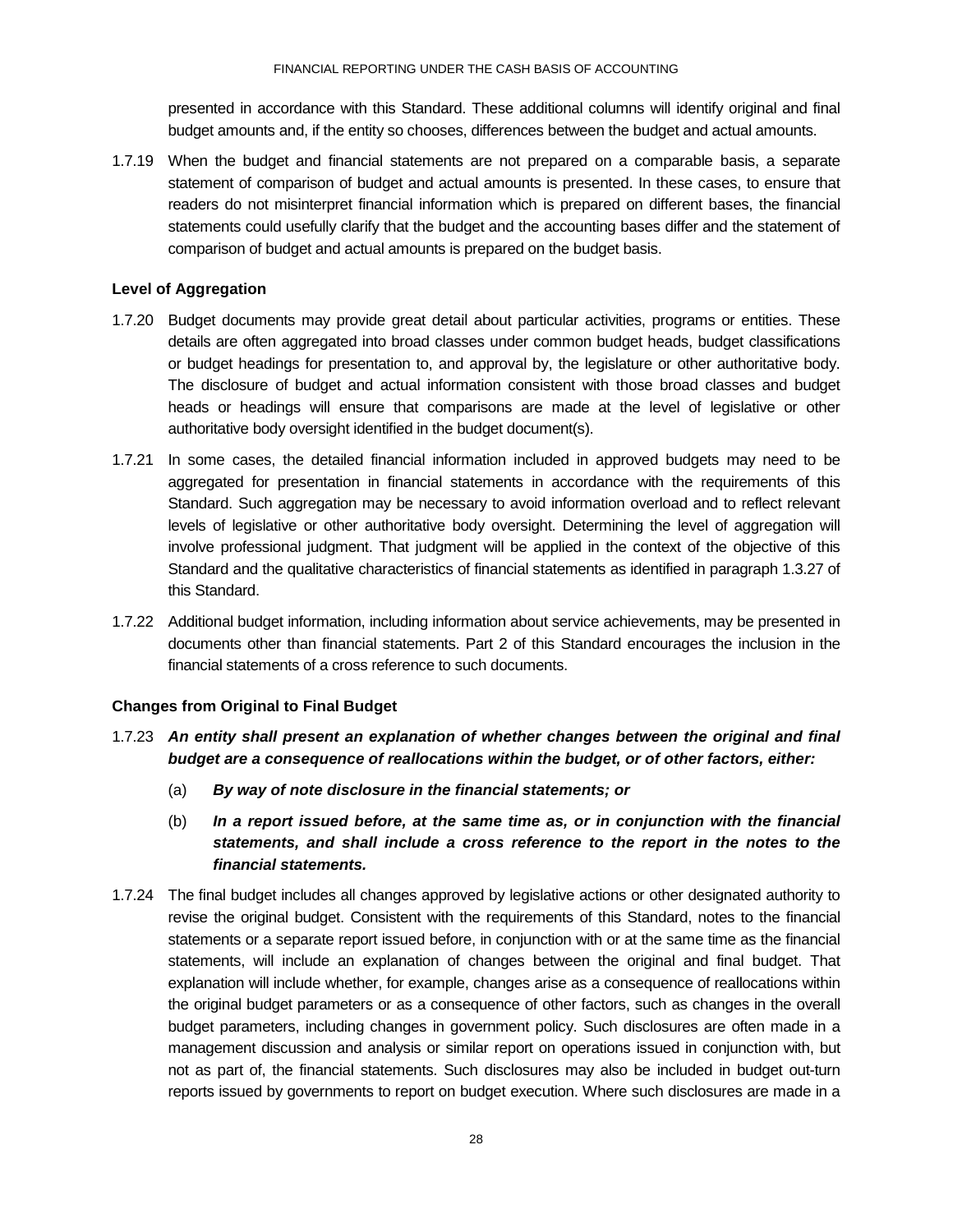separate report rather than in the notes to the financial statements, the notes will include a cross reference to that report.

#### **Comparable Basis**

#### 1.7.25 *All comparisons of budget and actual amounts shall be presented on a comparable basis to the budget.*

- 1.7.26 The comparison of budget and actual amounts will be presented on the same accounting basis (accrual, cash or other basis), same classification basis and for the same entities and period as for the approved budget. This will ensure that the disclosure of information about compliance with the budget in the financial statements is on the same basis as the budget itself. In some cases, this may mean presenting a budget and actual comparison on a different basis of accounting, for a different group of activities, and with a different presentation or classification format than that adopted for the financial statements.
- 1.7.27 As noted in paragraph 1.7.10, separate budgets may be approved and made publicly available for individual entities or particular activities that make up the reporting entity. Where this occurs, the separate budgets may be recompiled for presentation in the financial statements in accordance with the requirements and encouragements of this Standard. Where such recompilation occurs, it will not involve changes or revisions to approved budgets. This is because this Standard requires a comparison of actual amounts with the approved budget amounts.
- 1.7.28 Entities may adopt different bases of accounting for the preparation of their financial statements and for their approved budgets. For example, in some, albeit rare, cases a government or government agency may adopt the cash basis for its financial statements and the accrual basis for its budget. In addition, budgets may focus on, or include information about, commitments to expend funds in the future and changes in those commitments, while the financial statements will report cash receipts and payments and balances thereof. However, the budget entity and financial reporting entity will often be the same. Similarly, the period for which the budget is prepared and the classification basis adopted for the budget will often be reflected in financial statements. This will ensure that the accounting system records and reports financial information in a manner which facilitates the comparison of budget and actual data for management and for accountability purposes – for example, for monitoring progress of execution of the budget during the budget period and for reporting to the government, the public and other users on a relevant and timely basis.
- 1.7.29 In some jurisdictions, budgets may be prepared on a cash or accrual basis consistent with a statistical reporting system that encompasses entities and activities different from those included in the financial statements. For example, budgets prepared to comply with a statistical reporting system may focus on the general government sector and encompass only entities fulfilling the "primary" or "non-market" functions of government as their major activity, while financial statements report on all activities controlled by a government, including the business activities of the government.
- 1.7.30 In statistical reporting models, the general government sector may comprise national, state/provincial and local government levels. In some jurisdictions, the national government may control state/provincial and local governments, consolidate those governments in its financial statements and develop, and require to be made publicly available, an approved budget that encompasses all three levels of government. In these cases, the requirements of this Standard will apply to the financial statements of those national governmental entities. However, where a national government does not control state or local governments, the consolidated financial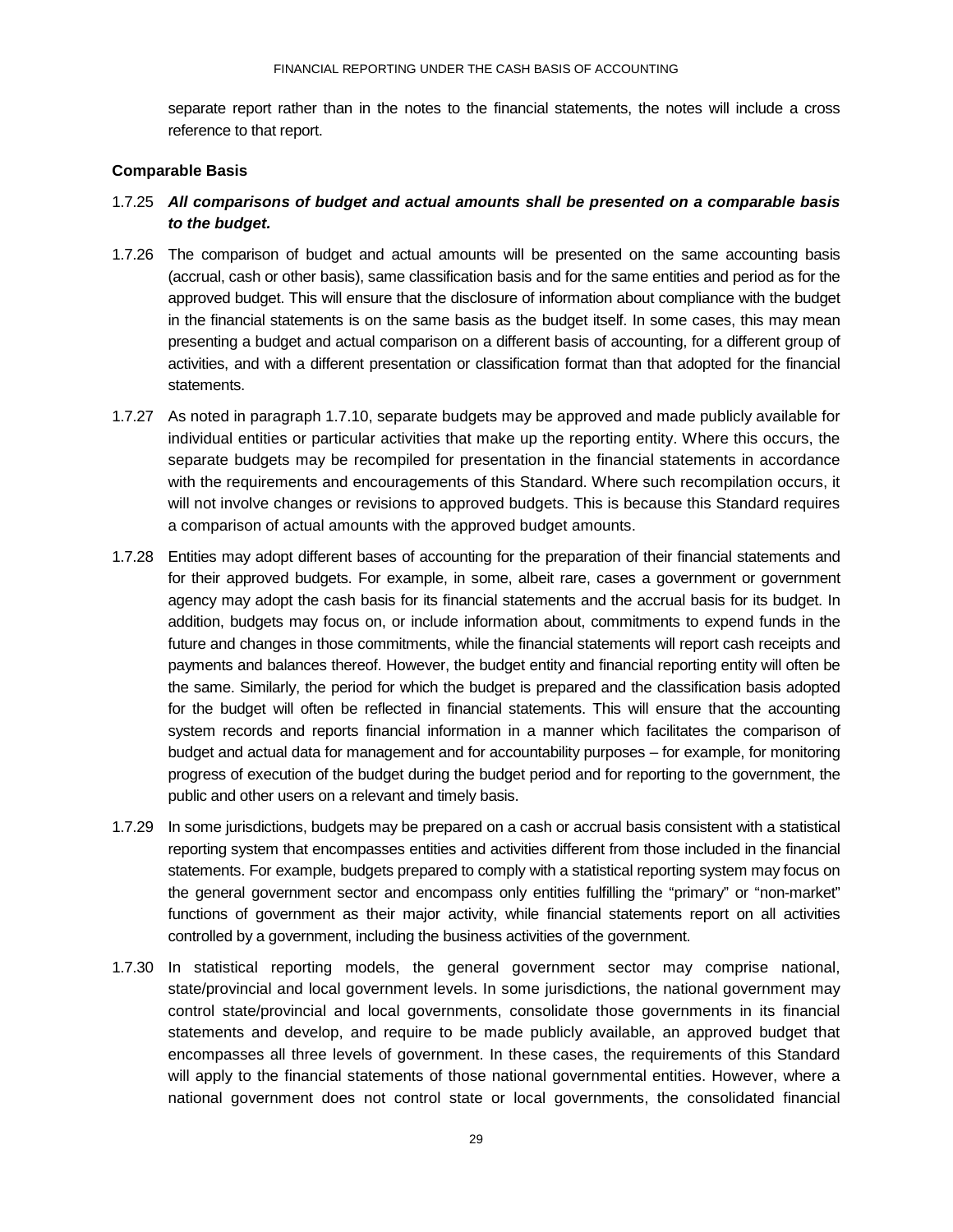statements of the national government will not consolidate state/provincial or local governments that it does not control. However, separate financial statements may be prepared for each level of government. The requirements of this Standard will only apply to the financial statements of governmental entities when approved budgets for the entities and activities they control, or subsections thereof, are made publicly available.

#### **Multiyear Budgets**

- 1.7.31 Some governments and other entities approve and make publicly available multiyear budgets, rather than separate annual budgets. Conventionally, multiyear budgets comprise a series of annual budgets or annual budget targets. The approved budget for each component annual period reflects the application of the budgetary policies associated with the multiyear budget for that component period. In some cases, the multiyear budget provides for a roll forward of unused appropriations in any single year.
- 1.7.32 Governments and other entities with multiyear budgets may take different approaches to determining their original and final budget depending on how their budget is passed. For example, a government may pass a biennial budget that contains two approved annual budgets, in which case an original and final approved budget for each annual period will be identifiable. If unused appropriations from the first year of the biennial budget are legally authorized to be spent in the second year, the "original" budget for the second year period will be increased for these "carry over" amounts. In the rare cases in which a government passes a biennial or other multi-period budget that does not specifically separate budget amounts into each annual period, judgment may be necessary in identifying which amounts are attributable to each annual period for determining the annual budget for the purposes of this Standard. For example, the original and final approved budget for the first year of a biennial period will encompass any approved capital acquisitions for the biennial period that occurred during the first year, together with the amount of the recurring revenue and expenditure items attributable to that year. The unexpended amounts from the first annual period would then be included in the "original" budget for the second annual period and that budget together with any amendments thereto would form the final budget for the second year. Part 2 of this Standard encourages disclosure of the relationship between budget and actual amounts during the budget period.

#### **Note Disclosures of Budgetary Basis, Period and Scope**

- 1.7.33 *An entity shall explain in notes to the financial statements the budgetary basis and classification basis adopted in the approved budget.*
- 1.7.34 There may be differences between the accounting basis (cash, accrual, or some modification thereof) used in preparation and presentation of the budget and the accounting basis used in the financial statements. These differences may occur when the accounting system and the budget system compile information from different perspectives – the budget may focus on cash flows plus certain accruals and commitments, while the financial statements report cash receipts and cash payments.
- 1.7.35 Formats and classification schemes adopted for presentation of the approved budget may also differ from the formats adopted for the financial statements. An approved budget may classify items on the same basis as is adopted in the financial statements, for example, expenditures by economic nature (compensation of employees, supplies and consumables, grants and transfers, etc.) or function (health, education, etc.). Alternatively, the budget may classify items by specific programs (for example, poverty reduction or control of contagious diseases) or program components linked to performance outcome objectives (for example, students graduating from tertiary education or surgical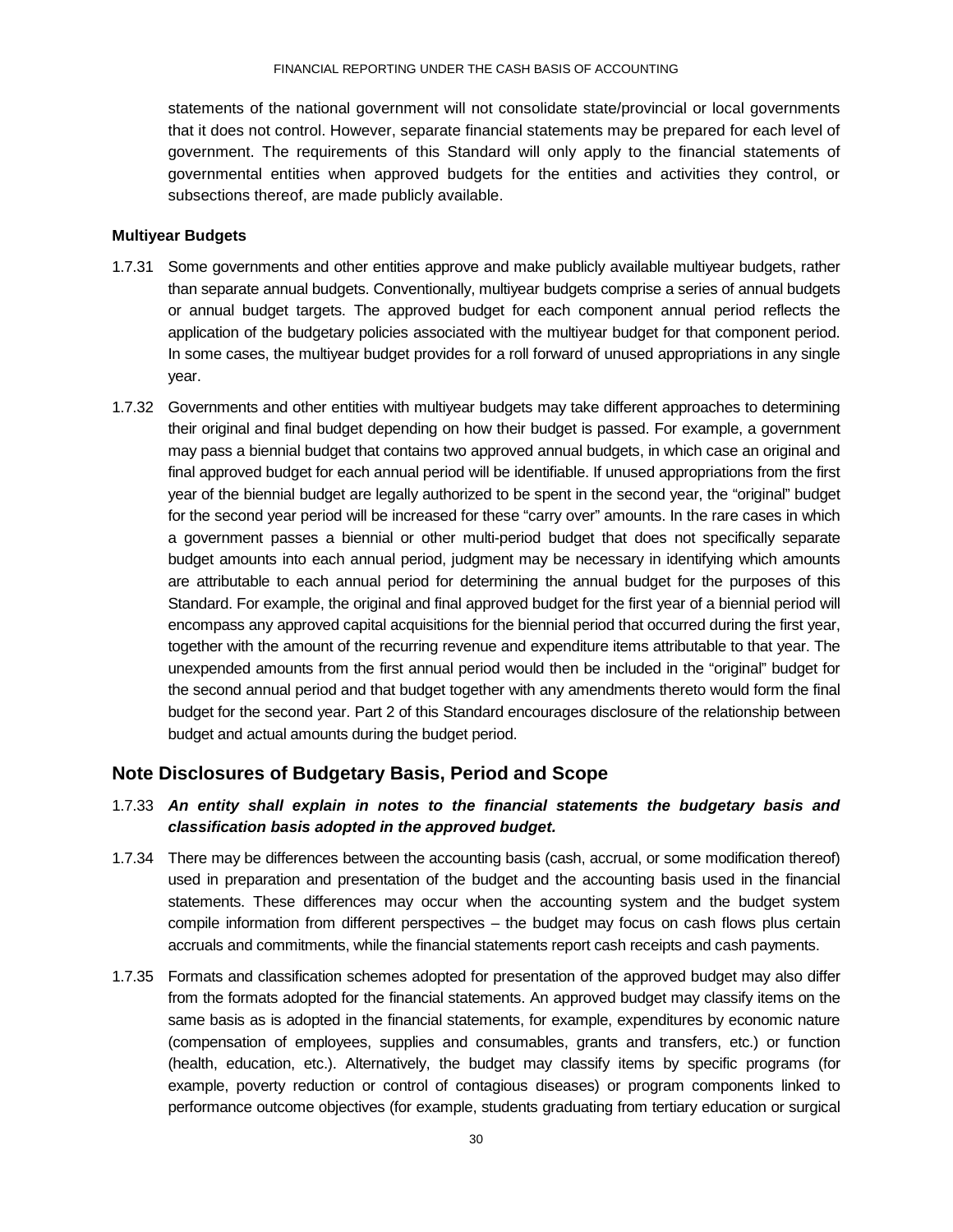operations performed by hospital emergency services), which differ from classifications adopted in the financial statements. Further, a recurrent budget for ongoing operations (for example, education or health) may be approved separately from a capital budget for capital outlays (for example, infrastructure or buildings).

1.7.36 Disclosure of the budgetary basis and classification basis adopted for the preparation and presentation of approved budgets will assist users to better understand the relationship between the budget and accounting information disclosed in the financial statements.

# 1.7.37 *An entity shall disclose in notes to the financial statements the period of the approved budget.*

1.7.38 Financial statements are presented at least annually. Entities may approve budgets for an annual period or for multiyear periods. Disclosure of the period covered by the approved budget where that period differs from the reporting period adopted for the financial statements will assist the user of those financial statements to better understand the relationship of the budget data and budget comparison to the financial statements. Disclosure of the period covered by the approved budget where that period is the same as the period covered by the financial statements will also serve a useful confirmation role, particularly in jurisdictions where interim budgets and financial statements and reports are also prepared.

#### 1.7.39 *An entity shall identify in notes to the financial statements the entities included in the approved budget.*

1.7.40 Paragraph 2.1.37 of Part 2 of this Standard encourages controlling entities to prepare and present consolidated financial statements which encompass budget-dependent entities and commercial public sector entities controlled by the government. However, as noted in paragraph 1.7.29, approved budgets prepared in accordance with statistical reporting models may not encompass operations of the government that are undertaken on a commercial or market basis. Consistent with the requirements of paragraph 1.7.25, budget and actual amounts will be presented on a comparable basis. Disclosure of the entities encompassed by the budget will enable users to identify the extent to which the entity's activities are subject to an approved budget and how the budget entity differs from the entity reflected in the financial statements.

# **Reconciliation of Actual Amounts on a Comparable Basis and Actual Amounts in the Financial Statements**

- 1.7.41 *The actual amounts presented on a comparable basis to the budget in accordance with paragraph 1.7.25 shall, where the financial statements and the budget are not prepared on a comparable basis, be reconciled to total cash receipts and total cash payments, identifying separately any basis, timing and entity differences. The reconciliation shall be disclosed on the face of the statement of comparison of budget and actual amounts or in the notes to the financial statements.*
- 1.7.42 Differences between the actual amounts identified consistent with the comparable basis and the actual amounts recognized in the financial statements can usefully be classified into the following:
	- (a) Budgetary basis differences, which occur when the approved budget is prepared on a basis other than the accounting basis. For example, where the budget is prepared on the accrual basis or modified cash basis and the financial statements are prepared on the cash basis;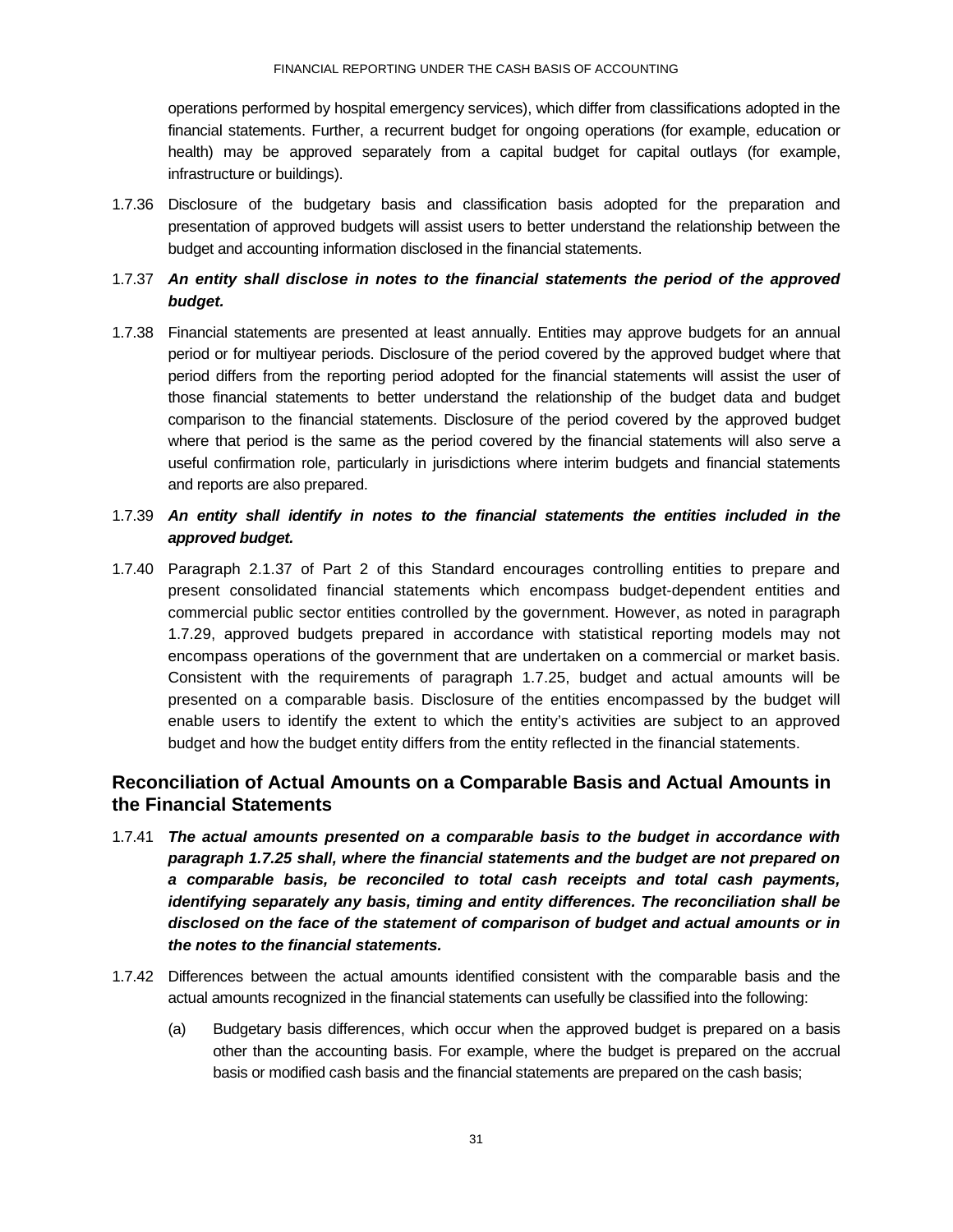- (b) Timing differences, which occur when the budget period differs from the reporting period reflected in the financial statements; and
- (c) Entity differences, which occur when the budget omits programs or entities that are part of the entity for which the financial statements are prepared.

There may also be differences in formats and classification schemes adopted for presentation of financial statements and the budget.

- 1.7.43 The reconciliation required by paragraph 1.7.41 of this Standard will enable the entity to better discharge its accountability obligations by identifying major sources of difference between the actual amounts on a budget basis and the total cash receipts and total cash payments recognized in the statement of cash receipts and payments. This Standard does not preclude reconciliation of each major total and subtotal, or each class of items, presented in a comparison of budget and actual amounts with the equivalent amounts in the financial statements.
- 1.7.44 For entities adopting the cash basis of accounting for preparation of both the budget documents and the financial statements, a reconciliation will not be required where the budget is prepared for the same period, encompasses the same entities and adopts the same presentation format as the financial statements. For other entities adopting the same basis of accounting for the budget and the financial statements, there may be a difference in presentation format, reporting entity or reporting period – for example, the approved budget may adopt a different classification or presentation format to the financial statements, may include only non-commercial activities of the entity, or may be a multiyear budget. A reconciliation would be necessary where there are presentation, timing or entity differences between the budget and the financial statements prepared on the same accounting basis.

#### 1.7.45 *The disclosure of comparative information in respect of the previous period in accordance with the requirements of this Standard is not required.*

1.7.46 This Standard requires a comparison of budget and actual amounts to be included in the financial statements of entities which make publicly available their approved budget(s). It does not require the disclosure of a comparison of actual amounts of the previous period with the budget of that previous period, nor does it require that the related explanations of differences between the actuals and budget of that previous period be disclosed in the financial statements of the current period.

# **1.8 Effective Date of Part 1 and Transitional Provisions**

# **Transitional Provisions**

- 1.8.1 *Entities which are adopting the Cash Basis IPSAS, Financial Reporting under the Cash Basis of Accounting for the first time shall apply all its provisions from the date of its first adoption.*
- 1.8.2 *Entities that currently present financial statements in accordance with the superseded Cash Basis IPSAS, Financial Reporting under the Cash Basis of Accounting are not required to comply with the requirements in this Standard until 1 January 2019.*
- 1.8.3 *Where entities apply the transitional provision in paragraph 1.8.2, they shall disclose the accounting policies that have not yet been adopted.*
- 1.8.4 When an entity adopts the Cash Basis IPSAS for the first time, this Standard applies to the entity's annual financial statements covering periods beginning on or after the date of adoption. The transitional provisions provide entities that currently adopt the Cash Basis IPSAS with a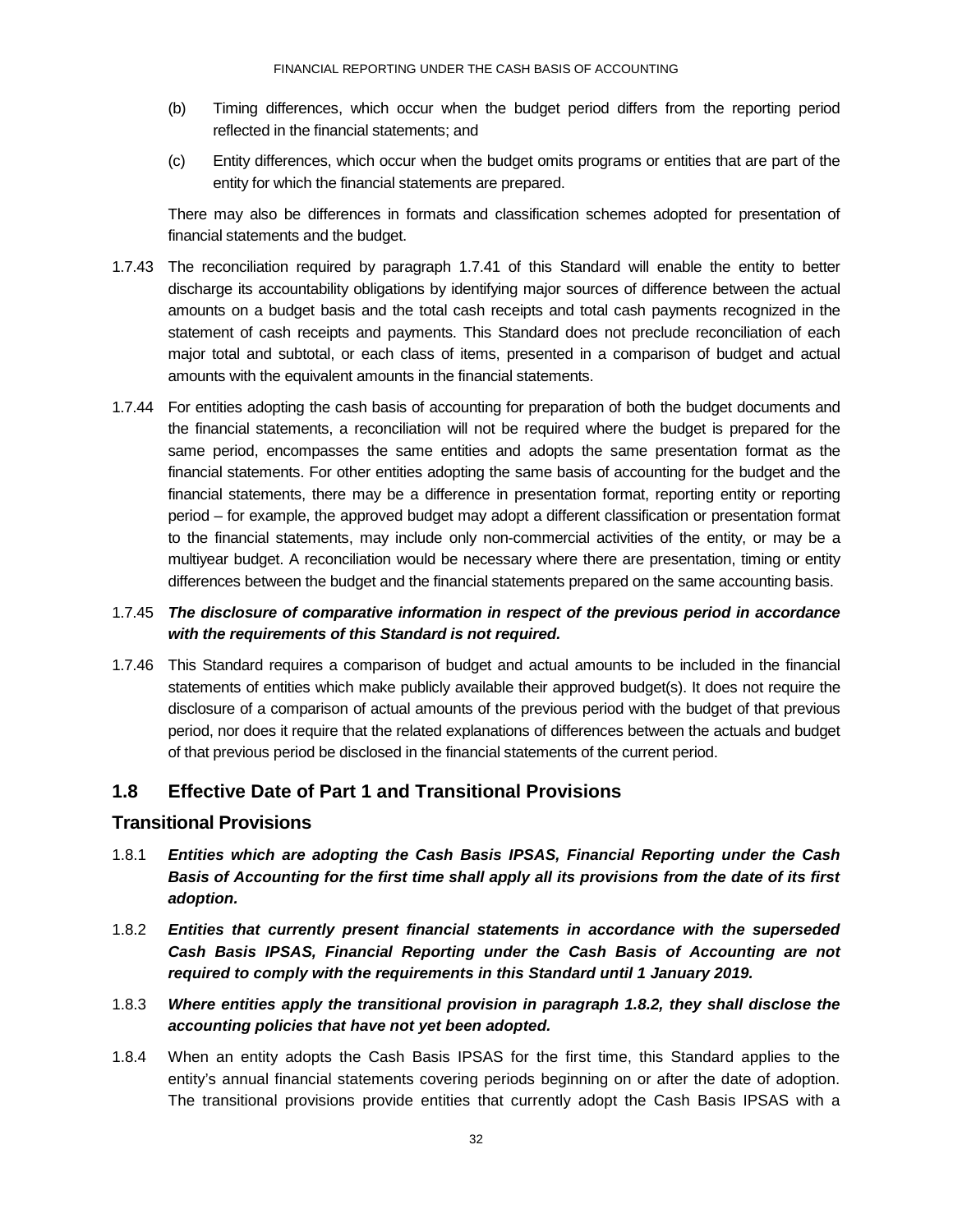period of up to two years from the effective date of this Standard to adopt all of its accounting policies. Entities that take advantage of the transitional provisions shall identify the policies that they are not yet fully compliant with. All changes to accounting policies resulting from the application of this Standard shall be accounted for in accordance with the requirements of paragraphs 1.8.11 to 1.8.13 below.

#### **Effective Date**

- 1.8.5 *An entity shall apply this Standard for annual financial statements covering periods beginning on or after January 1, 2019. Earlier application is encouraged. If an entity applies this Standard for a period beginning before January 1, 2019 it shall disclose that fact.*
- 1.8.6 This Standard applies to an entity which adopts the Cash Basis IPSAS for the first time and to an entity which already adopts the Cash Basis IPSAS.

## **Withdrawal of the Cash Basis IPSAS (2007)**

- 1.8.7 *This Standard supersedes the Cash Basis IPSAS, Financial Reporting under the Cash Basis of Accounting issued in 2007.*
- 1.8.8 The Cash Basis IPSAS was first issued in January 2003. It was applicable to annual financial statements covering periods beginning on or after 1 January 2004. It was subsequently updated with additional requirements and encouragements dealing with budget reporting and external assistance in 2006 and 2007. The effective date of the additional requirements in Section 9, *Presentation of Budget Information in Financial Statements* and Section 10*, Recipients of External Assistance* of Part 1 of the Standard was for annual financial statements covering periods beginning on or after 1 January 2009.
- 1.8.9 This Standard was issued in 2017. It supersedes the 2007 Standard previously on issue. It has been revised to provide relief from the requirement for preparation of consolidated financial statements and disclosure of information about third party payments and external assistance included in Part 1 of the 2007 Standard. Certain of those requirements are now included as encouragements in Part 2 of this Standard. This Standard has also been amended to better align with *The Conceptual Framework for General Purpose Financial Reporting by Public Sector Entities* (the Conceptual Framework) and the accrual IPSAS currently on issue where appropriate.
- 1.8.10 The combination of requirements and encouragements in Part 1 and Part 2 of this Standard will mean that in many, though not necessarily all, respects information presented in financial statements prepared in accordance with the superseded standard will also be presented by financial statements prepared in accordance with this Standard. However, entities that presented financial statements that complied with the superseded standard will need to review the requirements and encouragements in this Standard to ensure they remain compliant.

# **Changes in Accounting Policies of Entities that Adopt the Superseded Cash Basis IPSAS**

1.8.11 *When the adoption of this Standard requires a change in an accounting policy of an entity that currently applies the superseded Cash Basis IPSAS, the entity shall apply the change retrospectively by adjusting the opening cash balance of the current period presented and*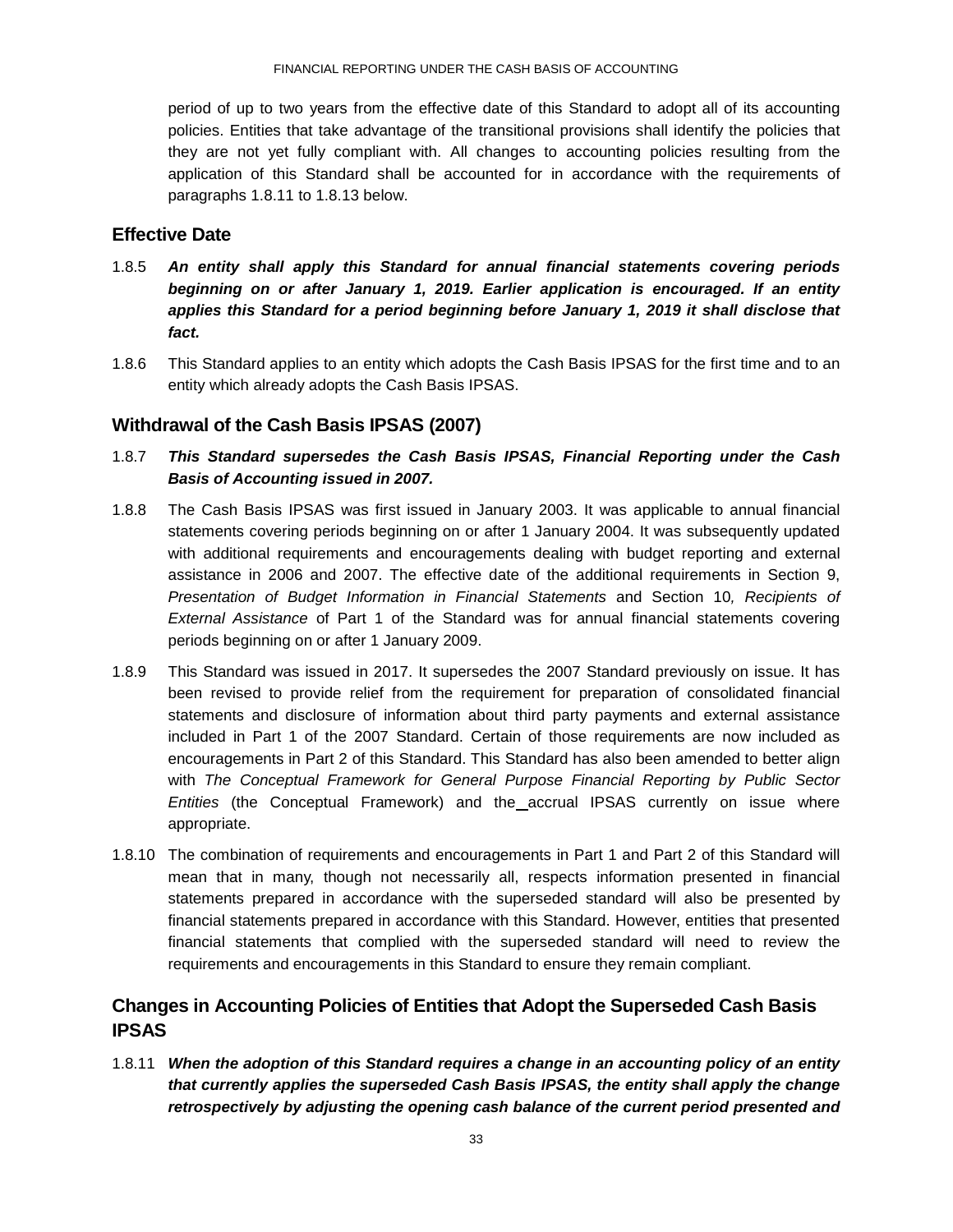*the other comparative amounts disclosed for the immediate prior period presented as if the new accounting policy had always been applied.*

- 1.8.12 *When it is impracticable for an entity that currently applies the superseded Cash Basis IPSAS to determine the cumulative effect, at the beginning of the current period, of applying a new accounting policy to the immediate prior period presented, the entity shall:*
	- (a) *Apply the new accounting policy to transactions, other events and conditions occurring after the date at which the policy is changed; and*
	- (b) *Recognize the effects of the new policy on the cash receipts, payments and balances of the current period and future periods affected by the change.*
- 1.8.13 *When initial application of this Standard by an entity that currently applies the superseded Cash Basis IPSAS, (a) has an effect on the current period or the immediate prior period, or (b) would have such an effect, except that it is impracticable to determine the amount of the adjustment, the entity shall disclose:*
	- (a) *The nature of the change in accounting policy;*
	- (b) *For the current period and the immediate prior period presented, to the extent practicable, the amount of the adjustment for each financial statement line item affected; and*
	- (c) *If retrospective application required by paragraph 1.8.11 is impracticable, the circumstances that led to the existence of that condition and a description of how and from when the change in accounting policy has been applied.*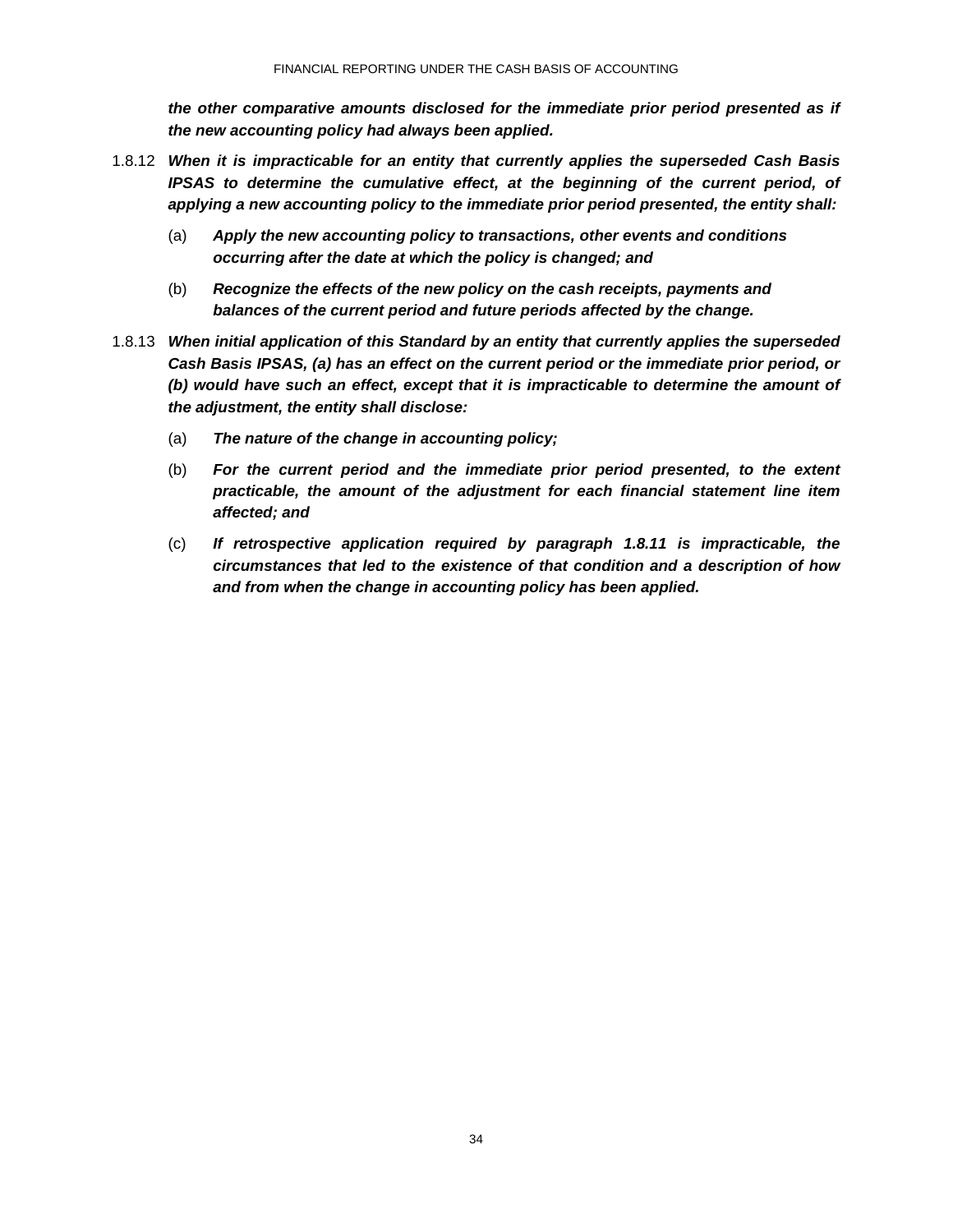#### **Basis for Conclusions – Cash Basis IPSAS Part 1**

*This Basis for Conclusions accompanies, but is not part of the IPSAS, Financial Reporting under the Cash Basis of Accounting.* 

*The Basis for Conclusions which follows Part 2 of this Standard deals with amendments to the encouragements in Part 2.* 

#### **Introduction**

BC1. The IPSAS, *Financial Reporting under the Cash Basis of Accounting* (the Cash Basis IPSAS) was issued in January 2003 and updated with additional requirements and encouragements about the presentation of budget information in 2006 and external assistance in 2007. It comprises two parts: Part 1 identifies the requirements that must be adopted by a reporting entity whose general purpose financial statements comply with this Standard. Part 2 identifies encouraged additional disclosures which provide additional information useful for accountability and decision-making purposes and support those entities transitioning to the accrual basis of financial reporting and adoption of accrual IPSAS.

#### *Reasons for, and Scope of, this Review*

- BC2. While there are different views about just how many governments and other public sector entities have adopted the Cash Basis IPSAS, there is general agreement that it is not widely adopted. The requirements for consolidation, external assistance and third party payments have been identified by the IPSASB Task Force established to review operation of the IPSAS (IPSASB Task Force Report 2010) and many constituents, including those implementing the IPSAS, as major obstacles to adoption of the Cash Basis IPSAS.
- BC3. Despite its limited adoption, the IPSASB's strategy consultation in 2014 found that there is strong support for retention of the Cash Basis IPSAS, whether as a Standard in its own right or as first step on the transition to the accrual basis of financial reporting and adoption of accrual IPSAS and, in some cases, for revisions to its requirements to remove obstacles to its adoption. Entities transitioning to the accrual basis of financial reporting are also encouraged to refer to IPSASB Study 14 *Transition to the Accrual Basis of Accounting: Guidance for Public Sector Entities* (Third Edition January 2011) which provides guidance on the approaches that may be adopted in transitioning to the accrual basis.
- BC4. The amendments made through this revised Cash Basis IPSAS (2017) reflect a limited scope review of the IPSAS as a response to input the IPSASB has received from constituents on the operation of the Cash Basis IPSAS. The amendments are intended to:
	- (a) Overcome the substantial obstacles to its adoption represented by the requirements relating to consolidation, external assistance and third party payments; and
	- (b) Clarify that the role the Cash Basis IPSAS is intended to play in the IPSASB's standards setting strategy is primarily as a step on the path to adoption of the accrual basis IPSAS, rather than an end in itself.
- BC5. This revised Cash Basis IPSAS (2017) also includes minor "housekeeping" amendments intended to ensure that, while the requirements and encouragements in this Standard may differ from the requirements in equivalent accrual IPSAS, they are not contrary to those requirements unless intended to be so to reflect the cash basis focus in this Standard. Since issue of the Cash Basis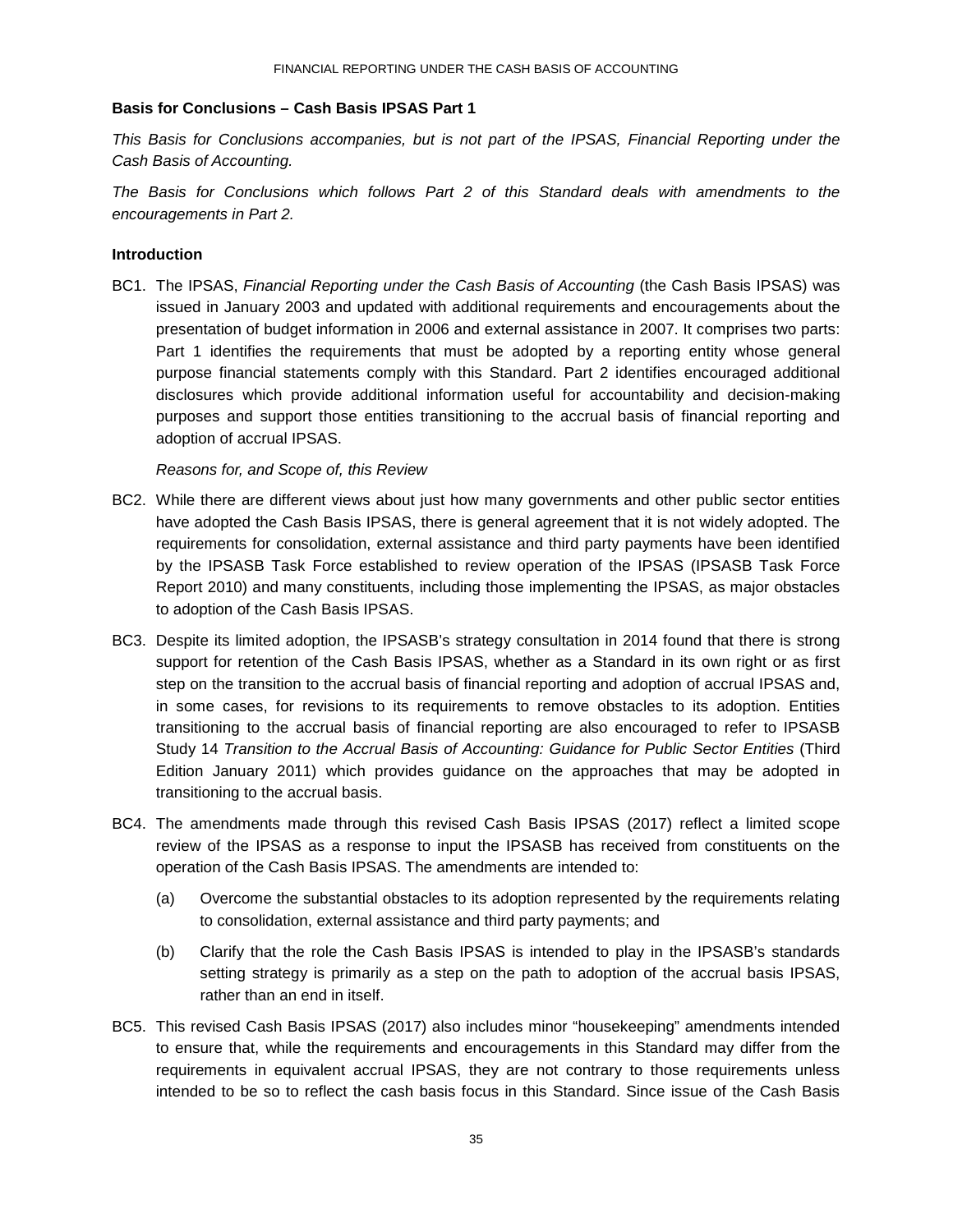IPSAS in 2003, the accrual IPSAS have been updated, and in some cases withdrawn and/or replaced. The "housekeeping" amendments reflect, as far as is appropriate, developments in the accrual IPSAS.

#### **Consolidation**

- BC6. Many public sector entities wishing to prepare financial statements that comply with the requirements of this Standard and reflect best practice for financial reporting under the cash basis of accounting faced significant obstacles in the preparation and presentation of fully consolidated financial statements. This may be for a number of reasons including: (a) compatibility with existing legislation or regulation which requires the preparation of financial reports for the budget or general government sector or other grouping of activities; (b) difficulties in identifying all controlled entities at reporting date; (c) differences in the reporting basis adopted by commercial public sector entities, and (d) the capacity (including access to necessary technical expertise) to collect and process the necessary data on a timely basis and meet reporting deadlines.
- BC7. Many constituents expressed concern that the previous consolidation requirements undermined the capacity of the Cash Basis IPSAS (2007) to perform its role of enhancing the quality of financial statements prepared under the cash basis of accounting and supporting the transition to the accrual basis of financial reporting and adoption of accrual IPSAS — because governments and other public sector entities could not comply with the Standard. This revised Cash Basis IPSAS (2017) makes amendments to the Cash Basis IPSAS (2007) to respond to these concerns, as outlined below.
- BC8. This revision removes from Part 1 of the Standard and recasts as an encouragement in Part 2 of the Standard the requirement that controlling entities are to prepare consolidated financial statements that consolidate all controlled entities be This is intended to overcome a major obstacle to adoption of the IPSAS.
- BC9. Part 2 of this Standard also encourages controlling entities that do not consolidate all controlled entities to prepare financial statements that reflect a budget sector, general government sector or other representation of core government activities as they transition to the accrual basis of financial reporting and adoption of the accrual IPSAS. This supports an orderly and achievable transition to full consolidation as required by the accrual IPSAS, and responds to concerns of some constituents that full consolidation would result in the loss of information about core governmental activities and, in some cases, is contrary to legislative requirements.
- BC10.To support those entities transitioning to the accrual basis, the key definitions, including that of control, are revised where necessary to ensure that they do not conflict with IPSAS 34, *Separate Financial Statements* and IPSAS 35, *Consolidated Financial Statements*.
- BC11.The IPSASB considered a number of approaches to removing the obstacles to adoption represented by the current requirements for consolidation. While many of these approaches had merit, the IPSASB decided that, on balance, the approach taken in this revised Cash Basis IPSAS (2017) best responded to the concerns of those faced with implementing the Cash Basis IPSAS, and those dependent on financial statements prepared in accordance with the IPSAS for information useful for accountability and decision-making purposes. The other approaches considered, and IPSASB's reasons for not proposing their adoption, include:
	- (a) The inclusion of a transitional period of 3 to 5 years, or longer, from first adoption for entities to comply with the requirement that controlling entities shall consolidate all controlled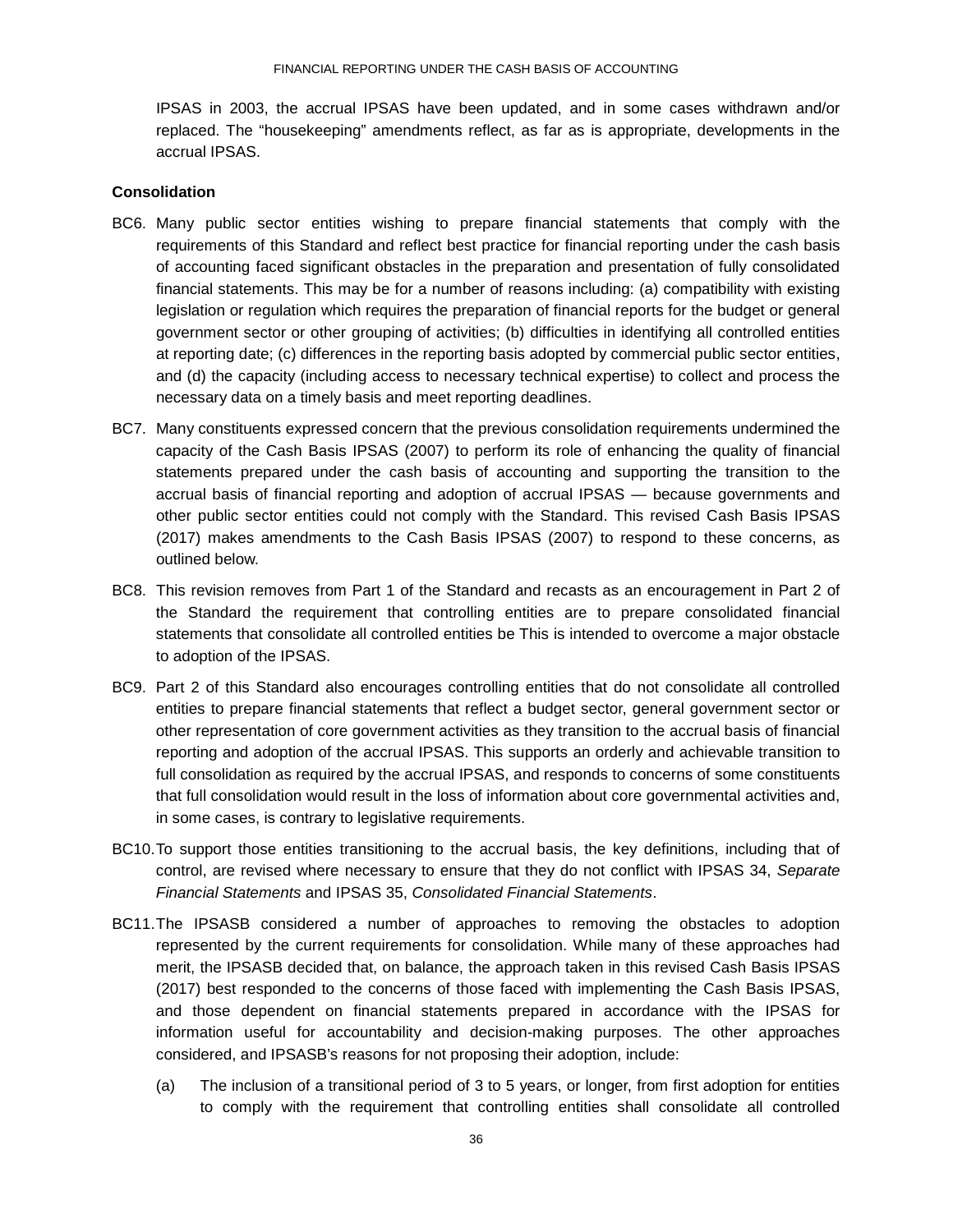#### FINANCIAL REPORTING UNDER THE CASH BASIS OF ACCOUNTING

entities. However, it is some 12 years since issue of the Cash Basis IPSAS and consolidation remains a major obstacle to its adoption. The IPSASB was not convinced that a 3 to 5 year transitional period was sufficient to overcome the wide, and differing, range of obstacles identified in many jurisdictions;

- (b) Recasting all the consolidation requirements as encouragements, except for those requirements relating to the accounting procedures that are to be adopted in the preparation of consolidated financial statements and disclosure of the composition of the economic entity. Such an approach was appealing. It meant that the procedures adopted for the preparation of any consolidated financial statements would be identified as requirements to be applied consistently from period to period for the same economic entity and across all entities that complied with the IPSAS. However, the retention of these matters as requirements may continue to present obstacles to the adoption of the IPSAS. In addition, the IPSASB was of the view that designation of some processes and disclosures central to the preparation and presentation of consolidated financial statements as requirements and the designation of other such processes and disclosures as only encouragements is difficult to justify and results in an unnecessarily complex Standard;
- (c) Retaining the existing consolidation requirements but providing relief for specific practical obstacles such as the need to consolidate commercial public sector entities or other problematic class of public sector entities. Such an approach would respond to some of the obstacles identified by constituents and was appealing on that basis. However, it did not respond to all of the obstacles identified by constituents. In addition, for consistency of application, it would have also required an agreed definition of what constitutes a commercial public sector entity or other specified class of public sector entities. It was not clear that such a definition would be readily applicable across all jurisdictions; and
- (d) Requiring presentation of financial statements for an economic entity that reflects the budget sector or the general government sector or similar interim group of controlled entities, rather than for all controlled entities. Such an approach responded to obstacles identified by constituents in many jurisdictions and was appealing on that basis. However, any attempt to define or specify such an interim group may trigger some jurisdictional specific obstacles, particularly if legislative requirements did not directly align with a specified interim group. It may also give rise to obstacles in jurisdictions that are transitioning to the accrual basis and have moved past the interim group reporting entity that might be specified. This revised Cash Basis IPSAS (2017) allows and acknowledges that group financial statements reflecting the budget sector or general government sector may be prepared and presented on the path to the full accrual basis.

### **External Assistance**

- BC12.The requirements and encouragements for the disclosure of information about external assistance were added to the Cash Basis IPSAS in 2007 in response to requests from, and with the support of, many recipients, donors and others from the financial reporting community who saw a need for internationally agreed authoritative requirements for financial reporting of external assistance under the cash basis of accounting.
- BC13.However, the IPSASB was aware that the information recipients of external assistance needed to satisfy the requirements of that Standard was not made as readily available or accessible as was anticipated by the IPSASB and its constituents when the requirements were developed and, after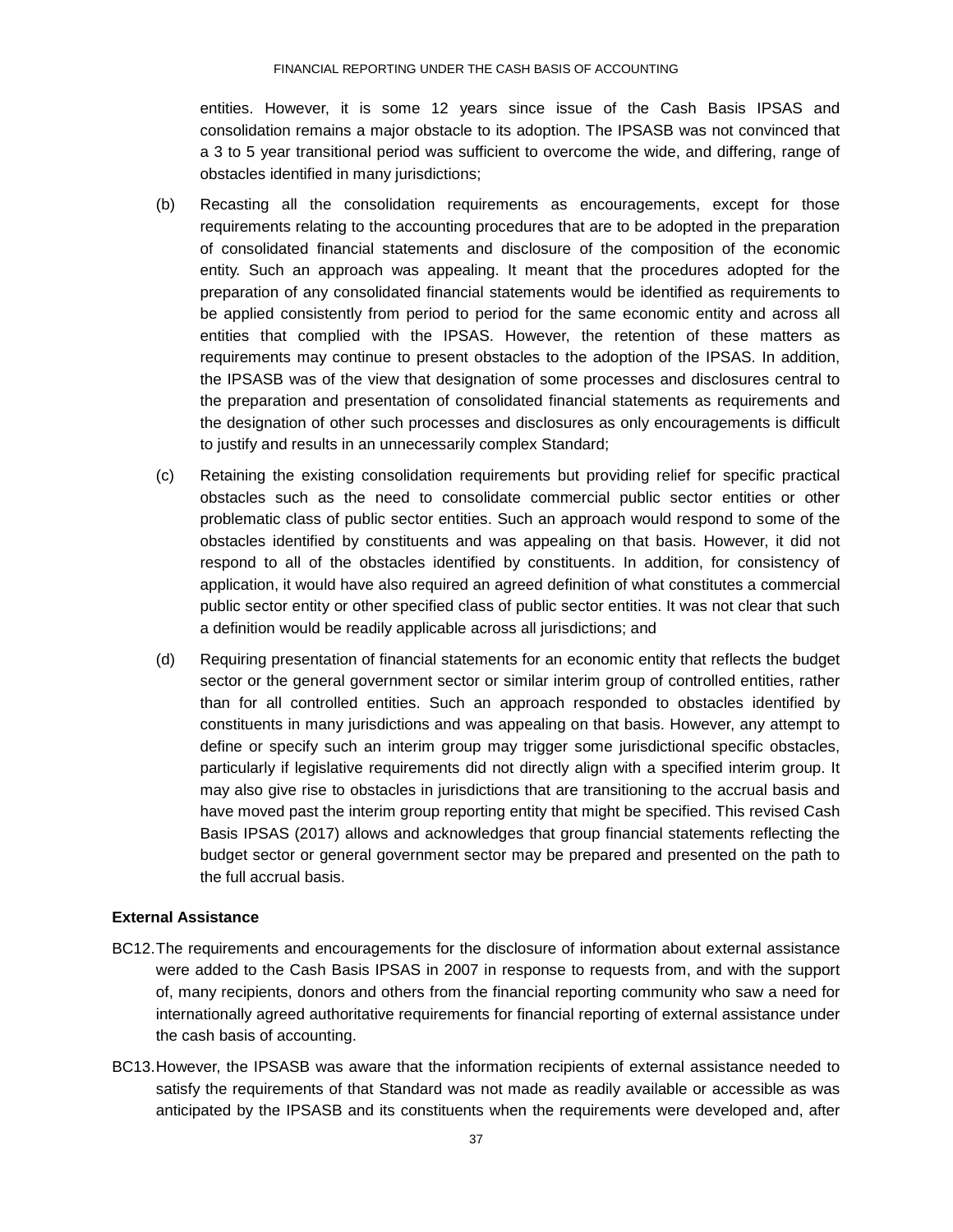being subject to the IPSASB's due process, included in the Cash Basis IPSAS (2007). The Cash Basis IPSAS (2007) provided some relief from the disclosure requirements when the information is not readily available or verifiable. However, the IPSASB was concerned that the extent to which that relief was necessary, and the resultant inability to verify the completeness and accuracy of information disclosed, may well have undermined the usefulness for accountability or decisionmaking purposes of any resultant information that was disclosed. This revised Cash Basis IPSAS (2017) responded to these concerns as outlined below.

- BC14.All requirements to disclose information about external assistance received during the reporting period and available to the entity at reporting date have been removed from Part 1 and recast as encouragements in Part 2 of the IPSAS and revised to focus on the disclosure of information about external assistance received as cash or in the form of third party payments. The Cash Basis IPSAS (2017) also encourages disclosure of similar information about *other assistance* (assistance from non-government organizations and other sources) received by the entity during the period.
- BC15.The recasting of these requirements as encouragements will overcome a major obstacle to adoption of the IPSAS. It also responds to concerns of constituents that the requirements for disclosure of information about external assistance included in the Cash Basis IPSAS (2007) were:
	- (a) More detailed and onerous than those specified in the accrual basis IPSAS, and that was not consistent with the role in supporting the transition to the accrual basis of financial reporting and adoption of accrual IPSAS; and
	- (b) In the nature of information that sits more comfortably in special purpose financial reports than in general purpose financial statements.
- BC16.External assistance received in cash will continue to be recognized in the Statement of Cash Receipts and Payments. Paragraph 1.3.18 is added to Part 1 of the Cash Basis IPSAS (2017) to explain that for many public sector reporting entities in developing economies, the amount of external assistance received as cash is likely to warrant separate disclosure in the statement of cash receipts and payments.

### **Third Party payments**

- BC17.In principle, the rationale for the disclosure of third party payments as a separate column on the statement of cash receipts and payments appears sound — to ensure that the form of arrangements to provide cash resources to support an entity's operations during any period, whether provided to the recipient entity for the acquisition of goods or services or provided directly to the supplier of those goods or services as designated by the recipient, does not determine whether it is reported in the statement of cash receipts and payments. However, payments made by third parties are likely to mostly comprise payments for goods and services that satisfy the definition of external assistance and other assistance.
- BC18.Concerns about limited access to information necessary to satisfy the requirements for disclosure of information about external assistance in the form of third party payments noted above, and the potential misinterpretation of the inevitable incomplete information that results, also apply to other categories of third party payments.
- BC19.The Cash Basis IPSAS (2017) removes from Part 1 and recasts as encouraged disclosures in Part 2 the requirements for disclosure of information about payments made by third parties. This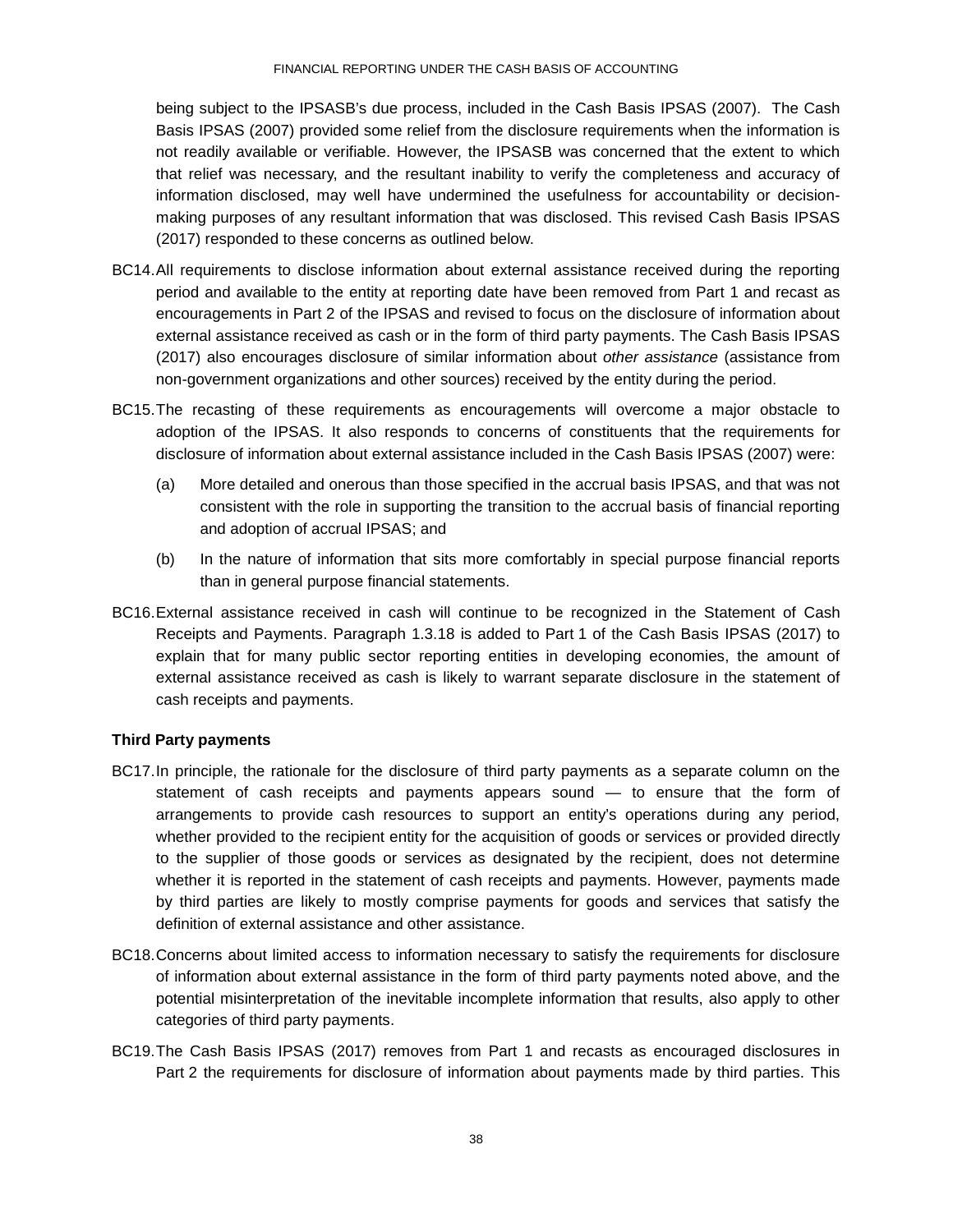responds to the concerns of many constituents and overcome a major obstacle to adoption of the IPSAS.

BC20.In some jurisdictions, a government will manage the expenditure of its individual departments and other entities through a centralized treasury function, often referred to as a "treasury single account". The Cash Basis IPSAS (2007) reflected that under "treasury single account" arrangements, amounts paid by a central agency on behalf of a government department or other government entity that is a reporting entity are also to be classified as third party payments. The IPSASB was of the view that, while the individual departments and entities do not establish separate bank accounts in which amounts authorized for their use are deposited, they can use and will benefit from those amounts. Therefore they do control such cash inflows, outflows and available balances. The Cash Basis IPSAS (2017) includes additional explanation of treasury single account arrangements to reflect the IPSASB's view that such arrangements do not give rise to third party payments.

## **"Housekeeping" — Correction of Errors, Foreign Currency, Government Business Enterprises and Qualitative Characteristics**

- BC21.Some minor amendments have been made to terminology and explanation of defined terms in sections dealing with *Correction of Errors* and *Foreign Currency* to ensure that the requirements of this Standard are not directly in conflict with those in the equivalent accrual IPSAS 3, *Accounting Policies, Changes in Accounting Estimates and Errors* (issued in December 2006 and last updated in October 2011), and IPSAS 4, *The Effects of Changes in Foreign Exchange Rates* (issued in April 2008 and last updated in October 2011).
- BC22.The differences between the current IPSAS 3 and IPSAS 4 and the equivalent IPSAS that were on issue when the Cash Basis IPSAS (2007) was approved are substantial. In some cases, they involved different accounting methods and in other cases additional disclosures. Readers should be aware that the revisions to these sections in the Cash Basis IPSAS (2017) do not fully reflect all the requirements of the updated IPSAS 3 and IPSAS 4. This is because the IPSASB has not received input that the requirements of the Cash Basis IPSAS (2007) present obstacles to its adoption. The IPSASB was concerned that amending the Cash Basis IPSAS to incorporate all changes to IPSAS 3 and IPSAS 4 may have some unintended effects that could introduce additional obstacles to adoption of the IPSAS. While more substantial amendments to these sections are beyond the limited scope of this review, they may be considered in any future review of the Standard.

BC23.As part of the housekeeping process, this revised Cash Basis IPSAS (2017):

- (a) Deletes the definition and explanation of a *Government Business Enterprise* (GBE). The characteristics of the public sector entities to which IPSAS are designed to apply are identified. This is consistent with amendments made in the IPSAS, *Applicability of IPSASs* (issued April 2016);
- (b) Updates the objectives of financial reporting and the identification and explanation of the qualitative characteristics of information included in general purpose financial statements and pervasive constraints on such information, and the users of general purpose financial statements, to better reflect their explanation in the Conceptual Framework. Similar amendments are being developed for inclusion in accrual IPSAS; and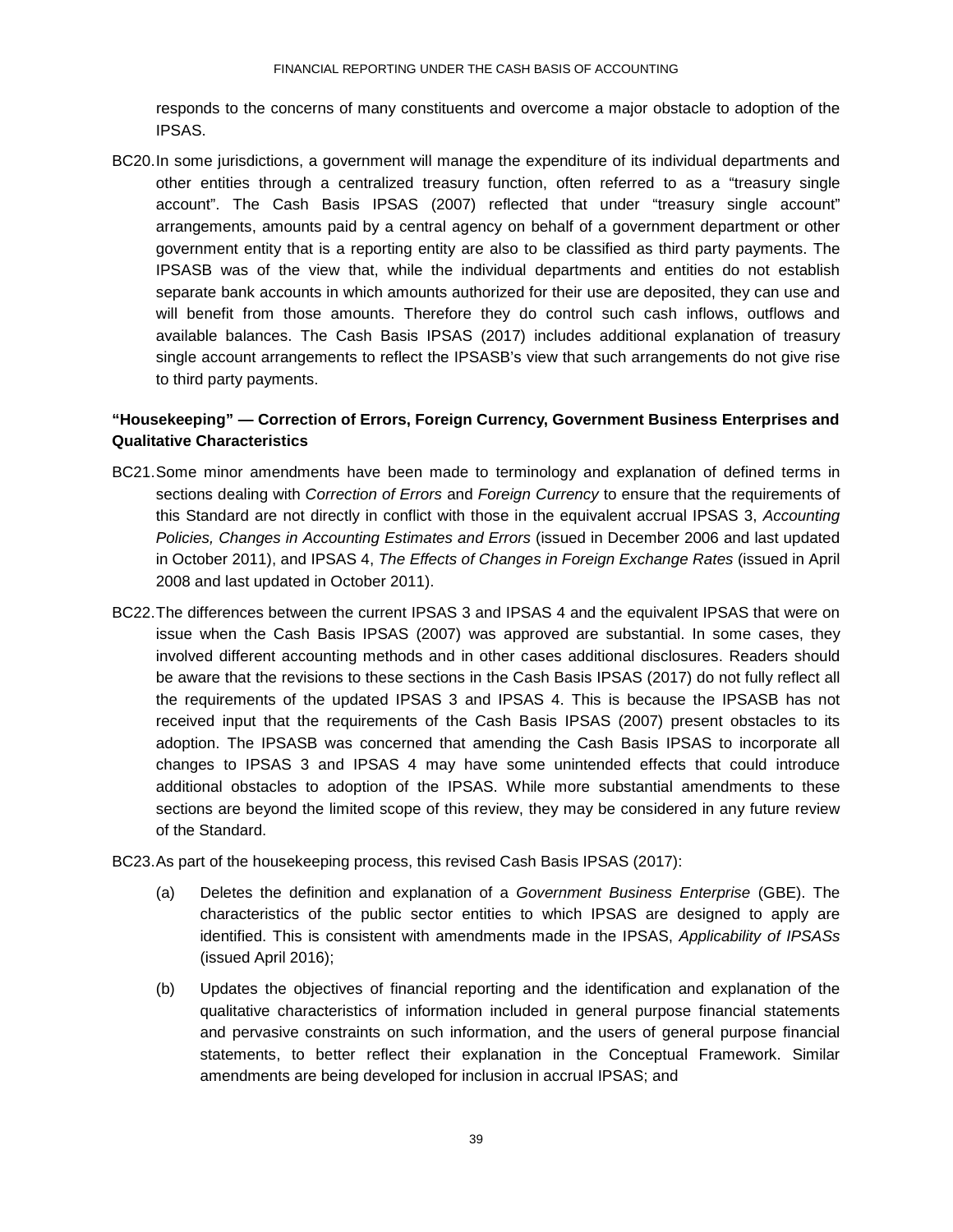## FINANCIAL REPORTING UNDER THE CASH BASIS OF ACCOUNTING

(c) Brings together and amends the requirements for the effective date of application of the Standard and transitional arrangements to better reflect the equivalent requirements of in IPSAS *3, Accounting Policies, Changes in Accounting Estimates and Errors* currently on issue.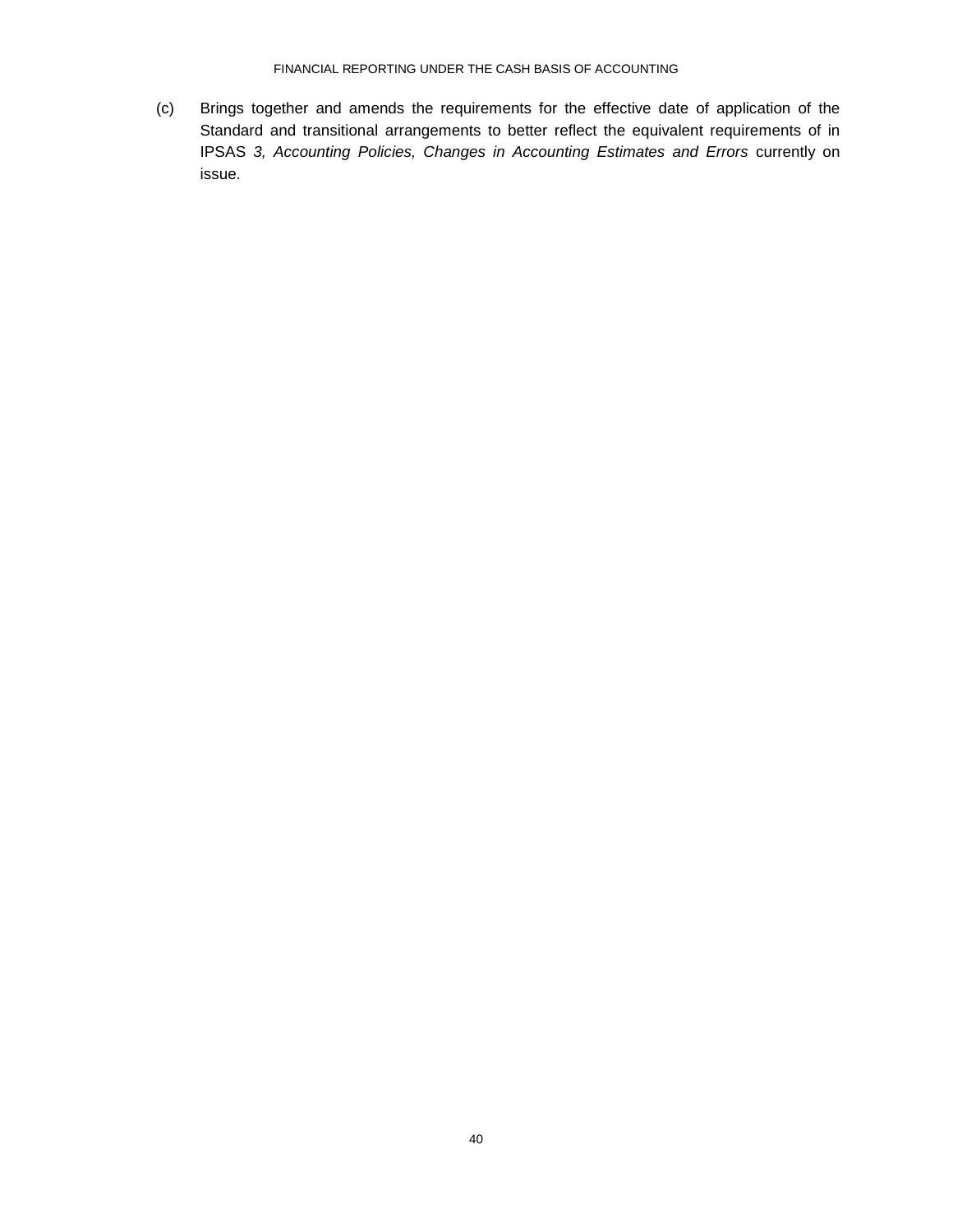## **Illustration of the Requirements of Part 1 of the Standard**

*This Appendix is illustrative only and does not form part of the Standard. Its purpose is to assist in clarifying the meaning of the requirements of Part 1 of this Standard by illustrating their application in the preparation and presentation of general purpose financial statements under the cash basis of accounting for:*

*A The Financial Statements of National Government A;*

*B The financial Statements of Government Entity B, which controls its own bank account; and*

*C The financial Statements of Government Department C, whose cash receipts and payments are managed through a* centralized treasury function often referred to as a *"treasury single account".*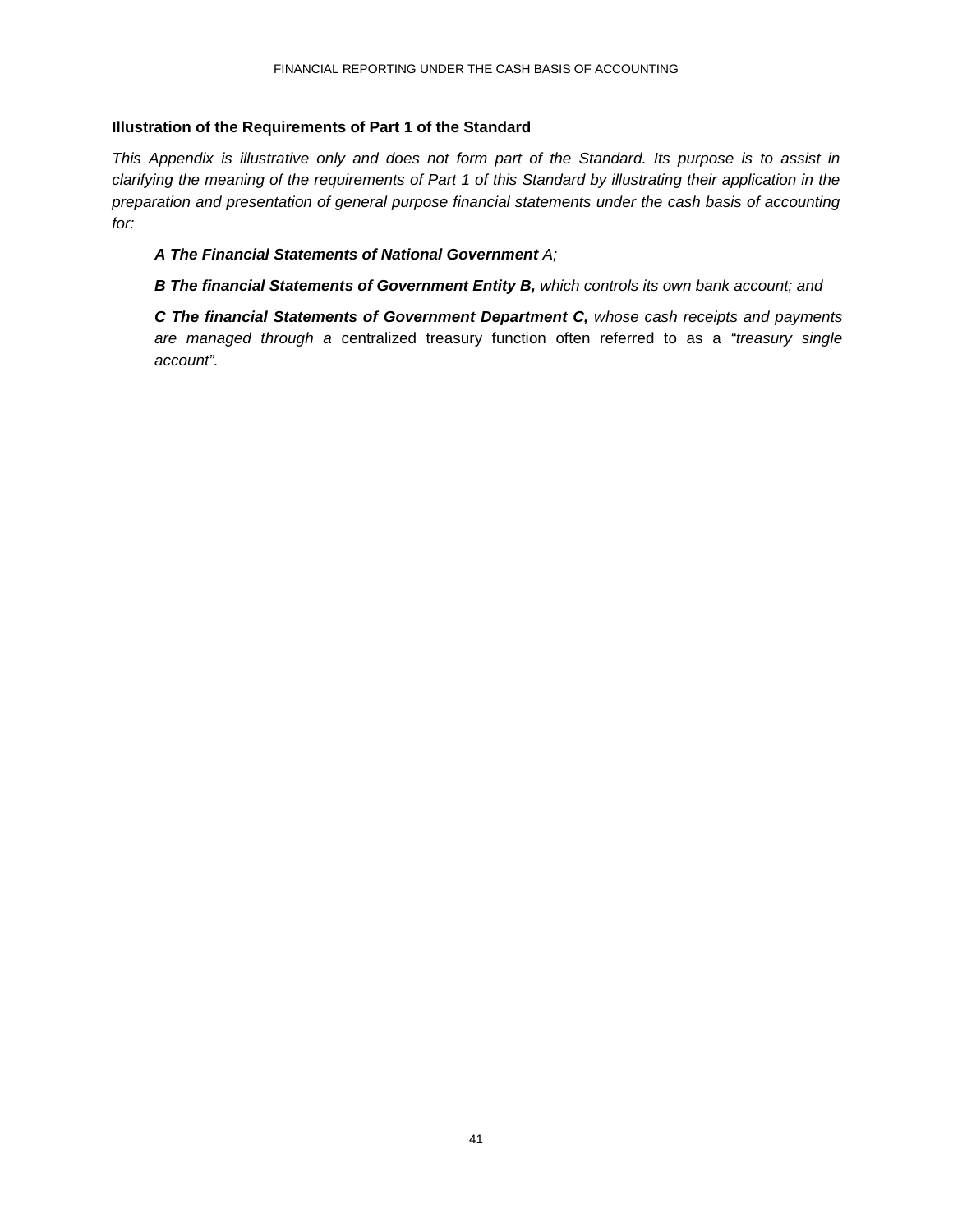## **APPENDIX 1A – GOVERNMENT A**

#### **FINANCIAL STATEMENTS FOR NATIONAL GOVERNMENT A**

#### **STATEMENT OF CASH RECEIPTS AND PAYMENTS FOR YEAR ENDED 31 DECEMBER 200X**

#### **(RECEIPTS ONLY)**

|                                                    | <b>Note</b> | 200X                     |                 | 200X-1                   |                 |
|----------------------------------------------------|-------------|--------------------------|-----------------|--------------------------|-----------------|
|                                                    |             | Receipts/                |                 |                          |                 |
| (in thousands of currency units)                   |             | (Payments)               |                 | Receipts/(Payments)      |                 |
| <b>RECEIPTS</b>                                    |             |                          |                 |                          |                 |
| <b>Taxation</b>                                    |             |                          |                 |                          |                 |
| Income tax                                         |             | X                        |                 | X                        |                 |
| Value-added tax                                    |             | X                        |                 | X                        |                 |
| Property tax                                       |             | X                        |                 | X                        |                 |
| Other taxes                                        |             | $\mathsf X$              |                 | $\underline{\mathsf{X}}$ |                 |
|                                                    |             |                          | X               |                          | X               |
| <b>Donations, Grants and Other Aid</b>             | 10          |                          | X               |                          | Χ               |
| <b>Borrowings</b>                                  | 3           |                          |                 |                          |                 |
| Proceeds from:                                     |             |                          |                 |                          |                 |
| <b>Commercial Institutions</b>                     |             |                          | X               |                          |                 |
| Development Banks and similar<br>organizations     |             |                          | X               |                          |                 |
| <b>Capital Receipts</b>                            |             |                          |                 |                          |                 |
| Proceeds from disposal of plant and<br>equipment   |             | Χ                        |                 | X                        |                 |
| Proceeds from disposal of financial<br>instruments |             | $\underline{\mathsf{X}}$ |                 | $\underline{\mathsf{X}}$ |                 |
|                                                    |             |                          | $\underline{X}$ |                          | $\underline{X}$ |
| <b>Trading Activities</b>                          |             |                          |                 |                          |                 |
| Receipts from trading activities                   |             |                          | X               |                          | Χ               |
| <b>Other receipts</b>                              | 4           |                          | $\underline{x}$ |                          | $\underline{X}$ |
| <b>Total receipts</b>                              |             |                          | χ               |                          | x               |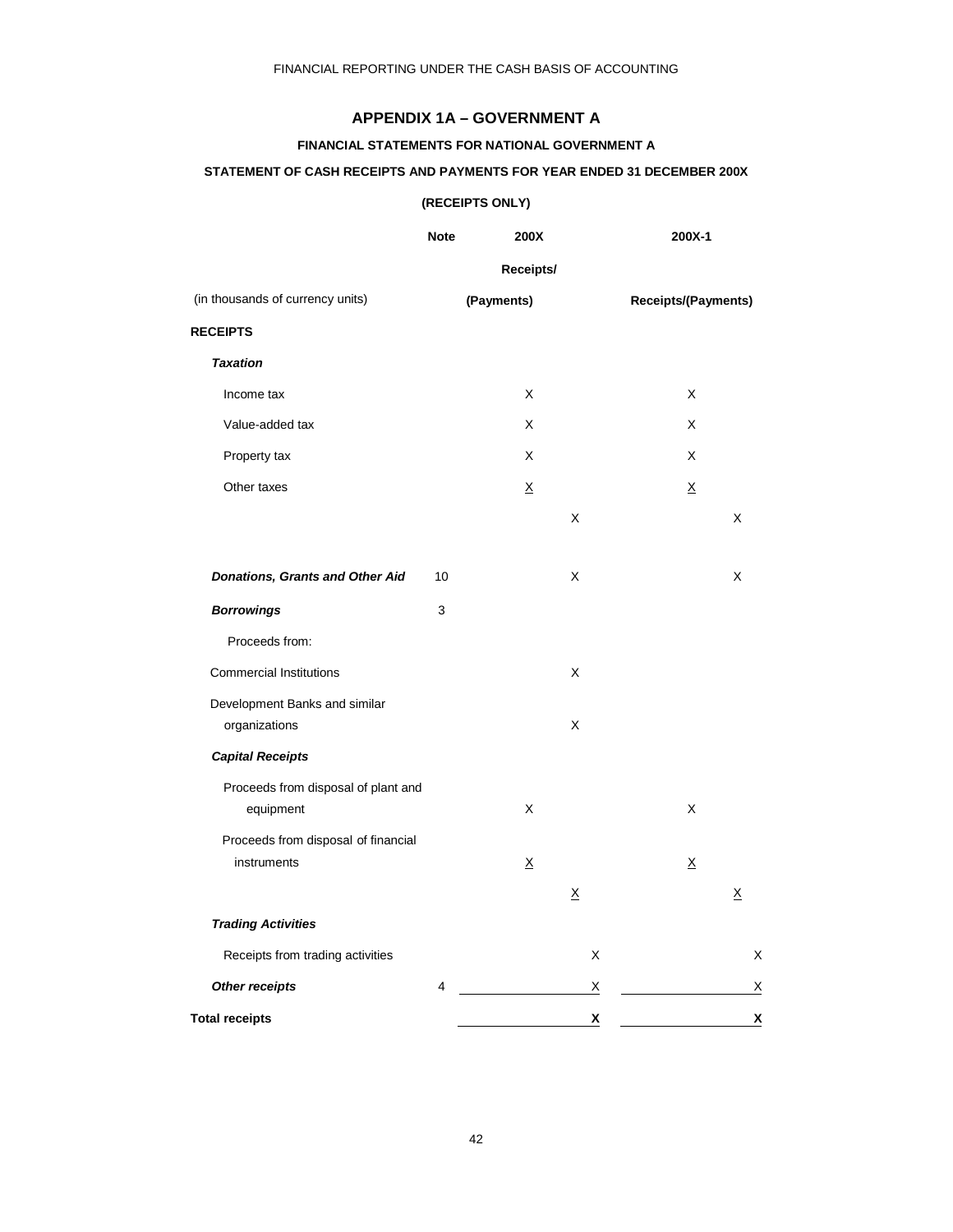|                                     | <b>Note</b>    | 200X                        | 200X-1               |                    |
|-------------------------------------|----------------|-----------------------------|----------------------|--------------------|
| (in thousands of currency units)    |                | <b>Receipts/ (Payments)</b> | Receipts/ (Payments) |                    |
| <b>PAYMENTS</b>                     |                |                             |                      |                    |
| <b>Operations</b>                   |                |                             |                      |                    |
| Wages, salaries and employee        |                |                             |                      |                    |
| benefits                            |                | (X)                         | (X)                  |                    |
| Supplies and consumables            |                | (X)                         | (X)                  |                    |
|                                     |                | (X)                         |                      | (X)                |
| <b>Transfers</b>                    |                |                             |                      |                    |
| Grants                              |                | (X)                         | (X)                  |                    |
| Other transfer payments             |                | (X)                         | (X)                  |                    |
|                                     |                | (X)                         |                      | (X)                |
| <b>Capital Payments</b>             |                |                             |                      |                    |
| Purchase/construction of plant and  |                |                             |                      |                    |
| equipment                           |                | (X)                         | (X)                  |                    |
| Purchase of financial instruments   |                |                             |                      |                    |
|                                     |                | (X)                         | (X)                  |                    |
|                                     |                | (X)                         |                      | (X)                |
| <b>Loan and Interest Repayments</b> |                |                             |                      |                    |
| Repayment of borrowings             |                | (X)                         | (X)                  |                    |
| Interest payments                   |                | <u>(X)</u>                  | (X)                  |                    |
|                                     |                | (X)                         |                      | (X)                |
|                                     |                |                             |                      |                    |
| Other payments                      | $\mathbf 5$    | (X)                         |                      | (X)                |
| <b>Total payments</b>               |                | (X)                         |                      | (X)                |
| Increase/(Decrease)Cash             |                | X                           |                      | $\pmb{\mathsf{X}}$ |
| Cash beginning of year              | $\sqrt{2}$     | X                           |                      | X                  |
| Increase/(Decrease)Cash             |                | X                           |                      | X                  |
| Cash at end of year                 | $\overline{c}$ | χ                           |                      | X                  |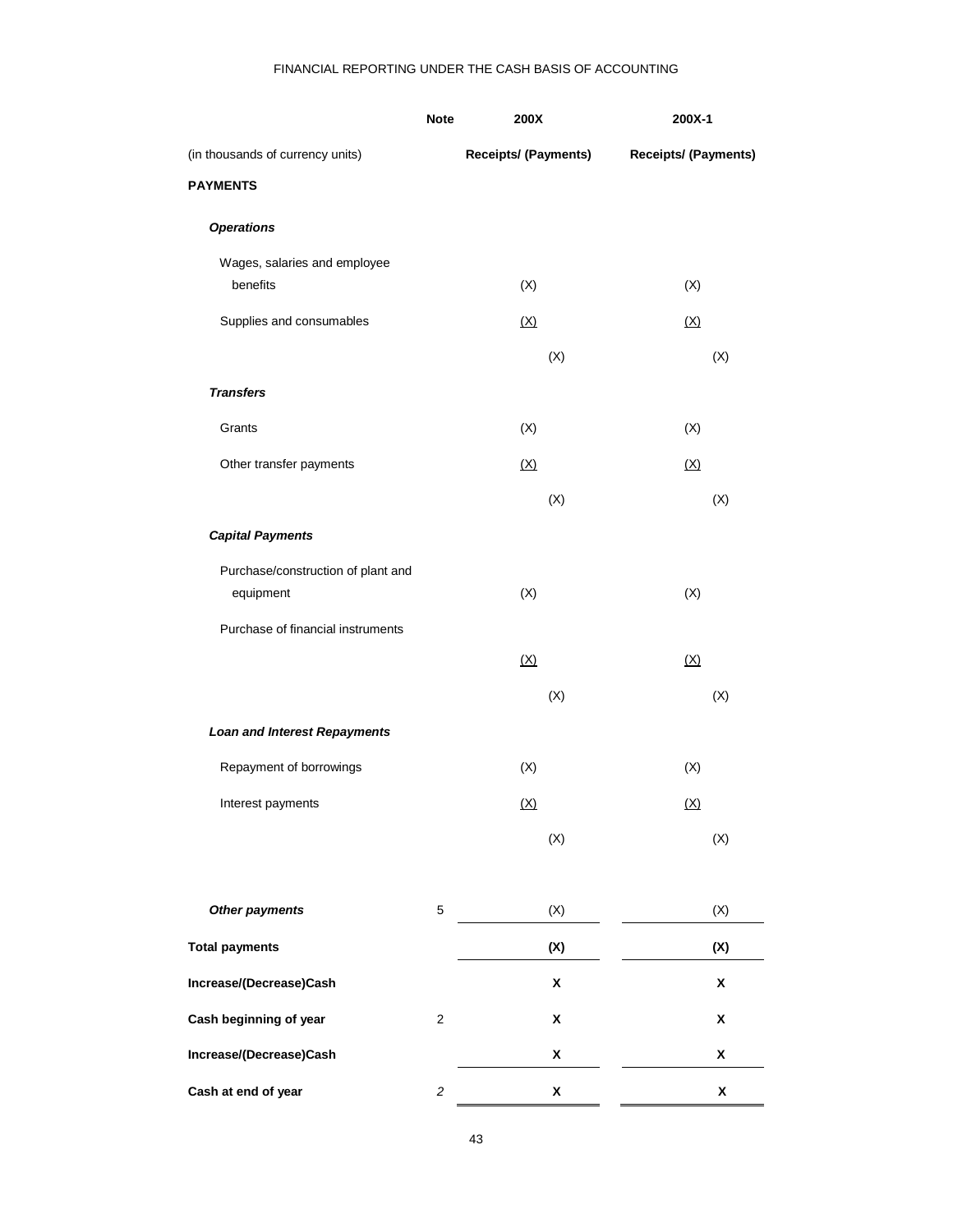## FINANCIAL REPORTING UNDER THE CASH BASIS OF ACCOUNTING

# **STATEMENT OF COMPARISON OF BUDGET AND ACTUAL AMOUNT For Government A for the Year Ended 31 December 200X Budget Approved on the Cash Basis (Classification of Payments by Functions)**

*\*Difference:*

| <b>NET CASH FLOWS</b>                       | $\pmb{\mathsf{X}}$ | χ   | χ                                           | χ                       |
|---------------------------------------------|--------------------|-----|---------------------------------------------|-------------------------|
| <b>Total payments</b>                       | (X)                | (X) | (X)                                         | (X)                     |
| <b>General Public Services</b>              | (X)                | (X) | (X)                                         | (X)                     |
| <b>Environmental Protection</b>             | (X)                | (X) | (X)                                         | (X)                     |
| Economic affairs                            | (X)                | (X) | (X)                                         | (X)                     |
| Recreational, cultural and religion         | (X)                | (X) | (X)                                         | (X)                     |
| Housing and community amenities             | (X)                | (X) | (X)                                         | (X)                     |
|                                             |                    |     |                                             |                         |
| Defense                                     | (X)                | (X) | (X)                                         | (X)                     |
| Social protection                           | (X)                | (X) | (X)                                         | (X)                     |
| Public order/safety                         | (X)                | (X) | (X)                                         | (X)                     |
| Education                                   | (X)                | (X) | (X)                                         | (X)                     |
| Health                                      | (X)                | (X) | (X)                                         | (X)                     |
| <b>CASH OUTFLOWS</b>                        |                    |     |                                             |                         |
| <b>Total receipts</b>                       | $\pmb{\mathsf{X}}$ | X   | $\pmb{\mathsf{X}}$                          | X                       |
| Other receipts                              | Χ                  | X   | Χ                                           | Χ                       |
| <b>Trading activities</b>                   | $\sf X$            | X   | $\sf X$                                     | X                       |
| Proceeds: disposal of financial instruments | X                  | X   | X                                           | X                       |
| Proceeds: disposal of plant and equipment   | X                  | X   | X                                           | Χ                       |
| Proceeds: borrowing                         | X                  | X   | X                                           | Χ                       |
| Grants and Aid agreements                   | X                  | X   | X                                           | X                       |
| Taxation                                    | X                  | X   | X                                           | Χ                       |
| <b>CASH INFLOWS</b>                         |                    |     |                                             |                         |
| (in thousands of currency units)            |                    |     | Actual Amounts Final Budget Original Budget | Final Budget and Actual |
|                                             |                    |     |                                             |                         |

\* The "Difference…" column is not required. However, a comparison between actual and the original or the final budget, clearly identified as appropriate, may be included.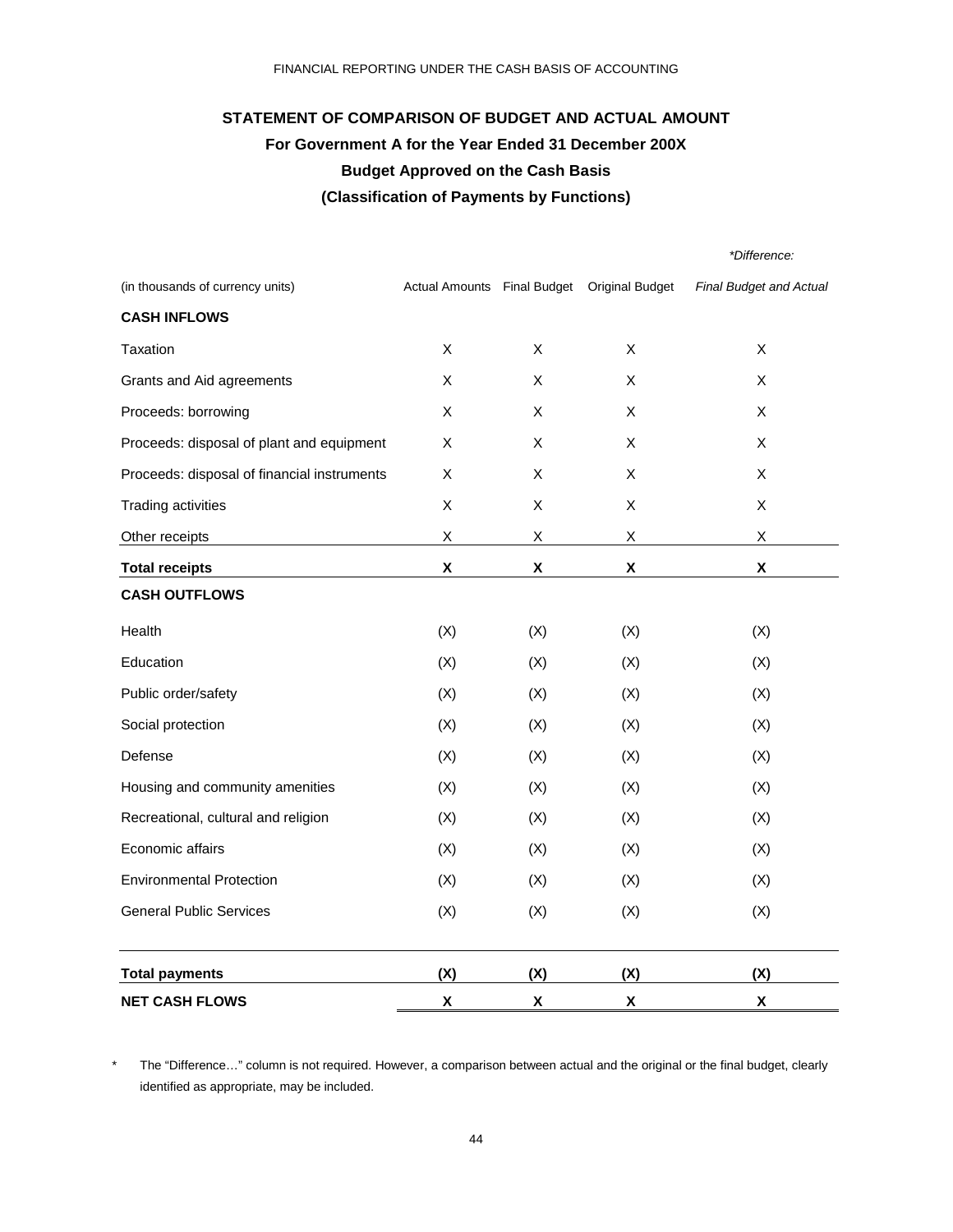## **ADDITIONAL FINANCIAL STATEMENTS (OPTIONAL)**

Additional financial statements may be prepared to provide details of amounts included in the statement of cash receipts and payments: for example, to disclose information by major fund groups or to disclose expenditures by major functions or programs, or to provide details of sources of borrowings. Columns disclosing budgeted amounts may also be included.

|  |  |  |  | STATEMENT OF CASH RECEIPTS BY FUND CLASSIFICATION |
|--|--|--|--|---------------------------------------------------|
|--|--|--|--|---------------------------------------------------|

|                                  | <b>200X</b>     | $200X-1$        |
|----------------------------------|-----------------|-----------------|
| (in thousands of currency units) | <b>Receipts</b> | <b>Receipts</b> |
| <b>RECEIPTS</b>                  |                 |                 |
| <b>Consolidated Funds</b>        | X               | X               |
| <b>Special Funds</b>             | X               | X               |
| <b>Trading Funds</b>             | X               | X               |
| Loans                            | X               | X               |
| <b>Total receipts</b>            | X               | X               |
|                                  |                 |                 |

#### **PROCEEDS OF BORROWINGS**

|                                                          | <b>Note</b> | <b>200X</b>          | 200X-1               |
|----------------------------------------------------------|-------------|----------------------|----------------------|
| (in thousands of<br>currency units)<br><b>BORROWINGS</b> |             | <b>Cash Receipts</b> | <b>Cash Receipts</b> |
|                                                          |             |                      |                      |
| Domestic Commercial<br>Institution                       |             | X                    | X                    |
| Offshore Commercial<br>Institution                       |             | X                    | X                    |
| Development Banks and<br>Similar Lending<br>Agencies     |             | X                    | X                    |
| <b>Total borrowings</b>                                  | 3           | X                    | X                    |
|                                                          |             |                      |                      |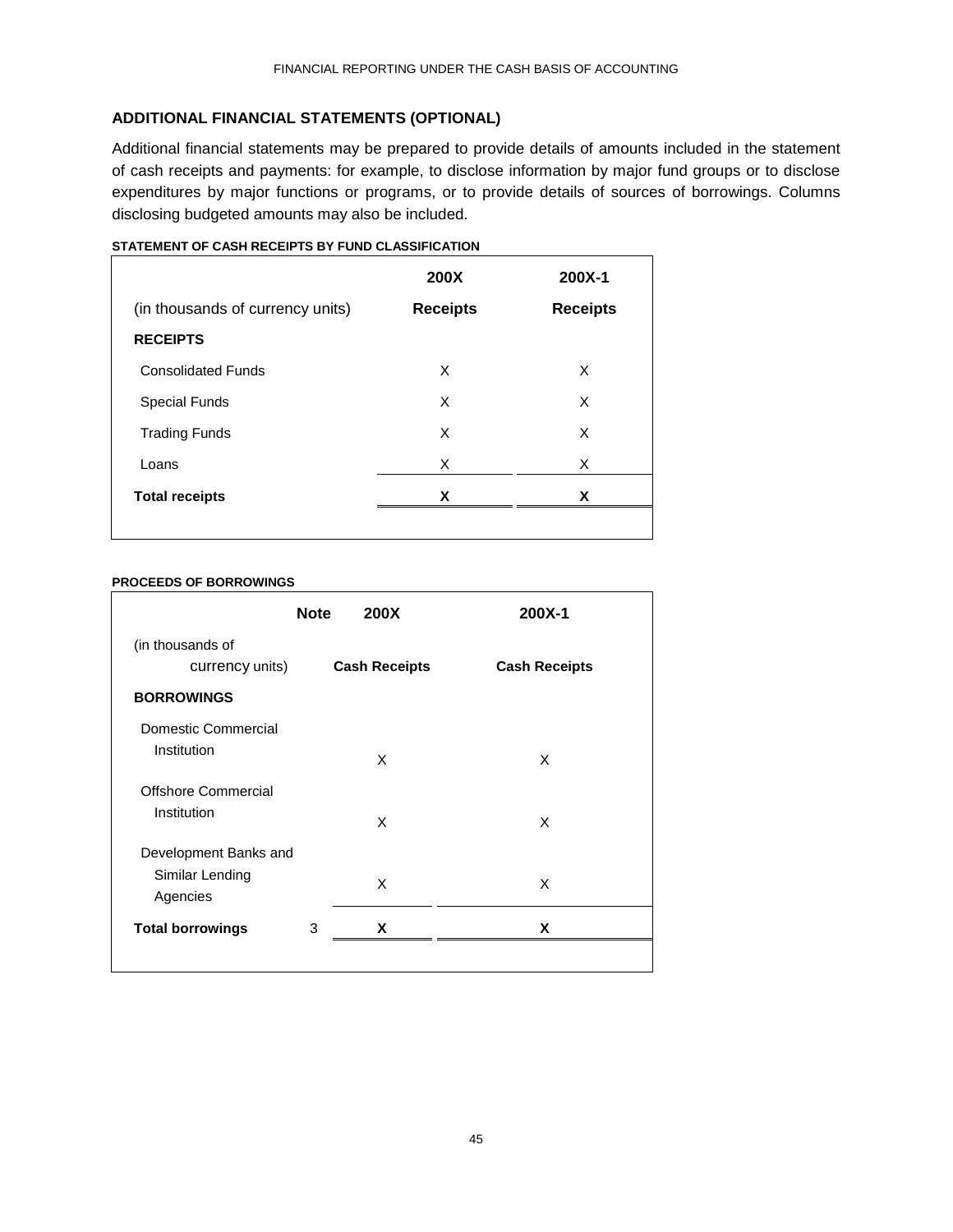|                                             | 200X            | 200X-1          |
|---------------------------------------------|-----------------|-----------------|
| (in thousands of currency units)            | <b>Payments</b> | <b>Payments</b> |
| <b>PAYMENTS - Operating Account</b>         |                 |                 |
| Education                                   | X               | X               |
| Health                                      | X               | X               |
| Social Protection                           | X               | X               |
| Defense                                     | X               | X               |
| Public Order and Safety                     | X               | X               |
| Recreation, Culture and Religion            |                 |                 |
|                                             | X               | X               |
| <b>Economic Affairs</b>                     | X               | X               |
| <b>Environment Protection</b>               | X               | X               |
| <b>General Public Services</b>              | X               | X               |
| <b>Total payments</b>                       | Χ               | χ               |
| <b>PAYMENTS - Capital Account</b>           |                 |                 |
| Education                                   | X               | X               |
| Health                                      | X               | X               |
| Social Protection                           | X               | X               |
| and Welfare                                 |                 |                 |
| Defense                                     | X               | X               |
| Public Order and Safety                     | X               | X               |
| Recreation, Culture and Religion            |                 |                 |
|                                             | X               | X               |
| <b>Environment Protection</b>               | X               | X               |
| <b>General Public Services</b>              | X               | X               |
| <b>Total payments</b>                       | χ               | Χ               |
| <b>Total Operating and Capital Accounts</b> | χ               | χ               |

## **STATEMENT OF PAYMENTS BY PROGRAMS/ACTIVITIES/FUNCTION OF GOVERNMENT**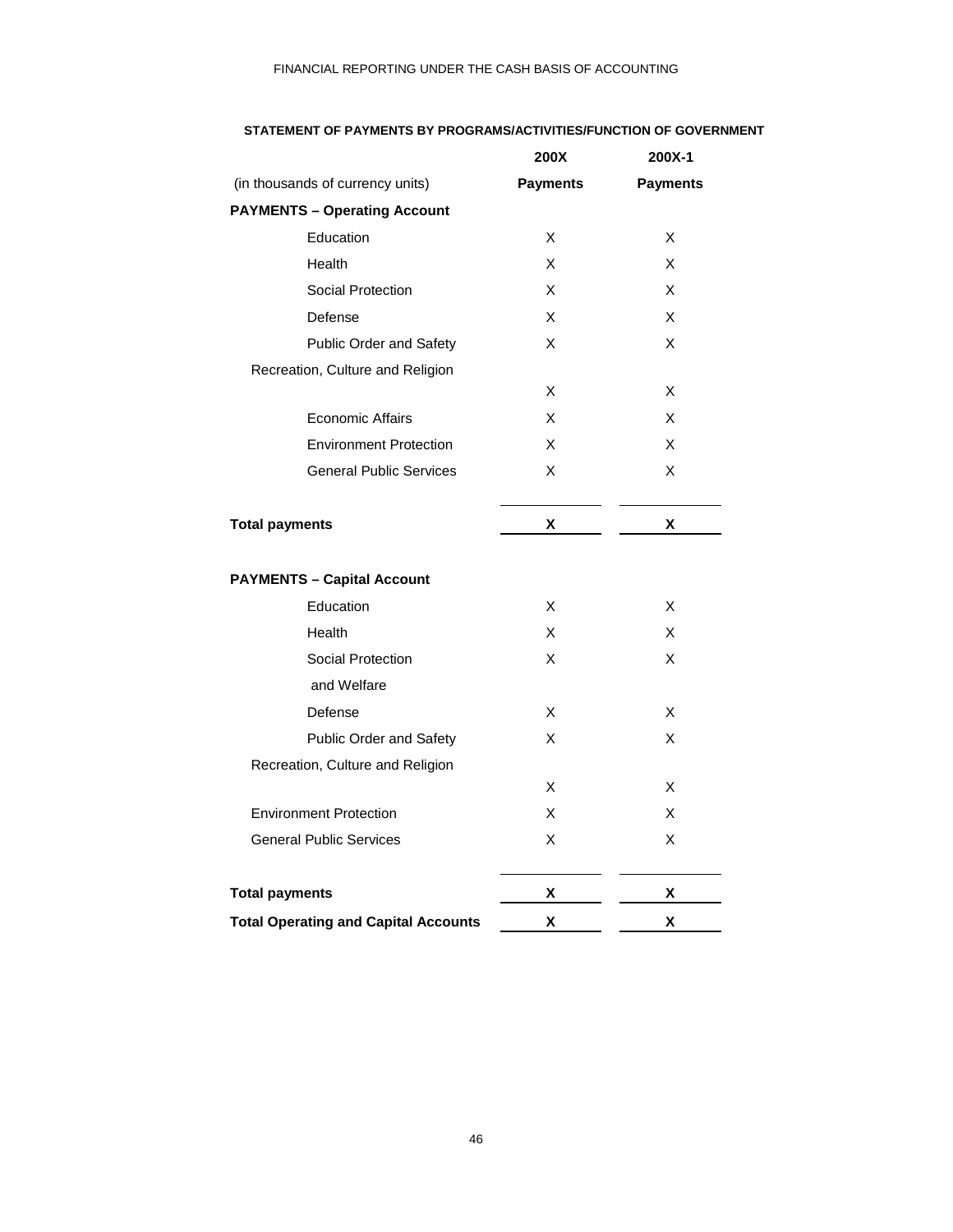### **PUBLIC SECTOR ENTITY – WHOLE-OF-GOVERNMENT A**

### **Notes to the Financial Statements**

## **1. Accounting Policies**

#### **Basis of preparation**

The financial statements have been prepared in accordance with Cash Basis IPSAS, *Financial Reporting under the Cash Basis of Accounting*.

The accounting policies have been applied consistently throughout the period.

## **Reporting entity**

The financial statements are for the national government of Country A. The financial statements encompass the reporting entity as specified in the relevant legislation (Public Finance Act 20XX).

Government activities include the provision of health, education, defense, social protection, housing, recreational and cultural and general public services and economic management to, and on behalf of, constituents. [Identify level of government, jurisdiction and nature of services provided.]

A list of significant entities encompassed in the financial statements and the sectors in which they operate is shown in Note 7 to the financial statements.

### **Presentation currency**

The presentation currency is (currency of Country A).

## **2. Cash**

Cash comprises cash on hand, demand deposits and cash equivalents. Demand deposits and cash equivalents consist of balances with banks and investments in short-term money market instruments.

Cash included in the statement of cash receipts and payments comprise the following amounts:

| (in thousands of currency units)     | <b>200X</b> | 200X-1 |
|--------------------------------------|-------------|--------|
| Cash on hand and balances with banks | X.          | X.     |
| Short-term investments               | x           | x.     |
|                                      |             |        |

Included in the amount stated above is X currency units provided by the International Agency XX that is restricted to the construction of road infrastructure.

## **3. Borrowings**

Borrowings comprise cash inflows from commercial banks and similar commercial institutions and development banks and similar aid agencies.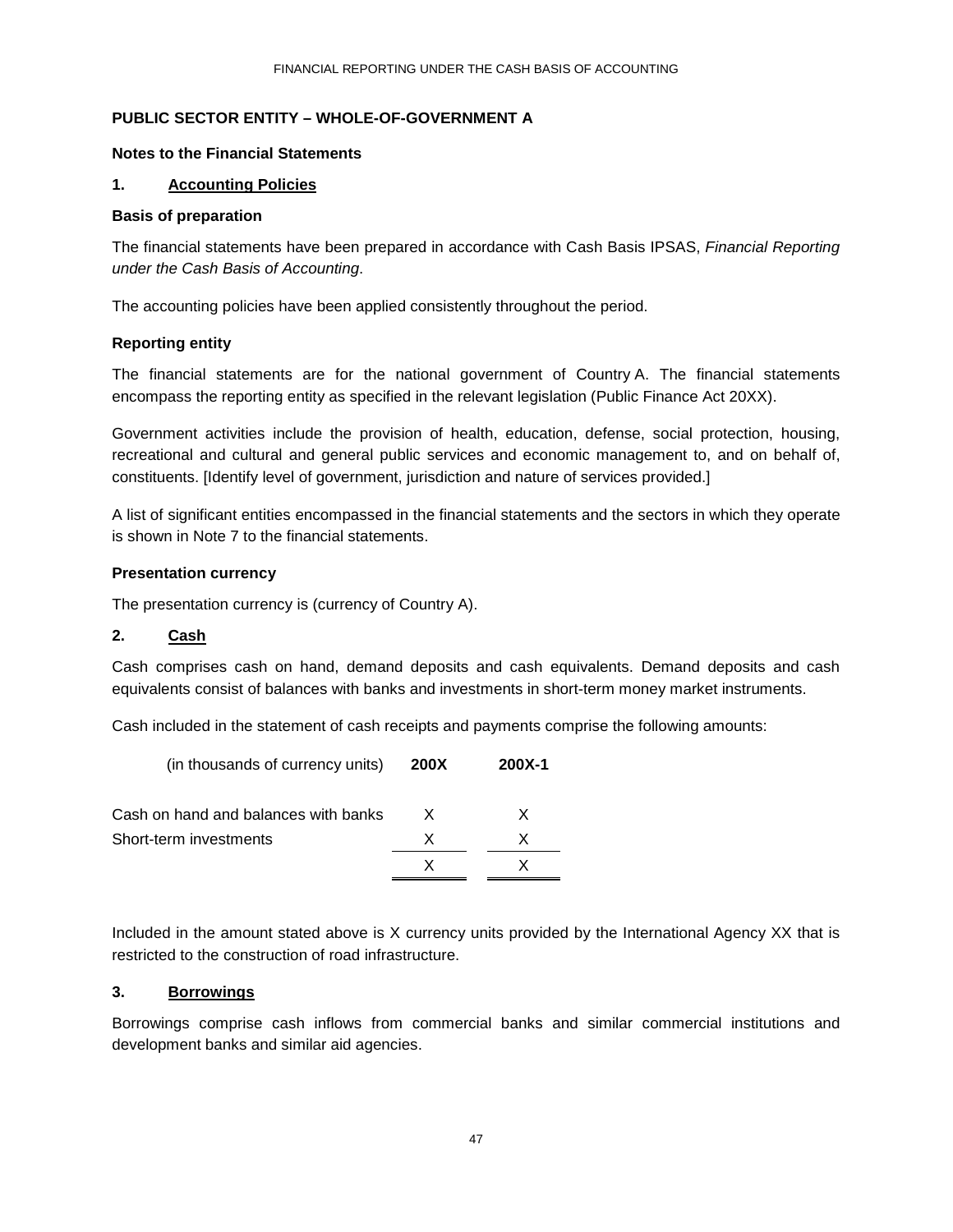## **4. Other Receipts**

Included in other receipts are fees, fines, penalties and miscellaneous receipts.

## **5. Other Payments**

Included in other payments are dividends, distributions paid, legal settlements of lawsuits and miscellaneous payments.

## **6. Undrawn Borrowing Facilities**

| (in thousands of currency units)                | <b>200X</b> | 200X-1   |
|-------------------------------------------------|-------------|----------|
| <b>Movement in Undrawn Borrowing Facilities</b> |             |          |
| Undrawn borrowing facilities at 1.1.0X          | X           | X        |
| Additional loan facility                        | X           | X        |
| Total available                                 | X           | X        |
| Amount drawn                                    | (X)         | (X)      |
| Facility closure/cancellations                  | (X)         | (X)      |
| Undrawn borrowing facilities at 31.12.0X.       | x           | x        |
|                                                 |             |          |
| (in thousands of currency units)                | 200X        | $200X-1$ |
| <b>Undrawn Borrowing Facilities</b>             |             |          |
| <b>Commercial Financial Institutions</b>        | X           | X        |
| similar<br>Development<br>Banks<br>and          | X           | X        |
| organizations                                   |             |          |
| Total undrawn borrowing facilities              | X           | x        |

## **7. Significant Entities**

| Entity 200X | <b>Entity 200X-1</b> |
|-------------|----------------------|
| Entity A    | <b>Entity A</b>      |
| Entity B    | <b>Entity B</b>      |
| Entity C    | <b>Entity C</b>      |
| Entity D    | <b>Entity D</b>      |

## **8. Authorization Date**

The financial statement was authorized for publication on XX *Month* 200X+1 by Mr. YY, the Treasurer of Country A.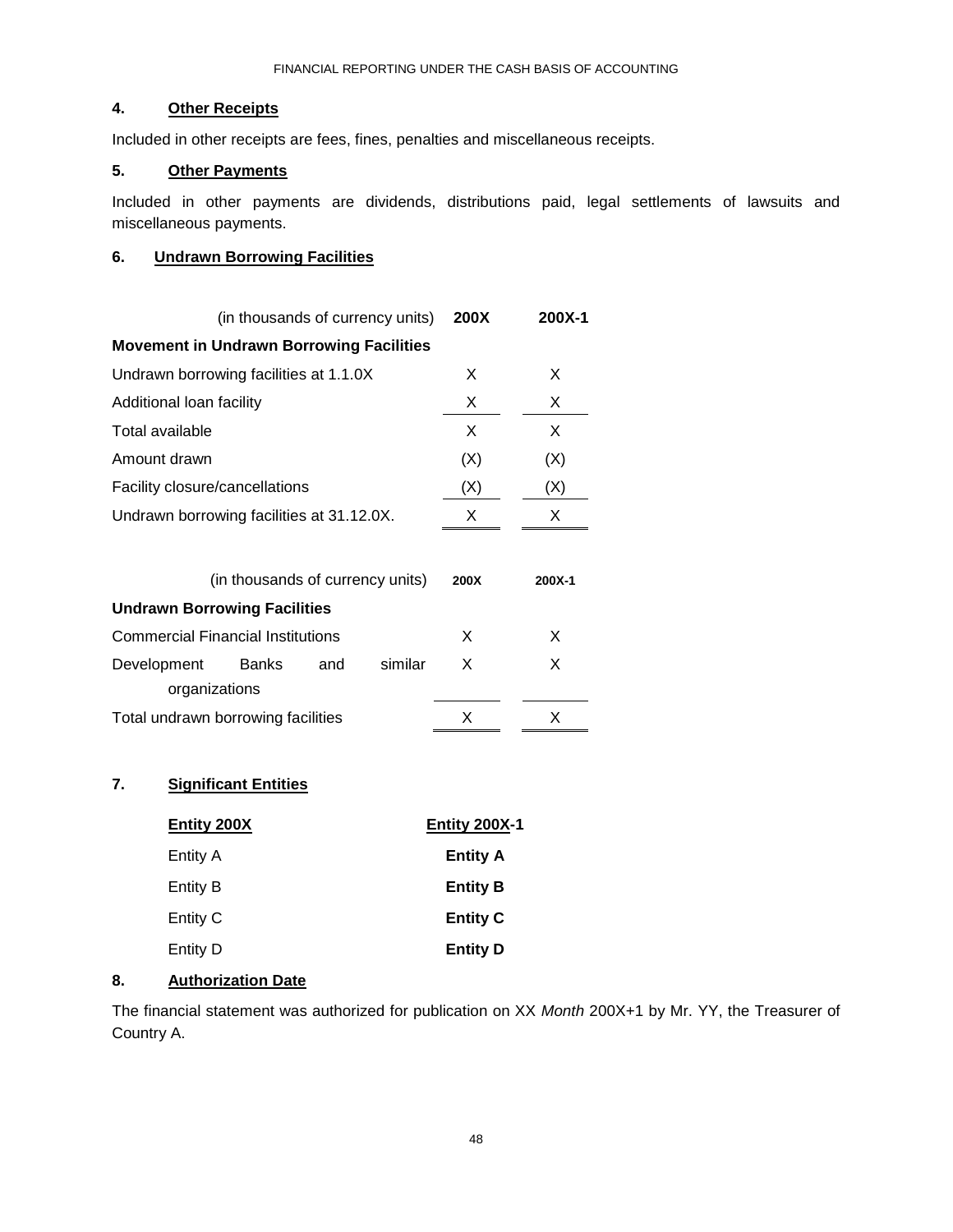## **9. Original and Final Approved Budget and Comparison of Actual and Budget Amounts**

The approved budget is developed on the same accounting basis (cash basis), same classification basis, and for the same period (from 1 January 200X to 31 December 200X) as for the financial statements. It encompasses the same entities as the consolidated financial statement – these are identified in Note 7 above.

The original budget was approved by legislative action on (date) and a supplemental appropriation of XXX for disaster relief support was approved by legislative action on (date) due to the earthquake in the Northern Region on (date). The original budget objectives and policies, and subsequent revisions are explained more fully in the Operational Review and Budget Out-turn Report issued in conjunction with the financial statements.

The excess of actual expenditure over the final budget of 15% (25% over original budget) for the Health function was due to expenditures above the level approved by legislative action in response to the earthquake. There were no other material differences.

## *Alternative Note 9 when budget and financial statements are prepared on a different basis*

## **9. Original and Final Approved Budget and Comparison of Actual and Budget Amounts**

The budget is approved on a modified cash basis by functional classification. The approved budget covers the fiscal period from 1 January 200X to 31 December 200X and includes all entities within the general government sector. The general government sector includes all government departments – significant departments are included in the list of entities identified in Note 7 above.

The original budget was approved by legislative action on (date) and a supplemental appropriation of XXX for disaster relief support was approved by legislative action on (date) due to the earthquake in the Northern Region on (date). The original budget objectives and policies, and subsequent revisions are explained more fully in the Operational Review and Budget Out-turn Report issued in conjunction with the financial statements.

The excess of actual expenditure over the final budget of 15% (25% over original budget) for the Health function was due to expenditures above the level approved by legislative action in response to the earthquake. There were no other material differences between the final approved budget and the actual amounts.

The budget and the accounting bases differ. The financial statements for the government are prepared on the cash basis using a classification based on the nature of expenses. The financial statements include all controlled entities, including commercial public sector entities for the fiscal period from 1 January 20XX to 31 December 20XX. The budget is approved on the modified cash basis by functional classification and deals only with the general government sector which excludes commercial public sector entities and certain other non-market government entities and activities.

The amounts in the statement of cash receipts and payments were adjusted to be consistent with the modified cash basis and reclassified by functional classification to be on the same basis as the final approved budget. In addition, adjustments to amounts in the statement of cash receipts and payments for timing differences associated with the continuing appropriation and differences in the entities covered (commercial public sector entities and other entities) were made to express the actual amounts on a comparable basis to the final approved budget.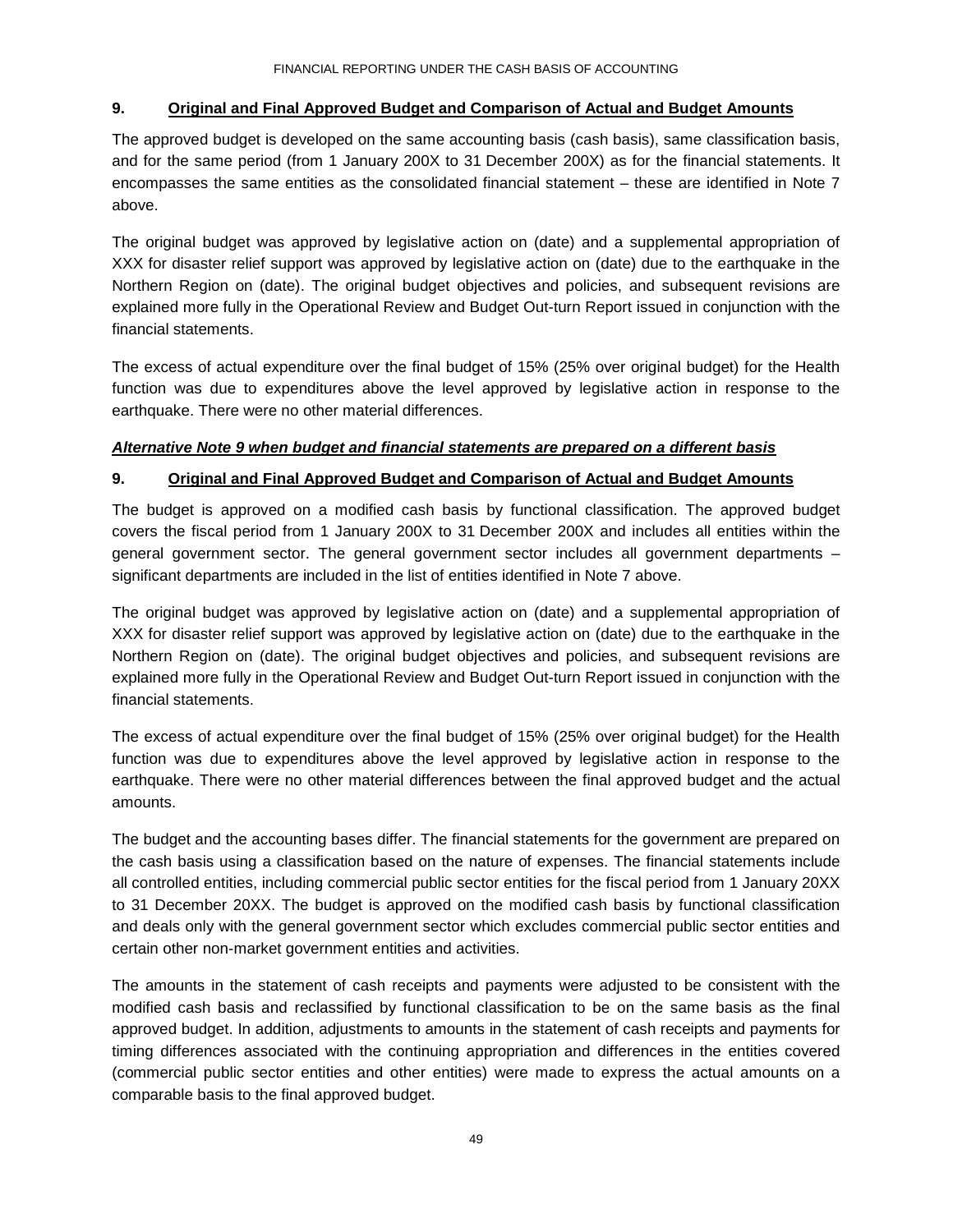A reconciliation between the actual inflows and outflows as presented in the statement of comparison of budget and actual amounts and the amounts of total cash receipts and total cash payments reported in the statement of cash receipts and payments for the year ended 31 December 20XX is presented below.

|                                                                                        | <b>Total inflows</b> | <b>Total outflows</b> |
|----------------------------------------------------------------------------------------|----------------------|-----------------------|
| Actual Amount on Comparable Basis as Presented in<br>the Budget and Actual Comparative |                      |                       |
| Statement                                                                              | X                    | X                     |
| <b>Basis Differences</b>                                                               | X                    | X                     |
| <b>Timing Differences</b>                                                              |                      |                       |
| <b>Entity Differences</b>                                                              | X                    | X                     |
| <b>Total Cash receipts</b>                                                             | χ                    |                       |
| <b>Total Cash Payments</b>                                                             |                      | х                     |

The financial statements and budget documents are prepared for the same period. There is an entity difference: the budget is prepared for the general government sector and the financial statements include all entities controlled by the government. There is also a basis difference: the budget is prepared on a modified cash basis and the financial statements on the cash basis.

This reconciliation could be included on the face of the Statement of Comparison of Budget and Actual Amounts or as a note disclosure.

## **10. Donations, Grants and Other Aid**

Cash receipts during the period included donations, grants and other aid provided by individual multilateral and bilateral donor agencies and non-governmental organizations; co-operative financing facilities established by such organizations and donations from charities, corporations and private individuals.

The amount of donations, grants and other aid (XXX) does not include aid received during the reporting period in the form of the proceeds of loans. The proceeds of any aid received during the period in the form of loans are included in the amount of borrowings presented as a separate line item in the Statement of Receipts and Payments.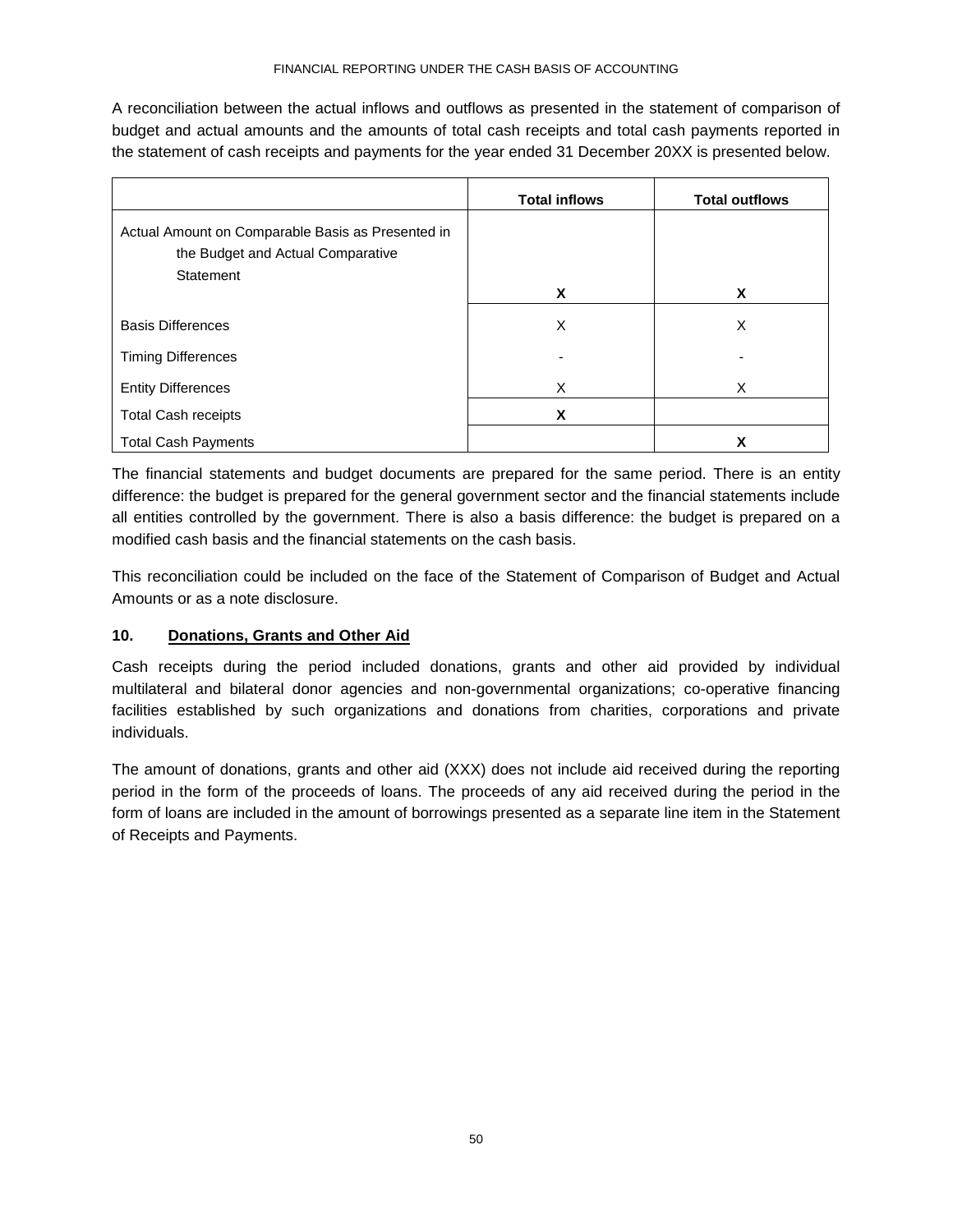#### **APPENDIX 1B – GOVERNMENT ENTITY B**

#### **(THIS ENTITY CONTROLS ITS OWN BANK ACCOUNT.)**

### **STATEMENT OF CASH RECEIPTS AND PAYMENTS FOR ENTITY B**

## **FOR YEAR ENDED 31 DECEMBER 200X**

|                                          | <b>Note</b> | 200X                        | 200X-1                      |
|------------------------------------------|-------------|-----------------------------|-----------------------------|
| (in thousands of currency units)         |             | <b>Receipts/ (Payments)</b> | <b>Receipts/ (Payments)</b> |
| <b>RECEIPTS</b>                          |             |                             |                             |
| Authorized allocations                   |             | X                           | X                           |
| Other receipts                           |             | X                           | X                           |
| <b>Total receipts</b>                    |             | X                           | X                           |
| <b>PAYMENTS</b>                          |             |                             |                             |
| Wages, salaries and employee<br>benefits |             | (X)                         | (X)                         |
| Rent                                     |             | (X)                         | (X)                         |
| <b>Capital Payments</b>                  |             | (X)                         | (X)                         |
| <b>Transfers</b>                         | 3           | (X)                         | (X)                         |
| <b>Total payments</b>                    |             | (X)                         | (X)                         |
| Increase/(Decrease) in Cash              |             | X                           | X                           |
| Cash at beginning of year                | 2           | X                           | X                           |
| Increase/(Decrease) in Cash              |             | X                           | X                           |
| Cash at end of year                      | 2           | X                           | X                           |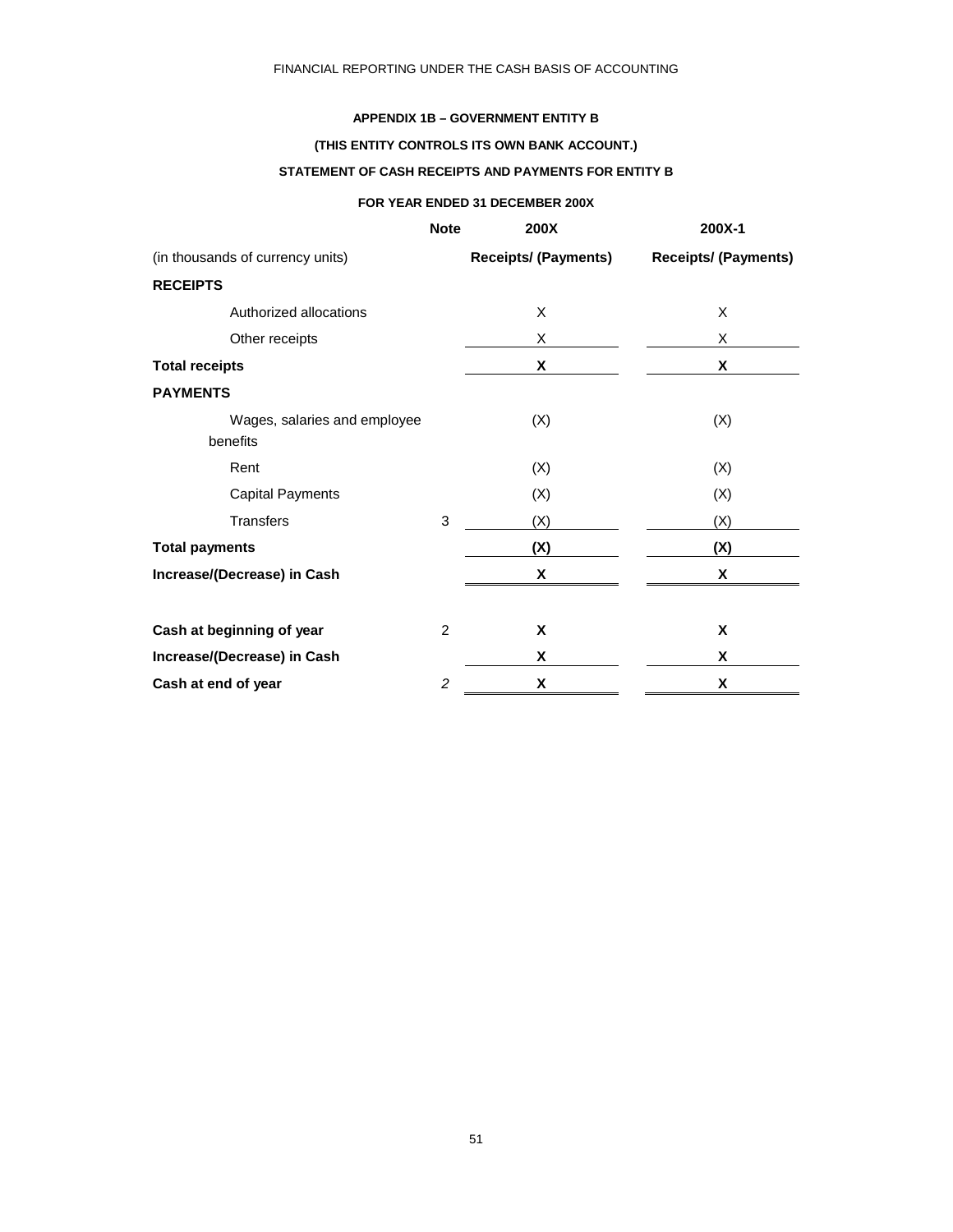# **ADDITIONAL FINANCIAL STATEMENTS (OPTIONAL)**

Additional financial statements may be prepared, for example, to disclose budget information by major fund groups if applicable or to display expenditures by major functions*.* An example of a statement by function is included below.

## **STATEMENT OF PAYMENTS BY FUNCTION**

|                                  | <b>Note</b> | <b>200X</b>     | 200X-1          |
|----------------------------------|-------------|-----------------|-----------------|
| (in thousands of currency units) |             | <b>Payments</b> | <b>Payments</b> |
| <b>PAYMENTS</b>                  |             |                 |                 |
| Program I                        |             | (X)             | (X)             |
| Program II                       |             | (X)             | (X)             |
| Program III                      |             | (X)             | (X)             |
| Program IV                       |             | (X)             | (X)             |
| Other payments                   |             | (X)             | (X)             |
| <b>Total payments</b>            |             | (X)             | (X)             |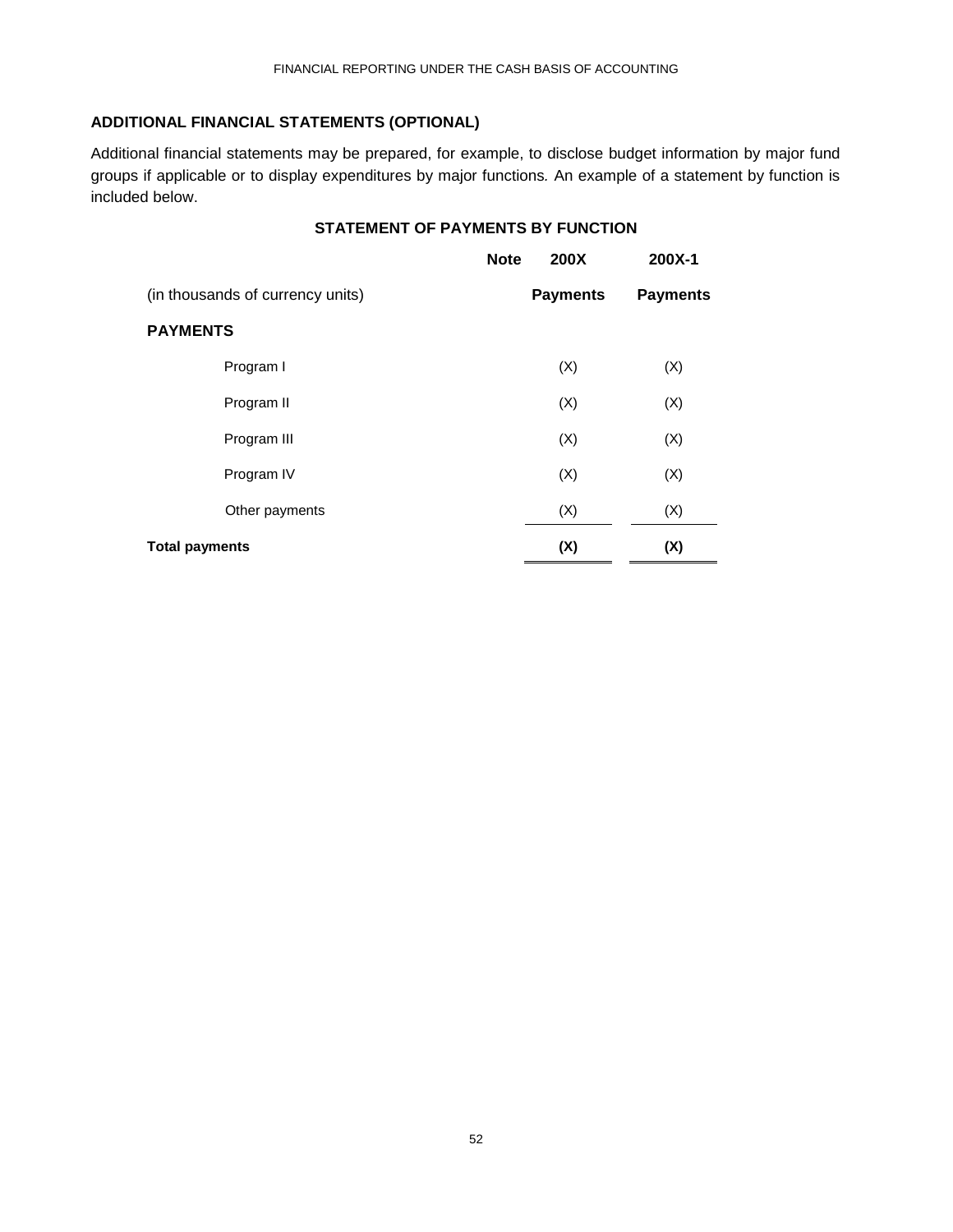## **NOTES TO THE FINANCIAL STATEMENTS**

## **1. Accounting Policies**

### **Basis of preparation**

The financial statements have been prepared in accordance with the Cash Basis IPSAS, *Financial Reporting under the Cash Basis of Accounting*.

The *accounting* policies have been applied consistently throughout the period.

## **Reporting entity**

The financial statements are for a public sector entity (Government Entity B). The financial statements encompass the reporting entity as specified in the relevant legislation (Public Finance Act 20XX).

Government Entity B's principal activity is to provide [identify type of] services to constituents. The Entity controls its own bank account.

### **Presentation currency**

The presentation currency is (currency of Country A).

### **2. Cash**

Cash comprises cash on hand, demand deposits and cash equivalents. Demand deposits and cash equivalents *comprise* balances with banks and investments in short-term money market instruments.

Appropriations and other cash receipts are deposited in the Entity's bank account. All borrowings are undertaken by a central finance entity.

Receipts from exchange transactions are deposited in trading fund accounts controlled by the Entity. They are *transferred* to consolidated revenue at year end.

Cash included in the *statement* of cash receipts and payments comprise the following amounts:

| (in thousands of currency units) 200X   |    | <b>200X-1</b> |
|-----------------------------------------|----|---------------|
| Cash on hand and balances with<br>banks | X. | X.            |
| Short-term investments                  | X  | X             |
|                                         | X  |               |

### **3. Transfers**

Amounts are transferred to eligible recipients in accordance with the operating mandate and authority of the entity.

## **4. Significant Entities**

| <b>Entity 200X</b> | <b>Entity 200X-1</b> |  |
|--------------------|----------------------|--|
| Entity X           |                      |  |
| <b>Entity Y</b>    |                      |  |

### **5. Authorization Date**

The financial statements were authorized for issue on XX *Month* 200X+1 by Mr. YY, Minister of XXXXX for Entity AB.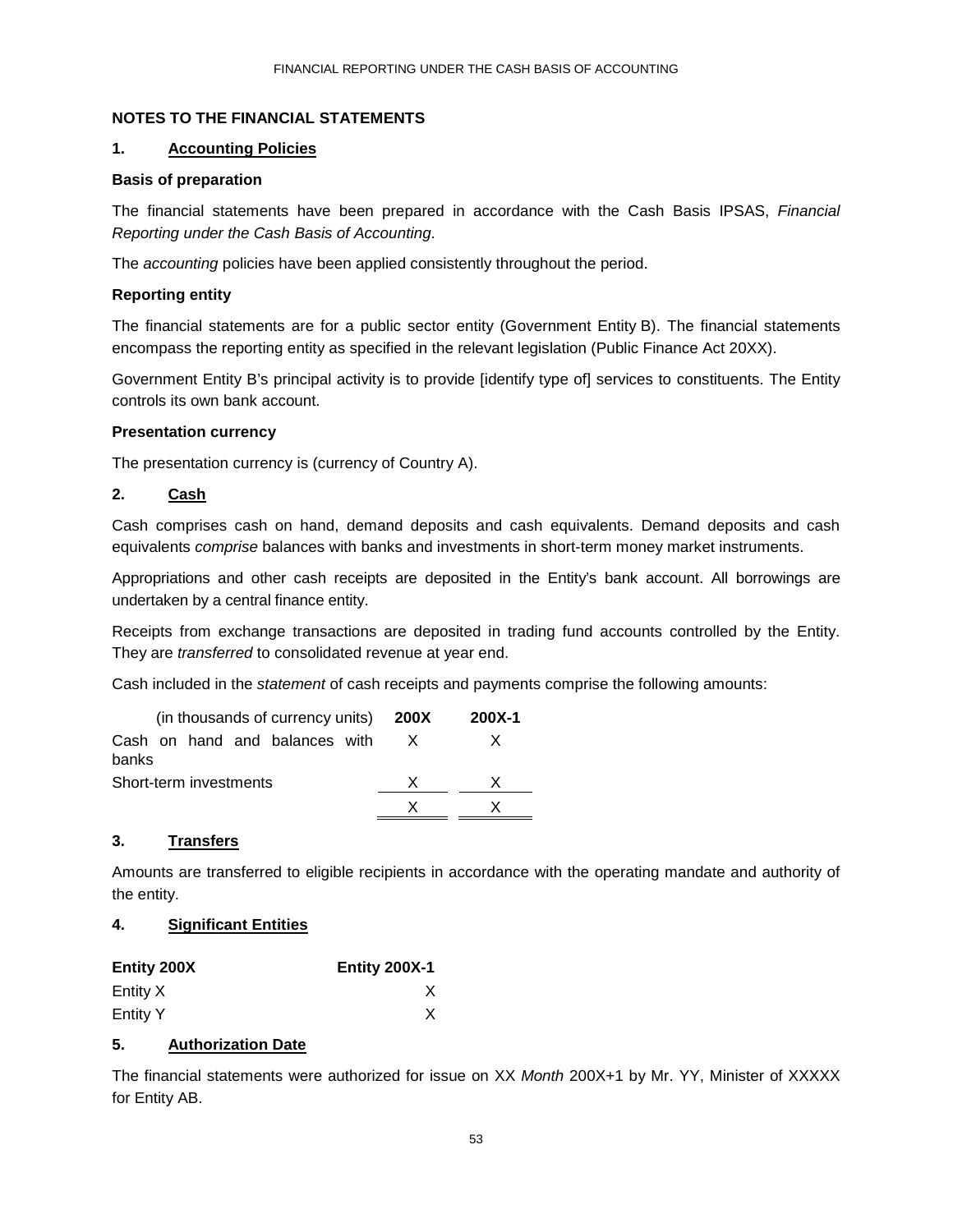## **APPENDIX 1C – GOVERNMENT DEPARTMENT C**

#### **(THE GOVERNMENT OPERATES A CENTRALIZED SINGLE ACCOUNT SYSTEM)**

## **STATEMENT OF CASH RECEIPTS AND PAYMENTS FOR DEPARTMENT C FOR YEAR ENDED 31 DECEMBER 200X**

|                                             | <b>Note</b>    | 200X                        | 200X-1                      |
|---------------------------------------------|----------------|-----------------------------|-----------------------------|
| (in thousands of<br>currency<br>units)      |                | <b>Receipts/ (Payments)</b> | <b>Receipts/ (Payments)</b> |
| <b>RECEIPTS</b>                             |                |                             |                             |
| ations/                                     | $\overline{2}$ | X                           | X                           |
| Appropri<br>ations                          |                |                             |                             |
| Other<br>receipts                           |                | X                           | X                           |
| <b>Total receipts</b>                       |                | X                           | X                           |
| <b>PAYMENTS</b>                             |                |                             |                             |
| Wages, salaries<br>and employee<br>benefits |                | (X)                         | (X)                         |
| Rent                                        |                | (X)                         | (X)                         |
| Capital<br>Payments                         |                | (X)                         | (X)                         |
| Transfer<br>S                               | 3              | (X)                         | (X)                         |
| <b>Total payments</b>                       |                | (X)                         | (X)                         |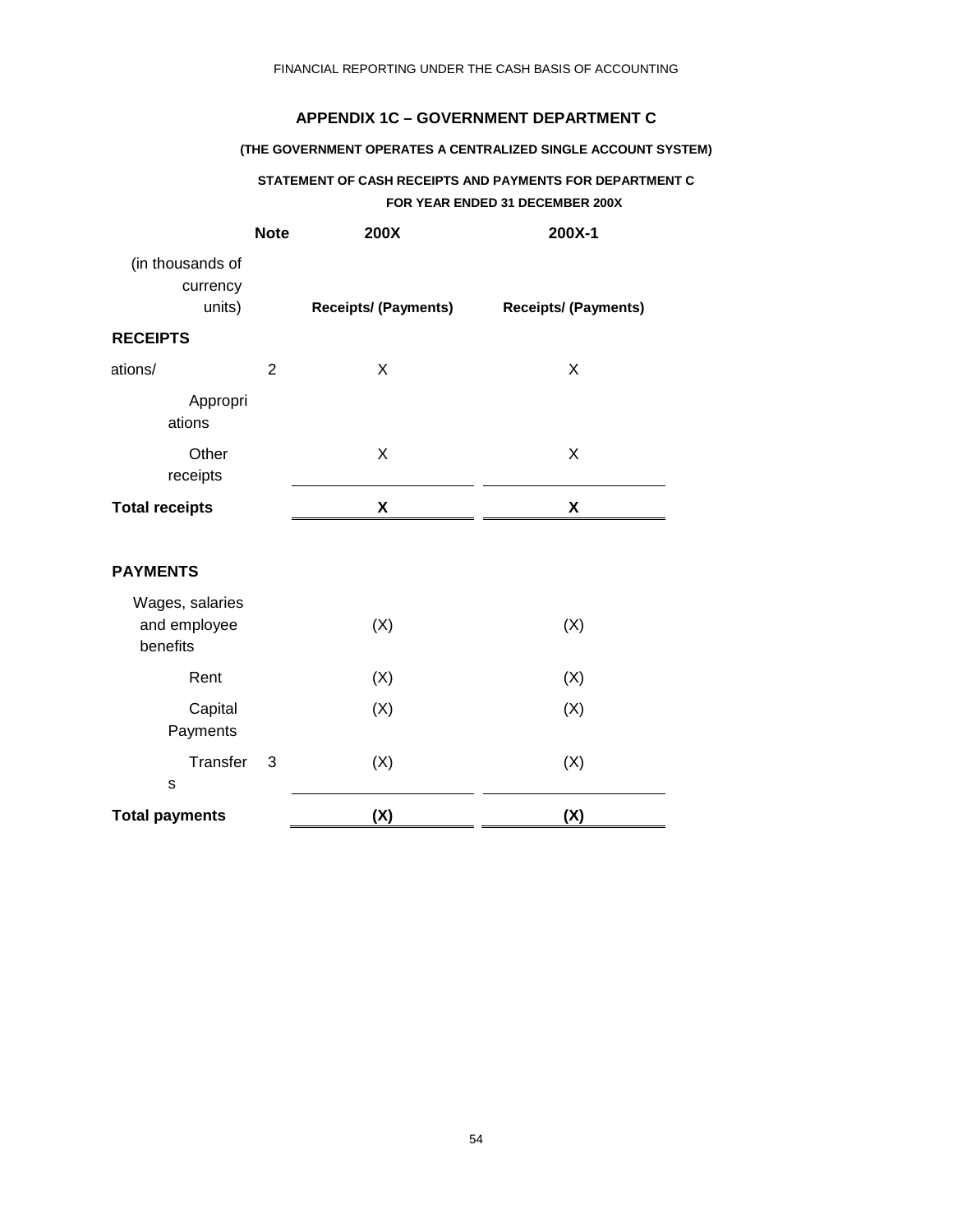## **ADDITIONAL FINANCIAL STATEMENTS (OPTIONAL)**

Additional financial statements may be prepared, for example, to disclose budget information by major fund groups if applicable or to display expenditures by major functions or payments*.* An example of a statement by function is included below.

### **STATEMENT OF PAYMENTS BY FUNCTION**

|                                        | <b>Note</b> | 200X                        | 200X-1                      |
|----------------------------------------|-------------|-----------------------------|-----------------------------|
| (in thousands of<br>currency<br>units) |             | <b>Receipts/ (Payments)</b> | <b>Receipts/ (Payments)</b> |
| <b>PAYMENTS</b>                        |             |                             |                             |
| Program I                              |             | X                           | X                           |
| Program II                             |             | X                           | X                           |
| Program III                            |             | X                           | X                           |
| Program IV                             |             | X                           | X                           |
| Other<br>payments                      |             | X                           | X                           |
| <b>Total payments</b>                  |             | X                           | X                           |

## **NOTES TO THE FINANCIAL STATEMENTS**

### **1. Accounting Policies**

### **Basis of preparation**

The financial statements have been prepared in accordance with the Cash Basis IPSAS, *Financial Reporting under the Cash Basis of Accounting*.

The accounting policies have been applied consistently throughout the period.

### **Reporting entity**

The financial statements are for a public sector entity: Government Department C. The financial statements encompass the reporting entity as specified in the relevant legislation (Public Finance Act 20XX).

Government Department C's principal activity is to provide (specify type of) services to constituents.

Government Department C does not operate its own bank account. The Government operates a centralized treasury function which manages the cash receipts and payments (expenditures) of the department during the financial year.

### **Presentation currency**

The presentation currency is (currency of Country A).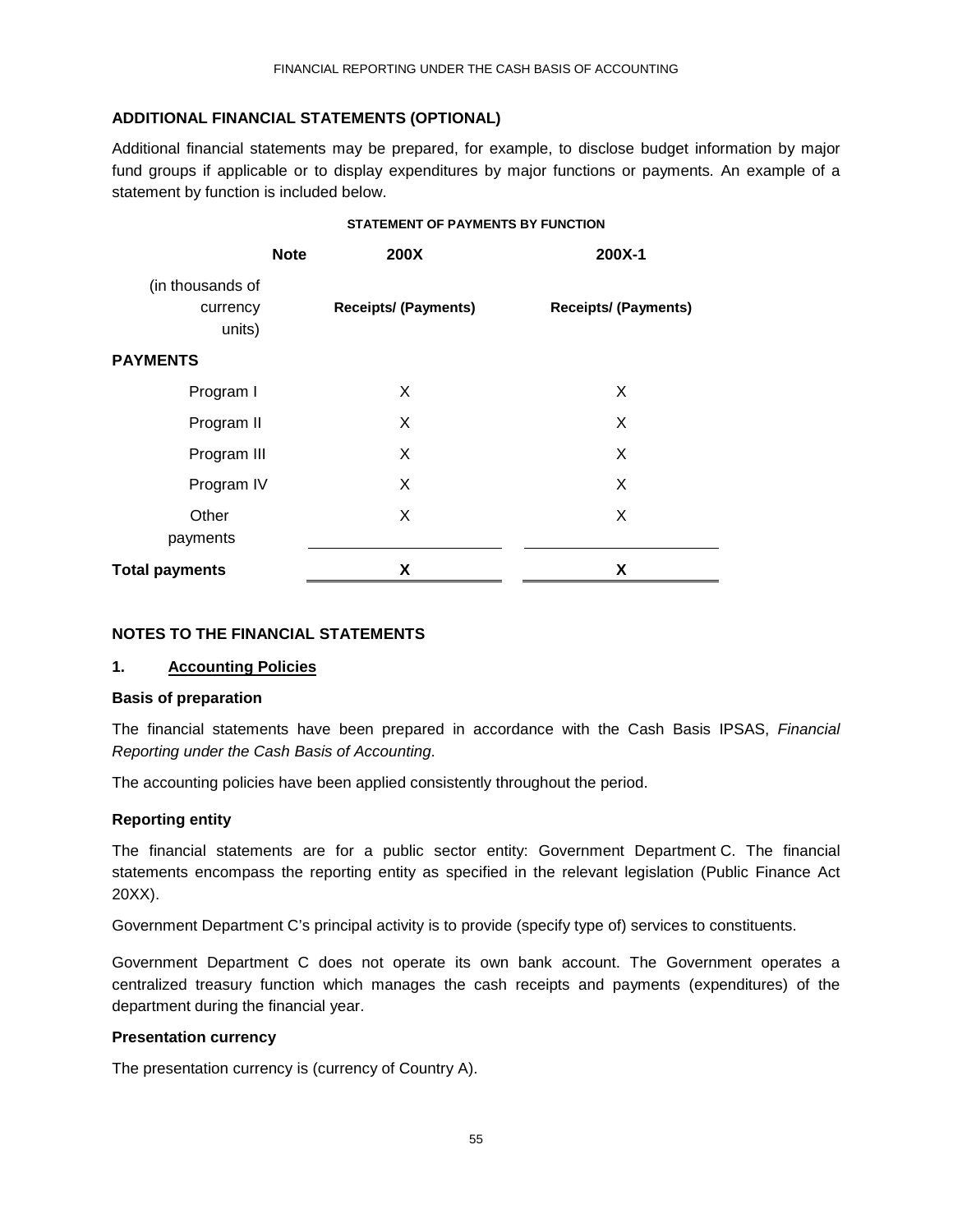## **2. Amounts authorized for use by Department C**

Amounts authorized for use by Government Department C are managed through a central account administered by the Office of the Treasury on the Department's behalf. Amounts are deployed on behalf of Department C on request when supported by presentation of appropriate documentation and authorization. All borrowings are undertaken by a central finance entity.

Amounts authorized for use of the Department which are unexpended amounts at year end are transferred to consolidated revenue.

## **3. Transfers**

Amounts are transferred to eligible recipients in accordance with the operating mandate and authority of Department AC.

## **4. Authorization Date**

The financial statements were authorized on XX *Month* 200X+1 by Mr. YY, Minister of XXXXX for Government Department C.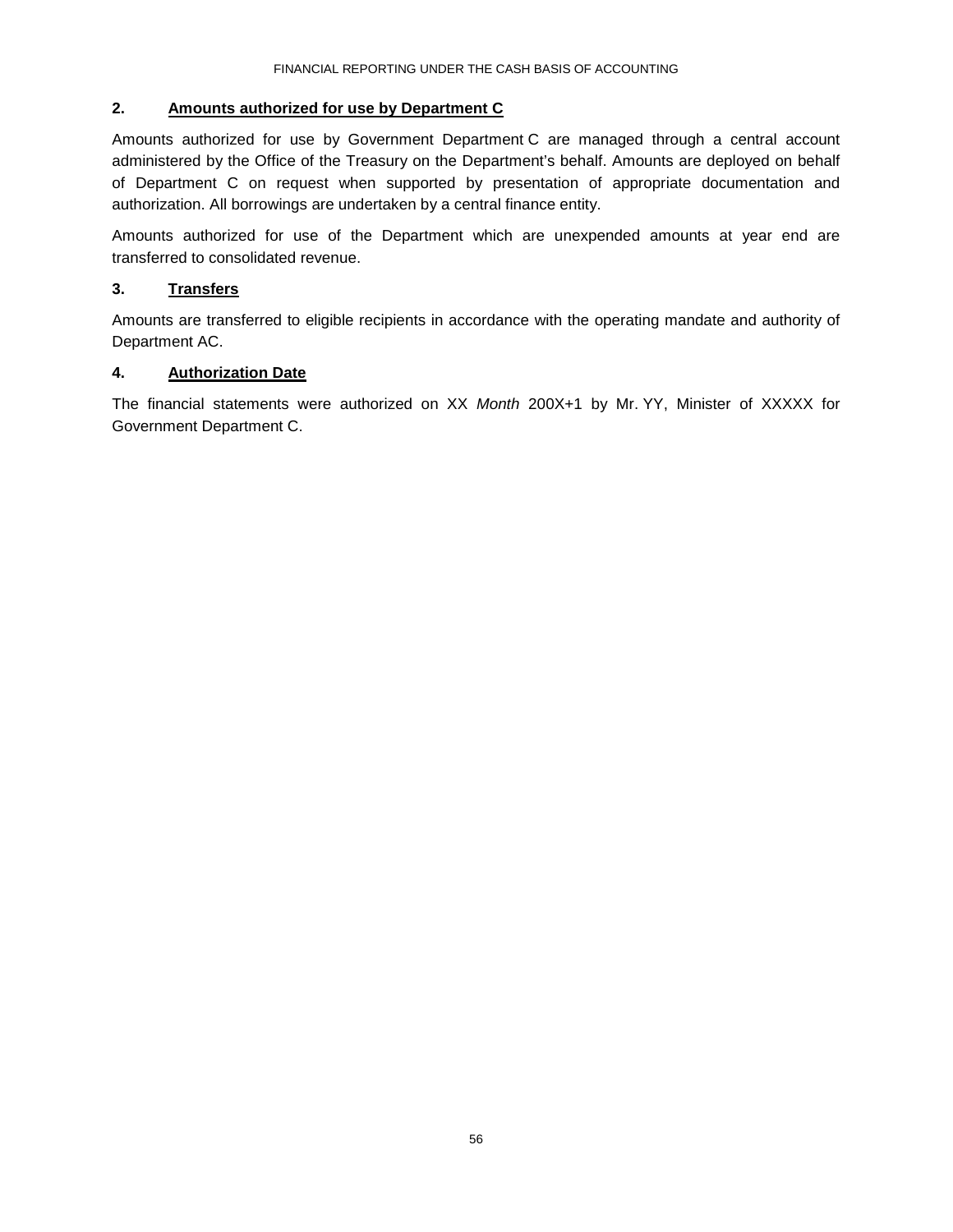# **Part 2: Financial Reporting under the Cash Basis of Accounting―Encouraged Additional Disclosures**

*This part of the Standard is not mandatory. It is has been prepared to support those entities transitioning from the cash basis of accounting to the accrual basis of financial reporting and adoption of the accrual IPSAS. It sets out encouraged additional disclosures for reporting under the cash basis of accounting. It should be read together with Part 1 of this Standard, which sets out the requirements for reporting under the cash basis of accounting. The encouraged disclosures, which have been set in italic type, should be read in the context of the commentary paragraphs in this part of the Standard, which are in plain type.*

*Reporting entities should plot their path to adoption of the accrual IPSAS, and commence the process of building the information necessary to comply with those IPSAS consistent with the transition path that has been adopted.*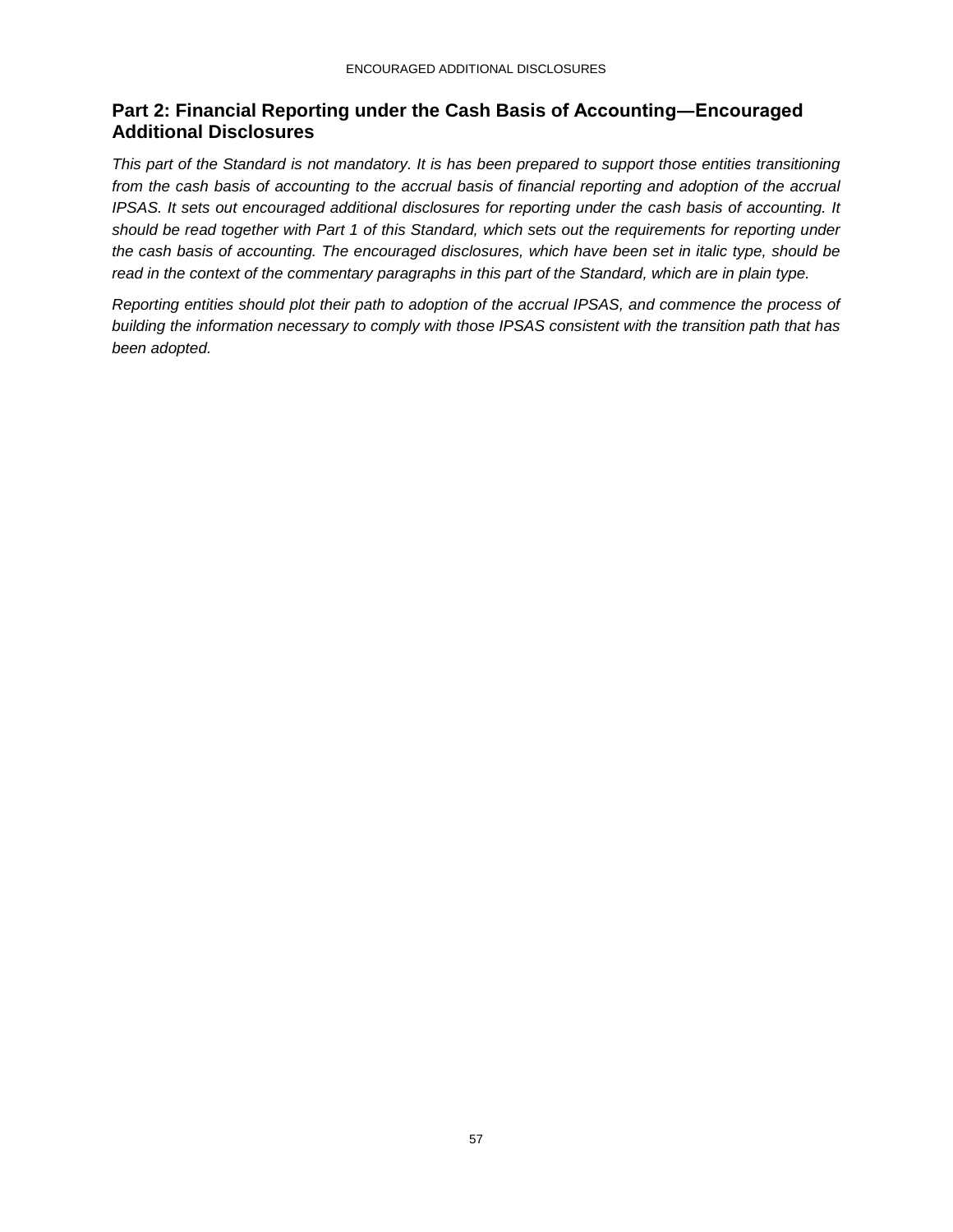# **Financial Reporting under the Cash Basis of Accounting Part 2: Encouraged Additional Disclosures**

*The encouraged disclosures are set out in italicized type. They are to be read in the context of the commentary paragraphs in Part 2 of this Standard, which are in plain type,*

# **2.1 Encouraged Additional Disclosures**

# **Definitions**

2.1.1 *The following terms are used in this part of the Standard with the meanings specified:* 

*Accrual basis means a basis of accounting under which transactions and other events are recognized when they occur (and not only when cash or its equivalent is received or paid). Therefore, the transactions and events are recorded in the accounting records and recognized in the financial statements of the periods to which they relate. The elements recognized under accrual accounting are assets, liabilities, net assets/equity, revenue and expenses.*

*Assets are resources controlled by an entity as a result of past events and from which future economic benefits or service potential are expected to flow to the entity.*

*Borrowing costs are interest and other expenses incurred by an entity in connection with the borrowing of funds.*

*Closing rate is the spot exchange rate at the reporting date.*

*Distributions to owners are future economic benefits or service potential distributed by the entity to all or some of its owners, either as a return on investment or as a return of investment.*

*Expenses are decreases in economic benefits or service potential during the reporting period in the form of outflows or consumption of assets or incurrences of liabilities that result in decreases in net assets/equity, other than those relating to distributions to owners.*

*Liabilities are present obligations of the entity arising from past events, the settlement of which is expected to result in an outflow from the entity of resources embodying economic benefits or service potential.*

*Revenue is the gross inflow of economic benefits or service potential during the reporting period when those inflows result in an increase in net assets/equity, other than increases relating to contributions from owners.*

*Terms defined in Part 1 of this Standard are used in this part of the Standard with their defined meaning.*

## **Future Economic Benefits or Service Potential**

2.1.2 Assets, including cash and other resources, provide a means for entities to achieve their objectives. Assets that are used to deliver goods and services in accordance with an entity's objectives but which do not directly generate net cash inflows are often described as embodying "service potential." Assets that are used to generate net cash inflows are often described as embodying future economic benefits. To encompass all the purposes to which assets may be put, this Standard uses the term "future economic benefits or service potential" to describe the essential characteristic of assets*.*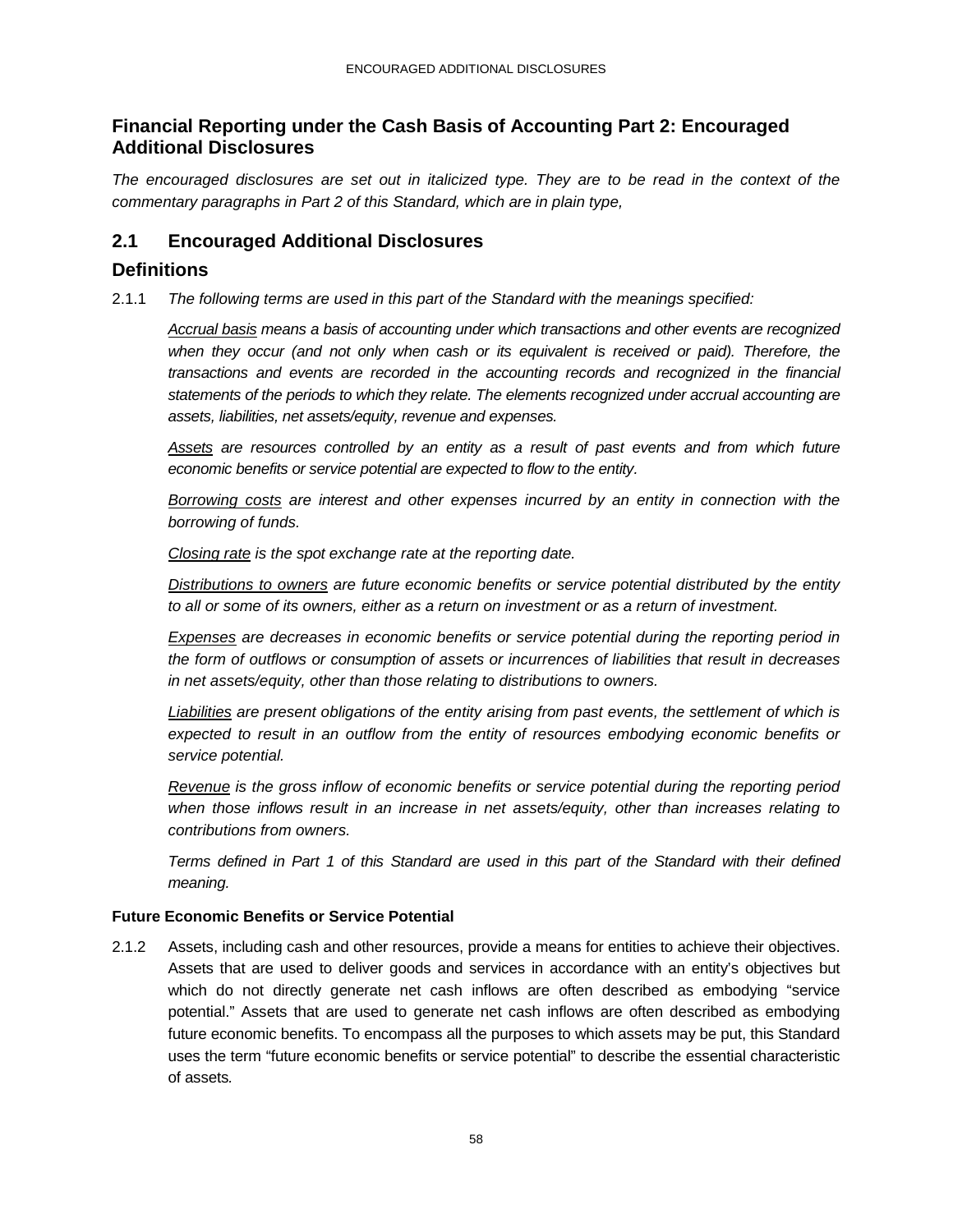# **Going Concern**

- 2.1.3 *When preparing the financial statements of an entity, those responsible for the preparation of the financial statements are encouraged to make an assessment of the entity's ability to continue as a going concern. When those responsible for the preparation of the financial statements are aware, in making their assessment, of material uncertainties related to events or conditions which may cast significant doubt upon the entity's ability to continue as a going concern, the disclosure of those uncertainties is encouraged.*
- 2.1.4 The determination of whether an entity is a going concern is primarily relevant for individual entities rather than for the government as a whole. For individual entities, in assessing whether the entity is a going concern, those responsible for the preparation of the financial statements:
	- (a) Will need to take into account all available information for the foreseeable future which will include, but will not necessarily be limited to, twelve months from the approval of the financial statements; and
	- (b) May need to consider a wide range of factors surrounding current and expected performance, potential and announced restructurings of organizational units, estimates of receipts or the likelihood of continued government funding, and potential sources of replacement financing before it is appropriate to conclude that the entity is a going concern.
- 2.1.5 There may be circumstances where the usual going concern tests of liquidity and solvency as applied to business enterprises appear unfavorable, but other factors suggest that the entity is nonetheless a going concern. For example:
	- (a) In assessing whether the government is a going concern, the power to levy rates or taxes may enable some entities to be considered as a going concern even though their cash payments may exceed their cash receipts for extended periods; and
	- (b) For an individual entity, an assessment of its cash flows for a reporting period may suggest that the entity is not a going concern. However, there may be multi-year funding agreements in place with the government that will ensure the continued operation of the entity.

# **Administered Transactions**

- 2.1.6 *An entity is encouraged to disclose in the notes to the financial statements, the amount and nature of cash flows and cash balances resulting from transactions administered by the entity as an agent on behalf of others where those amounts are outside the control of the entity.*
- *2*.1.7 The cash flows associated with transactions administered by an entity acting as an agent on behalf of others may not pass through a bank account controlled by the reporting entity. In these cases, the entity cannot use, or otherwise benefit from, the cash it administers in the pursuit of its own objectives. These cash flows are not controlled by the entity and therefore are not included in the totals shown on the face of the statement of cash receipts and payments or other financial statements that might be prepared. However, disclosure of the amount and nature of these transactions by major type is encouraged because it provides useful information on the scope of the entity's activities and it is relevant for an assessment of an entity's performance.
- 2.1.8 Where such cash receipts and payments pass through a bank account controlled by the entity, they are treated as cash flows and balances of the entity itself and included in the totals shown on the face of the statement of cash receipts and payments. Paragraph 1.3.13(a) of Part 1 of this Standard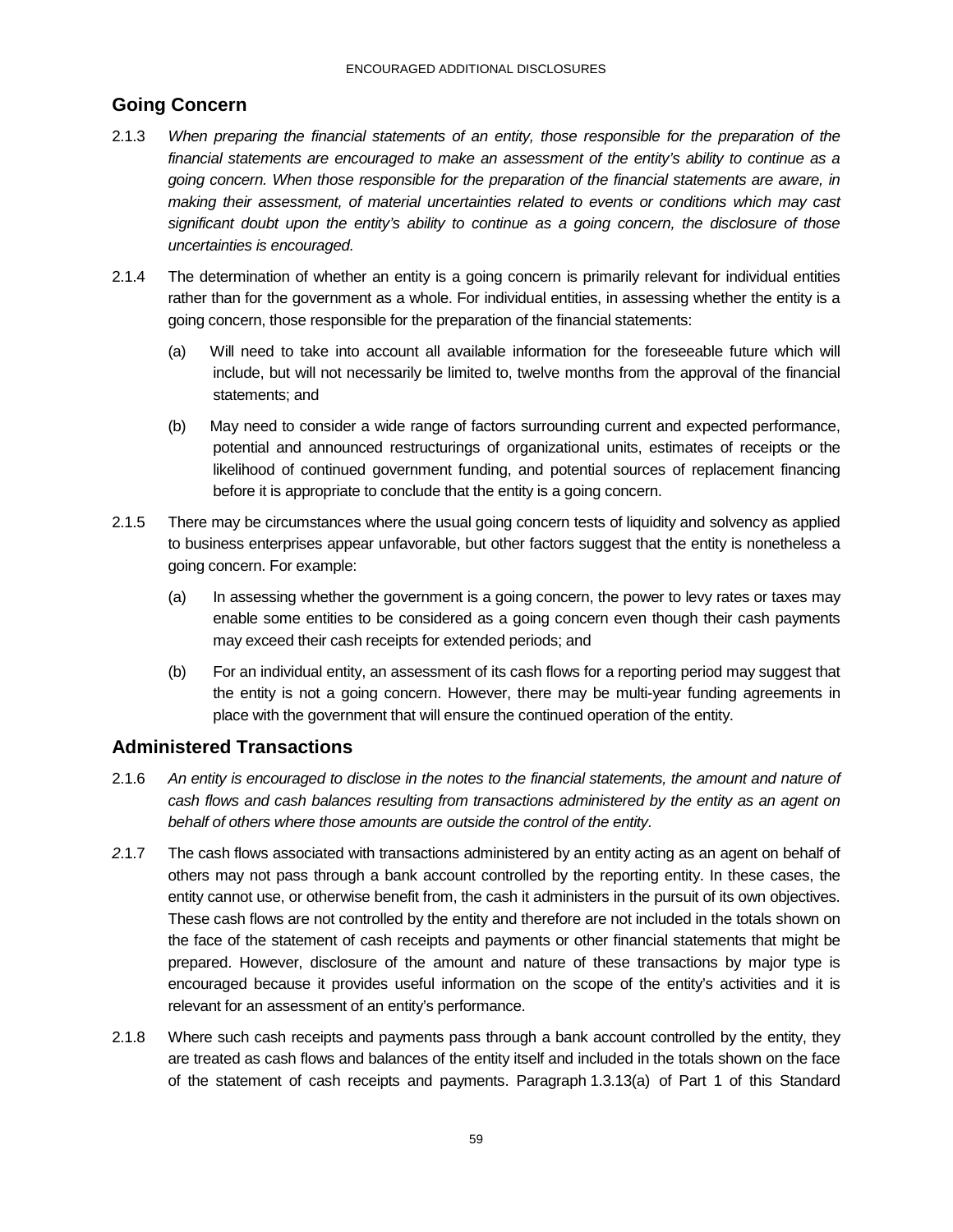permits such cash receipts and payments to be reported on a net basis. Paragraphs 2.1.9 to 2.1.13 below provide guidance on the cash receipts, payments and balances that:

- (a) May be controlled by a government or government entity and will be reported in the statement of cash receipts and payments in accordance with Part 1 of this Standard; and
- (b) Are administered transactions which will not be included on the face of the statement of cash receipts and payments or other financial statements that might be prepared but for which disclosure is encouraged.

## **Revenue Collection**

- 2.1.9 Public sector entities may control cash or administer cash receipts or payments on behalf of the government or other governments or government entities. For example, a government Department of Taxation (or revenue collection agency) may be established with its own bank account and provided with an appropriation to fund its operations. The operations of the Department will include administering certain aspects of the Taxation Act and may encompass the collection of taxes on behalf of the government.
- 2.1.10 A Department of Taxation can use cash appropriated to it and deposited in a bank account which it controls to achieve its operating objectives as mandated, and can exclude others from using or benefiting from that cash. In these cases, the Department will control the cash appropriated for its own use. However, the cash the Department collects on behalf of the government through its tax collection activities is usually deposited in a specified government trust fund or transferred to a government bank account administered by the Treasury or similar department. In these circumstances, the cash collected cannot be used to support achievement of the objectives of the Department of Taxation, or otherwise deployed at the discretion of the Department's management without specific appropriation or other authorization by the government or relevant body. Therefore, the cash collected is not controlled by the Department of Taxation and would not form part of the cash receipts or cash balances of the Department. As a consequence of a government decision, some of the amounts collected may be appropriated or otherwise allocated for use by the Department. However, it is the government's decision to authorize the expenditure of the funds by the Department of Taxation, rather than the collection of the cash, that gives rise to the control.
- 2.1.11 Similar circumstances may arise when one government, for example a state or local government, collects cash on behalf of another government (such as a national government). In these cases, the government is acting as an agent for others in the collection of cash. The cash that arises as a result of managing transactions as an agent for others would not usually be deposited in a bank account of the collection agency and therefore would not form part of the cash receipts, cash payments or cash balances of the reporting entity.

### **"Pass-through" Cash Flows**

- 2.1.12 In some cases, the administrative arrangements in place in respect of the revenue collection activities a government or government entity undertakes as an agent of another party may provide for the cash collected to be initially deposited in the entity's own bank account before it is transferred to the ultimate recipient. Cash flows arising as a consequence of these transactions are sometimes termed "passthrough" cash flows. In these cases, the entity will:
	- (a) Control the cash it collects in its capacity as an agent for the, usually short, period the cash is deposited in the entity's bank account prior to transfer to third parties;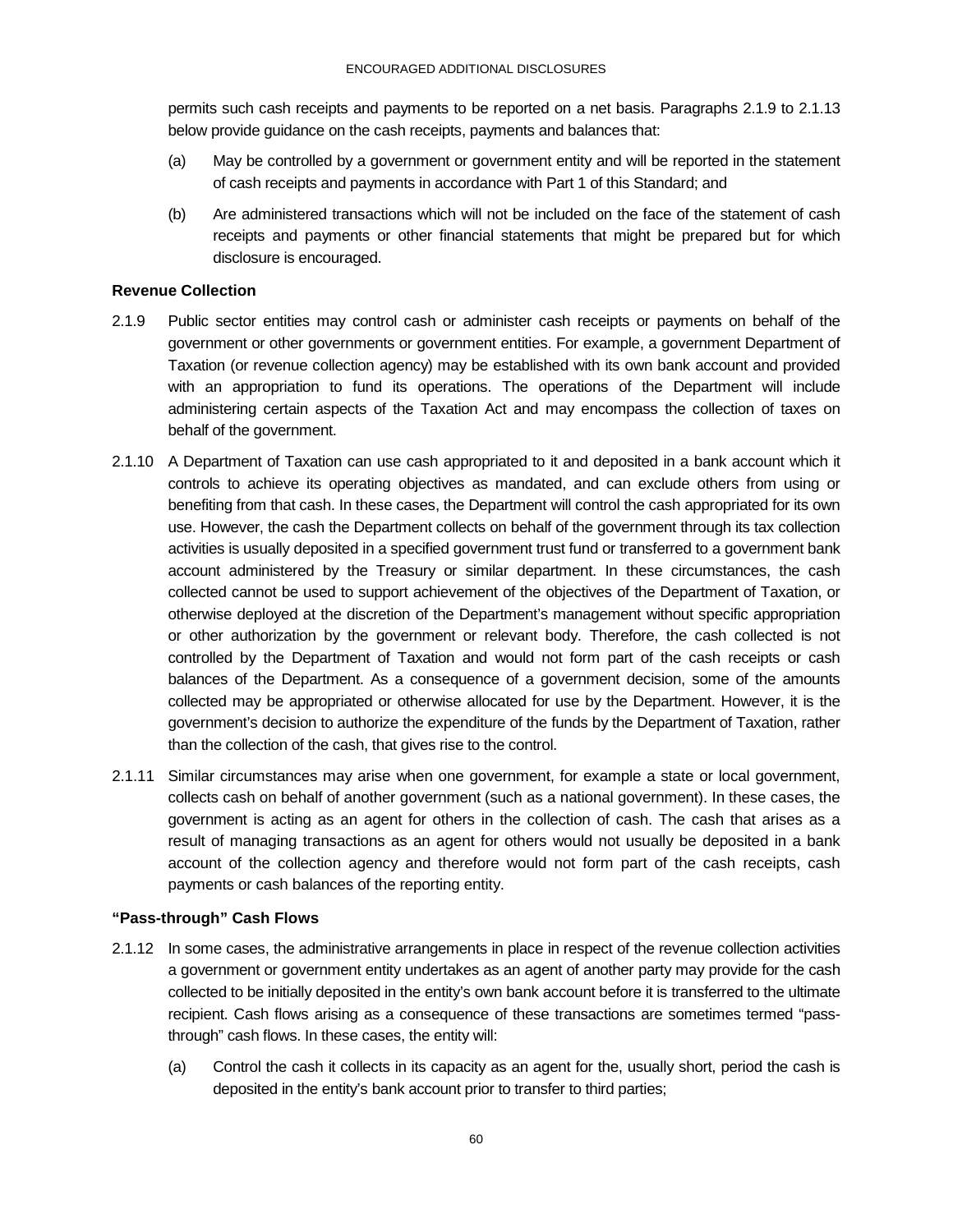- (b) Usually benefit from any interest arising from amounts deposited in interest bearing accounts prior to its transfer to the other entity; and
- (c) Have an obligation to transfer the cash collected to third parties in accordance with legislative requirements or administrative arrangements.

When cash inflows from administered transactions pass through a bank account controlled by the reporting entity, the cash receipts, cash transfers and cash balances arising from the collection activity will be included in the entity's statement of cash receipts and payments in accordance with paragraph 1.3.4(a) of Part 1 of this Standard. Paragraph 1.3.13(a) of Part 1 of this Standard specifies that cash receipts and payments which arise from transactions the entity administers on behalf of other parties and which are recognized in the financial statements may be reported on a net basis.

### **Transfer Payments**

2.1.13 Consistent with a government's objectives and with legislation or other authority, amounts appropriated to a government entity (a department, agency or similar) may include amounts to be transferred to third parties in respect of, for example, unemployment benefits, age or invalid pensions, family allowances and other social security and community benefit payments. In some cases, these amounts will pass through a bank account controlled by the entity. Where this occurs, the entity will recognize the cash appropriated for transfer during the reporting period as a cash receipt, the amounts transferred during that reporting period as a cash payment and any amounts held at the end of the reporting period for transfer in the future as part of closing balance of cash.

# **Disclosure of Major Classes of Cash Flows**

- 2.1.14 *An entity is encouraged to disclose, either on the face of the statement of cash receipts and payments or other financial statements or in the notes to those statements:*
	- *(a) An analysis of total cash payments using a classification based on either the nature of the payments or their function within the entity, as appropriate; and*
	- (b) *Proceeds from borrowings. In addition, the amount of borrowings may be further classified into type and source.*
- 2.1.15 The sub-classifications encouraged in paragraph 2.1.14(a) may be presented on the face of the statement of cash receipts and payments in accordance with the requirements of paragraph 1.3.12 of Part 1 of this Standard. Where a different classification basis is adopted in the statement of cash receipts and payments, additional disaggregated disclosures reflecting the encouragement in paragraph 2.1.14(a) above is encouraged either as a separate statement or by way of note.
- 2.1.16 Cash payment items may be further sub-classified in order to enhance accountability by identifying the major purposes for which the payments are made. They may also be sub-classified in order to highlight the costs and cost recoveries of particular programs, activities or other relevant segments of the reporting entity. An entity is encouraged to present this information in at least one of the following two ways.
- 2.1.17 The first method is referred to as the nature of payments method. Payments are aggregated in the statement of cash receipts and payments according to their nature (for example, purchases of materials, transport costs, wages and salaries), and are not reallocated amongst various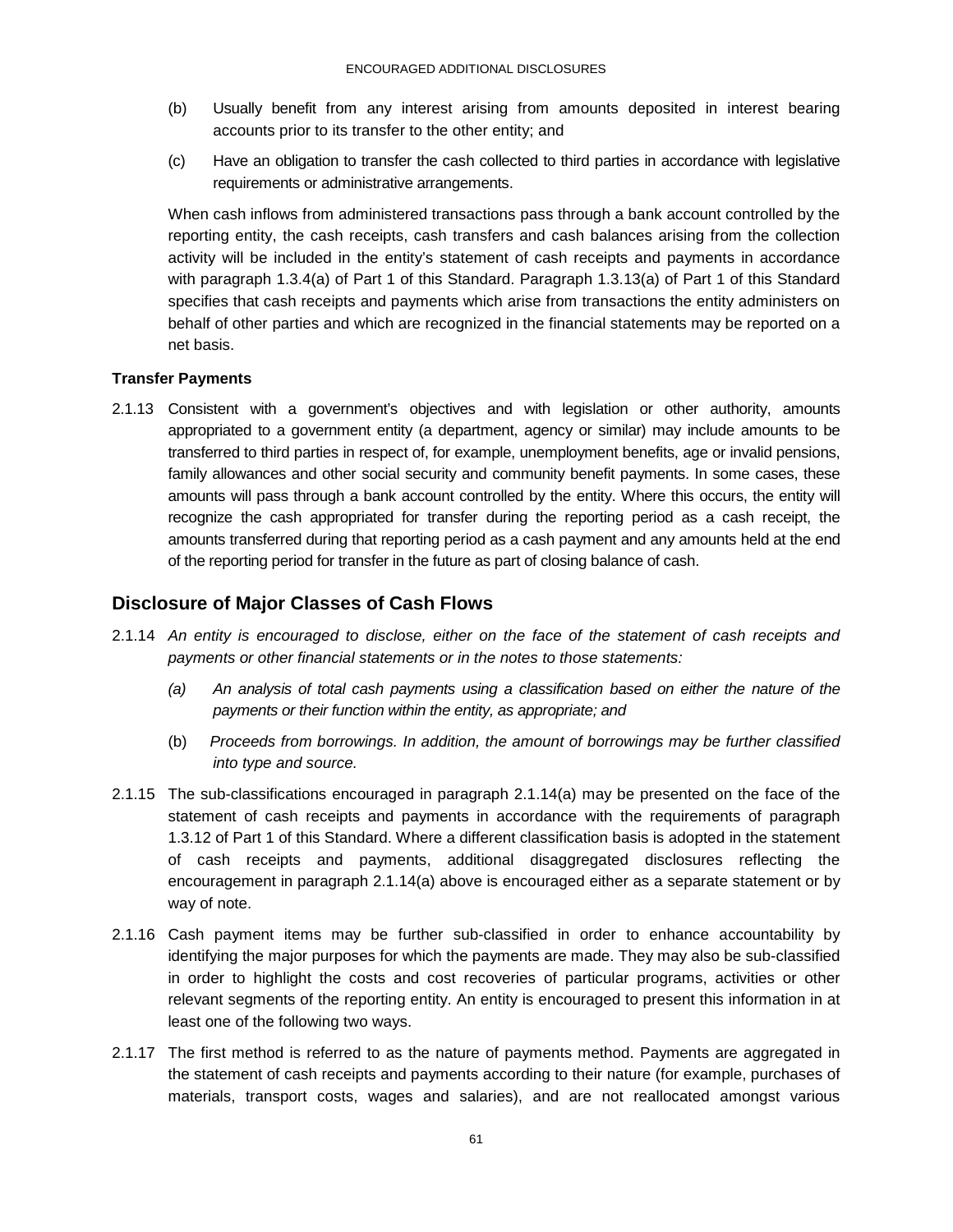functions within the entity. An example of a classification using the nature of payments method is as follows:

|                      | Cash payments |
|----------------------|---------------|
| Wages and salaries   | (X)           |
| Transport costs      | (X)           |
| Capital acquisitions | (X)           |
| Borrowing costs      | (X)           |
| Other                | (X)           |
| Total payments       | (X)           |

2.1.18 The second method, referred to as the functional method of classification, classifies payments according to the program or purpose for which they were made. This presentation often provides more relevant information to users, although the allocation of payments to functions can be arbitrary and may involve considerable judgment. An example of a functional classification of cash payments is as follows:

|                    | Cash payments |
|--------------------|---------------|
| Health services    | (X)           |
| Education services | (X)           |
| Other              | (X)           |
| Total payments     | (X)           |

- 2.1.19 Under this method, the cash payments associated with the main functions undertaken by the entity are shown separately. In this example, the entity has functions related to the provision of health services and education services. The entity would present cash payment line items for each of these functions.
- 2.1.20 Entities classifying cash payments by function are encouraged to disclose additional information on the nature of payments, including payments made for salaries and other employee benefits.
- 2.1.21 Paragraph 1.3.12 of Part 1 of this Standard requires the disclosure of total cash receipts of the entity showing separately a sub-classification of total cash receipts using a classification basis appropriate to the entity's operations. The sub-classification of cash receipts into appropriate classes will depend upon the size, nature and function of the amounts involved. In addition to disclosure of the amount of receipts from borrowings, the following sub-classifications may be appropriate:
	- (a) Receipts from taxation (these may be further sub-classified into types of taxes);
	- (b) Receipts from fees, fines, penalties and licenses;
	- (c) Receipts from exchange transactions including receipts from the sale of goods and services and user charges (where these are classified as exchange transactions);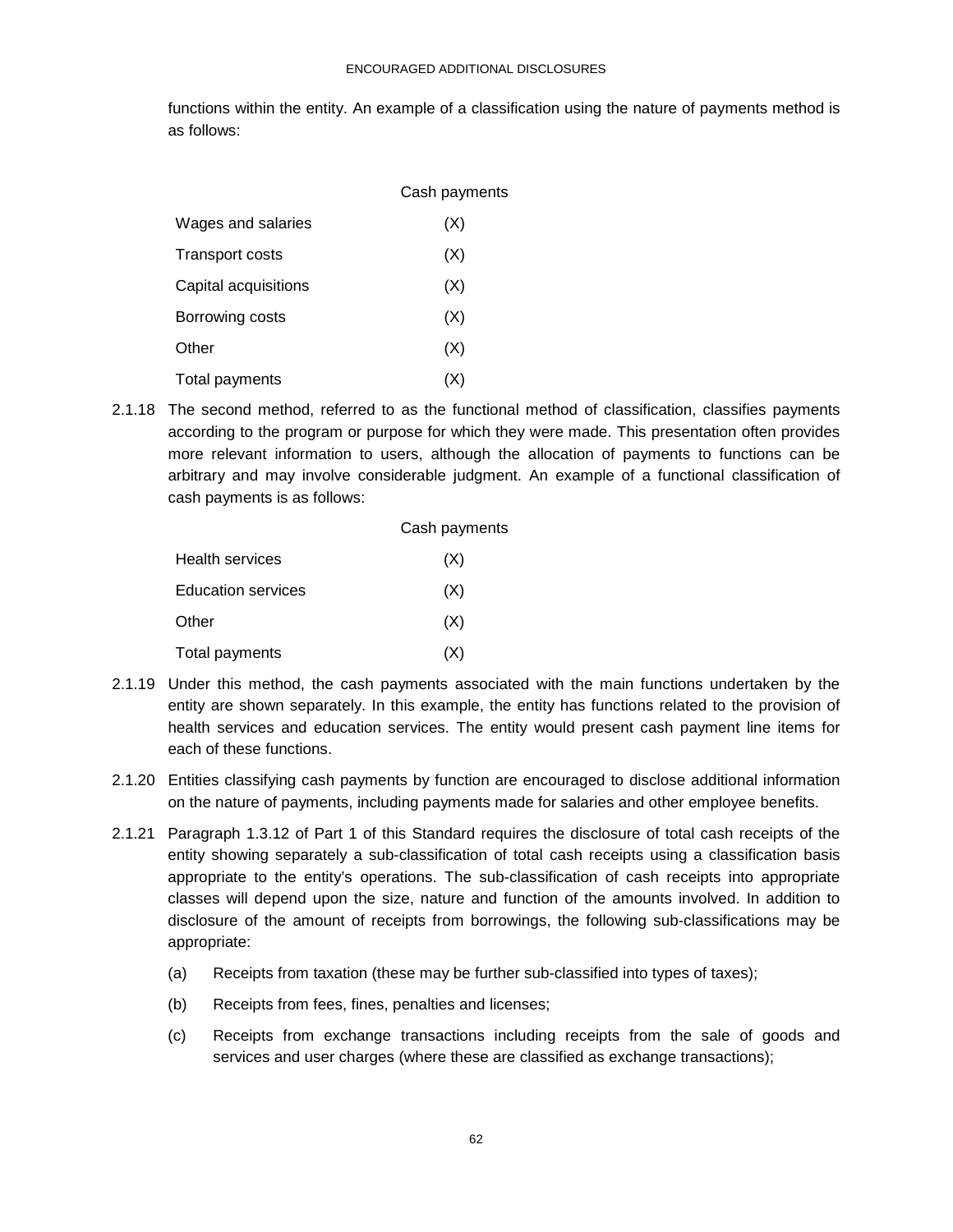- (d) The total amount of receipts from external and other assistance (possibly classified by the amount of grants, loans and other assistance provided, the significant classes of providers of that assistance and the amount provided);
- (e) Receipts from other grants, transfers, or budget appropriations (possibly classified by source and purpose);
- (f) Receipts from interest and dividends; and
- (g) Receipts from gifts, donations, and other forms of assistance.

## **Related Party Disclosures**

- 2.1.22 *An entity is encouraged to disclose in the notes to the financial statements information required by International Public Sector Accounting Standard IPSAS 20, "Related Party Disclosures."*
- 2.1.23 IPSAS 20, in the accrual based series of IPSAS, defines related parties and other relevant terms, requires the disclosure of related party relationships where control exists and requires the disclosure of certain information about related party transactions, including information about aggregate remuneration of key management personnel.

# **Disclosure of Assets, Liabilities, Revenues, Expenses and Comparison with Budgets**

- 2.1.24 *An entity is encouraged to disclose in the notes to the financial statements:*
	- (a) *Information about the assets, liabilities, revenues and expenses of the entity; and*
	- (b) *If the entity does not make publicly available its approved budget, a comparison with budgets*
- 2.1.25 Governments and government entities control significant resources in addition to cash and deploy those resources in the achievement of service delivery objectives. They borrow to fund their activities, incur other debts and liabilities in the course of their operations and make commitments to expend money in the future on the acquisition of capital assets. They also incur costs and generate revenues during the reporting period which will result in cash flows of a future reporting period. Non-cash assets, liabilities, revenues and expenses will not be reported on the face of the statement of cash receipts and payments or other financial statements that might be prepared under the cash basis of accounting. However, governments maintain records of, and monitor and manage, their debt and other liabilities, their non-cash assets and the costs of their activities during the reporting period and the sources and amount of related revenues. The disclosure of information about assets, liabilities and the costs and revenues of particular programs and activities will enhance accountability and provide information useful for decision-making purposes and, therefore, is encouraged by this Standard.
- 2.1.26 Entities that make such disclosures are encouraged to identify revenues and expenses by nature or their function as appropriate to the entity's operations and assets and liabilities by type, for example, by classifying:
	- (a) Assets as receivables, investments or property plant and equipment; and
	- (b) Liabilities as payables, borrowings by type or source and other liabilities.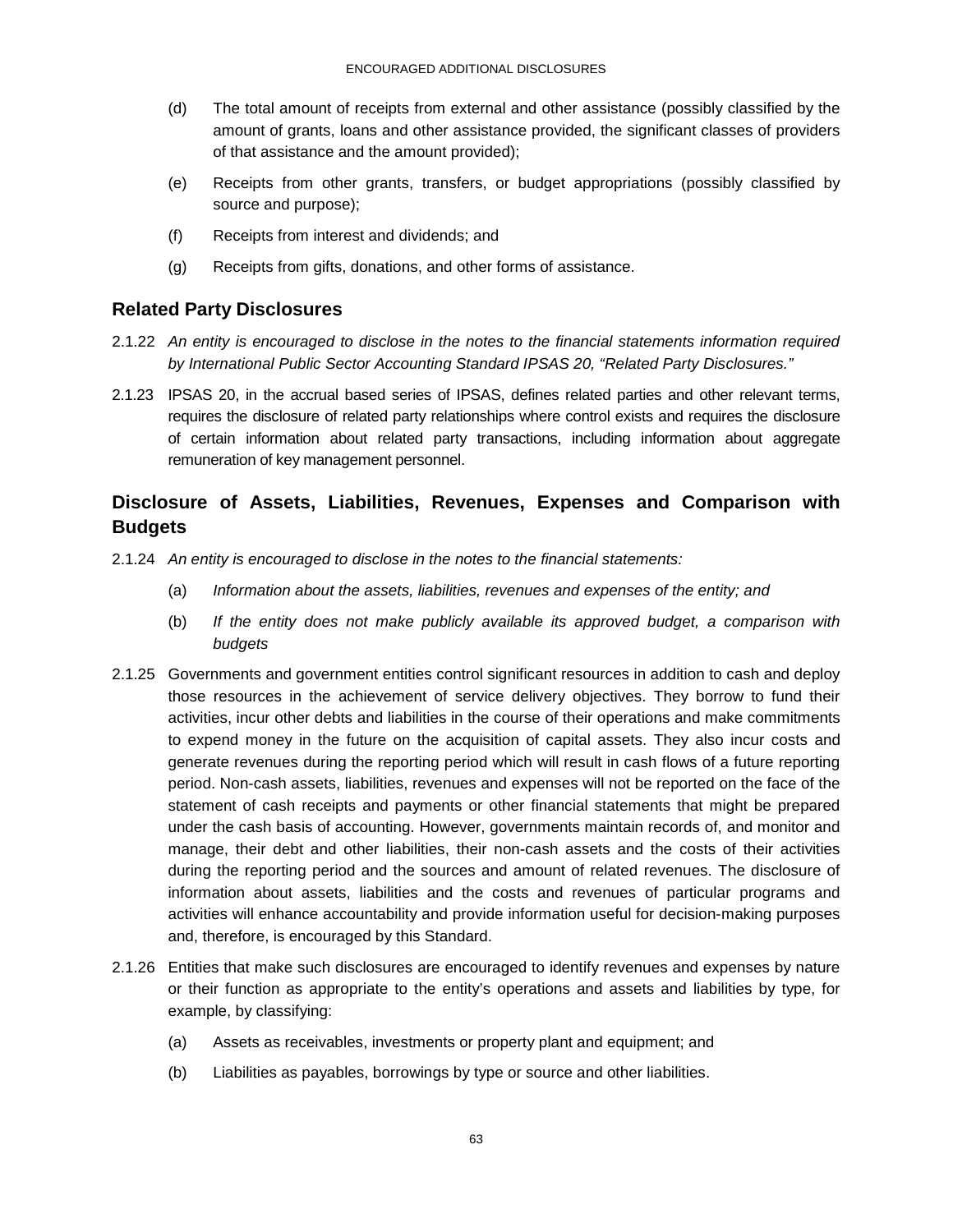While such disclosures may not be comprehensive in the first instance, entities are encouraged to progressively develop and build on them as they transition to full adoption of the accrual IPSAS. In order to comply with the requirements of paragraphs 1.3.5 and 1.3.32 of Part 1 of this Standard, these disclosures will need to comply with qualitative characteristics of financial information and should be clearly described and readily understood.

2.1.27 Accrual basis IPSAS can provide useful guidance to entities disclosing additional information about assets, liabilities revenues and expense. Recommended Practice Guidelines will also provide guidance on disclosures that will assist users to better understand such matters as the financial position, financial performance and cash flows of the entity; its service performance objectives and achievements; and the sustainability of its finances.

### **Comparison with Budgets**

- 2.1.28 Public sector entities are typically subject to budgetary limits in the form of appropriations or other budgetary authority which may be given effect through authorizing legislation. One of the objectives of financial reporting by public sector entities is to report on whether cash was obtained and used in accordance with the legally adopted budget. In some jurisdictions, this requirement is reflected in legislation. Entities which make publicly available their approved budgets are required to comply with the requirements of paragraphs 1.7.1 to 1.7.46 of Part 1 of this Standard. This Standard encourages other entities (that is, entities which do not make publicly available their approved budgets) to include in their financial statements the disclosure of a comparison of actual with the budgeted amounts for the reporting period where the financial statements and the budget are on the same basis of accounting. Reporting against budgets for these other entities may be presented in different ways, including:
	- (a) The preparation of a note with separate columns for budgeted amounts and actual amounts. A column showing any variances from the budget or appropriation may also be presented for completeness; and
	- (b) Disclosure that the budgeted amounts have not been exceeded. If any budgeted amounts or appropriations have been exceeded, or payments made without appropriation or other form of authority, then details may be disclosed by way of note to the relevant item in the financial statements.
- 2.1.29 *Entities which disclose in their financial statements a comparison of actual with budgeted amounts are*  encouraged to include in the financial statements a cross reference to reports which include *information about service achievements.*
- 2.1.30 *Entities which adopt multi-period budgets are encouraged to* provide additional note disclosures *about the relationship between budget and actual amounts during the budget period*.
- 2.1.31 Additional budget information, including information about service achievements, may be presented in documents other than financial statements. Entities which disclose in their financial statements a comparison of actual with budgeted amounts are encouraged to include in their financial statements a cross reference to such documents, particularly to link budget and actual data to non-financial budget data and service achievements.
- 2.1.32 As noted in paragraph 1.7.32 of this Standard, entities may take different approaches to determining the annual budget within the multi-period budget. Where multi-period budgets are adopted, entities are encouraged to provide additional disclosures about such matters as the relationship between the multi period budget and component annual budgets and actual amounts during the budget period.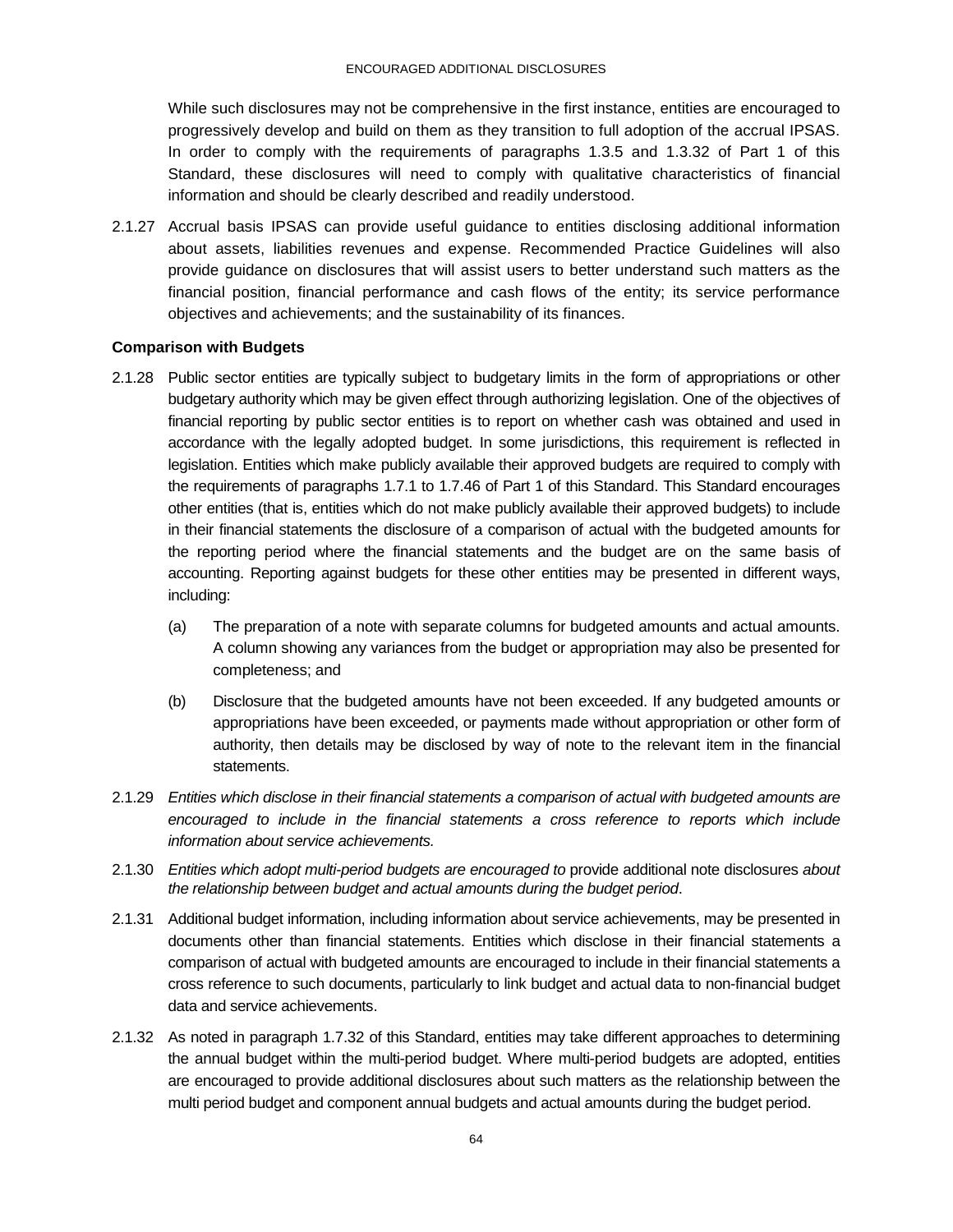# **Consolidated Financial Statements**

## **Definitions**

2.1.33 *The following terms are used in this Part of the Standard with the meanings specified:*

*Consolidated financial statements are the financial statements of an economic entity in which the cash receipts, cash payments and cash balances of the controlling entity and its controlled entities are presented as that of a single entity.* 

*Control of an entity: An entity controls another entity when the entity is exposed, or has rights, to variable benefits from its involvement with the other entity and has the ability to affect the nature or amount of those benefits through its power over the other entity.*

*Controlled entity is an entity that is under the control of another entity (known as the controlling entity).*

*Controlling entity is an entity that has one or more controlled entities.*

*Economic entity means a controlling entity and its controlled entities.*

## **Economic Entity**

- 2.1.34 The term "economic entity" is used in this Standard to define, for financial reporting purposes, a group of entities comprising the controlling entity and any controlled entities. Other terms sometimes used to refer to an economic entity include administrative entity, financial entity, consolidated entity, and group. Factors to be considered in assessing whether one entity controls another entity for financial reporting purpose are outlined in IPSAS 35, *Consolidated Financial Statements*.
- 2.1.35 An economic entity may include entities with both social policy and commercial objectives. For example, a government housing department may be an economic entity which includes entities that provide housing for a nominal charge, as well as entities that provide accommodation on a commercial basis.
- 2.1.36 The determination of the economic entity will need to be made having regard to the constitutional arrangements in a jurisdiction, in particular the ways in which government power is limited and allocated, and how the government system is set up and operates. For example, in jurisdictions with an executive, legislature and judiciary, these may collectively form an economic entity in respect of which there is a user need for consolidated financial statements. Such consolidated financial statements are commonly referred to as whole-of-government financial statements.

## **Scope of Consolidated Financial Statements**

- 2.1.37 *A controlling entity, other than a controlling entity identified in paragraph 2.1.40 is encouraged to present consolidated financial statements which consolidates all its controlled entities, foreign and domestic by applying the following consolidation procedures:*
	- (a) *Cash balances and cash transactions between entities within the economic entity are eliminated in full;*
	- (b) *When the financial statements used in a consolidation are drawn up to different reporting dates, adjustments are made for the effects of significant cash transactions that have*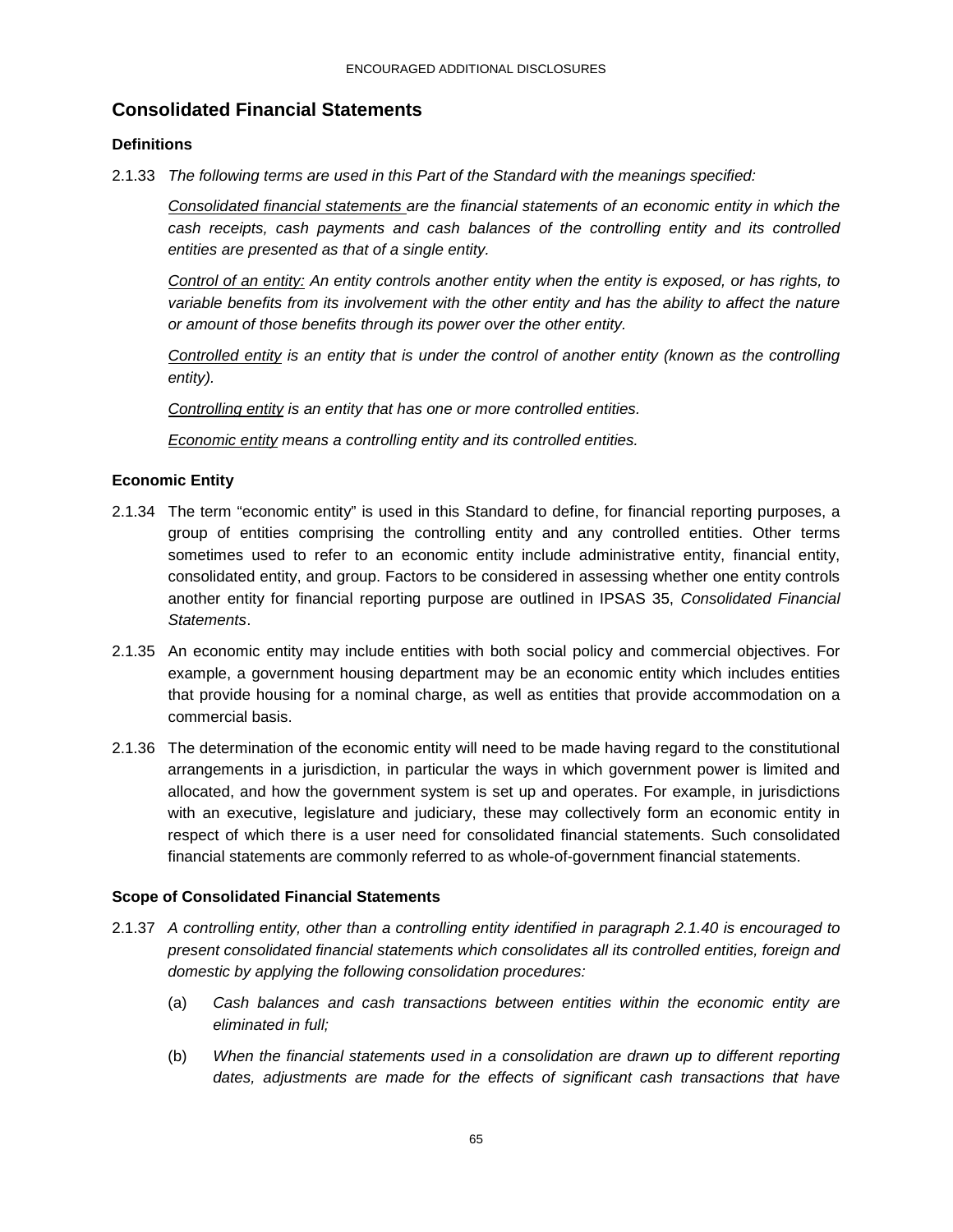*occurred between those dates and the date of the controlling entity's financial statements; and*

- (c) *Consolidated financial statements are prepared using uniform accounting policies for like cash transactions. If it is not practicable to use uniform accounting policies in preparing the consolidated financial statements, that fact should be disclosed together with the proportions of the items in the consolidated financial statements to which the different accounting policies have been applied.*
- 2.1.38 *When a controlling entity, other than a controlling entity identified in paragraph 2.1.40, does not present financial statements that consolidated all its controlled entities, it is encouraged to present financial statements that consolidate those of its controlled entities which represent the budget sector, general government sector or other economic entity that represents core government activities and responds to users information needs.*
- 2.1.39 *An economic entity uses the term "consolidated financial statements" to describe financial statements which comprises the controlling entity and its controlled entities as identified in paragraph 2.1.37. Financial statements of an economic entity which do not comprise the controlling entity and all its controlled entities as identified in paragraph 2.1.37, are identified by a term that is readily understood and clearly describes the classes or (characteristics) of entities that make up the economic entity.*
- 2.1.40 *The preparation of consolidated financial statements is unnecessary for a controlling entity that meets all the following conditions:*
	- (a) *It is itself a controlled entity and the information needs of users are met by its controlling entity's consolidated financial statements and, in the case of a partially owned controlled entity, all its other owners, including those not otherwise entitled to vote, have been informed about, and do not object to, the entity not presenting consolidated financial statements;*
	- (b) *Its debt or equity instruments are not traded in a public market (a domestic or foreign stock exchange or an over-the-counter market, including local and regional markets);*
	- (c) *It did not file, nor is it in the process of filing, its financial statements with a securities commission or other regulatory organization for the purpose of issuing any class of instruments in a public market; and*
	- (d) *Its ultimate or any intermediate controlling entity produces consolidated financial statements that are available for public use and comply with the Cash Basis IPSAS or the accrual IPSAS.*
- 2.1.41 For accountability and decision-making purposes, users of the financial statements of a government or other public sector entity are usually concerned with, and need to be informed about, the cash resources controlled by the economic entity as a whole. This need is served by consolidated financial statements which present financial information about the economic entity as a single entity without regard for the legal boundaries of the separate legal entities.
- 2.1.42 This Standard encourages governments and other public sector controlling entities to present financial statements which consolidate all controlled entities when users of such financial statements are likely to exist.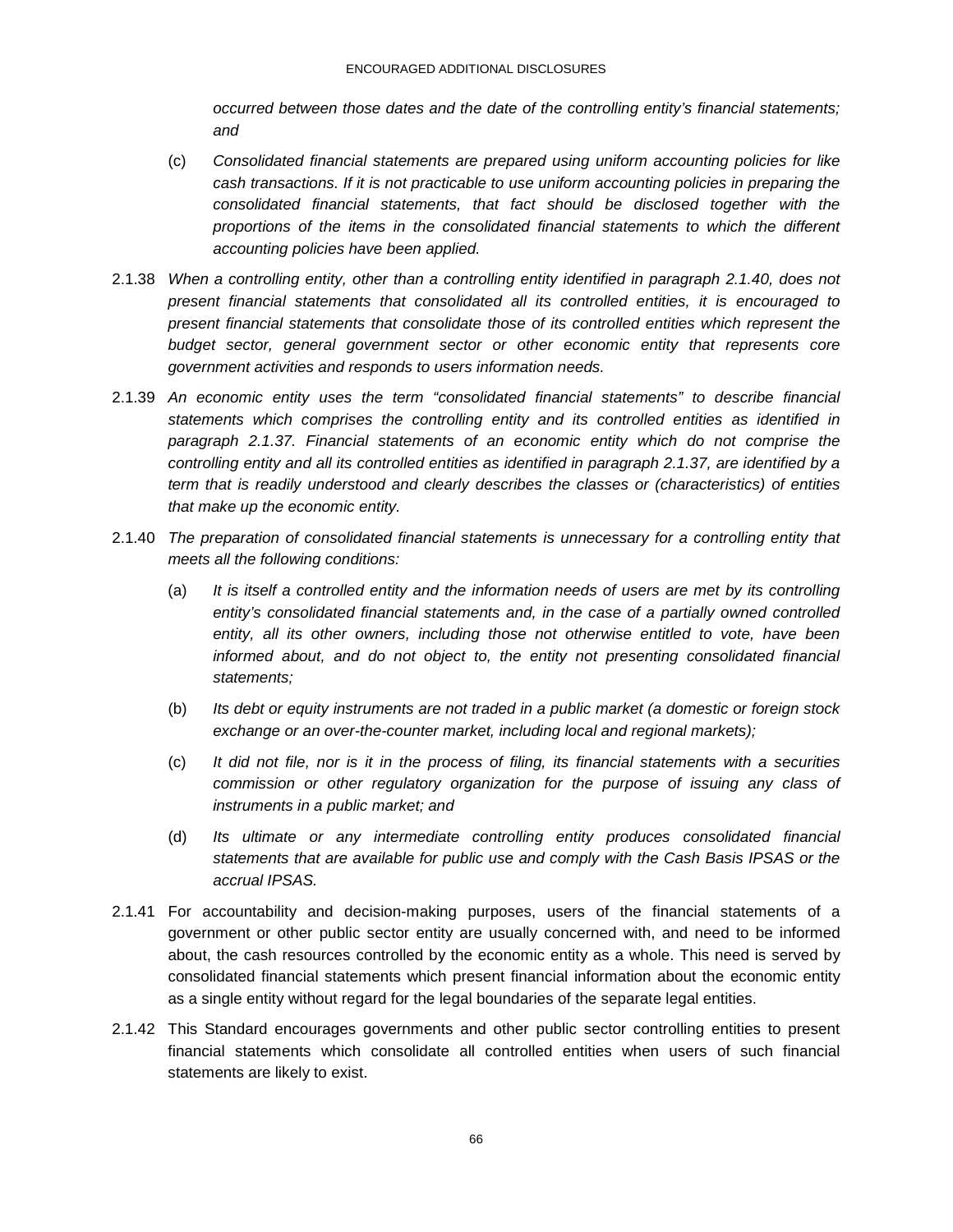- 2.1.43 The consolidated financial statements of an economic entity that comprises a government and all its controlled entities will provide information about the cash resources controlled by the government directly and through its controlled entities at reporting date, and changes in those resources during the reporting period. The consolidated financial statements of other public sector economic entities such as, for example, a ministry of health or an education department, will provide information about the cash resources controlled by the ministry or department and changes in those resources during the reporting period.
- 2.1.44 The preparation of consolidated financial statements is not a cost-free process. Therefore, it is important that the benefits of preparing such statements justify the costs of their preparation. Preparation of consolidated financial statements by a controlling entity which is itself a controlled entity will often not be necessary in the circumstances identified in paragraph 2.1.40. This is because users' need for information presented in cash basis financial statements are often met by the consolidated financial statements of its controlling entity when such statements are prepared consistent with the requirement of the Cash Basis IPSAS or the accrual IPSAS, and the other circumstances identified in paragraph 2.1.40 apply. However, in other cases, consolidated financial statements at a whole-of-government level may not meet the information needs of users in respect of key sectors or activities of a government. In many jurisdictions, there are legislated financial reporting requirements intended to address the information needs of such users.
- 2.1.45 In some cases, an entity which has the power to direct the relevant activities of another entity may not be able to benefit from the activities of that other entity - for example, when the other entity is subject to severe external long-term restrictions which prevent the entity with the power to direct its activities from benefiting from those activities. The cash flows and balances of such entities are not included in consolidated financial statements. This is because consolidated financial statements present information about the cash resources of the government or other public sector reporting entity that can be used to support the delivery of goods and services or otherwise benefit the reporting entity.
- 2.1.46 Paragraph 2.1.40(d) acknowledges that the ultimate or intermediate controlling entity of an entity which adopts the cash basis IPSAS may prepare and present consolidated financial statements on an accrual basis. While this may occur in some jurisdictions, the ultimate or intermediate controlling entity is likely to face significant practical issues in compiling, in respect of controlled entities that adopt the cash basis, the information necessary to comply with the accrual IPSAS.

#### **Transitioning to Consolidated Financial Statements**

2.1.47 Governments and other public sector entities may control a large number of entities including government departments, agencies and commercial public sector entities. The preparation of consolidated financial statements that consolidate a controlling entity and all its controlled entities can be a complex and resource intensive process. Some governments and other public sector entities face significant obstacles in the preparation and presentation of consolidated financial statements and may not be able to prepare fully consolidated financial statements in the short to medium term as they commence the transition to the full accrual basis. This may be because of capacity constraints that limit the ability of a government or other entity to collect and process data from all controlled entities in a timely fashion, because of legislative or other requirements to present financial statements for a subgroup of controlled entities rather than for all controlled entities, or for other reasons.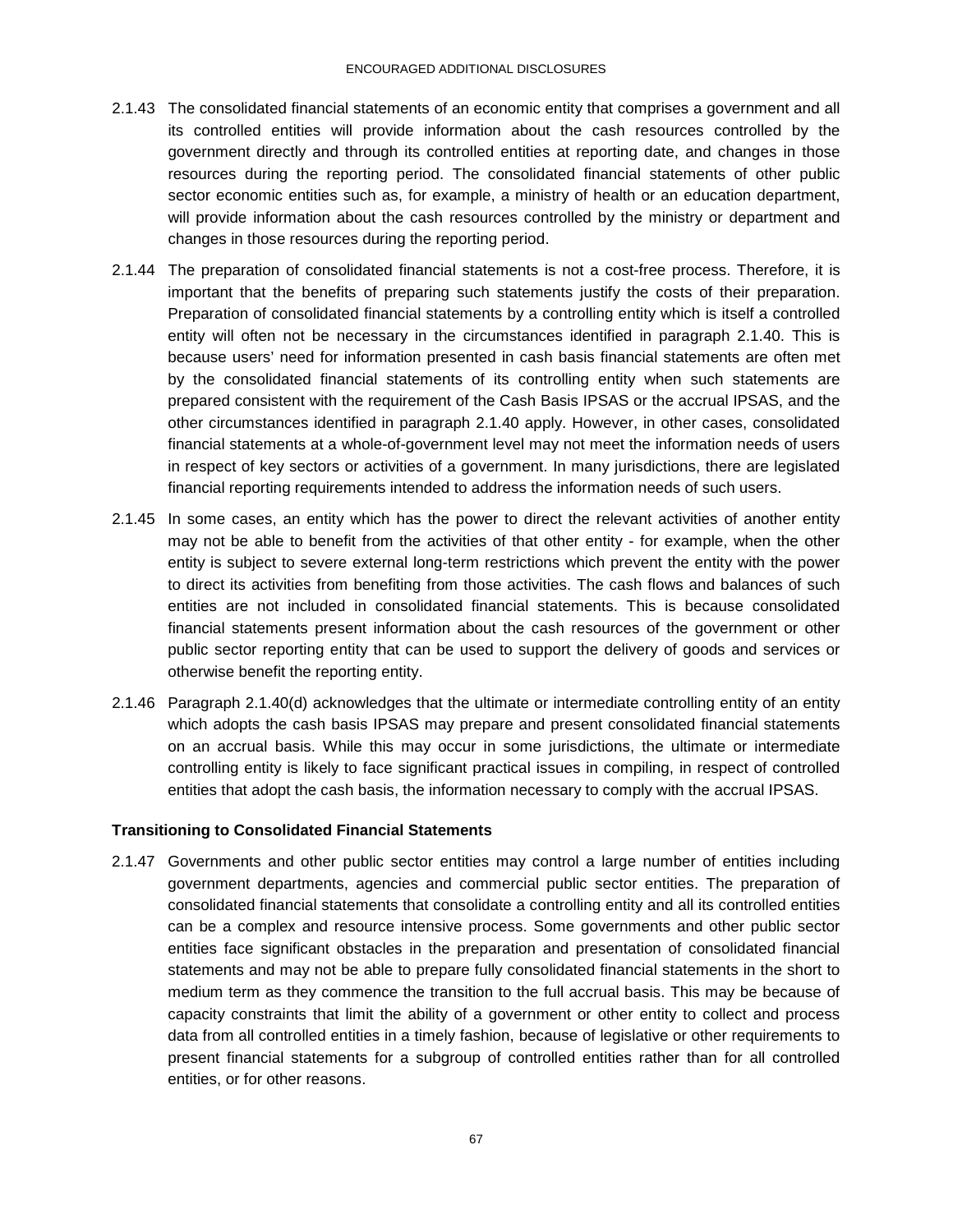- 2.1.48 As governments and other public sector entities that report on the cash basis transition to the accrual basis of financial reporting and develop the capacity, systems and the legislative frameworks to overcome obstacles to consolidation, the potential to include in cash basis financial statements information about additional controlled entities will increase. For governments, the preparation of financial statements that report information about the cash receipts, cash payments and cash balances of an economic entity that comprises the controlled entities that represents, for example, the budget sector, the general government sector or other representation of core government activities will provide information about key sectors of government that is useful to users for accountability and decision-making purposes. This Standard encourages a controlling entity that does not present fully consolidated financial statements to present financial statements for such an economic entity as an interim step in the transition to the accrual basis of financial reporting and the presentation of fully consolidated financial statements in accordance with the accrual IPSAS. Government agencies which do not consolidate all their controlled entities are also encouraged to present financial statements which consolidate controlled entities which represent a subgroup of their activities useful to users for accountability and decision-making purposes.
- 2.1.49 The term *"*consolidated financial statements" is used to describe financial statements that present a "full consolidation" of all controlled entities as identified in paragraph 2.1.37 of this Standard. A term other than "consolidated financial statements" is to be used to describe financial statements that present information about an economic entity that does not include the controlling entity and all its controlled entities. That term is to be readily understood and to clearly describe the classes or (characteristics) of entities that make up the economic entity. The selection of an appropriate term is a matter of professional judgement. That judgment should be exercised in the context of the qualitative characteristics of financial reporting including that it be understandable and a faithful representation of the economic entity presented. For national, state/provincial or local governments that prepare such financial statements, terms such as, for example, the financial statements of the budget sector or the general government sector may be appropriate.

#### **Consolidation Procedures**

- 2.1.50 The consolidation procedures outlined in paragraph 2.1.37 provide the basis for preparing consolidated financial statements for all the entities within the economic entity as a single economic unit, as encouraged by this Standard.
- 2.1.51 The consolidated financial statements encouraged by this Standard reflect transactions between the economic entity and other entities external to it. Accordingly, transactions between entities within the economic entity are eliminated to avoid double-counting. For example, a government department may sell a physical asset to another government department. Because the net cash effect on the whole-of-government reporting entity is zero, this transaction needs to be eliminated to avoid overstating the cash receipts and cash payments of the whole-of-government reporting entity. A government entity may hold funds with a public sector financial institution. These balances would be eliminated at the whole-of-government level because they represent balances within the economic entity. Similarly, a commercial public sector entity operating overseas may make a payment to a government department which remains in transit at the reporting date. In this case, failure to eliminate the transaction in the preparation of whole-of-government consolidated financial statements would result in understating the cash balance of the whole-ofgovernment economic entity and overstating its cash payments. However, the transaction would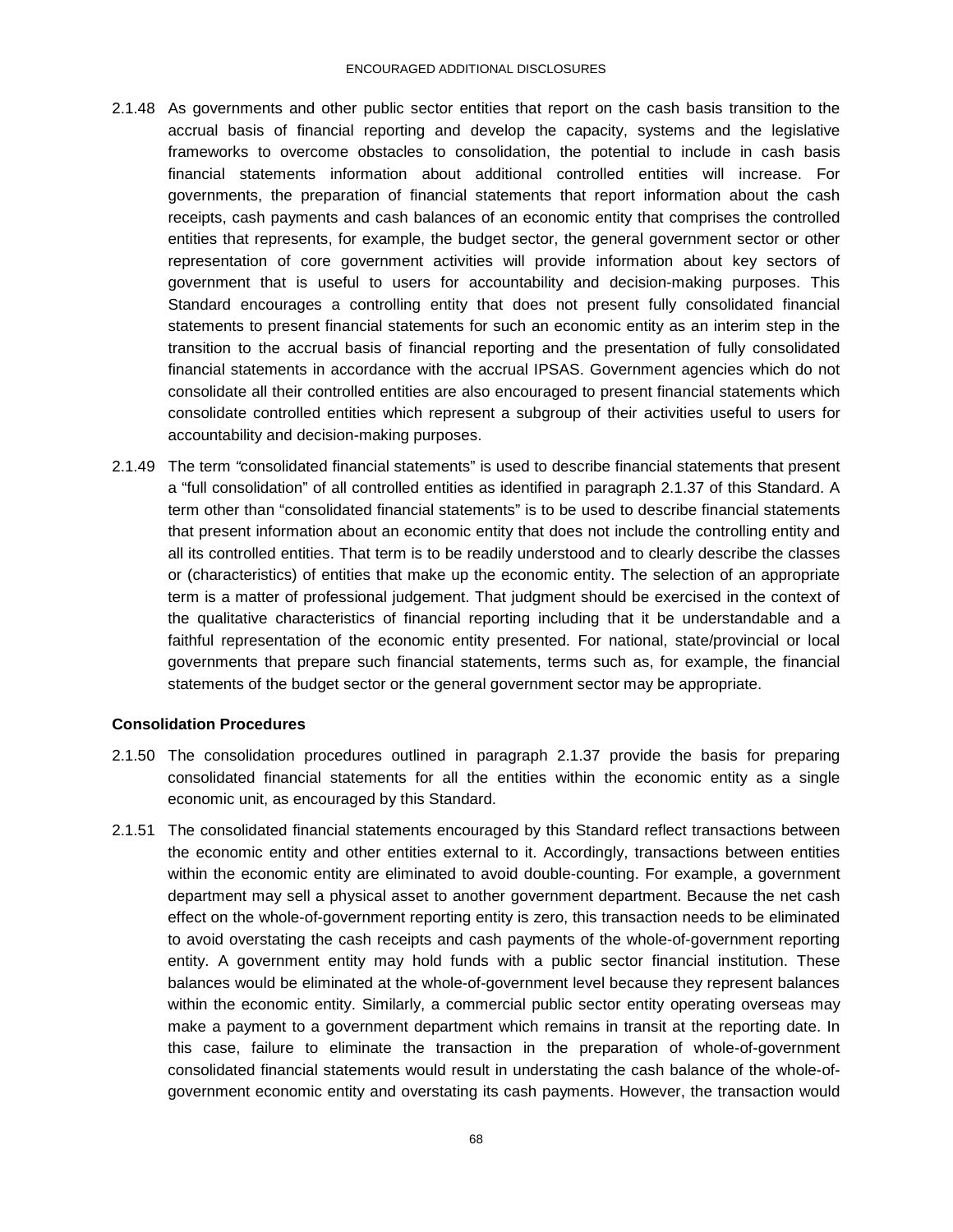not be eliminated in financial statements prepared for a group entity that, for example, represented a general government sector which excluded the commercial public sector entity.

2.1.52 Individual entities within the economic entity may adopt different policies for the classification of cash receipts and cash payments and the presentation of their financial statements. Cash receipts or cash payments arising from like transactions are classified and presented in a uniform manner in the consolidated financial statements where practicable.

### **Consolidation Disclosures**

- 2.1.53 *An* entity *is encouraged to disclose in the notes to the consolidated financial statements of an economic entity prepared in accordance with the encouragements in paragraph 2.1.37:*
	- (a) *A listing of significant controlled entities including the name, the jurisdiction in which the controlled entity operates (when it is different from that of the controlling entity);*
	- (b) *The reasons for not consolidating a controlled entity;*
	- (c) *The proportion of ownership interest in controlled entities and a description of how that ownership interest has been determined; and*
	- (d) *Where applicable, the factors considered in determining that the controlling entity:*
		- (i) *Controls another entity (or category of entities) even though it holds less than half of the voting rights of the other entity (or entities), together with an explanation of how control exists; and*
		- (ii) *Does not control another entity (or category of entities) even though it holds more than half of the voting rights of the other entity (or entities).*
- 2.1.54 *An entity which presents financial statements for an economic entity which consolidates some but not all controlled entities as is encouraged in paragraph 2.1.37, is encouraged to disclose in the notes to those financial statements the disclosures encouraged in paragraph 2.1.53 together with:* 
	- (a) *A description of the classes (or characteristics) of controlled entities that are included in, and excluded from, the group financial statements together with an explanation of the reason for the exclusion of any classes from the group accounts; and*
	- (b) *A listing of significant entities that have been added to, or removed from, those included in the group financial statements since presentation of the previous period's financial statements.*
- 2.1.55 *A controlling entity which does not present a consolidated financial statement as encouraged in paragraph 2.1.37 is encouraged to disclose the reasons why the consolidated financial statements have not been presented together with the method used to account for controlled entities in its separate financial statements. It is also encouraged to disclose the name and the principal address of its controlling entity that publishes a consolidated financial statement***.**
- 2.1.56 The disclosures encouraged in paragraphs 2.1.53 and 2.1.54 will provide users with information about the composition and key features of fully consolidated financial statements prepared in accordance with the encouragements in paragraph 2.1.37, and financial statements that consolidate a subset of its controlled entities in accordance with the encouragements in paragraph 2.1.38. The disclosures encouraged in paragraph 2.1.55 will enable users to determine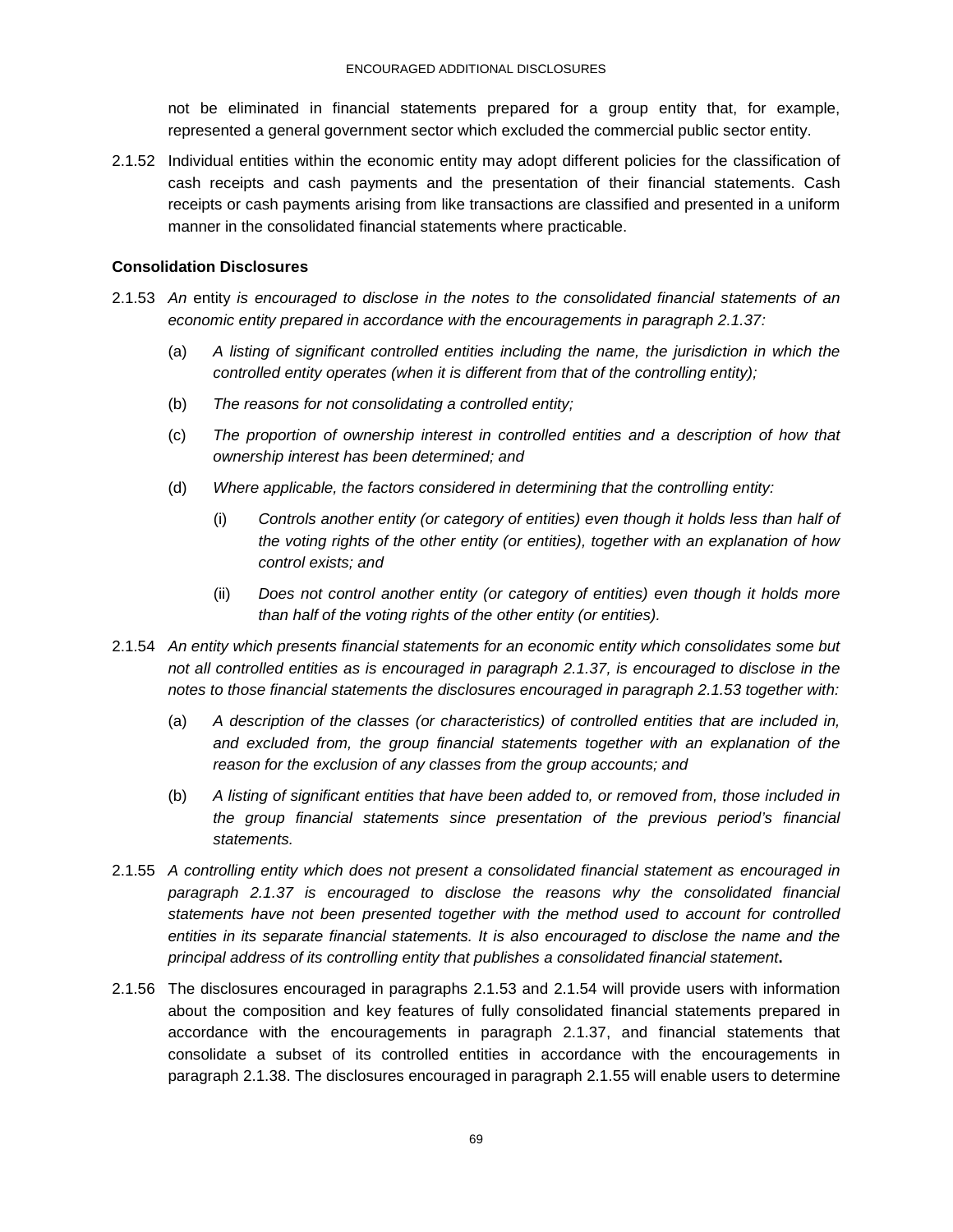whether a controlling entity prepares consolidated financial statements and, if not, the method used to account for controlled entities.

## **Acquisitions and Disposals of Controlled Entities and Other Operating Units**

- 2.1.57 *An entity is encouraged to disclose and present separately the aggregate cash flows arising from acquisitions and from disposals of controlled entities or other operating units.*
- 2.1.58 *An entity is encouraged to disclose in the notes to the financial statements, in aggregate in respect of both acquisitions and disposals of controlled entities or other operating units during the period, each of the following:*
	- (a) *The total purchase or disposal consideration (including cash or other assets);*
	- (b) *The portion of the purchase or disposal consideration discharged by means of cash; and*
	- (c) *The amount of cash in the controlled entity or operating unit acquired or disposed of.*
- 2.1.59 The separate presentation of the cash flow effects of acquisitions and disposals of controlled entities and other operations, together with the separate disclosure of the amounts of assets and liabilities acquired or disposed of, helps to distinguish those cash flows from cash receipts and payments arising from the other activities of the entity. To enable users to identify the effects of both acquisitions and disposals, the cash flow effects of disposals would not be deducted from those acquisitions.
- 2.1.60 The aggregate amount of the cash paid or received as purchase or sale consideration is reported in the statement of cash receipts and payments net of cash acquired or disposed of.
- 2.1.61 Paragraph 2.1.24 encourages the disclosure of assets, liabilities, revenues and expenses of the entity. Assets, liabilities, revenues and expenses other than cash or cash flows of a controlled entity or operating unit acquired or disposed of may also be separately disclosed, summarized by each major category. Consistent with the requirement of paragraph 1.3.32 of Part 1 of this Standard, where such disclosure is made, the assets, liabilities, revenues and expenses should be clearly identified and the basis on which they are measured and recognized explained.

## **Joint Arrangements**

- 2.1.62 *An entity is encouraged to make disclosures about joint arrangements which are necessary for a*  fair presentation of the cash receipts and payments of the entity during the period and the *balances of cash as at reporting date.*
- 2.1.63 A joint arrangement is an arrangement of which two or more parties have joint control. Many public sector entities establish joint arrangements to undertake a variety of activities. The nature of these activities range from commercial undertakings to provision of community services at no charge. The terms of a joint arrangement are set out in a contract or other binding arrangement and usually specify the initial contribution from each joint venturer and the share of revenues or other benefits (if any) and expenses of each of the joint venturers. Entities which report on a cash basis will generally report:
	- (a) As cash payments, the cash expended in the acquisition of an interest in a joint arrangement and in the ongoing operations of the joint arrangement; and
	- (b) As cash receipts, the cash received from the joint arrangement.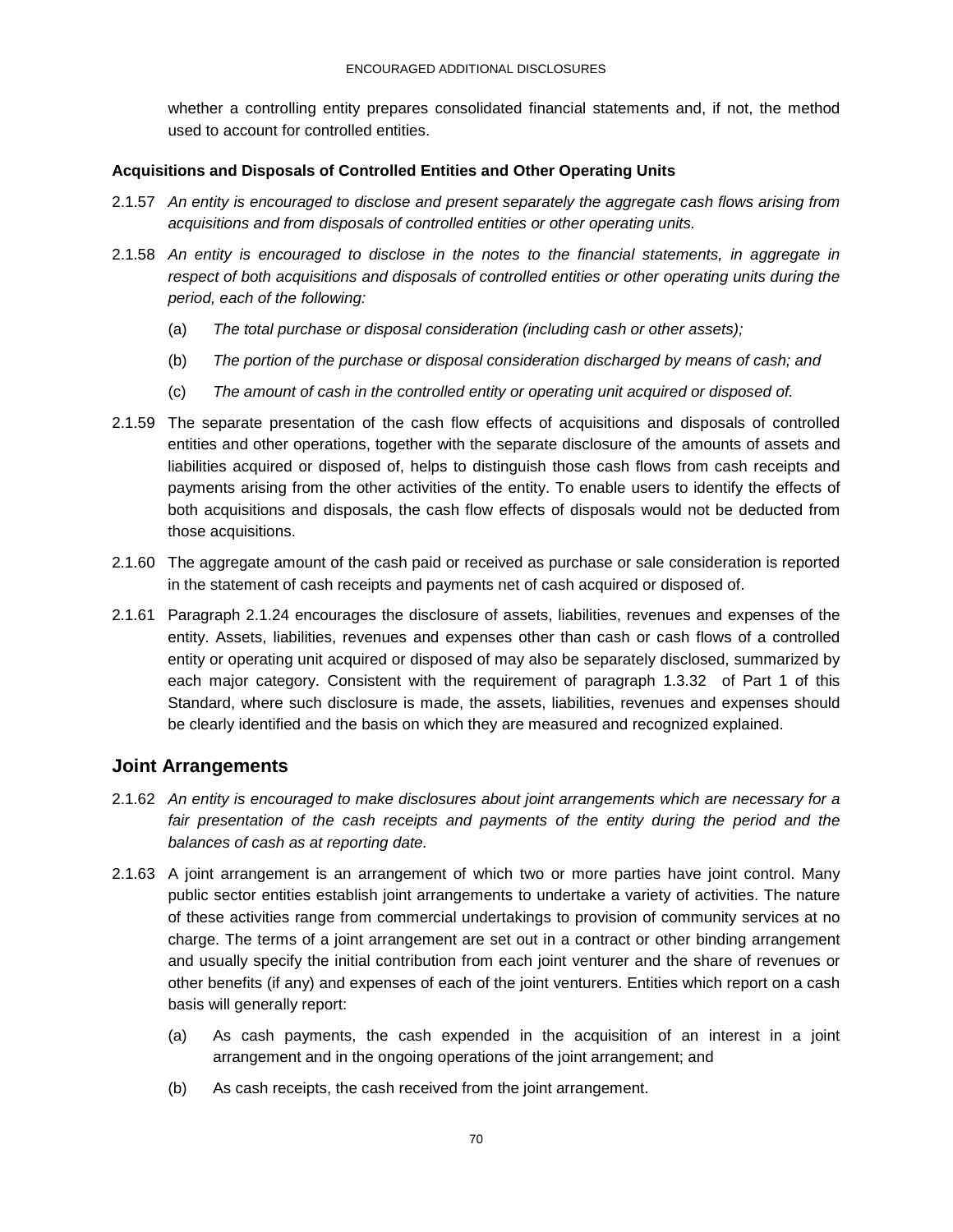Disclosures about joint arrangements may include a listing and description of interests in significant joint arrangements. International Public Sector Accounting Standards IPSAS 36, *Investments in Associates and Joint Ventures* and IPSAS 37, *Joint Arrangements* in the accrual based series of IPSAS provides guidance on the different forms and structures that joint arrangements may take and potential additional disclosures that might be made. The definition and explanation of "control" in IPSAS 35 will need to be considered in determining whether an entity is an "associate" and whether an arrangement is a "joint arrangement" as defined in IPSAS 36 and IPSAS 37.

## **Financial Reporting in Hyperinflationary Economies**

- 2.1.64 In a hyperinflationary economy, the presentation of the financial statements in the local currency without restatement is not useful. Money loses purchasing power at such a rate that comparison of amounts from transactions and other events that have occurred at different times, even within the same accounting period, is misleading.
- 2.1.65 This Standard does not identify an absolute rate at which hyperinflation is deemed to arise. It is a matter of judgment when restatement of financial statements in accordance with the encouragements in this Standard would become necessary. Hyperinflation is indicated by characteristics of the economic environment of a country which include, but are not limited to, the following:
	- (a) The general population prefers to keep its wealth in non-monetary assets or in a relatively stable foreign currency. Amounts of local currency held are immediately invested to maintain purchasing power;
	- (b) The general population regards monetary amounts not in terms of the local currency but in terms of a relatively stable foreign currency. Prices may be quoted in that currency;
	- (c) Sales and purchases on credit take place at prices that compensate for the expected loss of purchasing power during the credit period, even if the period is short;
	- (d) Interest rates, wages and prices are linked to a price index; and
	- (e) The cumulative inflation rate over three years is approaching, or exceeds, 100%.

### **The Restatement of Financial Statements**

2.1.66 *An entity that reports in the currency of a hyperinflationary economy is encouraged to:*

- (a) *Restate its statement of cash receipts and payments and other financial statements in terms of the measuring unit current at the reporting date;*
- (b) *Restate the comparative information for the previous period, and any information in respect of earlier periods in terms of the measuring unit current at the reporting date; and*
- (c) *Use a general price index that reflects changes in general purchasing power. It is preferable that all entities that report in the currency of the same economy use the same index.*
- 2.1.67 *The entity is encouraged to make the following disclosures:*
	- (a) *The fact that the statement of cash receipts and payments and other financial statements, and the corresponding figures for previous periods, have been restated for the changes in the general purchasing power of the reporting currency and, as a result, are stated in terms of the measuring unit current at the reporting date; and*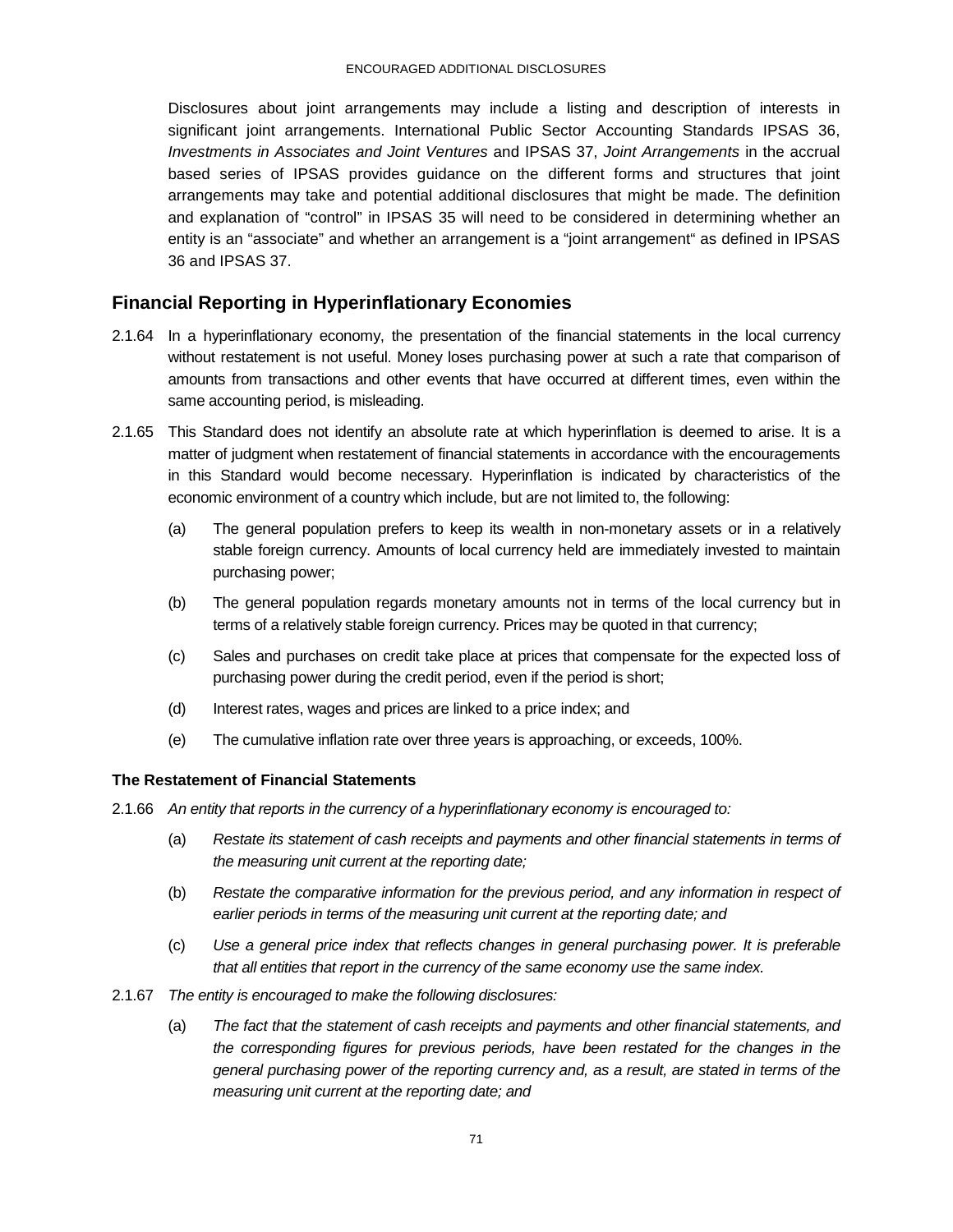- (b) *The identity and level of the price index at the reporting date and the movement in the index during the current and the previous reporting period.*
- 2.1.68 Prices change over time as the result of various political, economic and social forces. Specific forces such as changes in supply and demand, and technological changes may cause individual prices to increase or decrease significantly and independently of each other. In addition, general economic forces may result in changes in the general level of prices and therefore in the general purchasing power of money.
- 2.1.69 In a hyperinflationary economy, the usefulness of financial statements is substantially increased if they are expressed in terms of the measuring unit current at the reporting date. As a result, the treatments and disclosures in paragraphs 2.1.66 and 2.1.67 above are encouraged. Presentation of this information as the primary presentation rather than as a supplement to financial statements which have not been restated is encouraged. Separate presentation of the statement of cash receipts and payments and other financial statements before restatement is discouraged.
- 2.1.70 All items in the statement of cash receipts and payments will be expressed in terms of the measuring unit current at the reporting date. Therefore, all amounts, including any payments by third parties disclosed on the face of the statement of cash receipts and payments or in other financial statements, would be restated by applying the change in the general price index from the dates when the payments and receipts were initially recorded.
- 2.1.71 Many entities in the public sector include in their financial statements the related budgetary information, to facilitate comparisons with the budget. Where this occurs, this Standard encourages restatement of the budgetary information in accordance with this Standard.

## **Comparative Information**

2.1.72 If comparisons with previous periods are to be meaningful, comparative information for the previous reporting period will be restated by applying a general price index so that the comparative financial statements are presented in terms of the measurement unit current at the end of the reporting period. Information that is disclosed in respect of earlier periods is also expressed in terms of the measurement unit current at the end of the reporting period.

### **Consolidated Financial Statements**

- 2.1.73 A controlling entity that reports in the currency of a hyperinflationary economy may have controlled entities that also report in the currencies of hyperinflationary economies. If the statement of cash receipts and payments and other financial statements are to be prepared on a consistent basis, the financial statements of any such controlled entity will be restated by applying a general price index of the country in whose currency it reports before they are included in the consolidated financial statements issued by its controlling entity. Where such a controlled entity is a foreign controlled entity, its restated financial statements are translated at closing rates.
- 2.1.74 If financial statements with different reporting dates are consolidated, all items, whether non-monetary or monetary, need to be restated into the measuring unit current at the date of the consolidated financial statement.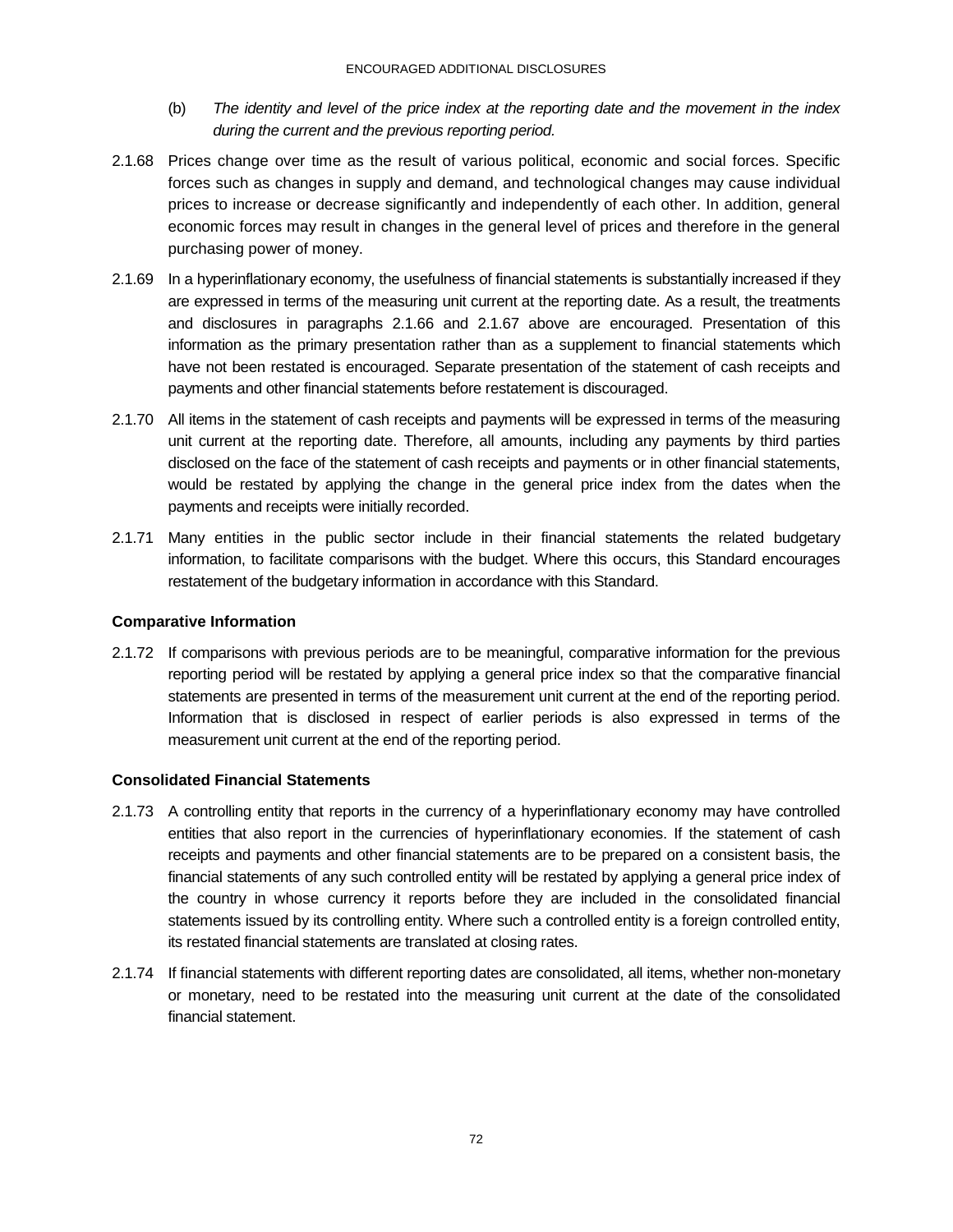#### **Selection and Use of the General Price Index**

- 2.1.75 The restatement of financial statements in accordance with the approach encouraged by this Standard requires the use of a general price index that reflects changes in general purchasing power. It is preferable that all entities that report in the currency of the same economy use the same index.
- 2.1.76 The disclosures encouraged by this Standard are intended to make clear the basis of dealing with the effects of hyperinflation in the financial statements. They are also intended to provide other information necessary to understand that basis and the resulting amounts.

### **Payments by Third Parties on Behalf of the Entity**

- 2.1.77 *When during the reporting period a reporting entity has been formally advised that payments have been made to directly settle its obligations or purchase goods and services for its benefit by third parties, or the entity has otherwise verified that such payments have been made, the entity is encouraged to disclose in notes to the financial statements:*
	- (a) *Total payments made by such third parties; and*
	- (b) *A sub-classification of the total amount of such payments using a classification basis appropriate to the entity's operation.*
- 2.1.78 In some cases, third parties purchase goods or services on behalf of the entity or settle obligations of the entity. For example, a national government may fund the operation of a health or education program of an independent provincial or municipal government by directly paying service providers and acquiring and transferring to the other government the necessary supplies during the period. Similarly, a national government or independent aid agency may pay a construction company directly for building a road for another government rather than providing the funds directly to the government itself. These payments may be made by way of a grant, donation or other form of aid, or as a loan which is to be repaid. In these cases, the provincial or municipal government does not receive cash (including cash equivalents) directly from, or gain control of a bank account or similar facility established for its benefit by, the other entity. Therefore, the amount settled or paid on its behalf does not constitute "cash" as defined in this Standard. However, the recipient government benefits from the cash payments being made on its behalf.
- 2.1.79 The disclosure of information about the amount, and the classes of payments made by third parties (whether by nature, function or both) will provide additional information useful for accountability and decision-making purposes. In some cases, an entity may not have been formally advised or otherwise be aware of third party payments made on its behalf during the reporting period, or may be unable to verify that an expected payment has occurred. If an entity cannot have confidence that the amount of third party payments disclosed is a faithful representation of all such payments made on behalf of the entity during the period, the notes should advise users that such disclosures may not encompass all such third party payments.
- 2.1.80 Paragraph 2.1.77 encourages the disclosure of the total amount of third party payments made during the reporting period and the major classes of such payments. Third party payments will encompass amounts defined as external assistance and other assistance in paragraph 2.1.82 of this Standard. Paragraph 2.1.90(b) encourages the disclosure of the amount of external assistance provided to an entity in the form of third party payments. Paragraph 2.1.91 encourages that such disclosures also be made about other assistance where practicable.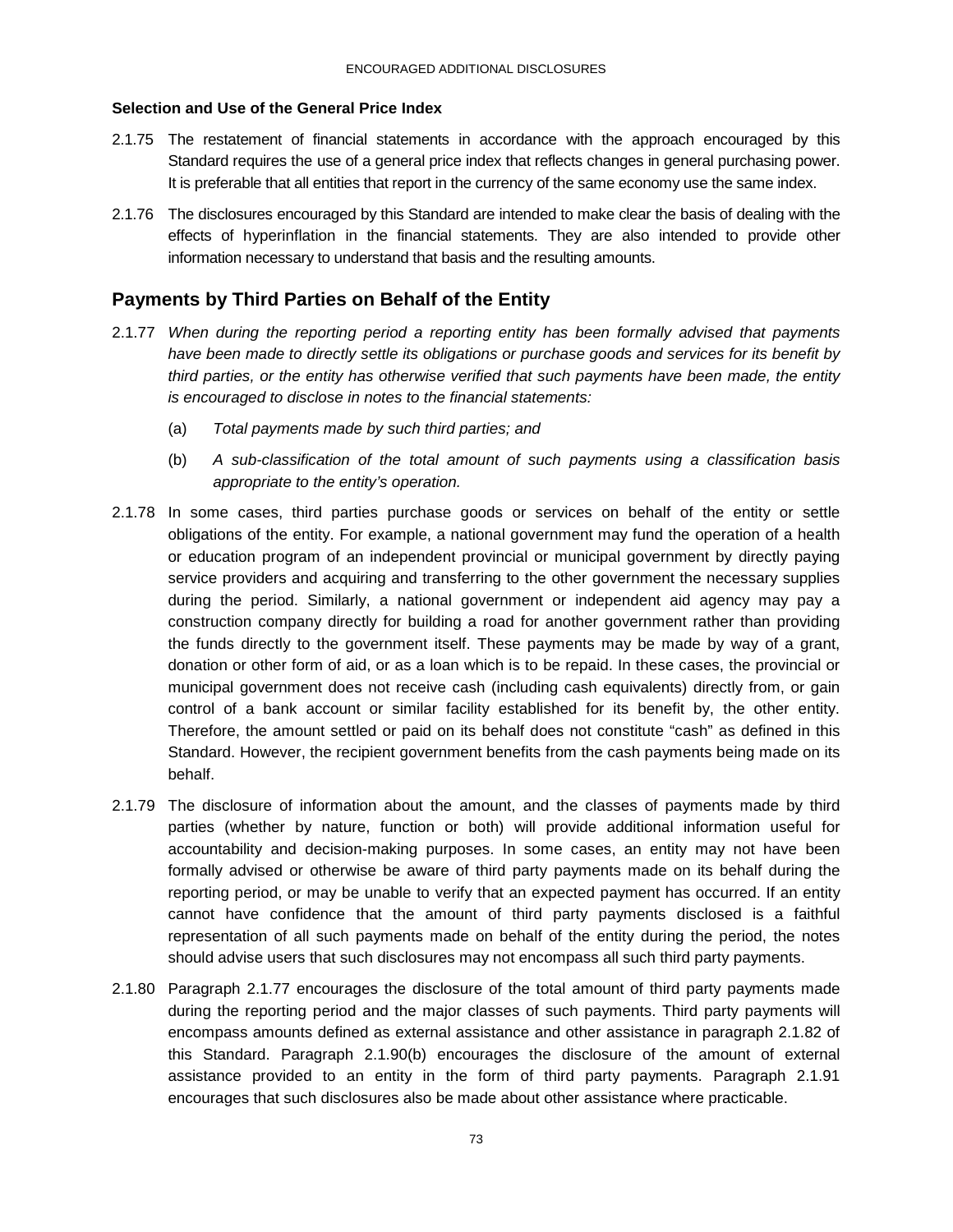2.1.81 The sub-classifications (or classes) of third party payments which may be disclosed in accordance with paragraphs 2.1.77(b) are a matter of professional judgment. The factors that will be considered in exercising that judgment are outlined in paragraph 1.3.17 of Part 1 of this Standard.

## **Recipients of External and Other Assistance**

### **Definitions**

2.1.82 *The* following *terms are used in this Standard with the meaning specified:*

*Assistance means external assistance and other assistance.*

*Bilateral External Assistance Agencies are agencies established under national law, regulation or other authority of a nation for the purpose of, or including the purpose of, providing some or all of that nation's external assistance.*

*Exchange transactions are transactions in which one entity receives assets or services, or has*  liabilities extinguished, and directly gives approximately equally value (primarily in the form of *cash, goods, services, or use of assets) to another entity in exchange.*

*External Assistance means all official resources which the recipient can use or otherwise benefit from in pursuit of its objectives.*

*Multilateral External Assistance Agencies are all agencies established under international agreement or treaty for the purpose of, or including the purpose of, providing external assistance.*

*Non-Governmental Organizations (NGOs) are all foreign or national agencies established independent of control by any government for the purpose of providing assistance to government(s), government agencies, other organizations or individuals.*

*Official Resources means all loans, grants, technical assistance, guarantees or other forms of*  assistance provided or committed under a binding agreement by multilateral or bilateral external *assistance agencies or by a government, or agencies of a government, other than to a recipient of the same nation as the government or government agency providing, or committing to provide, the assistance.*

*Other Assistance means resources provided by non-governmental organizations (NGOs) and gifts and donations or other forms of assistance voluntarily provided by individuals and private sector organizations which the recipient can use or otherwise benefit from in pursuit of its objectives. Other assistance does not include official resources, taxes, fines and fees, resources provided in an exchange transaction or resources provided by the government or agencies of a government of the same nation as the recipient.*

#### **Assistance**

2.1.83 "Assistance" is defined broadly in this Standard to encompass "external assistance" and "other assistance". Key features of external assistance and other assistance are outlined below.

### *External assistance*

2.1.84 External assistance is defined as all official resources which the recipient can use or otherwise benefit from in pursuit of its objectives. Different organizations may use different terminology for external assistance or classes of external assistance. For example, some organizations may use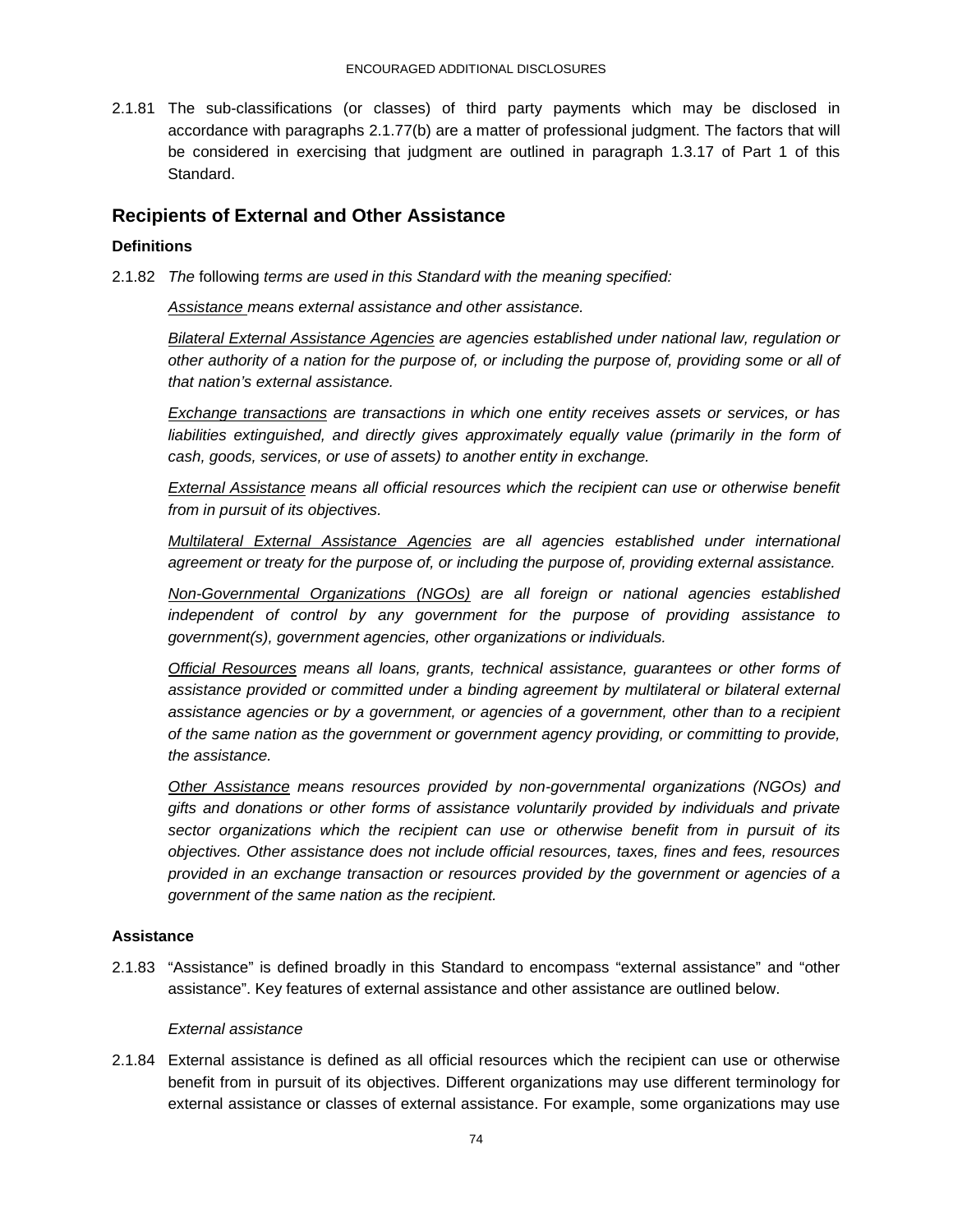the term external aid or aid, rather than external assistance. In these cases, the different terminology is unlikely to cause confusion. However, in other cases, the terminology may be substantially different. In these cases it will be necessary to exercise professional judgment in determining whether the resources provided should be classified as external assistance.

- 2.1.85 Official resources are resources provided or committed under a binding agreement by multilateral or bilateral external assistance agencies or governments or government agencies, other than to a recipient of the same nation as the provider of the assistance. Governments as referred to in the definition of official resources may include national, state, provincial or local governments in any nation. Therefore, assistance provided by, for example, a national government or state government agency of one nation to a state or local government of another nation is external assistance as defined in this Standard. However, assistance provided by a national or state government to another level of government within the same nation and assistance provided by non-governmental organizations (NGOs), even if such assistance is provided under a binding agreement, does not satisfy the definition of official resources and, therefore, is not external assistance.
- 2.1.86 External assistance agreements may provide for the entity to:
	- (a) Draw down in cash the full proceeds of the loan or grant or a tranche of the loan or grant;
	- (b) Seek reimbursement(s) for qualifying payments made by the entity to a third party settling in cash an obligation(s) of the entity, as defined by the loan or grant agreement; or
	- (c) Request the external assistance agency to make payments directly to a third party settling in cash an obligation(s) of the recipient entity as defined by the loan or grant agreement, including an obligation of the recipient entity for goods or services provided or to be provided by a NGO.

External assistance agreements may also include the provision of goods or services to the recipient.

### *Other Assistance*

- 2.1.87 Other assistance is defined as resources provided by NGO's and assistance that is voluntarily provided by, for example, individuals and charitable and other organizations. Taxes and other resources compulsorily paid or payable to public sector entities in accordance with laws or regulation, fines or other penalties imposed for breaches of laws or regulation, and fees for services provided by, or on behalf of, public sector entities are not other assistance as defined in paragraph 2.1.82. Similarly, resources provided in exchange transactions and transfers of resources between governments within the same nation are not classified as other assistance.
- 2.1.88 In most cases it will be clear whether resources are provided voluntarily and whether their intent is to provide assistance for purposes of, for example, emergency relief or to assist the entity in achieving economic development or welfare objectives, or for other purposes. However, in some cases, it will be necessary to exercise professional judgment in determining whether the resources provided should be classified as other assistance.
- 2.1.89 NGOs are foreign or national agencies established independent of control by any government. In some rare cases, it may not be clear whether the donor organization is a bilateral or multilateral external assistance agency or a NGO, and therefore independent of control by any government. Where such a donor organization provides, or commits to provide, assistance under the terms of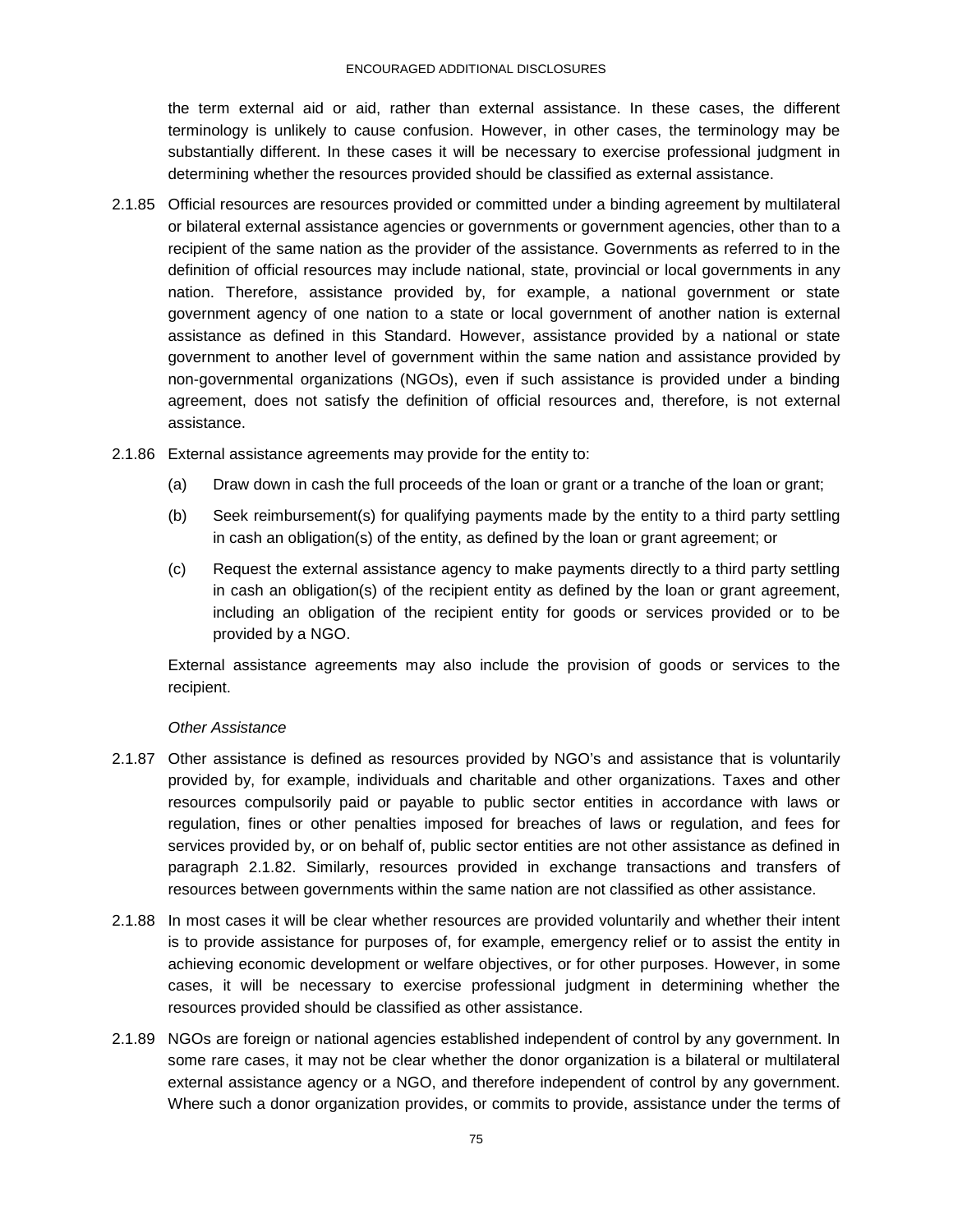a binding agreement, the distinction between official resources as defined in this Standard and resources provided by a NGO may become blurred. In these cases, professional judgment will need to be exercised to determine whether the assistance received satisfies the definition of external assistance or other assistance.

### **External Assistance Received**

2.1.90 *An entity is encouraged to disclose separately in notes to the financial statements:*

- (a) *The total amount of external assistance received in cash during the period unless disclosed as a separate class of cash receipt on the face of the statement of cash receipts and payments;*
- (b) *The total external assistance paid by third parties during the period to directly settle obligations of the entity or purchase goods and services on behalf of the entity when advised by the third party or otherwise verified by the recipient;*
- (c) *The total amount of external assistance received during the period as loans and the total amount received as grants;*
- (d) *The significant classes of providers of external assistance and the amount provided;*
- (e) *By significant class and amount, the purposes for which external assistance was received and used during the reporting period showing separately amounts provided by way of loans and grants; and*
- (f) *The balance of undrawn external assistance loans and grants available at reporting date to fund future operations when the amount of the loans or grants available to the recipient is specified in a binding agreement and the satisfaction of any substantial terms and conditions that determine, or affect access to, that amount is highly likely, showing separately:*
	- (i) *Total external assistance loans;*
	- (ii) *Total external assistance grants; and*
	- (iii) *The purposes for which the undrawn loan assistance and undrawn grant assistance may be used.*

#### **Other Assistance Received**

2.1.91 *Where practicable, an entity is encouraged to apply to other assistance received, the disclosures identified in paragraph 2.1.90 above.* 

### **External Assistance and Other Assistance Received**

2.1.92 Disclosure of the total amount of external assistance received and, separately, other assistance received in the form of cash and in the form of third party payments made on behalf of the entity can provide useful information about the extent to which the operations of the reporting entity are funded from taxes and/or internal sources, or are dependent upon external assistance and other assistance, and the form of that assistance – whether as cash or other benefit. The disclosure of external assistance and other assistance received in the form of payments made by third parties is encouraged when the entity has been formally advised, or otherwise verified, that such payments have been made during the reporting period.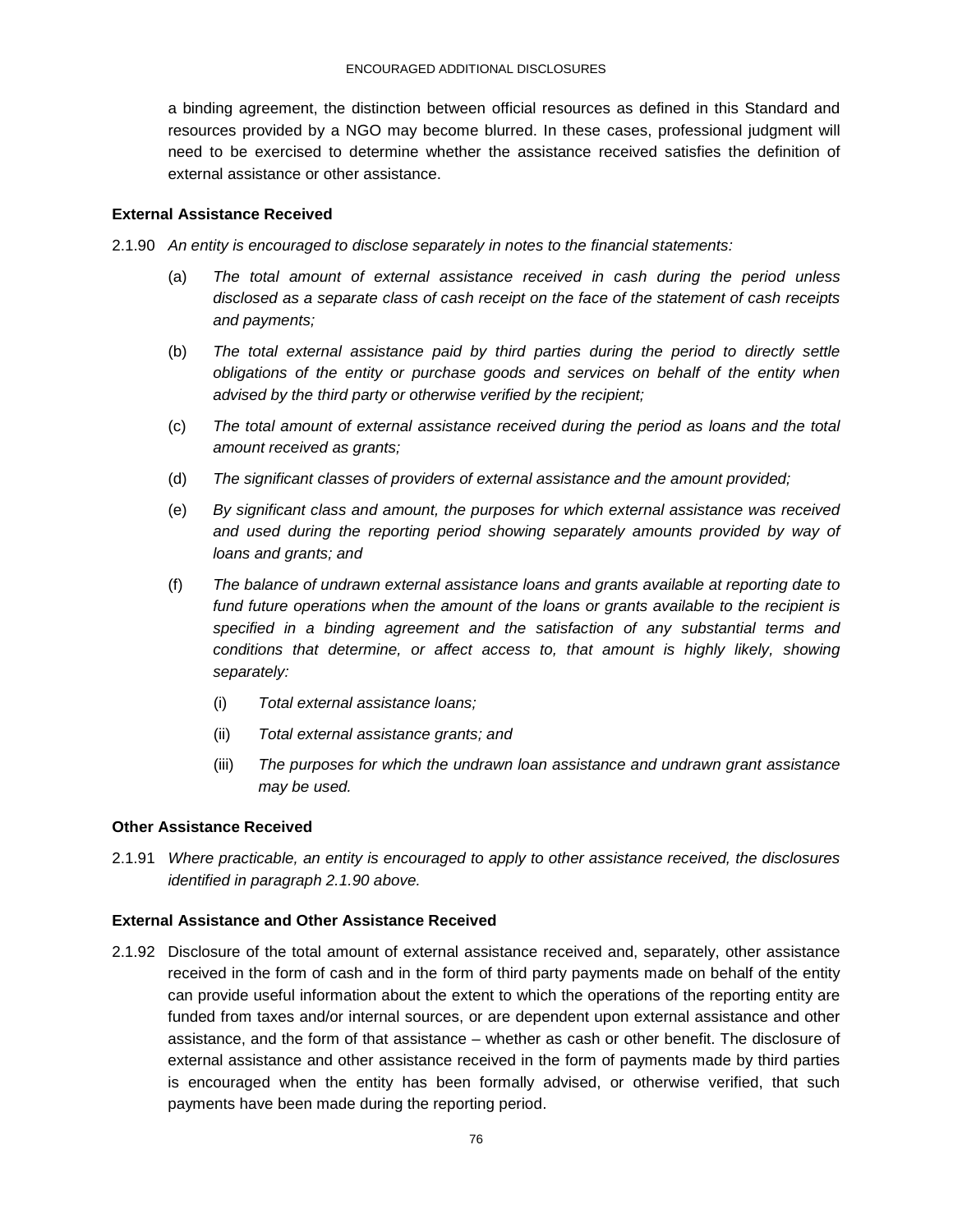- 2.1.93 Disclosure of the amount of external assistance and other assistance received by way of loan or grant will enable users to identify whether the entity has an obligation to repay the assistance provided at some time in the future.
- 2.1.94 Disclosure of the significant classes of providers of assistance such as, for example, multilateral donors, bilateral donors, international assistance organizations, NGOs, national assistance organizations or other major classes as appropriate for the reporting entity will identify the extent of the entity's dependence on particular classes of providers, and will be relevant to an assessment of the sustainability of the assistance.
- 2.1.95 An entity may receive external assistance for many purposes including assistance to support its:
	- (a) Economic development or welfare objectives, often termed development assistance;
	- (b) Emergency relief objectives, often termed emergency assistance;
	- (c) Balance of payments position or to defend its currency exchange rate, often termed balance of payments assistance;
	- (d) Military and/or defense objectives, often termed military assistance; and
	- (e) Trading activities, including export credits or loans offered by export/import banks or other government agencies, often termed trade finance.
- 2.1.96 Other assistance may also be provided for some of these purposes such as, for example, emergency relief and to support an entity's welfare objectives.
- 2.1.97 Disclosure by significant class of the purposes for which external assistance and other assistance was provided and used during the reporting period will further enhance the entity's accountability for its use of assistance received.
- 2.1.98 The amount of external assistance and assistance from NGO's and other sources currently committed under a binding agreement but not yet drawn may be significant. In some cases, the amount of assistance loan(s) or grant(s) is specified in a binding agreement and the satisfaction of any substantial conditions that need to be satisfied to access that amount is highly likely. This may occur in respect of undrawn balances of project funding for projects currently under development where conditions have been, and continue to be, satisfied and the project is anticipated to continue under the terms of the agreement. The disclosure of undrawn balances of external assistance and other assistance in these circumstances will provide information about the extent to which assistance made available to the entity has been drawn on during the reporting period and the amount of committed external and other assistance is available to support the ongoing development of particular projects.
- 2.1.99 In some cases, a donor may express an intention to provide ongoing assistance to the reporting entity, but not specify in a binding agreement the amount of the assistance loan(s) or grant(s) to be provided in future periods. In other cases, the amount of assistance may be specified but be subject to terms and conditions, the satisfaction of which cannot be assessed as being highly likely at the reporting date. In these cases, disclosure of the undrawn amounts is not encouraged by paragraph 2.1.90(f). In some cases, professional judgment may need to be exercised in assessing whether the satisfaction of the substantial terms and conditions that determine, or effect access to, the external assistance or other assistance is highly likely.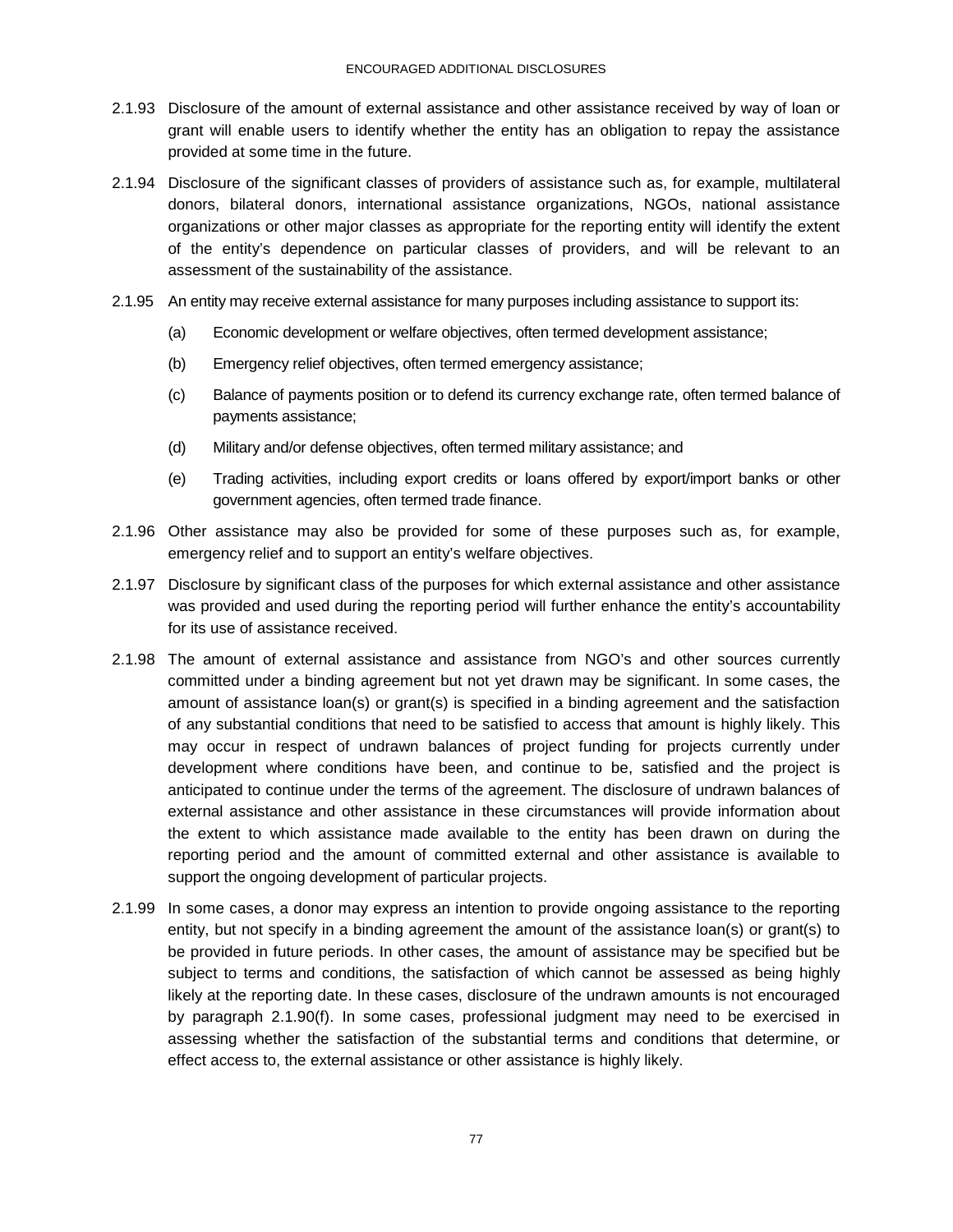### **Goods and Services Received**

- 2.1.100 *An entity is encouraged to disclose separately in the notes to the financial statements the value of assistance received during the period in the form of goods or service, and the basis on which that value is determined.*
- 2.1.101 *S*ignificant resources may be received as assistance in the form of goods or services. This will occur when new or used goods such as vehicles, computers or other equipment are transferred to the entity under an external assistance agreement or by, for example, NGO's or private sector benefactors. It will also occur when food aid is provided to a government for distribution to its citizens as emergency relief under an external assistance agreement or by NGO's or other donors. For some recipients, goods or services may be the major form in which assistance is received.
- 2.1.102 Disclosure of the value of assistance received as goods and services during the reporting period will assist readers of the financial statements to better understand the full extent of assistance received during the reporting period. However, in some cases and for some recipients, determining the value of such goods and services can be a difficult, time consuming and costly process. This is particularly so where a domestic market price for those goods and services cannot be readily determined, where the goods and services provided are not widely traded in international markets or where they are of an unique nature, such as often occurs in respect of emergency assistance.
- 2.1.103 This Standard does not specify the basis on which the value of the goods or services is to be determined. Therefore, their value may be determined as the depreciated historical cost of physical assets at the time the assets are transferred to the recipient or the price paid for the food by an external assistance agency or other donor. It may also be determined on the basis of an assessment of the value by management of the transferor, or the recipient, or by a third party. Where the value of assistance in the form of goods or services is disclosed, paragraph 2.1.100 encourages the disclosure of the basis on which that value is determined. Where such is described as fair value it will conform with the definition of fair value – that is, the amount for which an asset could be exchanged, or a liability settled, between knowledgeable willing parties in an arm's length transaction.

# **2.2 Governments and Other Public Sector Entities Completing the Transition to the Accrual Basis of Financial Reporting and Adoption of Accrual IPSAS**

## **Presentation of the Statement of Cash Receipts and Payments**

- 2.2.1 *An entity which is completing its transition to the accrual basis of financial reporting and adoption of accrual IPSAS is encouraged to present a statement of cash receipts and payments in the same format as that required by International Public Sector Accounting Standard 2 (IPSAS 2), Cash Flow Statements.*
- 2.2.2 As entities transition to the accrual basis of financial reporting they will need to progressively build the information and systems necessary to comply with each accrual IPSAS on issue prior to the formal adoption of the accrual IPSAS. The presentation of information in a format that replicates as far as possible that adopted by the accrual IPSAS will assist the transition process.
- 2.2.3 IPSAS 2 provides guidance on classifying cash flows as operating, financing and investing and includes requirements for preparing a cash flow statement which reports these classes separately on the face of the statement. A summary of key aspects of IPSAS 2 and guidance on their application for financial reporting under this Standard is included in Appendix 3. Part 2 of this Standard encourages disclosure of information additional to that required by IPSAS 2. Entities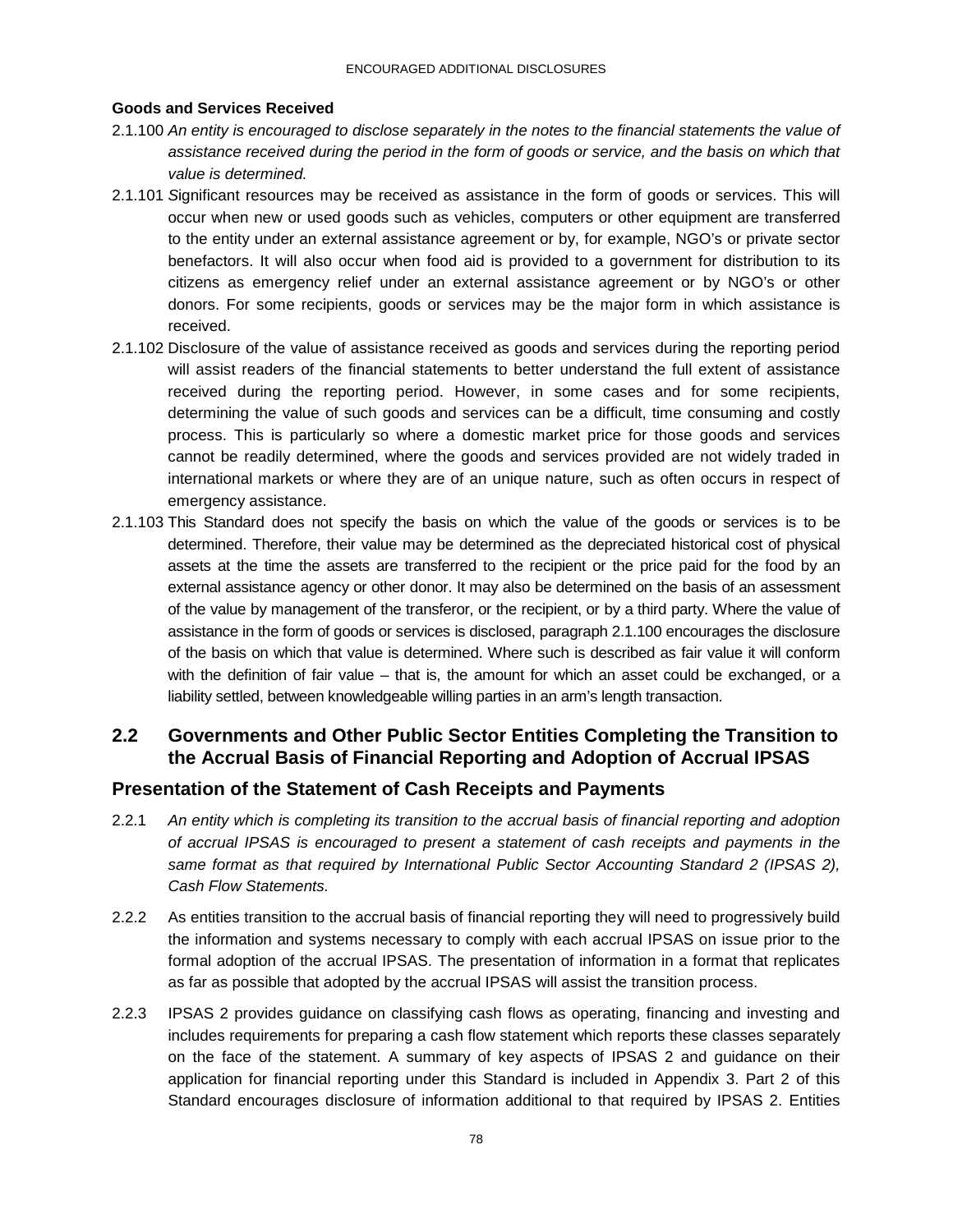which adopt the format of IPSAS 2 for the presentation of the statement of cash receipts and payments are encouraged to also make the additional disclosures identified in Part 2 of this Standard.

## **Consolidated Financial Statements – The Economic Entity**

- 2.2.4 This Standard encourages controlling entities to present consolidated financial statements which consolidates all controlled entities in accordance with generally accepted consolidation processes, and identifies some circumstances in which this may not be necessary. These circumstances reflect those in IPSAS 35, *Consolidated Financial Statements*. However, IPSAS 35 includes additional exemptions from the requirement to prepare consolidated financial statements for controlling entities that are investment entities and measure their controlled entities at fair value through surplus or deficit. This exemption is not applicable to controlling entities that are investment entities and apply the Cash Basis IPSAS.
- 2.2.5 When financial statements which consolidate all controlled entities are not presented, this Standard encourages the presentation of financial statements which present information about an economic entity that comprises subgroups of controlled entities such as those reflecting the budget sector or the general government sector or other representation of core government activities. While accrual IPSAS do not prohibit the presentation of information about such economic entities, they cannot be presented as an alternative to the full consolidation of all controlled entities as prescribed in IPSAS 35.
- 2.2.6 Entities completing the transition to the accrual basis of financial reporting and adoption of the accrual IPSAS will need to be aware of these differences in the consolidation requirements of the accrual and cash basis IPSAS.

## **Required and Encouraged Disclosures under the Cash Basis IPSAS**

2.2.7 The requirements and encouragements of this Standard are not inconsistent with the requirements and encouragements of the equivalent accrual IPSAS to the extent they apply to financial reporting under the cash basis. However, in some cases this Standard encourages disclosures that are not required by the accrual IPSAS. This occurs in respect of, for example, encouraged disclosures about such matters as third party payments and external and other assistance. These disclosures are encouraged in this Standard to provide additional information useful in assessing how the entity is resourced. Such information is useful to all users of general purpose financial statements for accountability and decision-making purposes. It may also be relevant to the "special purpose" needs of, for example, providers of external and other assistance for information useful in monitoring the provision and use of assistance provided to the entity.

# **IPSAS 33—First-Time Adoption of Accrual Basis IPSAS**

2.2.8 IPSAS 33, *First Time Adoption of Accrual Basis International Public Sector Accounting Standards (IPSASs)* identifies transitional provisions that provide entities with relief from adoption of certain of the requirements of accrual IPSAS for three (3) years from the date of first adoption of accrual IPSAS. IPSAS 33 provides that on the date of adoption of IPSAS, a first-time adopter may elect to adopt one of more of the exemptions included in IPSAS 33 and, subject to the nature of the exemptions adopted, identify its financial statements as either: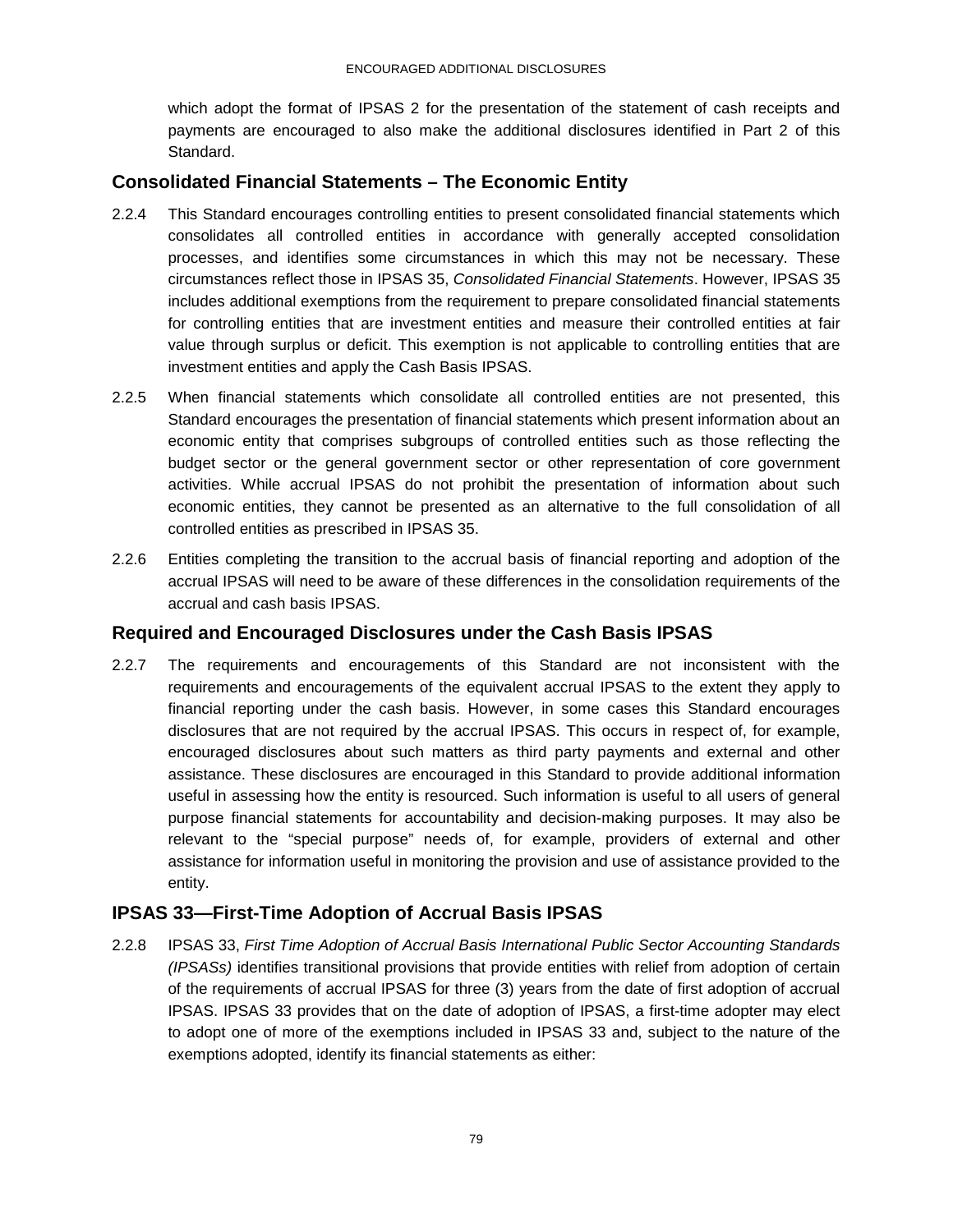- (a) *Transitional IPSAS financial statements*, when it adopts exemptions identified in IPSAS 33 as "Exemptions that Affect Fair Presentation and Compliance with Accrual Basis IPSAS"; or
- (b) *Financial statements that comply with the accrual IPSAS*, when it adopts other of the exemptions identified in IPSAS 33. That is the exemptions identified in IPSAS 33 as "Exemptions that Do Not Affect Fair Presentation and Compliance with Accrual Basis IPSAS"[3.](#page-79-0)
- 2.2.9 Appendix A of IPSAS 33 lists the transitional exemptions and provisions that a first-time adopter is required to apply and/or can elect to apply on adoption of accrual basis IPSAS, and illustrates whether fair presentation and the first-time adopter's ability to assert compliance with accrual basis IPSAS will be affected.

<span id="page-79-0"></span><sup>&</sup>lt;sup>3</sup> IPSAS 33, Appendix A lists the transitional exemptions and provisions that a first-time adopter is required to apply and/or can elect to apply on adoption of accrual basis IPSAS and illustrates whether fair presentation and the first-time adopter's ability to assert compliance with accrual basis IPSAS will be affected.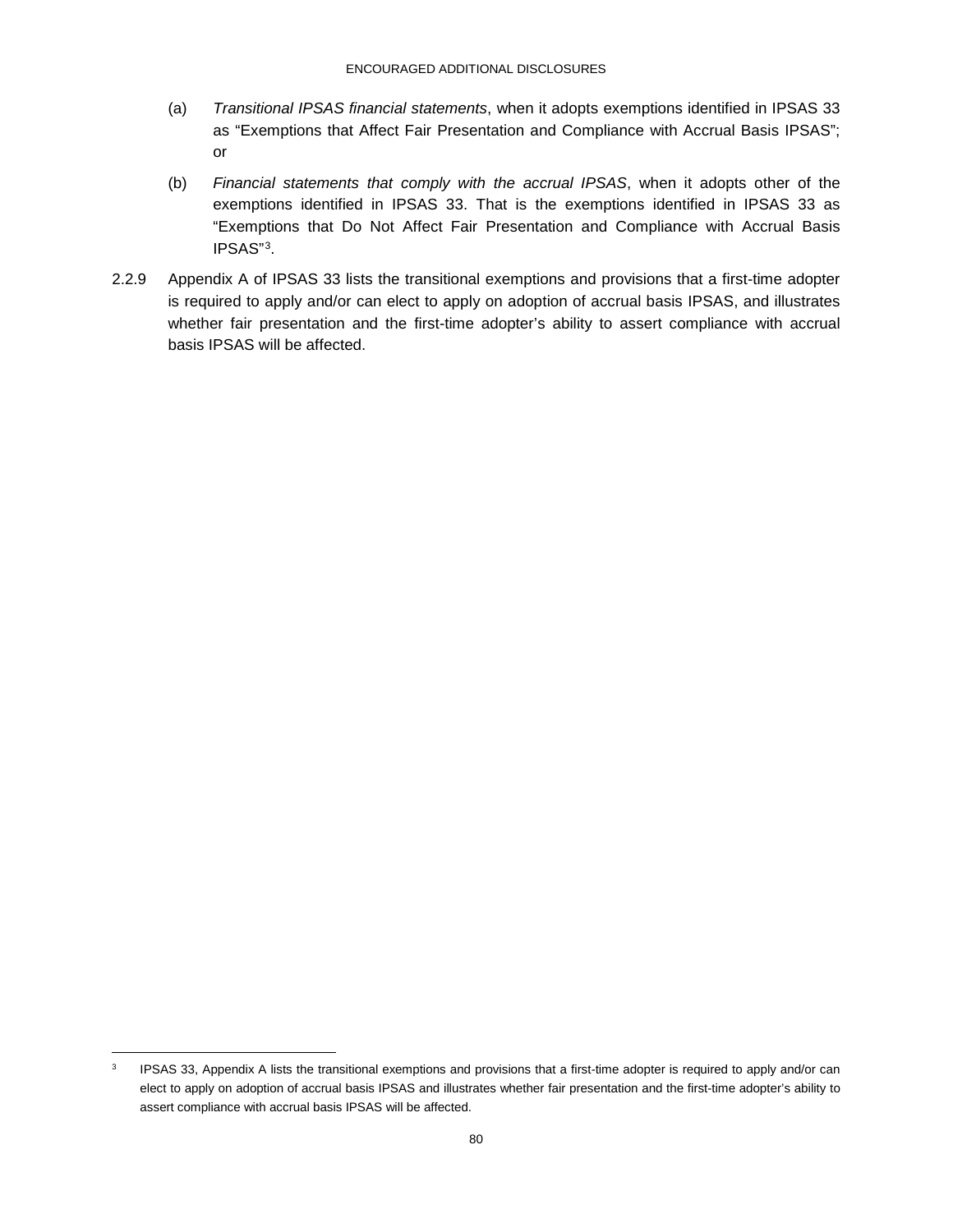#### **Basis for Conclusions – Cash Basis IPSAS Part 2**

*This Basis for Conclusions accompanies, but is not part of the IPSAS, Financial Reporting under the Cash Basis of Accounting.*

#### **Introduction — Removing obstacles to adoption of this IPSAS**

- BC1. The requirements for preparation of consolidated financial statements and disclosure of information about external assistance and third party payments that were previously included in Part 1 of the Cash Basis IPSAS (2007)(proved to be major obstacles to adoption of this Standard. To remove those obstacles these requirements were revised and recast as encouragements in Part 2 of the Standard.
- BC2. In the process of recasting these requirements as encouragements, additional amendments were made to strengthen the role of Part 2 of the Standard in supporting the transition to the accrual basis of financial reporting and adoption of accrual IPSAS.

### **Consolidation**

- BC3. Part 2 of the Standard encourages controlling entities to present consolidated financial statements which consolidates all controlled entities. It also encourages controlling entities that do not consolidate all controlled entities, to prepare financial statements for an economic entity that represents the budget sector, the general government sector or other representation of core government activities as an interim step in the transition to the accrual basis of financial reporting and adoption of accrual IPSAS. Such financial statements will provide information useful to users for accountability and decision-making purposes and support an orderly and useful transition to full consolidation as required by the accrual IPSAS. The encouragement to present financial statements for an economic entity that comprises the controlled entities that represent the general government sector is also consistent with the IPSASB's strategic objective of supporting the convergence of public sector accounting standards and statistical bases of financial reporting where appropriate.
- BC4. To further support those entities transitioning to the accrual basis, key definitions and encouraged disclosures were revised where necessary to ensure that they did not conflict with IPSAS 34, *Separate Financial Statements*; IPSAS 35, *Consolidated Financial Statements*, IPSAS 36, *Investments in Associates and Joint Ventures*, IPSAS 37, *Joint Arrangement*s and IPSAS 38, *Disclosure of Interests in Other Entities*.

#### **External assistance**

BC5. Requirements to disclose information about external assistance that were included in Part 1 of the Cash Basis IPSAS (2007) have been revised and recast as encouragements in Part 2 of the Standard. In addition, disclosures that were previously required or encouraged have been reduced to focus primarily on encouragements to disclose information about external assistance received and used during the reporting period in the form of cash and third party payments, and the amount of undrawn assistance available to the reporting entity as at reporting date. This revised Cash Basis IPSAS (2017) also encourages the disclose of information about such matters as significant terms and conditions of external assistance agreements, terms and conditions that have not been complied with and repayment terms and conditions of outstanding external assistance debt be removed from the Standard. Where practical, Part 2 of the Standard encourages a reporting entity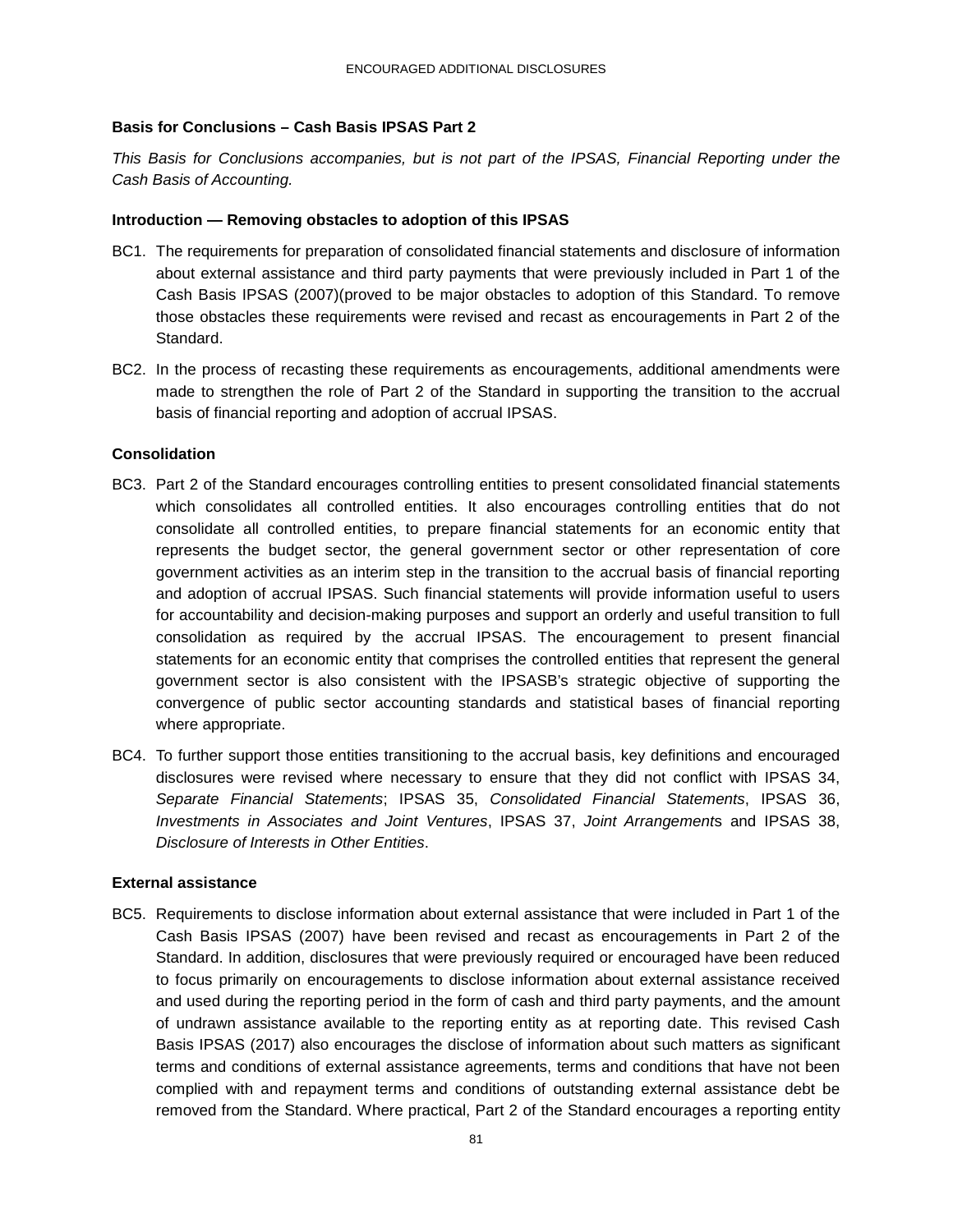to make disclosures about assistance provided to the entity in the form of cash and third party payments by, for example, NGOs and public and private sector donors.

- BC6. The IPSASB is of the view that the encouraged disclosures provide information useful for accountability and decision-making purposes, are more likely to be achievable and better reflect the general purpose nature intended for the cash basis financial statements.
- BC7. Part 2 of the Cash Basis IPSAS (2007) encouraged the disclosure of the value of goods and services received during the period in the form of external assistance. Part 1 of the Cash Basis IPSAS (2007) required that where an entity chose to disclose the value of external assistance received during the period in the form of goods and services it should also disclose the basis on which that value is determined. Such disclosures were encouraged, but not required, for assistance received from NGO's. Some constituents sought clarification of the relationship of these requirements and encouragements to those relating to third party payments. Some constituents also expressed concern that the disclosure of the basis on which the value of goods and services was determined was required when those goods and services were received as official resources under external assistance agreements, but only encouraged in other circumstances. The IPSASB responded to these concerns. In this revised Cash Basis IPSAS (2017) the relationship between external assistance and third party payments has been clarified and the requirement to disclose the basis of valuation of goods and services received has been recast as an encouragement in Part 2 of the IPSAS and broadened to apply to external assistance and other assistance received in the form of goods and services.

### **Third Party payments**

- BC8. Part 1 of the Cash Basis IPSAS (2007) required the disclosure of certain information about payments made by third parties in a separate column on the face of the statement of cash receipts and payments. This revised Cash Basis IPSAS (2017) recasts this as an encouragement to include such disclosures in notes to the financial statements, rather than on the face of the financial statements. The recasting of the requirement to disclose information about third party payments as an encouragement was made because of concerns that information necessary to fully satisfy the requirements or encouragement would not be available to recipients on a timely basis. In such circumstances, the information included in the financial statements was likely to be incomplete and the potential for misinterpretation of its usefulness for accountability and decision-making purposes did not justify its disclosure in a separate column on the face of the financial statements.
- BC9. This revised Cash Basis IPSAS (2017) also makes changes to Part 1 to include an additional explanation of single account type arrangements to reflect the IPSASB's view that such arrangements do not give rise to third party payments. This explanation narrows the circumstances in which third party payments may arise.

## **Amendments to support Entities transitioning to the accrual basis of financial reporting and adoption of accrual IPSAS**

BC10.This revised Cash Basis IPSAS (2017)makes refinements to the encouragements in Part 2 to reinforce the role of the Standard in supporting governments and other public sector entities transitioning to the accrual basis of financial reporting and adoption of accrual IPSAS. These refinements include: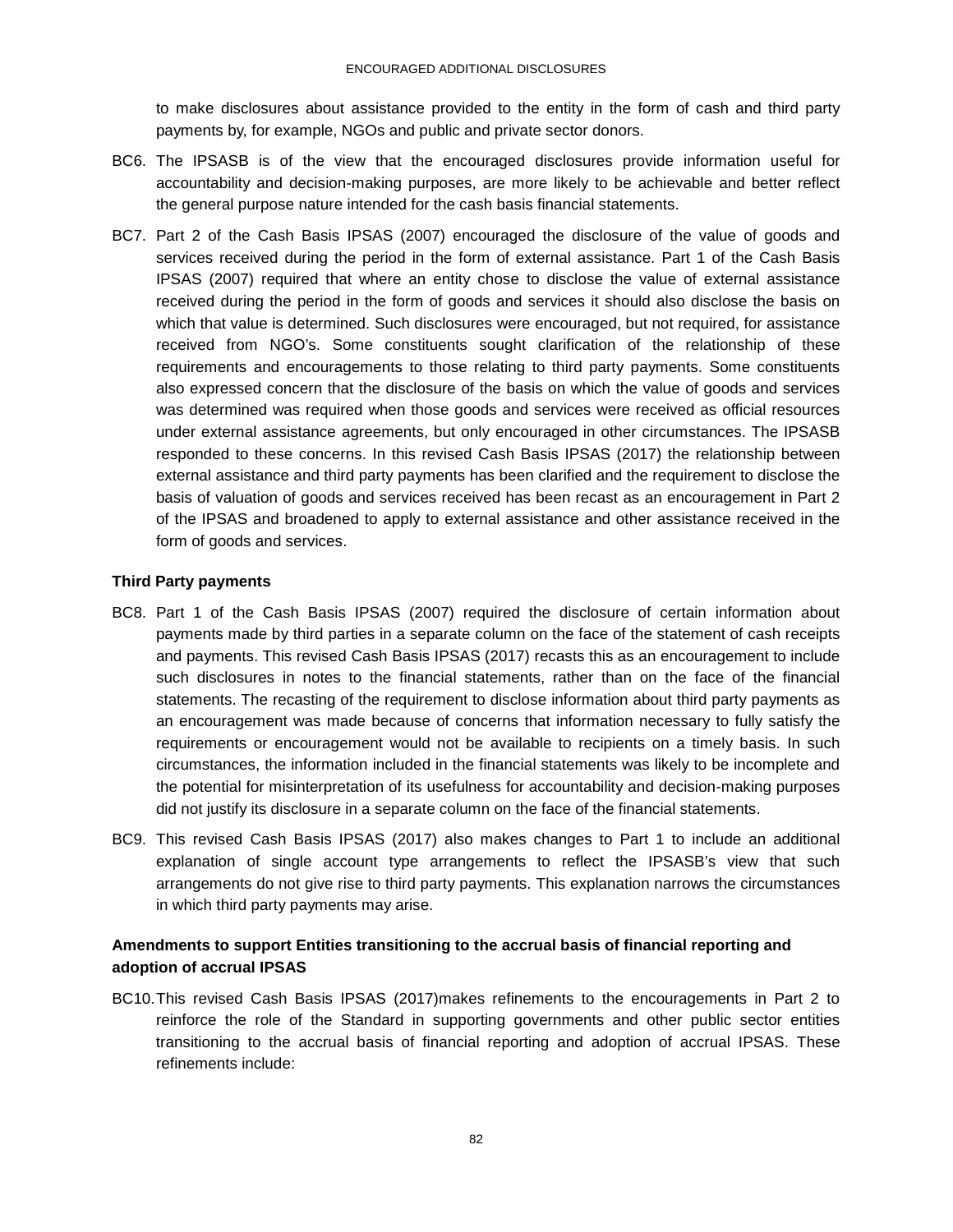- (a) Updated definitions and encouraged disclosures to ensure that they are not contrary to the equivalent accrual IPSAS unless intended to be so to reflect the cash basis focus in this Standard; and
- (b) Outlining the role of IPSAS 33, *First-Time Adoption of Accrual Basis International Public Sector* Accounting *Standards (IPSASs)* in providing relief from complying with certain of the requirements of accrual IPSAS for a 3-year period from first adoption.
- BC11.Consistent with the role of Part 2 of the Standard in supporting entities transitioning to the accrual basis of financial reporting and adoption of the accrual IPSAS, the definitions of assets, liabilities, revenues and expenses included in this Standard are the same as those included in the accrual IPSAS. While encompassing essentially the same characteristics, the definitions of assets, liabilities, revenues and expenses in the "Conceptual Framework for General Purpose Financial Reporting by Public Sector Entities" (The Conceptual Framework) have been further developed to clarify their key characteristics. The accrual IPSAS have not yet been updated to reflect the definitions of assets, liabilities, revenues and expenses in the Conceptual Framework and, consequently, the definitions in this Standard do not reflect those in the Framework.

### *Extraordinary Items*

BC12.This revised Cash Basis IPSAS (2017) no longer encourages the disclosure of information about extraordinary items and supporting definitions and explanations. IPSAS 1, *Presentation of Financial Statements* (issued in 2000), which was on issues when the previous Cash Basis IPSAS was issued, required certain disclosures about extraordinary items to be made on the face of the financial statements. IPSAS 2, *Cash Flow Statements* (issued in 2000) and IPSAS 3, *Accounting Policies, Changes in Accounting Estimates* and *Errors* (issued in 2000) also required separate disclosure of extraordinary items. These requirements have now been removed from the accrual IPSAS. The accrual IPSAS do not require, encourage or prohibit disclosure of extraordinary items. These amendments were made to align Part 2 of this Standard with the accrual IPSAS.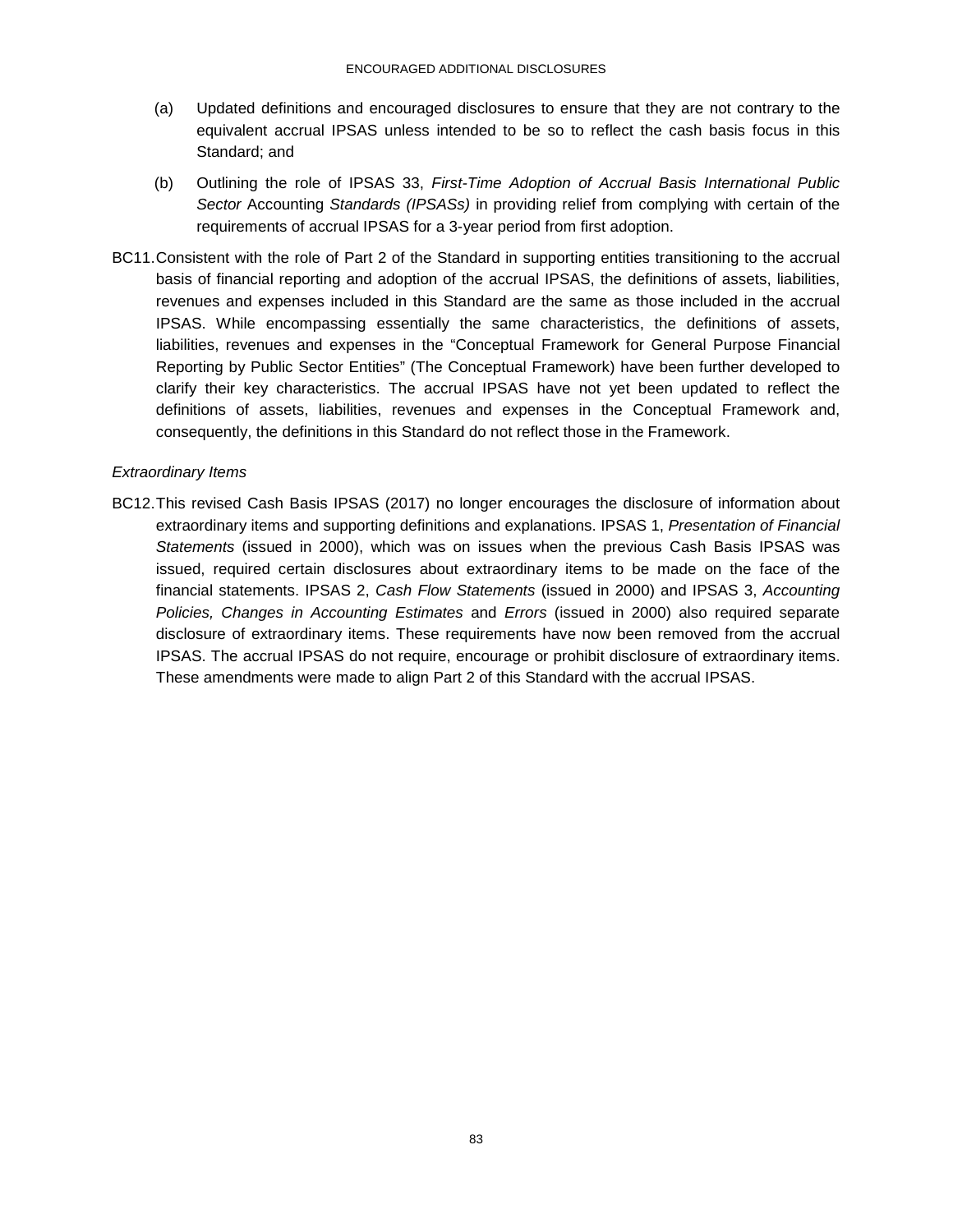# **Appendix 2**

## **Illustration of Certain Disclosures Encouraged in Part 2 of the Standard**

*This appendix is illustrative only. The purpose of the appendix is to illustrate the application of the encouragements and to assist in clarifying their meaning.*

### **Extract from notes to the financial statements of Government Entity ABC**

### *Administered Transactions (paragraph 2.1.6)*

Administered transactions comprise cash flows resulting from transactions administered by the Entity as an agent on behalf of the government and specific government bodies. All cash collected in the capacity of an agent is deposited in the consolidated revenue fund and/or trust account (name of account), as appropriate. These accounts are not controlled by the Entity and the cash deposited in them cannot be used by the Entity without specific authorization by the relevant government body.

| (in thousands of currency units)        | <b>Nature of Transaction</b>      | <b>200X</b> | 200X-1          |
|-----------------------------------------|-----------------------------------|-------------|-----------------|
| Cash collected on behalf of             |                                   |             |                 |
| The Executive/Crown                     | Collection of taxation            | X           | X               |
| Agency EF                               | Collection of utility service fee |             |                 |
|                                         |                                   | X           | $\underline{X}$ |
|                                         |                                   | X           | $\overline{X}$  |
| Cash transferred to respective entities |                                   | (X)         | (X)             |
|                                         |                                   |             |                 |
|                                         |                                   |             |                 |
|                                         |                                   |             |                 |

## **Related Party Transactions (paragraph 2.1.22)**

The key management personnel (as defined by International Public Sector Accounting Standard IPSAS 20, *Related Party Disclosures*) of Entity ABC are the Minister, the members of the governing body and the members of the senior management group. The governing body consists of members appointed by Government A. The chief executive officer and the chief financial officer attend meetings of the governing body but are not members of the governing body. The Minister is not remunerated by Entity ABC. The aggregate remuneration of members of the governing body and the number of members determined on a full time equivalent basis receiving remuneration within this category, are:

| Aggregate remuneration | AX million. |
|------------------------|-------------|
|------------------------|-------------|

| Number of persons | AY persons. |
|-------------------|-------------|
|                   |             |

The senior management group consists of the Entity's chief executive officer, the chief financial officer, and the heads of division. The aggregate remuneration of members of the senior management group and the number of managers determined on a full-time equivalent basis receiving remuneration within this category are:

| Aggregate remuneration | AP millions. |
|------------------------|--------------|
| Number of persons      | AQ persons.  |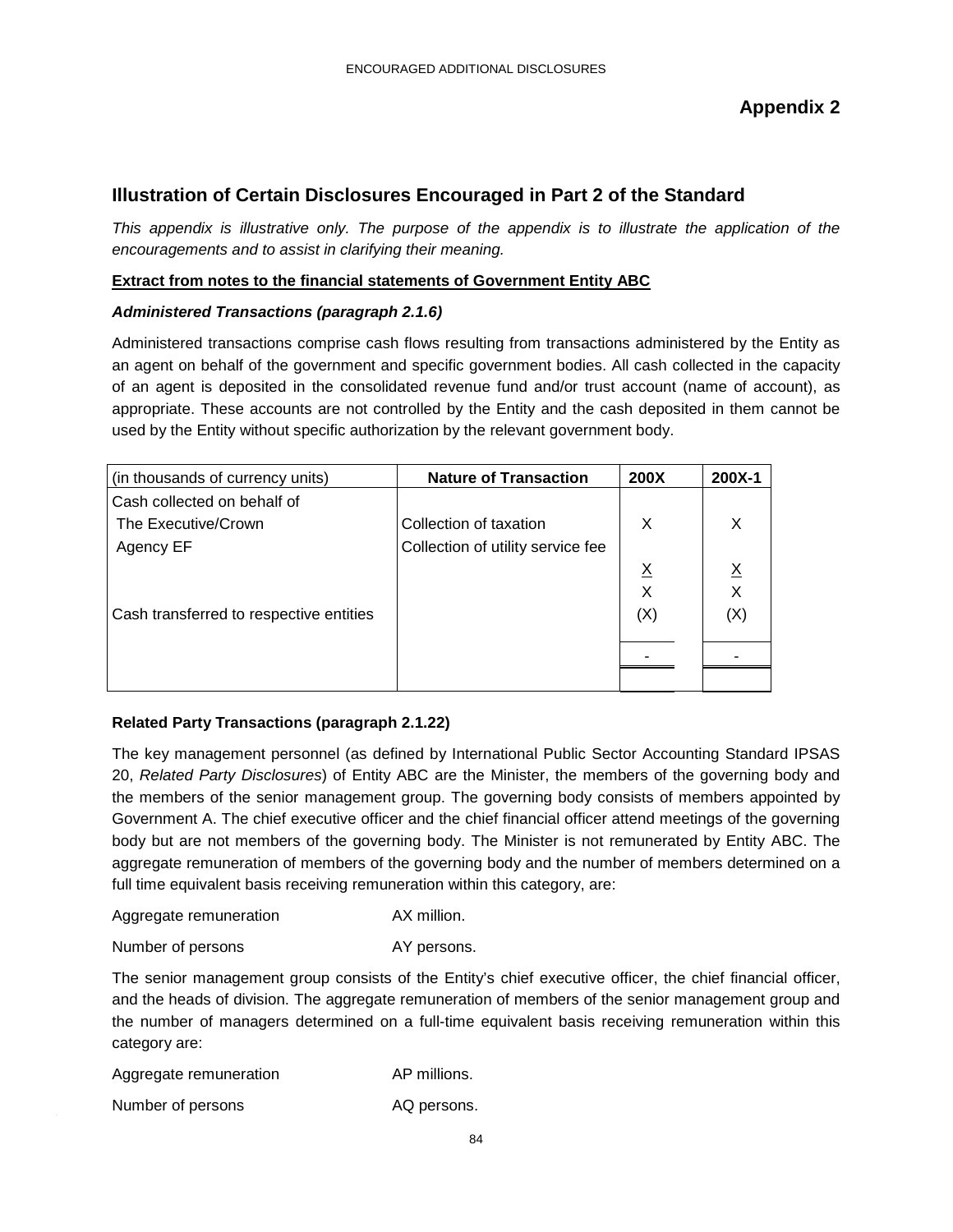## **Government X: Consolidated Statement of Cash Receipts and Payments of Government X and extracts from notes to the financial statements of Government X**

## **Government X: Statement of Consolidated Cash Receipts and Payments:**

## **Year Ended 31 December 200X** *(Paragraph 2.1.37)*

## *(Receipts)*

|                                                                | <b>Note</b> | 200X                     | 200X-1              |
|----------------------------------------------------------------|-------------|--------------------------|---------------------|
| (in thousands of currency units)                               |             | Receipts/(Payments)      | Receipts/(Payments) |
| <b>RECEIPTS</b>                                                |             |                          |                     |
| <b>Taxation</b>                                                |             |                          |                     |
| Income tax                                                     |             | X                        | X                   |
| Value-added tax                                                |             | X                        | X                   |
| Property tax                                                   |             | X                        | Χ                   |
| Other taxes                                                    |             | $\underline{\mathsf{X}}$ | $\underline{X}$     |
|                                                                |             | X                        | X                   |
| <b>External and Other Assistance</b>                           | F           | X                        | X                   |
| <b>Borrowings</b>                                              |             |                          |                     |
| Proceeds from                                                  |             |                          |                     |
| <b>Commercial Institutions</b>                                 |             | X                        |                     |
| Development<br><b>Banks</b><br>similar<br>and<br>organizations |             | X                        |                     |
| <b>Capital Receipts</b>                                        |             |                          |                     |
| Proceeds from disposal of plant and<br>equipment               |             | X                        | X                   |
| Proceeds from disposal of Financial<br>Instruments             |             | X                        | X                   |
| <b>Trading Activities</b>                                      |             |                          |                     |
| Receipts from trading activities                               |             | $\mathsf X$              | X                   |
| Other receipts                                                 |             | X                        | X                   |
| <b>Total receipts</b>                                          |             | Χ                        | $\pmb{\mathsf{x}}$  |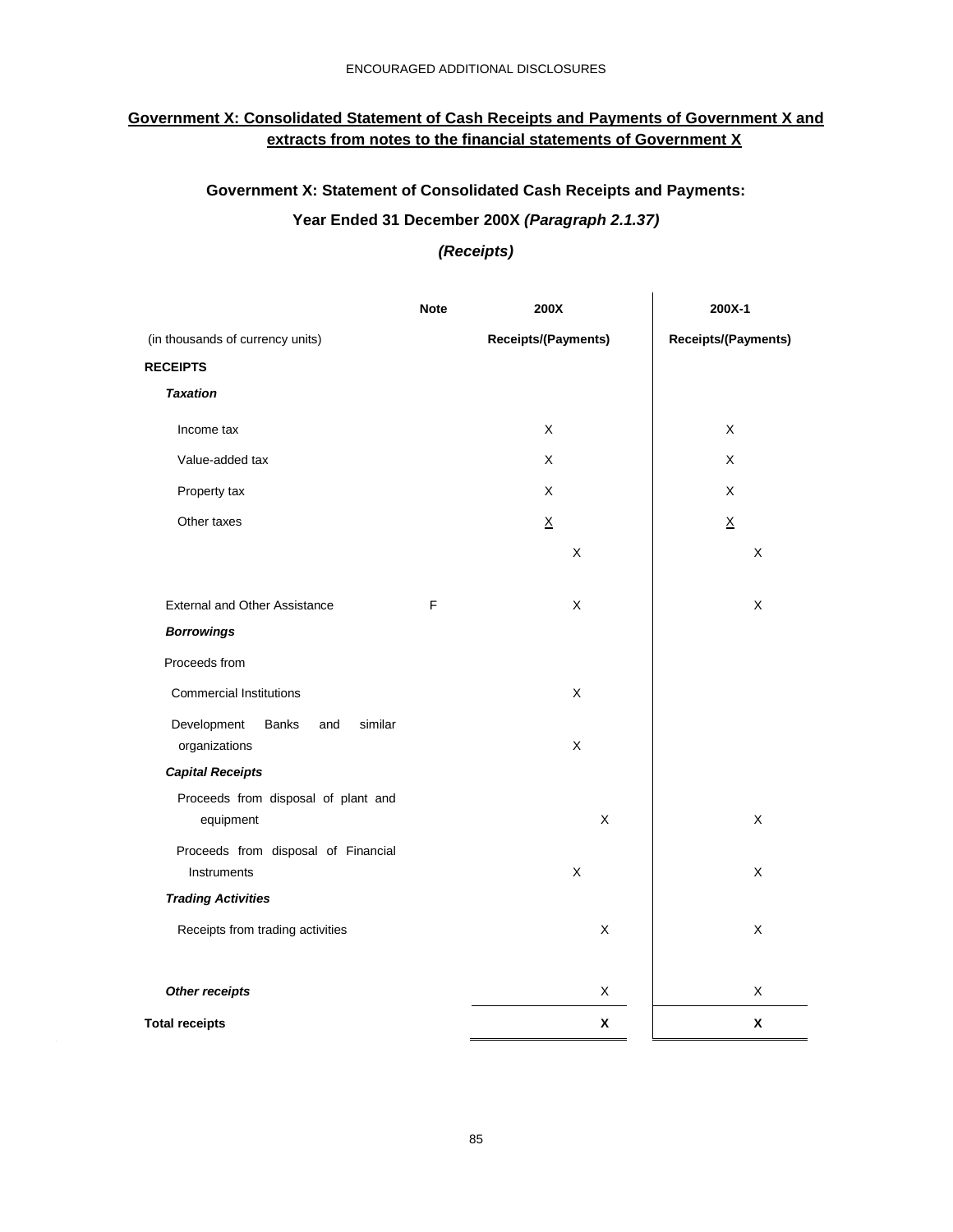#### ENCOURAGED ADDITIONAL DISCLOSURES

## **Government X: Statement of Consolidated Cash Receipts and Payments:**

# **Year Ended 31 December 200X**

# **(***Payments)*

|                                                   | <b>Note</b><br>200X         | 200X-1               |
|---------------------------------------------------|-----------------------------|----------------------|
| (in thousands of currency units)                  | <b>Receipts/ (Payments)</b> | Receipts/ (Payments) |
| <b>PAYMENTS</b>                                   |                             |                      |
| <b>Operations</b>                                 |                             |                      |
| Wages,<br>salaries<br>and<br>employee<br>benefits | (X)                         | (X)                  |
| Supplies and consumables                          | (X)                         | (X)                  |
|                                                   | (X)                         | (X)                  |
| <b>Transfers</b>                                  |                             |                      |
| Grants                                            | (X)                         | (X)                  |
| Other transfer payments                           | (X)                         | (X)                  |
|                                                   | (X)                         | (X)                  |
| al Payments                                       |                             |                      |
| Purchase/construct<br>plant<br>and<br>equipment   | (X)                         | (X)                  |
| Purchase of financial instruments                 | (X)                         | (X)                  |
|                                                   | (X)                         | (X)                  |
| <b>Loan and Interest Repayments</b>               |                             |                      |
| Repayment of borrowings                           | (X)                         | (X)                  |
| Interest payments                                 | (X)                         | (X)                  |
|                                                   | (X)                         | (X)                  |
| Other payments                                    | (X)                         | (X)                  |
| <b>Total payments</b>                             | (X)                         | (X)                  |
| Increase/(Decrease) Cash                          | X                           | $\pmb{\mathsf{X}}$   |
| Cash at beginning of year                         | $\pmb{\mathsf{X}}$          | $\pmb{\mathsf{X}}$   |
| Increase/(Decrease) Cash                          | X                           | X                    |
| Cash at end of year                               | $\pmb{\mathsf{x}}$          | X                    |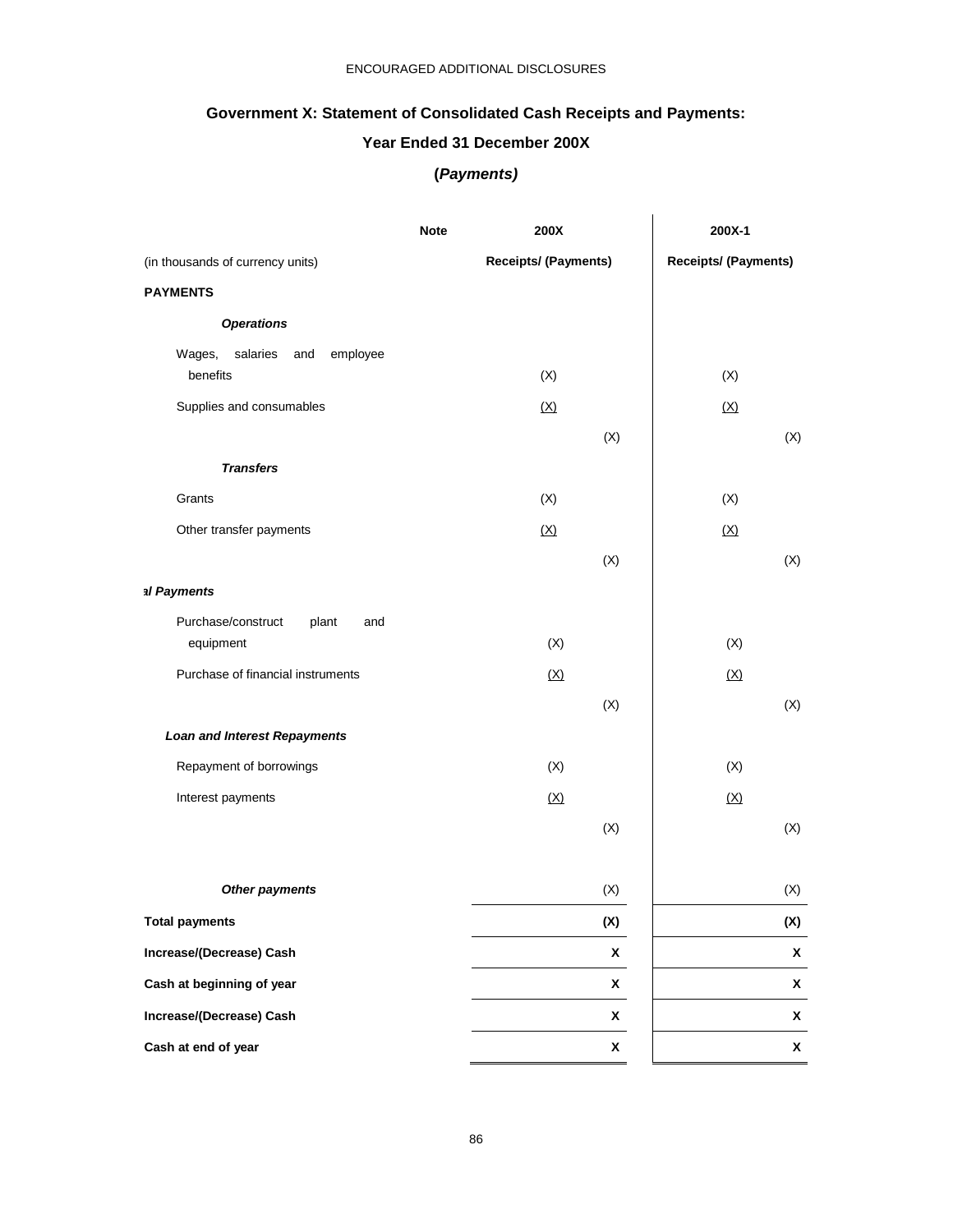## **Notes to consolidated financial statements of Government X**

*(Extracts illustrating encouraged disclosures)*

## **Note A: Controlled Entities** *(paragraph 2.1.53)*

Entity XYZ has rights to variable benefits from its involvement with controlled entities and has the ability to affect the nature or amount of those benefits through its power over those entities. All controlled entities are included in the consolidated financial statements. The significant controlled entities are identified below.

## **Significant Controlled Entities Jurisdiction**

| <b>Entity A</b> |   |
|-----------------|---|
| <b>Entity B</b> |   |
| Entity C        | X |
| <b>Entity D</b> |   |
| <b>Entity E</b> |   |
| <b>Entity F</b> |   |
| <b>Entity G</b> |   |
| <b>Entity H</b> | X |
| Entity I        |   |
| Entity J        |   |

Control of government entities arises by way of statute or other enabling legislation. Control of commercial public sector entities (commercial entities) arises by way of statute and in the case of commercial entities C and D, by way of ownership interest. The Government retains control of commercial entity J through legislative authority although the majority of the equity of commercial entity J has been sold to private investors.

| <b>Entity</b>   | Ownership<br>Interest (%) | <b>Voting Power</b><br>(%) |
|-----------------|---------------------------|----------------------------|
| Entity C        | XХ                        | XX                         |
| <b>Entity D</b> | XХ                        | XX                         |
| Entity J        | xх                        | xх                         |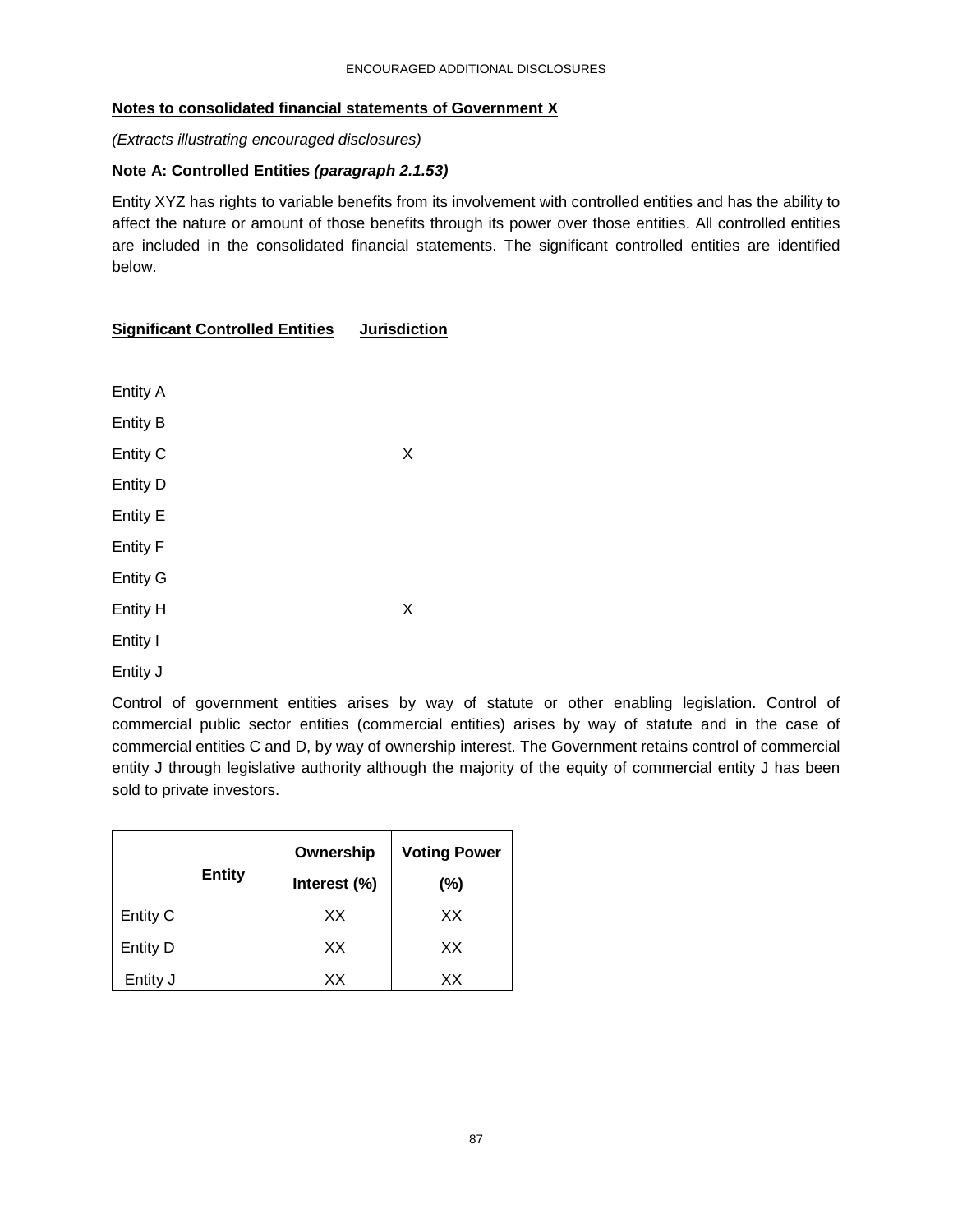| Acquisitions of Controlled Entities and Operating Units (paragraphs 2.1.57 and 2.1.58) |                                                 |                                                                             |                                                                                               |                                                                             |
|----------------------------------------------------------------------------------------|-------------------------------------------------|-----------------------------------------------------------------------------|-----------------------------------------------------------------------------------------------|-----------------------------------------------------------------------------|
| <b>Names of</b><br><b>Entities</b><br>acquired                                         | <b>Proportion of</b><br>shares<br>acquired<br>% | <b>Purchase</b><br>consideration<br>(in thousands)<br>of currency<br>units) | <b>Cash portion</b><br>of purchase<br>consideration<br>(in thousands<br>of currency<br>units) | <b>Cash balances</b><br>acquired<br>(in thousands)<br>of currency<br>units) |
| Entity C                                                                               | XX                                              | X                                                                           | X                                                                                             | X                                                                           |
| Entity D                                                                               | XX                                              | X                                                                           | X                                                                                             | X                                                                           |
|                                                                                        |                                                 | X                                                                           | X                                                                                             | x                                                                           |
|                                                                                        |                                                 |                                                                             |                                                                                               |                                                                             |

| (Extract from notes to consolidated financial statements of Government X continued) |
|-------------------------------------------------------------------------------------|
|-------------------------------------------------------------------------------------|

*Disposals of Controlled Entities and Other Operating Units*

| Name of<br><b>Entities</b><br>disposed of | <b>Proportion of</b><br>shares<br>disposed of<br>% | <b>Disposal</b><br>consideration<br>(in thousands<br>of currency<br>units) | <b>Cash portion</b><br>of disposal<br>consideration<br>(in thousands)<br>of currency<br>units) | <b>Cash balance</b><br>disposed of<br>(in thousands)<br>of currency<br>units) |
|-------------------------------------------|----------------------------------------------------|----------------------------------------------------------------------------|------------------------------------------------------------------------------------------------|-------------------------------------------------------------------------------|
| Enterprise H                              | XX.                                                | х                                                                          | Х                                                                                              | x                                                                             |

# **Note B: Significant Joint Arrangements** *(paragraph 2.1.62)*

|                                         |                                     | <b>Output Interest</b> |        |
|-----------------------------------------|-------------------------------------|------------------------|--------|
| Name of Joint<br>Arrangement            | <b>Principal Activity</b>           | <b>200X</b>            | 200X-1 |
|                                         |                                     | ℅                      | %      |
| <b>Regional Water Board</b>             | Water provision                     | XX                     | XX     |
| Regional<br>Electricity<br><b>Board</b> | Provision of<br>utility<br>services | XX                     | XX     |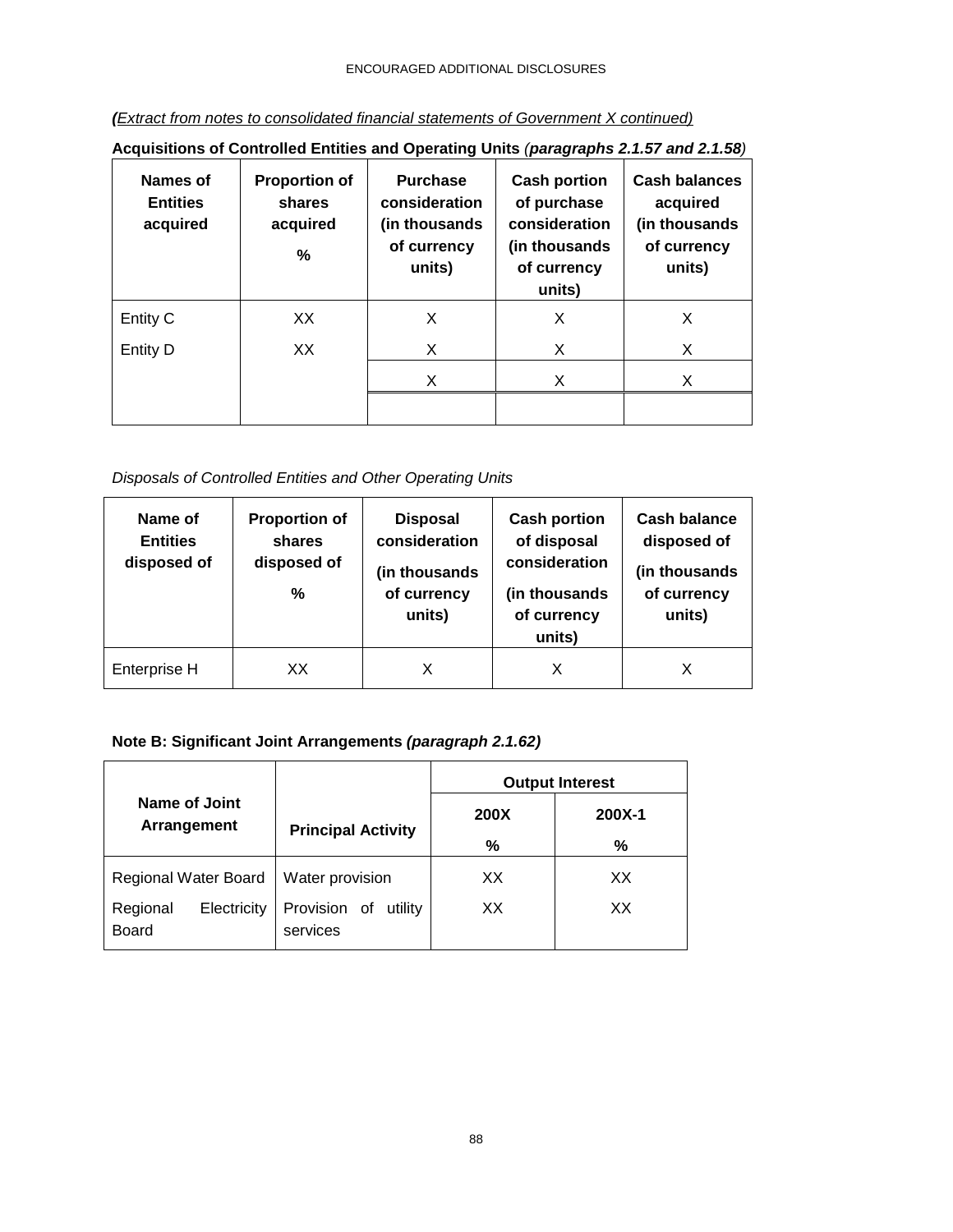## **Note C: Assets, Liabilities, Revenues and Expenses** *(paragraph 2.1.24(a))*

### *Property, plant and equipment*

The Government commenced the process of identifying and valuing major classes of its property, plant and equipment. The assets are stated at historical cost or valuation. The valuations were performed by an independent professional valuer. The valuation bases used for each class of assets are as follows:

| <b>Plant and Equipment</b> | Cost                        |
|----------------------------|-----------------------------|
| Land                       | <b>Current Value</b>        |
| <b>Buildings</b>           | <b>Cost or Market Value</b> |

| (in thousands of currency units)                                    | <b>200X</b> | <b>200X-1</b> |
|---------------------------------------------------------------------|-------------|---------------|
| Plant and equipment                                                 | X           | X             |
| Land and buildings                                                  |             |               |
| Property<br>within<br>jurisdiction<br>(country, state, city) limits | X           | X             |
| Buildings at cost                                                   | X           | X             |
| Buildings at valuation                                              | X           | X             |
|                                                                     | X           | X             |
|                                                                     |             |               |

### *Revenue and Expenses*

The Government continues to build data on revenues and expenses of the reporting period as it transitions to the accrual basis of financial reporting.

The Government maintains records of property taxes due and payable at reporting date based on property values as assessed by the revenue office on a three year rolling basis, It also estimates amounts of goods and services tax and [*identify industry*] royalties accruing based on sales and production returns and reports.

It is developing a statistical model for measuring income tax revenue on an accruals basis which draws on taxation statistics compiled since 200X-3 as well as other information, including average weekly earnings, gross domestic product, and the consumer and producer price indexes. The Government anticipates that the model will enable it to reliably measure income tax revenue on an accruals basis for the reporting period ended December 31, 20XX.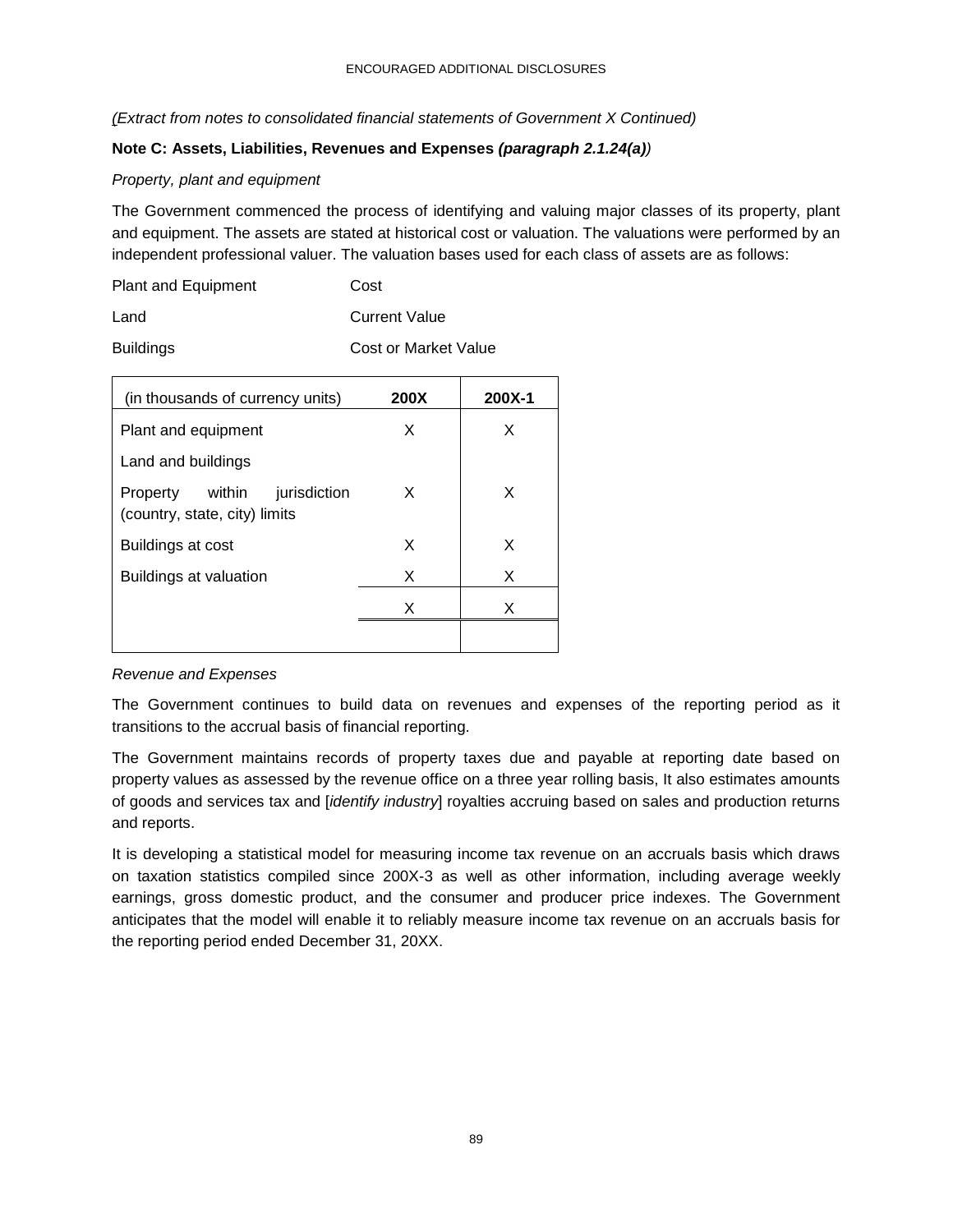Accrued expenses comprise amounts due and payable for wages, salaries and rental and other costs due and payable as at reporting date.

| (in thousands of currency units) | <b>200X</b> | $200X-1$ |
|----------------------------------|-------------|----------|
| <b>Accrued Revenue</b>           | x           | X        |
| Property taxes                   | X           | X        |
| Goods and services tax           | X           | X        |
| <b>Royalties</b>                 | X           | X        |
|                                  |             |          |
| <b>Accrued Expenses</b>          |             |          |
| Wages and salaries               | X           | X        |
| Rent                             | X           | X        |
| Other                            | X           | X        |
|                                  |             |          |

## *Borrowings*

The borrowings of the Government are listed below:

|                                                   | 200X | $200X-1$ |
|---------------------------------------------------|------|----------|
| (in thousands of currency units)                  |      |          |
| Balance at beginning of year                      | x    | X        |
| <b>PROCEEDS</b>                                   |      |          |
| <b>Domestic Commercial Institution</b>            | X    | X        |
| Offshore Commercial Institution                   | x    | x        |
| Development Banks and Similar<br>Lending Agencies | X    | X.       |
| <b>Total borrowings</b>                           | X    | X        |
| <b>REPAYMENTS</b>                                 |      |          |
| Domestic Commercial Institution                   | (X)  | (X)      |
| Offshore Commercial Institution                   | (X)  | (X)      |
| Development Banks and Similar<br>Lending Agencies | (X)  | (X)      |
| <b>Total repayments</b>                           | (X)  | (X)      |
| Balance at end of year                            | x    | X        |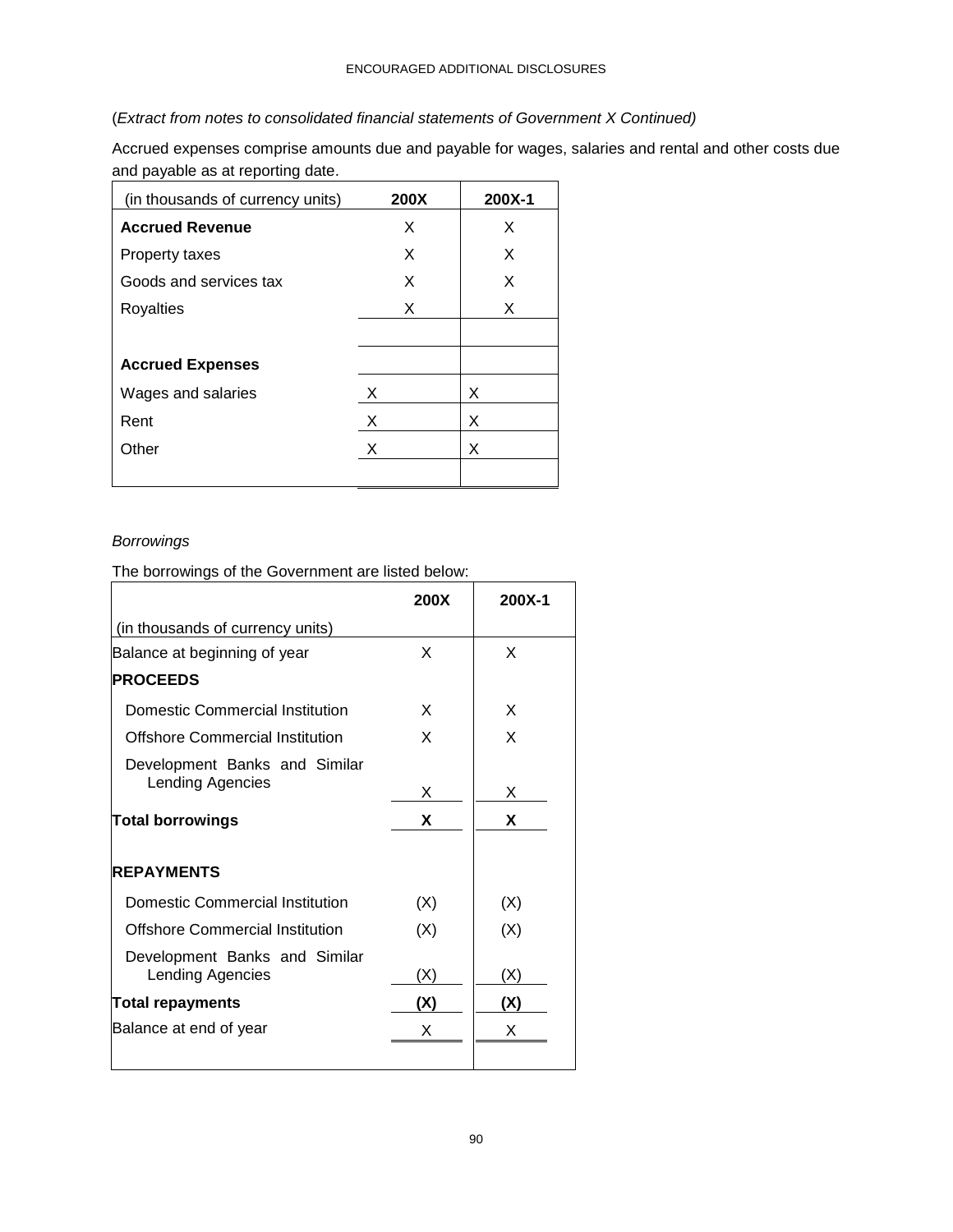| (in thousands of currency units)              | <b>Actual</b>            | <b>Budget</b>            | Variance        |
|-----------------------------------------------|--------------------------|--------------------------|-----------------|
| <b>RECEIPTS</b>                               |                          |                          |                 |
| <b>Taxation</b>                               |                          |                          |                 |
| Income tax                                    | X                        | X                        | X               |
| Value-added tax                               | X                        | X                        | (X)             |
| Property tax                                  | $\sf X$                  | X                        | X               |
| Other taxes                                   | $\underline{\mathsf{X}}$ | $\underline{\mathsf{X}}$ | <u>(X)</u>      |
|                                               | X                        | X                        | X               |
| Assistance-                                   |                          |                          |                 |
| <b>Aid Agreements</b>                         |                          |                          |                 |
| International agencies                        | X                        | X                        |                 |
| Other                                         | $\underline{\mathsf{X}}$ | $\underline{\mathsf{X}}$ |                 |
|                                               | X                        | X                        |                 |
| <b>Borrowings</b>                             |                          |                          |                 |
| Proceeds from borrowings                      | X                        | X                        | (X)             |
| <b>Capital Receipts</b>                       |                          |                          |                 |
| Proceeds from disposal of plant and equipment |                          |                          |                 |
|                                               | X                        | X                        | X               |
| <b>Trading Activities</b>                     |                          |                          |                 |
| Receipts from trading activities              | X                        | X                        | X               |
| <b>Other receipts</b>                         | Χ                        | Χ                        | Χ               |
| <b>Total receipts</b>                         | X                        | X                        | X               |
| <b>PAYMENTS</b>                               |                          |                          |                 |
| <b>Operations</b>                             |                          |                          |                 |
| Wages, salaries and employee benefits         |                          |                          |                 |
|                                               | (X)                      | (X)                      | (X)             |
| Supplies and consumables                      | (X)                      | (X)                      | $\underline{X}$ |
|                                               | (X)                      | (X)                      | (X)             |
| <b>Transfers</b>                              |                          |                          |                 |
| Grants                                        | (X)                      | (X)                      |                 |
| Other transfers                               | (X)                      | (X)                      |                 |
|                                               | (X)                      | (X)                      |                 |
| <b>Capital Payments</b>                       |                          |                          |                 |
| Purchase/construction of plant and equipment  |                          |                          |                 |
|                                               | (X)                      | (X)                      | (X)             |
| Purchase of financial instruments             | (X)                      | (X)                      | Ż,              |
|                                               | (X)                      | (X)                      | (X)             |
| <b>Loan and Interest Repayments</b>           |                          |                          |                 |
| Repayment of borrowings                       | (X)                      | (X)                      |                 |
| Interest payments                             | (X)                      | (X)                      |                 |
|                                               | (X)                      | (X)                      |                 |
| Other payments                                | (X)                      | (X)                      | X               |
| <b>Total payments</b>                         | (X)                      | (X)                      | (X)             |
| <b>NET RECEIPTS/(PAYMENTS)</b>                | X                        | Χ                        | X               |

**Note D: Comparison with Budget when the entity does not make its budget publicly available**  *(paragraph 2.1.24(b))*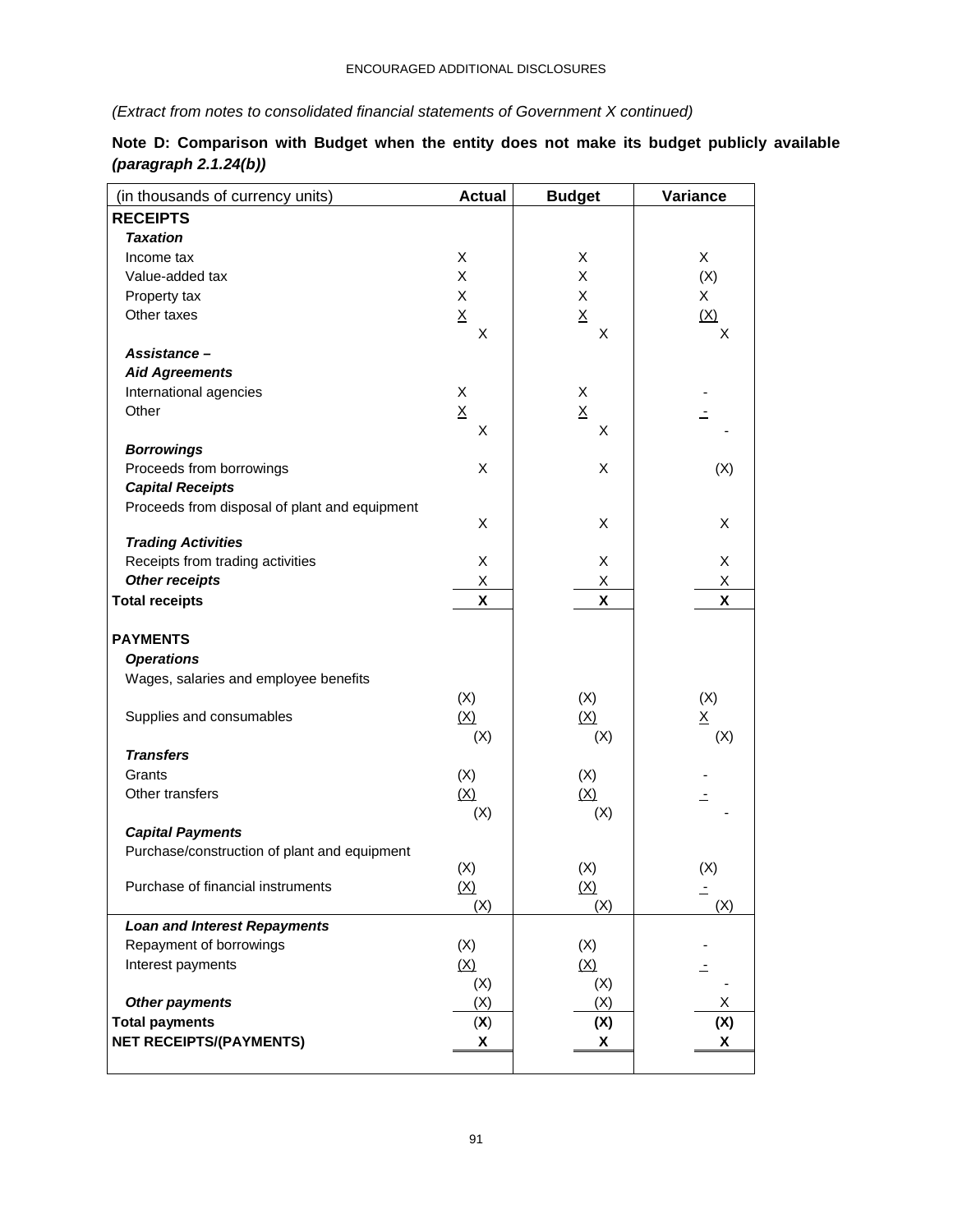## <span id="page-91-0"></span>**Note D2: When the Entity Prepares a Biennial Budget**

-

### **Biennial Budget On Cash Basis - For The Year Ended 31 December 200X** *(paragraph 2.1.30)*

|                                     | Original        | Target                    |                      |                             |                          |                      |                      | 2 <sup>nd</sup> Year | *Difference:<br><b>Budget and</b> |
|-------------------------------------|-----------------|---------------------------|----------------------|-----------------------------|--------------------------|----------------------|----------------------|----------------------|-----------------------------------|
|                                     | <b>Biennial</b> | <b>Budget</b>             | <b>Revised</b>       | 1 <sup>st</sup> Year Actual | <b>Balance</b>           | <b>Target</b>        | <b>Revised</b>       | Actual on            | Actual for                        |
| (in thousands of currency           | <b>Budget</b>   | for 1 <sup>st</sup>       | <b>Budget in</b>     | on Comparable               | Available                | <b>Budget for</b>    | <b>Budget in</b>     | Comparable           | <b>Budget</b>                     |
| units)                              | Year            | Year                      | 1 <sup>st</sup> Year | <b>Basis</b>                | for 2 <sup>nd</sup> Year | 2 <sup>nd</sup> Year | 2 <sup>nd</sup> Year | <b>Basis</b>         | Period                            |
| <b>CASH INFLOWS</b>                 |                 |                           |                      |                             |                          |                      |                      |                      |                                   |
| Taxation                            | X               | X                         | X                    | X                           | X                        | X                    | Χ                    | Χ                    | Х                                 |
| Aid agreements                      | X               | $\mathsf X$               | X                    | $\sf X$                     | $\sf X$                  | Χ                    | X                    | X                    | Χ                                 |
| Proceeds: borrowing                 | X               | X                         | Χ                    | X                           | X                        | X                    | X                    | X                    | X                                 |
| Proceeds-Disposal of:               |                 |                           |                      |                             |                          |                      |                      |                      |                                   |
| Plant &equipment                    | X               | X                         | X                    | X                           | X                        | X                    | X                    | Χ                    | X                                 |
| <b>Financial Instruments</b>        | X               | X                         | Χ                    | X                           | X                        | Χ                    | X                    | X                    | X                                 |
| Other receipts                      | X               | X                         | X                    | X                           | X                        | Χ                    | X                    | Χ                    | X                                 |
| <b>Total inflows</b>                | X               | $\boldsymbol{\mathsf{X}}$ | X                    | X                           | X                        | X                    | X                    | X                    | X                                 |
| <b>CASH OUTFLOWS</b>                |                 |                           |                      |                             |                          |                      |                      |                      |                                   |
| Health                              | (X)             | (X)                       | (X)                  | (X)                         | (X)                      | (X)                  | (X)                  | (X)                  | (X)                               |
| Education                           | (X)             | (X)                       | (X)                  | (X)                         | (X)                      | (X)                  | (X)                  | (X)                  | (X)                               |
| Public order& safety                | (X)             | (X)                       | (X)                  | (X)                         | (X)                      | (X)                  | (X)                  | (X)                  | (X)                               |
| Social protection                   | (X)             | (X)                       | (X)                  | (X)                         | (X)                      | (X)                  | (X)                  | (X)                  | (X)                               |
| Defense                             | (X)             | (X)                       | (X)                  | (X)                         | (X)                      | (X)                  | (X)                  | (X)                  | (X)                               |
| Housing, community<br>amenities     | (X)             | (X)                       | (X)                  | (X)                         | (X)                      | (X)                  | (X)                  | (X)                  | (X)                               |
| Recreational, cultural,<br>religion | (X)             | (X)                       | (X)                  | (X)                         | (X)                      | (X)                  | (X)                  | (X)                  | (X)                               |
| Economic affairs                    | (X)             | (X)                       | (X)                  | (X)                         | (X)                      | (X)                  | (X)                  | (X)                  | (X)                               |
| <b>Environment Protection</b>       | (X)             | (X)                       | (X)                  | (X)                         | (X)                      | (X)                  | (X)                  | (X)                  | (X)                               |
| <b>General Public Services</b>      | (X)             | (X)                       | (X)                  | (X)                         | (X)                      | (X)                  | (X)                  | (X)                  | (X)                               |
|                                     |                 |                           |                      |                             |                          |                      |                      |                      |                                   |
| <b>Total outflows</b>               | (X)             | (X)                       | (X)                  | (X)                         | (X)                      | (X)                  | (X)                  | (X)                  | (X)                               |
| <b>NET CASH FLOW</b>                | X               | $\mathsf{X}$              | X                    | X                           | X                        | X                    | X                    | X                    | X                                 |

This column is not required. However, a comparison between actual and the original or the final budget, clearly identified as appropriate, may be included.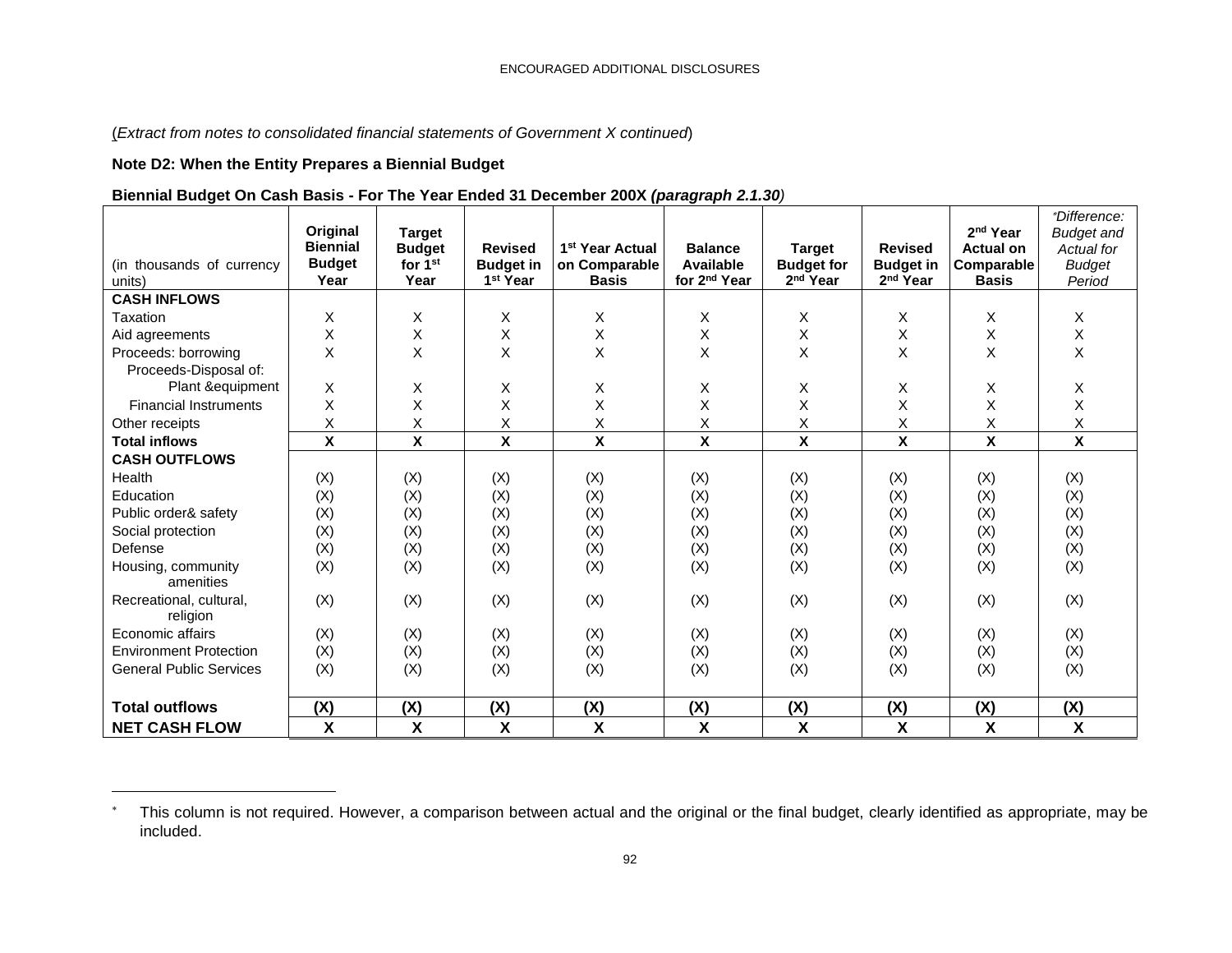## **Note E: Payments by Third Parties** *(paragraph 2.1.77)*

Government X benefits from payments made by third parties to purchase goods and services on its behalf during the period. These payments do not constitute cash receipts or payments by the government. They include payments for goods and services made by multilateral and bilateral aid agencies and non-governmental organizations. They form part of the support for government programs provided by way of external and other assistance – additional information about external assistance and other assistance is provided in Note F below. The government has verified that the following payments have been made by third parties to purchase goods and services during 200X and 200X-1.

| (in thousands of currency units)  | <b>200X</b> | $200X-1$ |
|-----------------------------------|-------------|----------|
| <b>Wages and Salaries</b>         | X           | X        |
| Supplies and consumables          | X           | X        |
| <b>Capital Payments</b>           | X           | X        |
| Loan and interest repayment       | X           | X        |
|                                   |             |          |
| <b>Total third party payments</b> | x           | х        |

#### **THIRD PARTY PAYMENTS**

### **Note F: External Assistance and Other Assistance** *(paragraphs 2.1.90 and 2.1.91)*

Assistance was received in the form of cash transfers and deposits to current and term deposit accounts and trusts fund accounts controlled by the government. It also encompasses amounts drawn by the government from accounts of donors consistent with external assistance and other assistance agreements and other authorizations. Assistance was also received in the form of third party payments.

External assistance comprises loans and grants from multilateral and bilateral donor agencies under agreements specifying the purposes for which the assistance will be utilized. Other assistance was provided for specified purposes by NGOs, private corporations and other donors.

The amounts, class of provider and purposes for which external assistance was provided during the period is outlined below.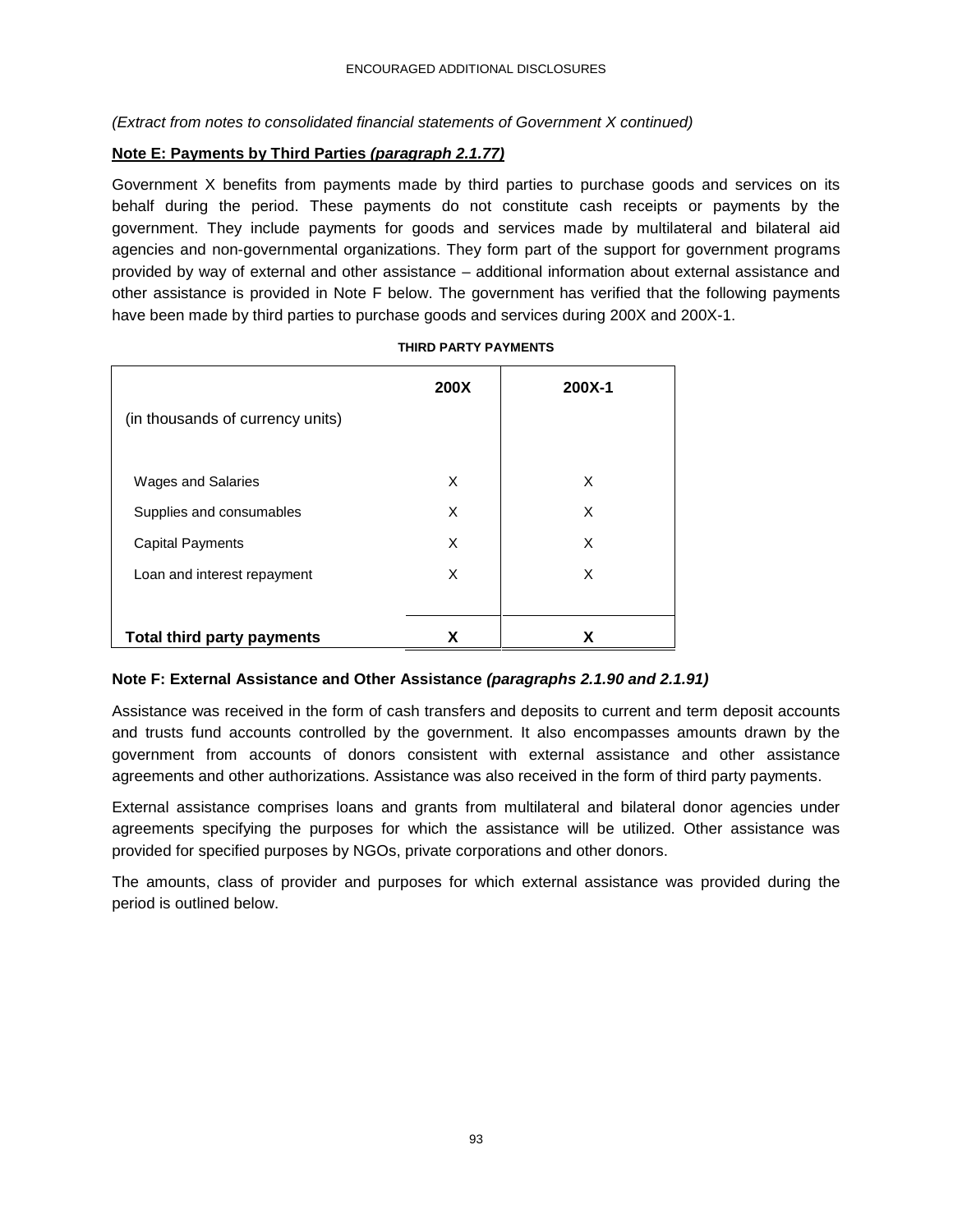# **External Assistance and Other Assistance received** *(paragraph 2.1.90(a), (b), (c) and (d) and paragraph 2.1.91)*

| 200X | 200X-1 |
|------|--------|
|      |        |
|      |        |
|      |        |
| X    | X      |
| X    | X      |
| X    | X      |
|      |        |
| X    | X      |
| X    | X      |
| Χ    | X      |
|      |        |
| X    | Х      |
| X    | X      |
| X    | X      |
|      |        |
|      |        |
| X    | Х      |
| X    | X      |
| X    | X      |
|      |        |
| X    | X      |
| X    | X      |
| X    | X      |
|      |        |
|      | Χ      |
|      | X      |
|      | х<br>Χ |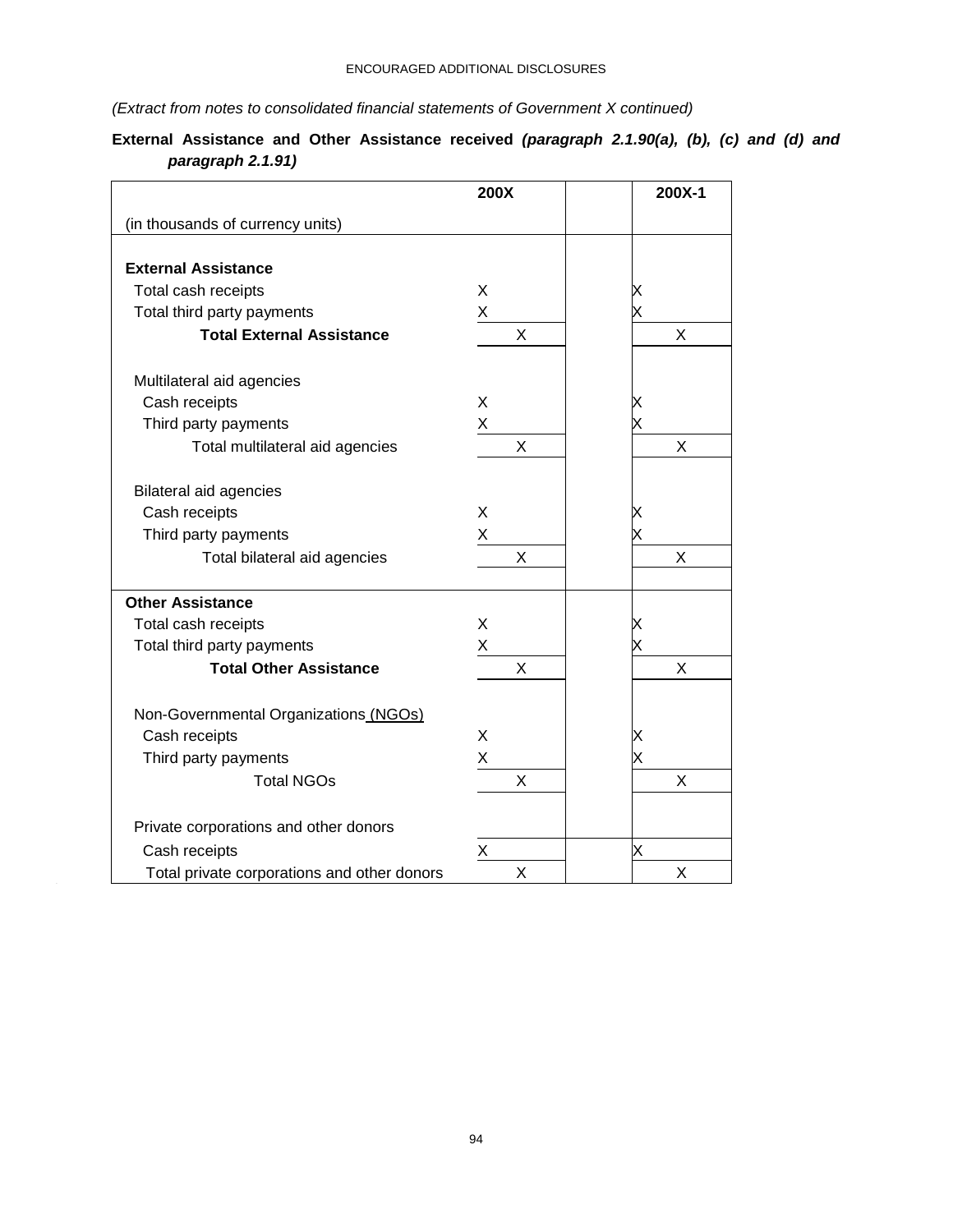| (in thousands of currency units   | <b>200X</b> | $200X+1$ |
|-----------------------------------|-------------|----------|
| <b>Loan Funds</b>                 | X           | X        |
| External assistance               | X           | X        |
| <b>Total Loan Funds</b>           | X           | X        |
| <b>Grants and Donations</b>       |             |          |
| <b>External Assistance</b>        | X           | X        |
| Other assistance                  | X           | X        |
| <b>Total Grants and Donations</b> | X           | X        |
|                                   |             |          |

## **Purposes for which External Assistance and Other Assistance was provided and used** *(paragraph 2.1.90(e) and paragraph 2.1.91)*

### *External Assistance*

During the reporting period external assistance was received from multilateral and bilateral external assistance agencies under agreements specifying that the assistance would be utilized for the following purposes:

|                        | <b>Development</b><br><b>Assistance</b> |        | <b>Emergency</b><br><b>Assistance</b> |                | Other |                | Total                          |        |
|------------------------|-----------------------------------------|--------|---------------------------------------|----------------|-------|----------------|--------------------------------|--------|
|                        | 200X                                    | 200X-1 | 200X                                  | 200X-1         | 200X  | $200X-1$       | 200X                           | 200X-1 |
| <b>Loan Funds</b>      | Χ                                       | X      | ۰                                     | $\blacksquare$ | X     | ٠              | Х                              | х      |
| <b>Grant Funds</b>     | Χ                                       | ۰      | X                                     | х              | ۰     | ٠              | X                              | х      |
| <b>Total</b>           | Χ                                       | X      | X                                     | X              | X     | ۰              | X                              | Х      |
| <b>Amount utilized</b> | Χ                                       | х      | X                                     | Χ              | X     | $\blacksquare$ | v<br>$\boldsymbol{\mathsf{A}}$ | Х      |

### *Other Assistance*

During the reporting period other assistance was received as grants and donations from nongovernmental organizations, private sector corporations and other donors for the following purposes:

|                               | <b>Development</b><br><b>Assistance</b> |                          |   | <b>Emergency</b><br><b>Assistance</b> | Total |        |  |
|-------------------------------|-----------------------------------------|--------------------------|---|---------------------------------------|-------|--------|--|
|                               | 200X                                    | 200X-1<br>200X<br>200X-1 |   |                                       | 200X  | 200X-1 |  |
|                               |                                         |                          |   |                                       |       |        |  |
| <b>Grants &amp; Donations</b> | X                                       | X                        | X | $\mathbf x$                           | X     | х      |  |
|                               |                                         |                          |   |                                       |       |        |  |
| <b>Amount utilized</b>        | X                                       | X                        | X | X                                     | X     | x      |  |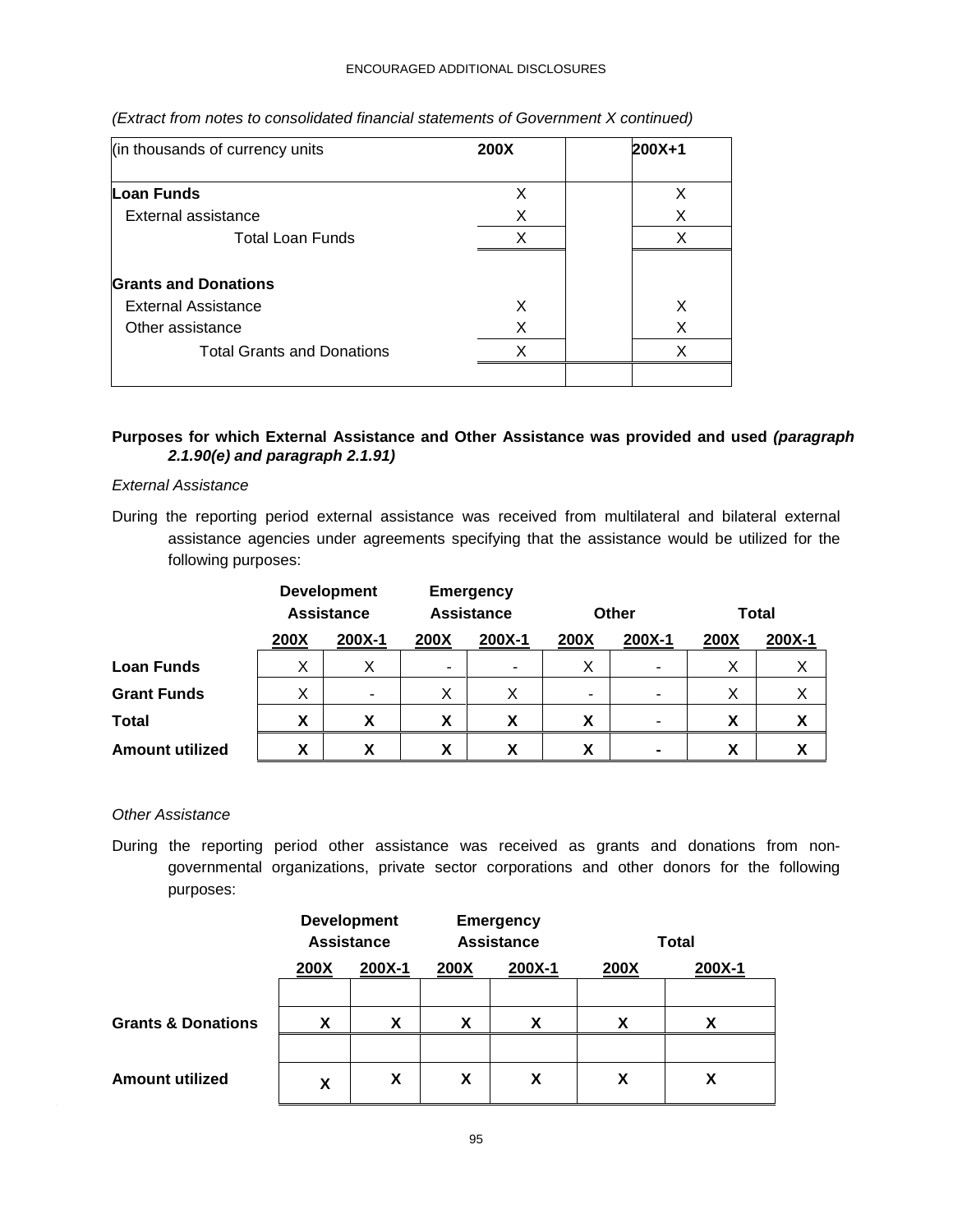## **Undrawn External Assistance and Other Assistance** *(paragraph 2.1.90(f) and paragraph 2.1.91)*

Undrawn external assistance loans and grants consist of amounts which have been specified in a binding agreement with external assistance agencies but have not been utilized at reporting date, and are subject to terms and conditions that have been satisfied in the past and it is anticipated will be satisfied in the future. There were no amounts of undrawn assistance from NGOs or other providers of other assistance in 200X or 200X-1.

|                          |             | <b>Development</b> |             | <b>Emergency</b>  |      |          |              |          |
|--------------------------|-------------|--------------------|-------------|-------------------|------|----------|--------------|----------|
|                          |             | <b>Assistance</b>  |             | <b>Assistance</b> |      |          |              | Total    |
|                          | <b>200X</b> | $200X-1$           | <b>200X</b> | $200X-1$          | 200X | $200X-1$ | <b>200X</b>  | $200X-1$ |
| Closing balance - Loans  | X           | Χ                  |             | ۰                 | X    | X        |              |          |
| Closing balance - Grants | Χ           | Χ                  | ٠           | $\sim$            | X    |          | $\checkmark$ |          |

### **Goods and Services Received** *(paragraph 2.1.100)*

During 200X, a severe earthquake occurred in the ZZZ region inflicting serious damage to government property and private property, and significant loss of life. Multilateral agencies, bilateral agencies, NGO's, private corporations and associations of several nations donated personnel and equipment to assist in locating and rescuing individuals trapped in the rubble. In addition, specialized medical teams trained in trauma treatment together with medical equipment, were flown into the region. Temporary shelter, food and clothing were also supplied. The value of goods and services received has been estimated at XX domestic currency units. The value of the emergency assistance provided has been estimated based on cost estimates provided by international aid agencies, NGO's and corporations that were major contributors because local prices for equivalent goods or services were not available.

Fifty thousand tons of rice was received as food aid during the year. It has been valued at XX domestic currency units which represents the wholesale price of similar rice in domestic wholesale markets.

Goods and services received during the year have not been recorded in the Statement of Cash Receipts and Payments, which reflects only cash received (directly or indirectly) or paid by the Government. Goods and services-in-kind were received as part of the emergency assistance and are reflected in this note.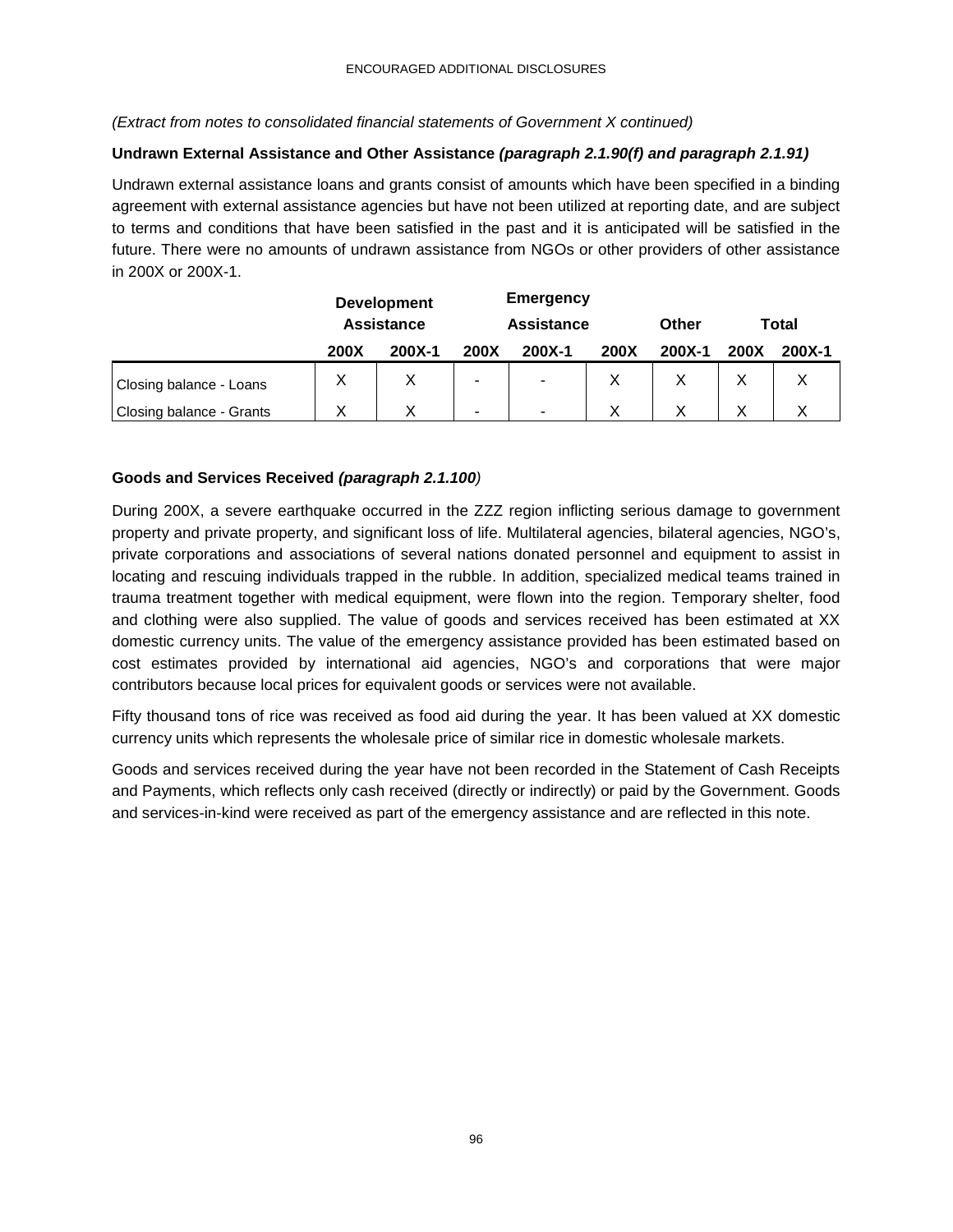# **Presentation of the Statement of Cash Receipts and Payments in the Format Required by IPSAS 2,** *Cash Flow Statements*

*Paragraph 2.2.1 of Part 2 of this Standard encourages an entity which is completing its transition to the accrual basis of financial reporting and adoption of accrual IPSAS to present a statement of cash receipts and payments in the same format as that required by IPSAS 2,* Cash Flow Statements*. IPSAS 2 is applied by an entity which reports on an accrual basis of financial reporting in accordance with International Public Sector Accounting Standards.* 

*This appendix provides a summary of key aspects of IPSAS 2 and guidance on their application for financial reporting under the cash basis of accounting as required by this Standard. Entities intending to present a statement of cash receipts and payments in accordance with the requirements of IPSAS 2 as far as is appropriate will need to refer to that IPSAS.* 

#### **Presentation in the Format Required by IPSAS 2,** *Cash Flow Statements*

1. IPSAS 2, *Cash Flow Statements* requires an entity which prepares and presents financial statements under the accrual basis of financial reporting *and adoption of accrual IPSAS* to prepare a cash flow statement which reports cash flows during the period classified by operating, investing and financing activities as defined below.

#### **Definitions**

*2. Financing activities are activities that result in changes in the size and composition of the contributed capital and borrowings of the entity.*

*Investing activities are the acquisition and disposal of long-term assets and other investments not included in cash equivalents.*

*Operating activities are the activities of the entity that are not investing or financing activities.*

#### **Components of the Financial Statements**

- 3. In presenting a statement of cash receipts and payments in this format it may be necessary to classify cash flows arising from a single transaction in different ways. (The term cash flow statement is used in the remainder of this appendix for a statement of cash receipts and payments presented in the same format as that required by IPSAS 2.) For example, when the cash repayment of a loan includes both interest and capital, the interest element may be classified as an operating activity and the capital element may be classified as a financing activity. An entity presenting information by way of a cash flow statement presents its cash flows from operating, investing and financing activities in a manner which is most appropriate to its activities.
- 4. A cash flow statement will include line items which present the following amounts:
	- (a) Total receipts from operating activities;
	- (b) Total payments on operating activities;
	- (c) Net cash flows from operating activities;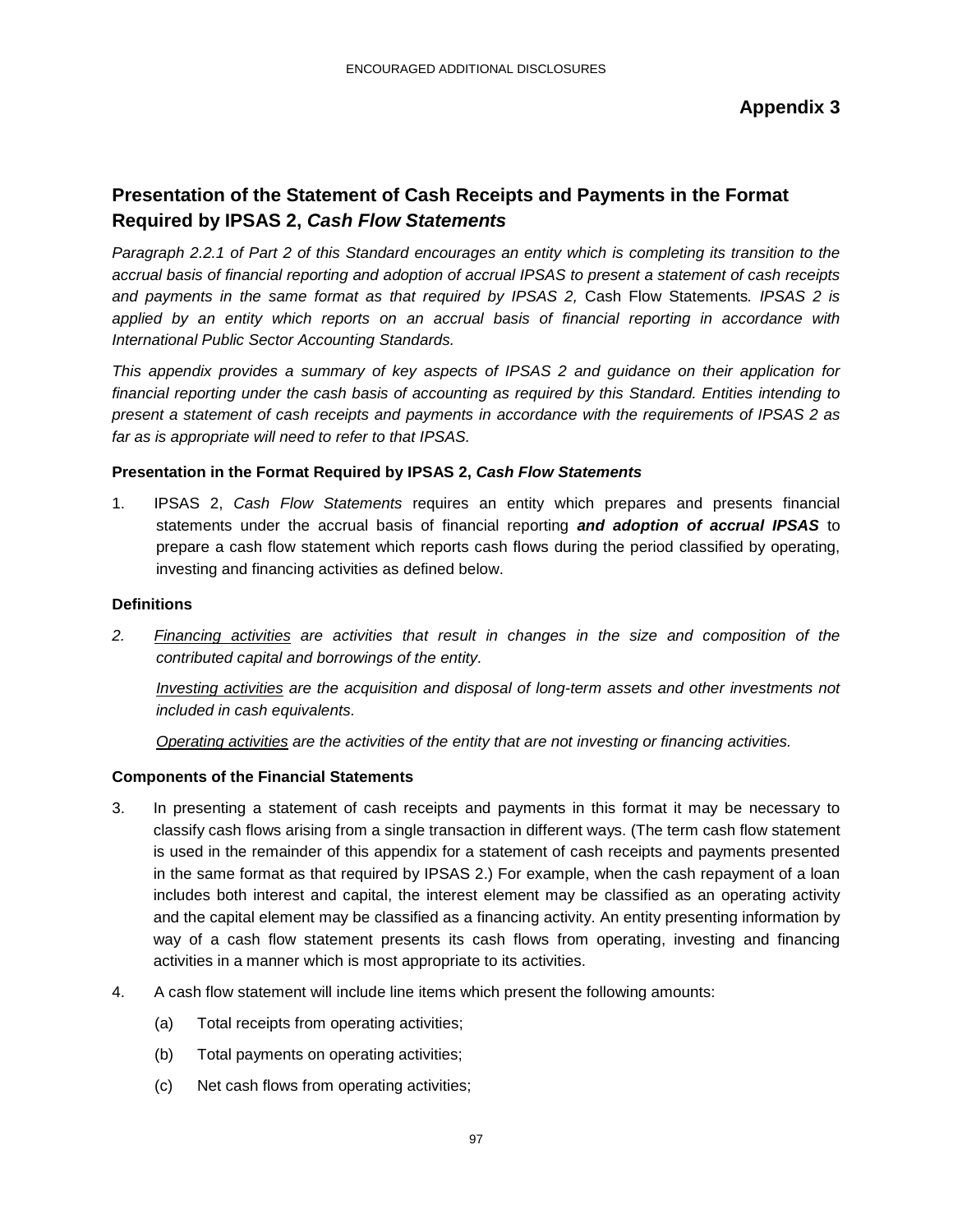- (d) Net cash flows from investing activities;
- (e) Net cash flows from financing activities;
- (f) Beginning and closing balances of cash; and
- (g) Net increase or decrease in cash.

Additional line items, headings and sub-totals will also be presented on the face of the statement when such presentation is necessary to present fairly the entity's cash flows.

- 5. An entity will also present on the face of the cash flow statement or in the notes:
	- (a) Major classes of gross cash receipts and gross cash payments arising from operating, investing and financing activities, except to the extent that paragraph 1.3.13 of Part 1 of this Standard allows reporting on a net basis;
	- (b) A sub-classification of total cash receipts from operations in a manner appropriate to an entity's operations; and
	- (c) An analysis of payments on operating activities using a classification based on either the nature of payments or their function within the entity, as appropriate.

Separate disclosure of payments made for capital acquisitions and for interest and dividends is also consistent with the requirements of IPSAS 2.

6. Disclosure of information about such matters as whether cash is generated from taxes, fines, fees (operating activities), the sale of capital assets (investing activities) and/or borrowings (financing activities) and whether it was expended to meet operating costs, for the acquisition of capital assets (investing activities) or for the retirement of debt (financing activities) will enhance transparency and accountability of financial reports. These disclosures will also facilitate more informed analysis and assessments of the entity's current cash resources and the likely sources and sustainability of future cash inflows. Accordingly, this Standard encourages all entities to disclose this information in the financial statements and/or related notes.

### **Operating Activities**

- 7. The amount of net cash flows arising from operating activities is a key indicator of the extent to which the operations of the entity are funded:
	- (a) By way of taxes (directly and indirectly); and
	- (b) From the recipients of goods and services provided by the entity.

The disclosure of the amount of net cash flows from operating activities also assists in identifying the extent to which operations of the entity generate cash that can be deployed to repay obligations, pay a dividend/distribution to its owner and make new investments without recourse to external sources of financing. The consolidated whole-of-government operating cash flows provide an indication of the extent to which a government has financed its current activities through taxation and charges. Information about the specific components of historical operating cash flows is useful, in conjunction with other information, in forecasting future operating cash flows.

- 8. Cash flows from operating activities are primarily derived from the principal cash-generating activities of the entity. Examples of cash flows from operating activities are:
	- (a) Cash receipts from taxes, levies and fines;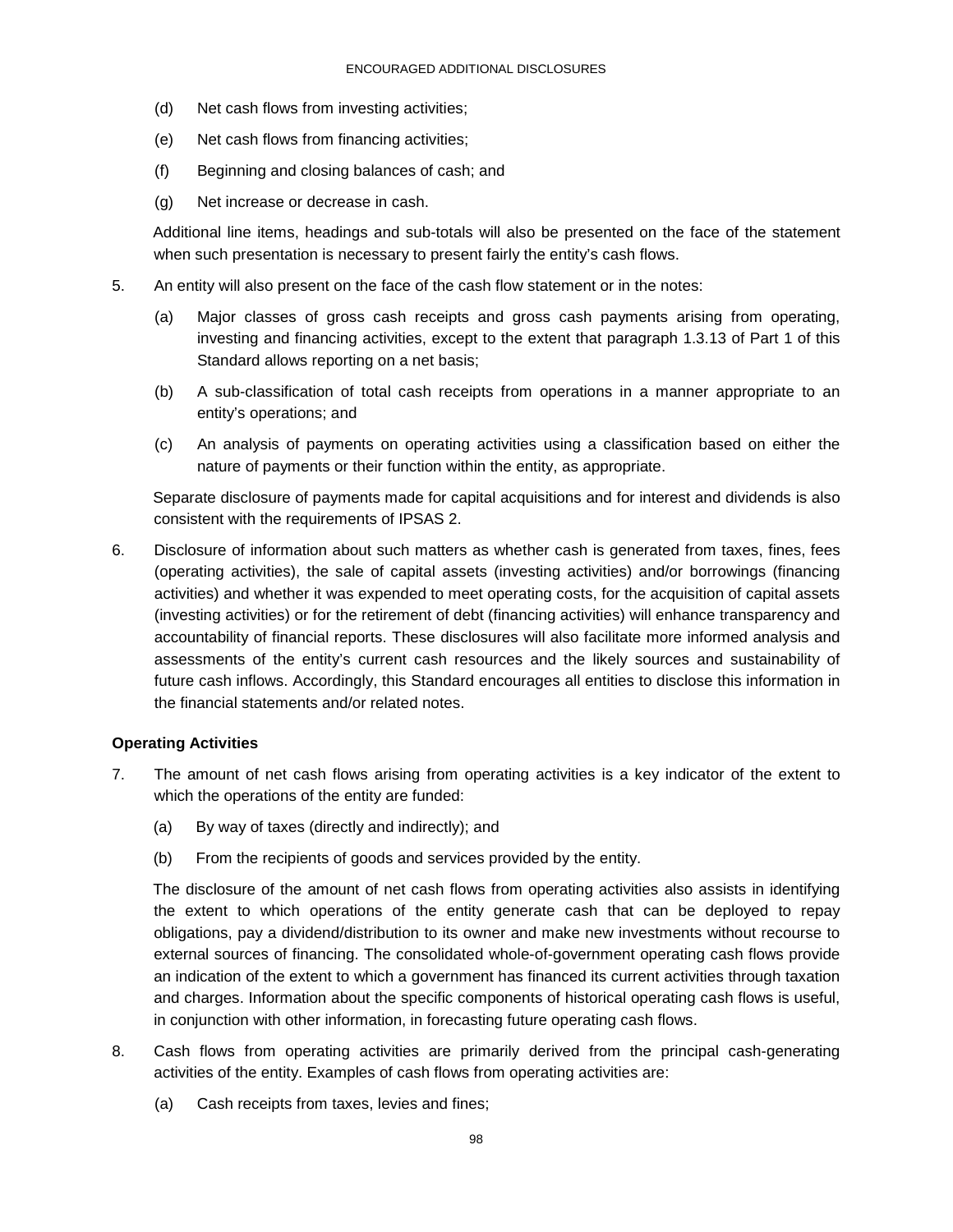- (b) Cash receipts from charges for goods and services provided by the entity;
- (c) Cash receipts from grants, or transfers and other appropriations or budget authorizations made by central government or other public sector entities, including those made for the acquisition of capital assets;
- (d) Cash receipts from royalties, fees and commissions;
- (e) Cash payments to other public sector entities to finance their operations (not including loans or equity injections);
- (f) Cash payments to suppliers for goods and services;
- (g) Cash payments to and on behalf of employees;
- (h) Cash receipts and cash payments of a public sector insurance entity for premiums and claims, annuities and other policy benefits;
- (i) Cash payments of local property taxes or income taxes (where appropriate) in relation to operating activities;
- (j) Cash receipts and payments from contracts held for dealing or trading purposes;
- (k) Cash receipts or payments from discontinuing operations; and
- (l) Cash receipts or payments in relation to litigation settlements.
- 9. An entity may hold securities and loans for dealing or trading purposes, in which case they are similar to inventory acquired specifically for resale. Therefore, cash flows arising from the purchase and sale of dealing or trading securities are classified as operating activities. Similarly, cash advances and loans made by public financial institutions are usually classified as operating activities since they relate to the main cash-generating activity of that entity.
- 10. In some jurisdictions, governments or other public sector entities will appropriate or authorize funds to entities to finance the operations of the entity, and no clear distinction is made for the disposition of those funds between current activities, capital works and contributed capital. Where an entity is unable to separately identify appropriations or budget authorizations as current activities, capital works (operating activities) and contributed capital (investing activities), IPSAS 2 explains that the entity should classify the appropriation or budget authorization as cash flows from operations, and disclose this in the notes to the statement of cash flows.

### **Investing Activities**

- 11. The separate disclosure of cash flows arising from investing activities identifies the extent to which cash outflows have been made for resources which are intended to contribute to the entity's future service delivery. Examples of cash flows arising from investing activities are:
	- (a) Cash payments to acquire property, plant and equipment, intangibles and other long-term assets. These payments include those relating to capitalized development costs and selfconstructed property, plant and equipment;
	- (b) Cash receipts from sales of property, plant and equipment, intangibles and other long-term assets;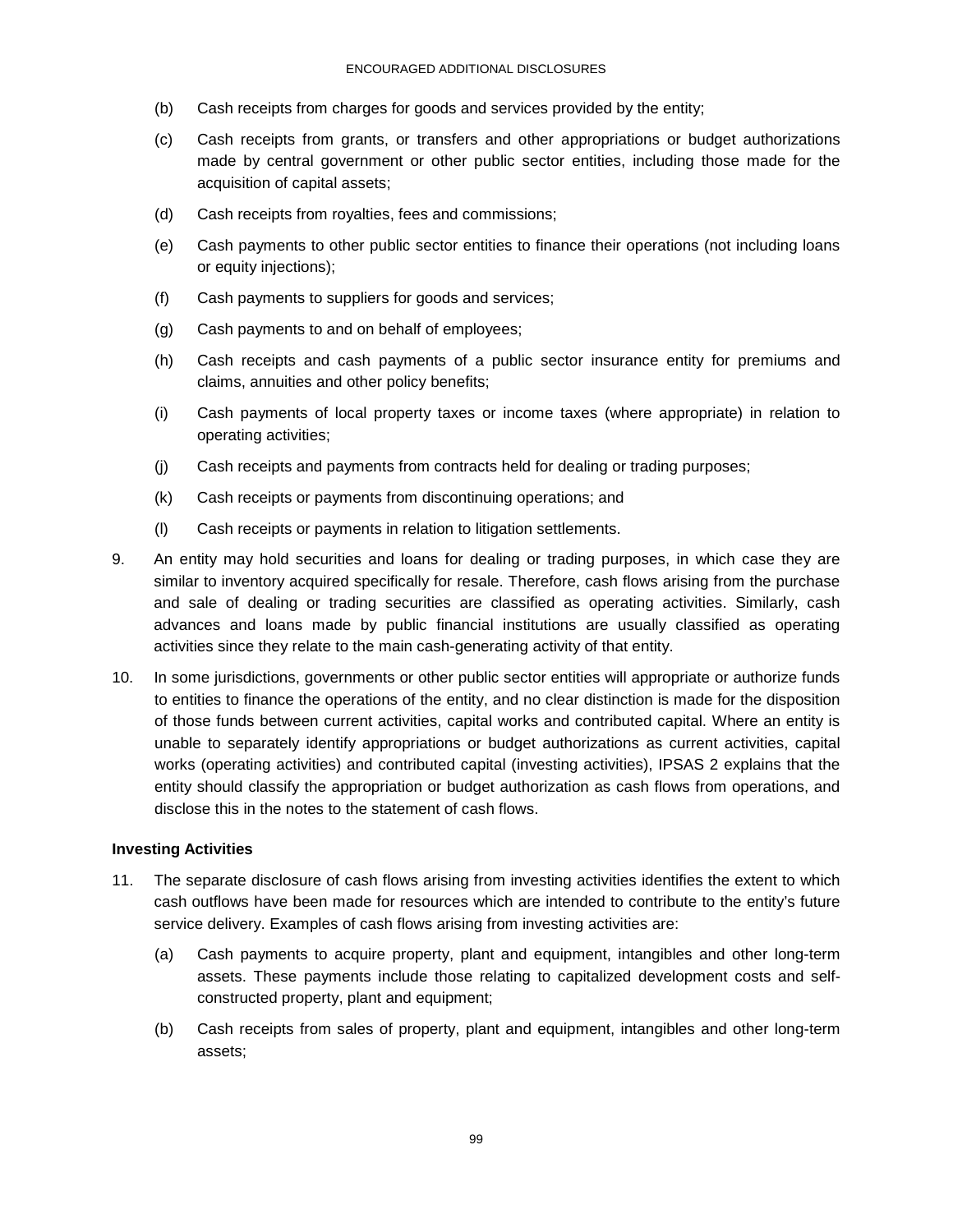- (c) Cash payments to acquire equity or debt instruments of other entities and interests in joint ventures (other than payments for those instruments considered to be cash equivalents or those held for dealing or trading purposes);
- (d) Cash receipts from sales of equity or debt instruments of other entities and interests in joint ventures (other than receipts for those instruments considered to be cash equivalents and those held for dealing or trading purposes);
- (e) Cash advances and loans made to other parties (other than advances and loans made by a public financial institution);
- (f) Cash receipts from the repayment of advances and loans made to other parties (other than advances and loans of a public financial institution);
- (g) Cash payments for futures contracts, forward contracts, option contracts and swap contracts except when the contracts are held for dealing or trading purposes, or the payments are classified as financing activities; and
- (h) Cash receipts from futures contracts, forward contracts, option contracts and swap contracts except when the contracts are held for dealing or trading purposes, or the receipts are classified as financing activities.

When a contract is designated as a hedge of an identifiable position, the cash flows of the contract are classified in the same manner as the cash flows of the position being hedged.

### **Financing Activities**

- 12. The separate disclosure of cash flows arising from financing activities is useful in predicting claims on future cash flows by providers of capital to the entity. Examples of cash flows arising from financing activities are:
	- (a) Cash proceeds from issuing debentures, loans, notes, bonds, mortgages and other short or long-term borrowings;
	- (b) Cash repayments of amounts borrowed;
	- (c) Cash payments by a lessee for the reduction of the outstanding liability relating to a finance lease; and
	- (d) Cash receipts and payments relating to the issue of and redemption of currency.

#### **Interest and Dividends**

- 13. IPSAS 2 requires the separate disclosure of cash flows from interest and dividends received and paid. IPSAS 2 also requires that where such disclosures are made they should be classified in a consistent manner from period to period as either operating, investing or financing activities.
- 14. The total amounts of interest and dividends paid and received during a period are disclosed in the cash flow statement. Interest paid and interest and dividends received are usually classified as operating cash flows for a public financial institution. However, there is no consensus on the classification of the cash flows associated with interest and dividends received and paid for other entities. Interest and dividends paid and interest and dividends received may be classified as operating cash flows. Alternatively, interest and dividends paid and interest and dividends received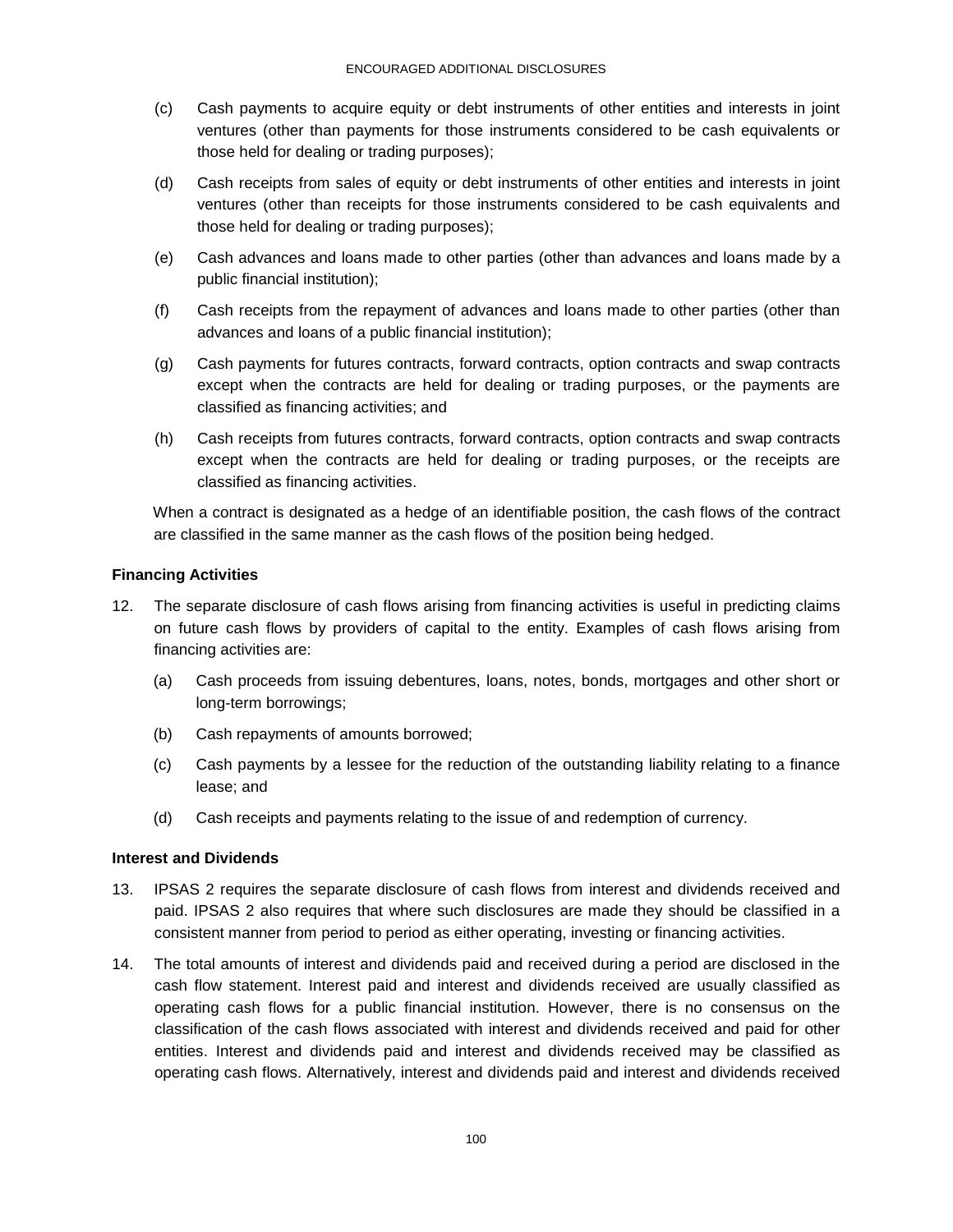may be classified as financing cash flows and investing cash flows respectively, because they are costs of obtaining financial resources or returns on investments.

### **Reporting Major Classes of Receipts and Payments**

- 15. The sub-classification of receipts depends upon the size, nature and function of the amounts involved. Depending upon the nature of the entity, the following sub-classifications may be appropriate:
	- (a) Receipts from taxation (these may be further sub-classified into types of taxes);
	- (b) Receipts from fees, fines, penalties and licenses;
	- (c) Receipts from exchange transactions including receipts from the sale of goods and services and user charges (where these are classified as exchange transactions);
	- (d) Receipts from grants, transfers, or budget appropriations (possibly classified by source); and
	- (e) Receipts from interest and dividends.
- 16. Payment items are sub-classified in order to highlight the costs and cost recoveries of particular programs, activities or other relevant segments of the reporting entity. Examples of classification of payments by nature and function are included in Parts 1 and 2 of this Standard.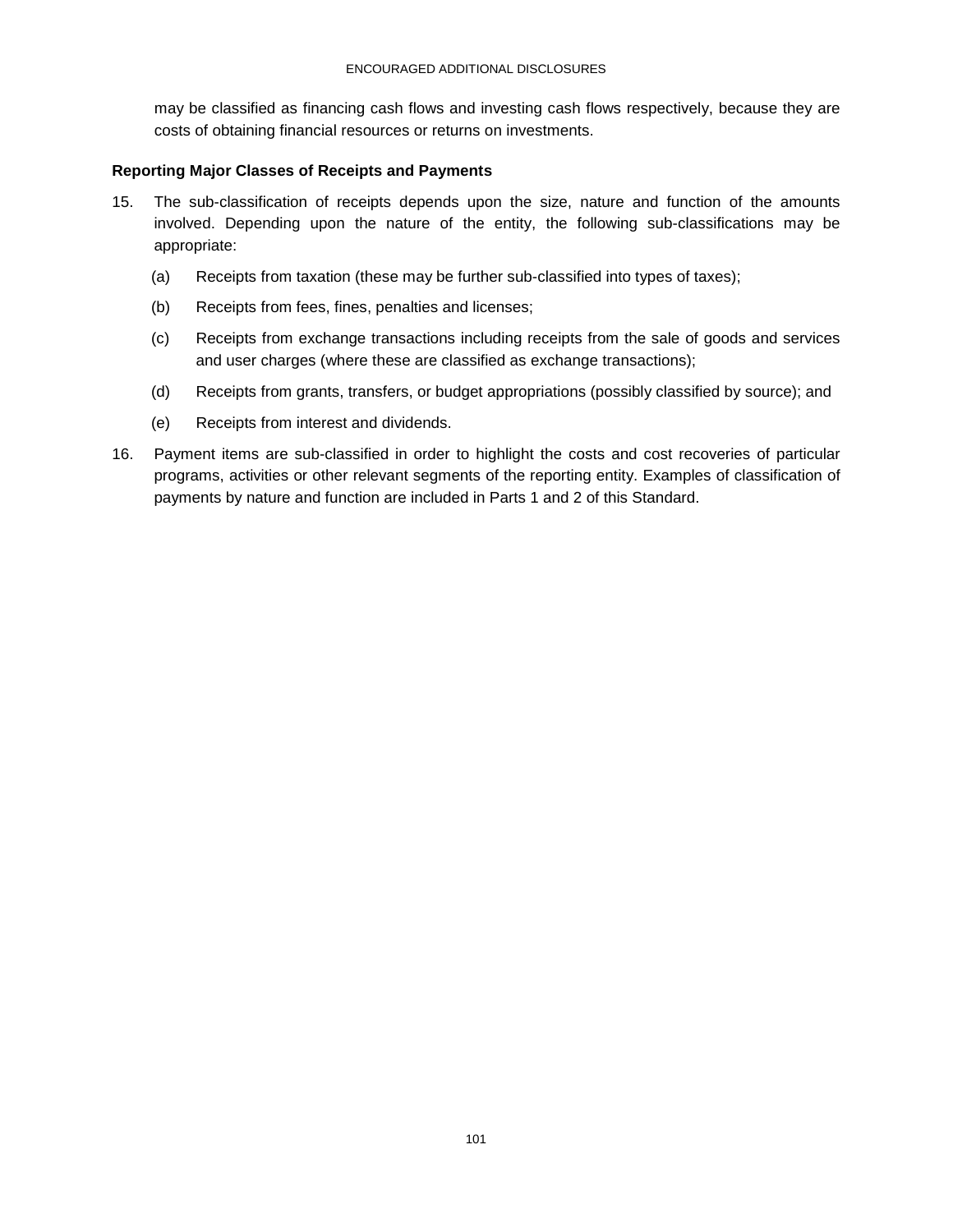# **Qualitative Characteristics of Information Included in General Purpose Financial Reports**

*Paragraph 1.3.27 of Part 1 of this Standard requires that the financial statements provide information that meets the qualitative characteristics of information included in general purpose financial statements and satisfies the constraints on such information. This appendix summarizes the qualitative characteristics and constraints of general purpose financial reports as identified in paragraph 1.3.27. For a full explanation of the qualitative characteristics and constraints, readers should refer to "The Conceptual Framework for General Purpose Financial Reporting by Public Sector Entities".*

Qualitative characteristics are the attributes that make the information provided in financial statements useful to users and support the achievement of the objectives of financial reporting. The objectives of financial reporting are to provide information useful for accountability and decision-making purposes. They are applicable to financial statements, regardless of the basis of accounting used to prepare the financial statements. The qualitative characteristics are understandability, relevance, faithful representation, timeliness, comparability and verifiability. Pervasive constraints on information included in financial statements are materiality, cost-benefit, and achieving an appropriate balance between the qualitative characteristics.

### **Understandability**

Understandability is the quality of information that enables users to comprehend its meaning. General Purpose Financial Statements (financial statements) of public sector entities should present information in a manner that responds to the needs and knowledge base of users, and to the nature of the information presented. Users are assumed to have a reasonable knowledge of the entity's activities and the environment in which it operates, and to be willing to study the information.

Information about complex matters should not be excluded from the financial statements merely on the grounds that it may be too difficult for certain users to understand without assistance.

### **Relevance**

Information is relevant if it is capable of making a difference in achieving the objectives of financial reporting. Information is capable of making a difference when it has confirmatory value, predictive value, or both. It may be capable of making a difference, and thus be relevant, even if some users choose not to take advantage of it or are already aware of it.

### **Faithful Representation**

To be useful in financial reporting, information must be a faithful representation of the economic and other phenomena that it purports to represent. Faithful representation is attained when the depiction of the phenomenon is complete, neutral, and free from material error. Information that faithfully represents an economic or other phenomenon depicts the substance of the underlying transactions and other events, activity or circumstance―which is not necessarily always the same as its legal form.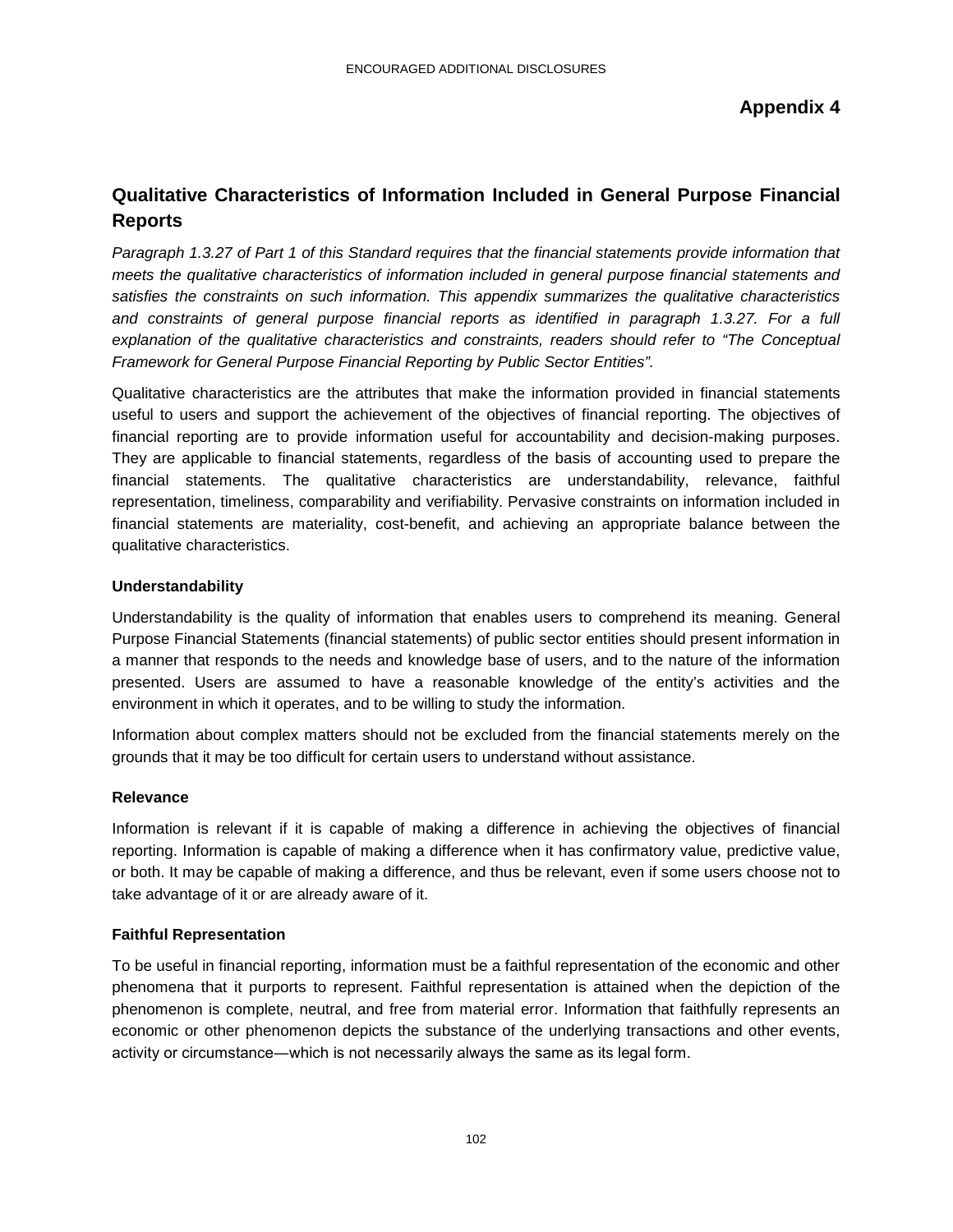## **Comparability**

Information in financial statements is comparable when users are able to identify similarities in, and differences between, two sets of phenomena. Comparability is not a quality of an individual item of information, but rather a quality of the relationship between two or more items of information.

Comparability applies to the:

- Comparison of financial statements of different entities; and
- Comparison of the financial statements of the same entity over periods of time.

An important implication of the characteristic of comparability is that users need to be informed of the policies employed in the preparation of financial statements, changes to those policies and the effects of those changes.

Because users wish to compare the performance of an entity over time, it is important that the financial statements show corresponding information for preceding periods.

### **Timeliness**

Timeliness means having information available for users before it loses its capacity to be useful for accountability and decision-making purposes. Having relevant information available sooner can enhance its usefulness as input to assessments of accountability and its capacity to inform and influence decisions that need to be made. A lack of timeliness can render information less useful.

### **Verifiability**

Verifiability is the quality of information that helps assure users that information in financial statements faithfully represents the economic and other phenomena that it purports to represent. Supportability is sometimes used to describe this quality when applied in respect of explanatory information and prospective financial and non-financial quantitative information disclosed in financial statements. Whether referred to as verifiability or supportability, the characteristic implies that different knowledgeable and independent observers could reach general consensus, although not necessarily complete agreement, that either:

- The information represents the economic and other phenomena that it purports to represent without material error or bias; or
- An appropriate recognition, measurement, or representation method has been applied without material error or bias.

### **Constraints on Information Included in General Purpose Financial Statements**

### *Materiality*

Information is material if its omission or misstatement could influence the discharge of accountability by the entity, or the decisions that users make on the basis of the entity's financial statements prepared for that reporting period. Materiality depends on both the nature and amount of the item judged in the particular circumstances of each entity.

### *Balance between Benefit and Cost*

The balance between benefit and cost is a pervasive constraint. The benefits derived from information should justify the cost of providing it. Assessing whether the benefits of providing information justify the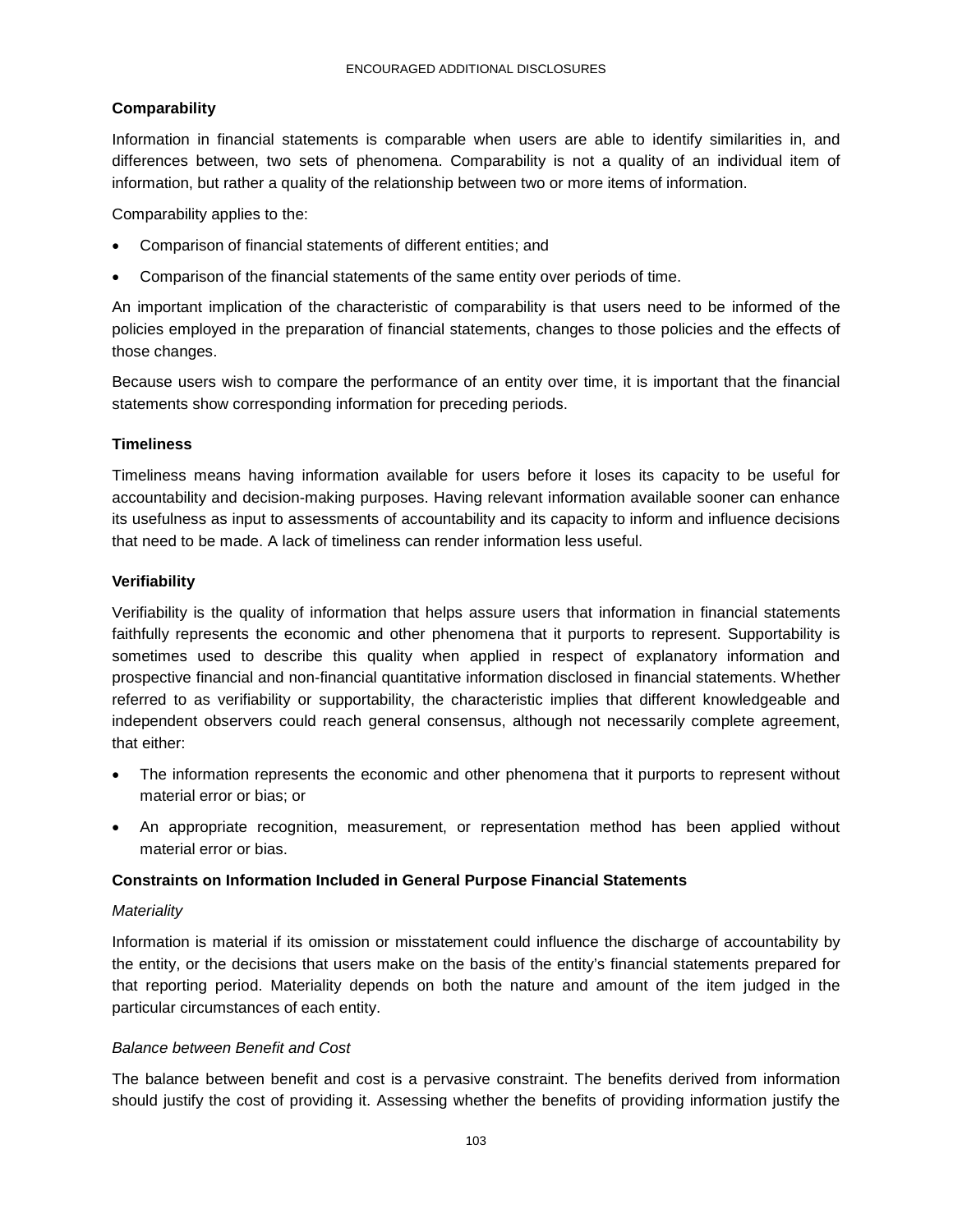related costs is often a matter of judgment because it is often not possible to identify and/or quantify all the costs and all the benefits of information included in financial statements.

The costs of providing information include the costs of collecting and processing the information, the costs of verifying it and/or presenting the assumptions and methodologies that support it, and the costs of disseminating it. Users incur the costs of analysis and interpretation.

Preparers expend the majority of the effort to provide information in financial statements. However, service recipients and resource providers ultimately bear the cost of those efforts―because resources are redirected from service delivery activities to preparation of information for inclusion in financial statements. Users reap the majority of benefits from the information provided by financial statements. However, information prepared for financial statements may also be used internally by management and result in better decision-making by management.

In developing IPSAS, the IPSASB considers information from preparers, users, academics, and others about the expected nature and quantity of the benefits and costs of the proposed requirements. Disclosure and other requirements which result in the presentation of information useful to users of financial statements for accountability and decision-making purposes and satisfy the qualitative characteristics are prescribed by IPSAS when the benefits of compliance with those disclosures and other requirements are assessed by the IPSASB to justify their costs.

### *Balance between Qualitative Characteristics*

The qualitative characteristics work together to contribute to the usefulness of information. In some cases, a balancing or trade-off between qualitative characteristics may be necessary to achieve the objectives of financial reporting. The relative importance of the qualitative characteristics in each situation is a matter of professional judgment. The aim is to achieve an appropriate balance among the characteristics in order to meet the objectives of financial reporting.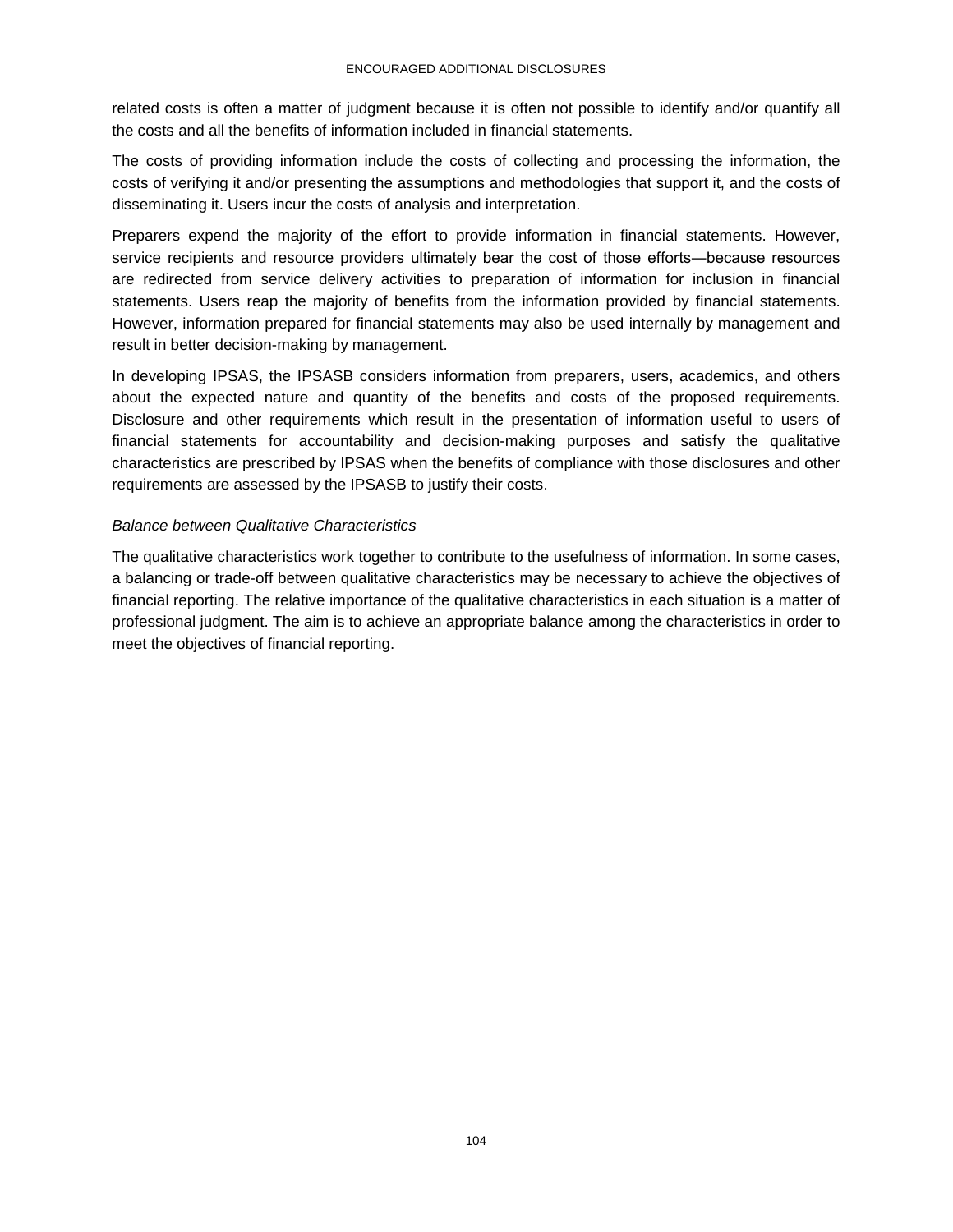International Public Sector Accounting Standards, Exposure Drafts, Consultation Papers, Recommended Practice Guidelines, and other IPSASB publications are published by, and copyright of, IFAC.

The IPSASB and IFAC do not accept responsibility for loss caused to any person who acts or refrains from acting in reliance on the material in this publication, whether such loss is caused by negligence or otherwise.

The 'International Public Sector Accounting Standards Board', 'International Public Sector Accounting Standards', 'Recommended Practice Guidelines', 'International Federation of Accountants', 'IPSASB', 'IPSAS', 'RPG', 'IFAC', the IPSASB logo, and IFAC logo are trademarks of IFAC, or registered trademarks and service marks of IFAC in the US and other countries.

Copyright © October 2017 by the International Federation of Accountants (IFAC). All rights reserved. Written permission from IFAC is required to reproduce, store or transmit, or to make other similar uses of, this document. Contact [permissions@ifac.org.](mailto:permissions@ifac.org)

ISBN: 978-1-60815-342-8



Published by: